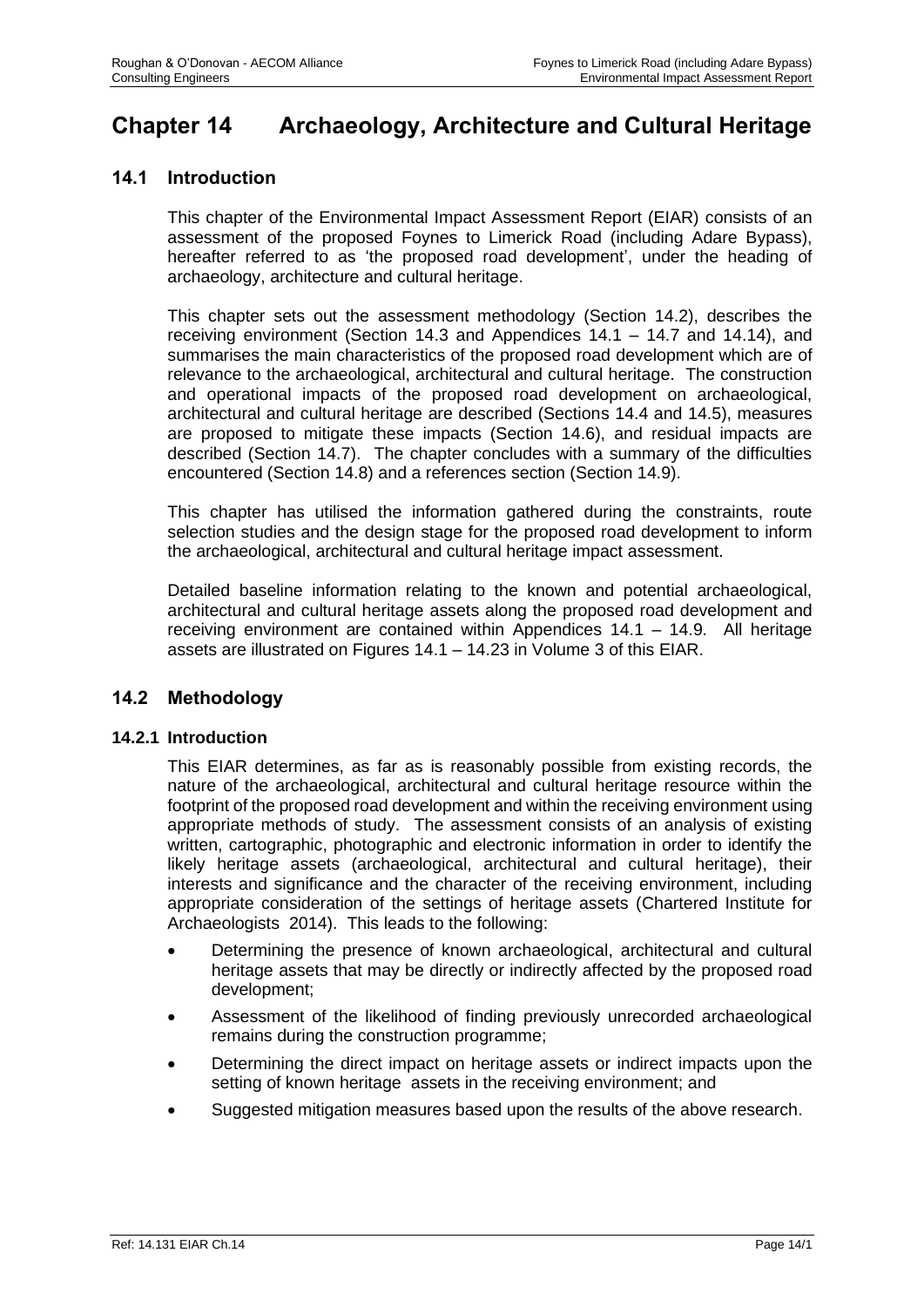Research for this assessment has been undertaken in four phases:

- The first phase comprised a desktop survey of all available archaeological, architectural, historical and cartographic sources. This includes information gathered during the constraints and route selection studies and the design stage for the proposed road development;
- The second phase consisted of a LiDAR survey of the receiving environment, and archaeological analysis of the resultant LiDAR data by Dr Stephen Davis of UCD (Davis 2017);
- The third phase involved a field inspection of the proposed road development;
- The fourth phase involved geophysical survey of selected areas along the route of the proposed road development (Earthsound Geophysics 2019).

The study involved detailed interrogation of the archaeological, historical and architectural nature of the receiving environment for the proposed road development. This included information from the Record of Monuments and Places of County Limerick; the County Development Plan; the topographical files of the National Museum of Ireland as well as cartographic and documentary records. Aerial photographs of the receiving environment were also consulted. Field inspections were carried out along the route of the proposed road development in May – June 2018 andJanuary 2019 in an attempt to confirm the form, extent and condition of heritage assets identified through desktop research and to identify any assets and previously unrecorded features, structures and portable finds within the footprint of the proposed road development.

The receiving environment is defined as an area measuring 250m from the edge of landtake required for the proposed road development (the edge of the landtake is hereafter known as 'the boundary of the proposed road development'). Measurements are taken from the boundary of the proposed road development to the upstanding remains of a site or structure, or to the edges of features/monuments as identified through LiDAR and/or geophysical survey. Where there are no upstanding remains the measurement is taken to the centre of the site as indicated within Figures 14.1– 14.23.

#### **14.2.2 Relevant legislation, guidance documents, survey methodology**

The assessment has been carried out in accordance with the Code of Practice for Archaeology agreed between Transport Infrastructure Ireland (TII) and the Minister for Arts, Heritage, Regional, Rural and Gaeltacht Affairs (now the Department of Culture, Heritage and the Gaeltacht (DoCHG)) (2017). The assessment methodology was based on TII's (formerly the NRA) *Guidelines for the Assessment of Archaeological Heritage Impacts of National Road Schemes* (2005a) and *Guidelines for the Assessment of Architectural Heritage Impacts of National Road Schemes* (2005b), as well as by the guidance and advice notes of the Environmental Protection Agency (EPA).

The following legislation, standards and guidelines were also consulted as part of the assessment:

- National Monuments Acts 1930 to 2014;
- The Planning and Development Acts 2000 to 2017;
- Heritage Act 1995, as amended;
- *Guidelines on the information to be contained in Environmental Impact Statements,* 2003, EPA;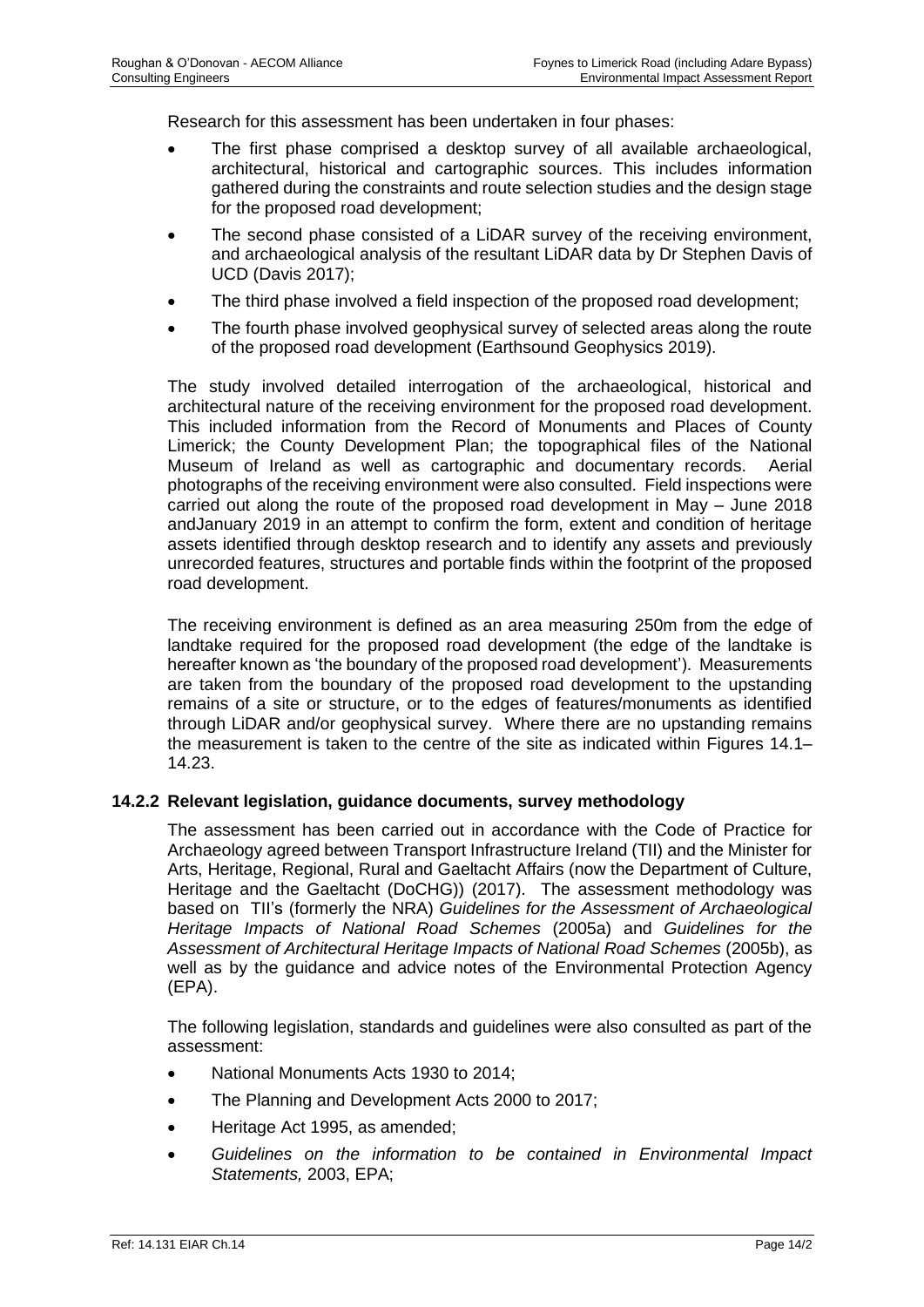- *Advice Notes on Current Practice (in preparation of Environmental Impact Statements),* 2003, EPA;
- *Draft Advice Notes on Current Practice (in preparation of Environmental Impact Statements*), 2015, EPA;
- *Guidelines on the information to be contained in Environmental Impact Statements,* Draft 2015, EPA;
- *Guidelines on the information to be contained in environmental impact assessment reports* (Draft August 2017), EPA;
- *Framework and Principles for the Protection of the Archaeological Heritage,* 1999, Department of Arts, Heritage, Gaeltacht and the Islands;
- Architectural Heritage (National Inventory) and Historic Monuments (Miscellaneous Provisions) Act, 2000.

## **14.2.3 Sources of data**

The following sources were examined and a list of heritage assets and areas of archaeological potential was compiled:

- Record of Monuments and Places for County Limerick;
- Sites and Monuments Record for County Limerick;
- National Monuments in State Care Database;
- List of Preservation Orders:
- Register of Historic Monuments;
- Topographical files of the National Museum of Ireland;
- Cartographic and documentary sources relating to the receiving environment;
- The development plan for County Limerick (2010–2016, as extended);
- Askeaton Local Area Plan 2015–2021;
- Adare Local Area Plan 2015–2021;
- Rathkeale Local Area Plan 2012–2018, as extended until October 2022;
- National Inventory of Architectural Heritage County Limerick (Architectural & Garden Survey);
- Aerial photographs;
- LiDAR assessment;
- Excavations Bulletins (1970–2018); and
- Placename analysis.

**Record of Monuments and Places (RMP)** was established under Section 12 (1) of the National Monuments Act (1994 amendment) which provides that the Minister for Arts, Heritage, Gaeltacht and the Islands (now the Minister for Culture, Heritage and the Gaeltacht) shall establish and maintain a record of monuments and places (RMP) where it is known that such monuments exist. The record comprises of a list of monuments and relevant places and mapping showing each monument and relevant place in respect of each county in the State. The RMP for County Limerick was published in 1997. Sites recorded on the RMP all receive statutory protection under the National Monuments Act. All sites listed on the RMP are referred to as Archaeological Heritage (AH sites) within this assessment.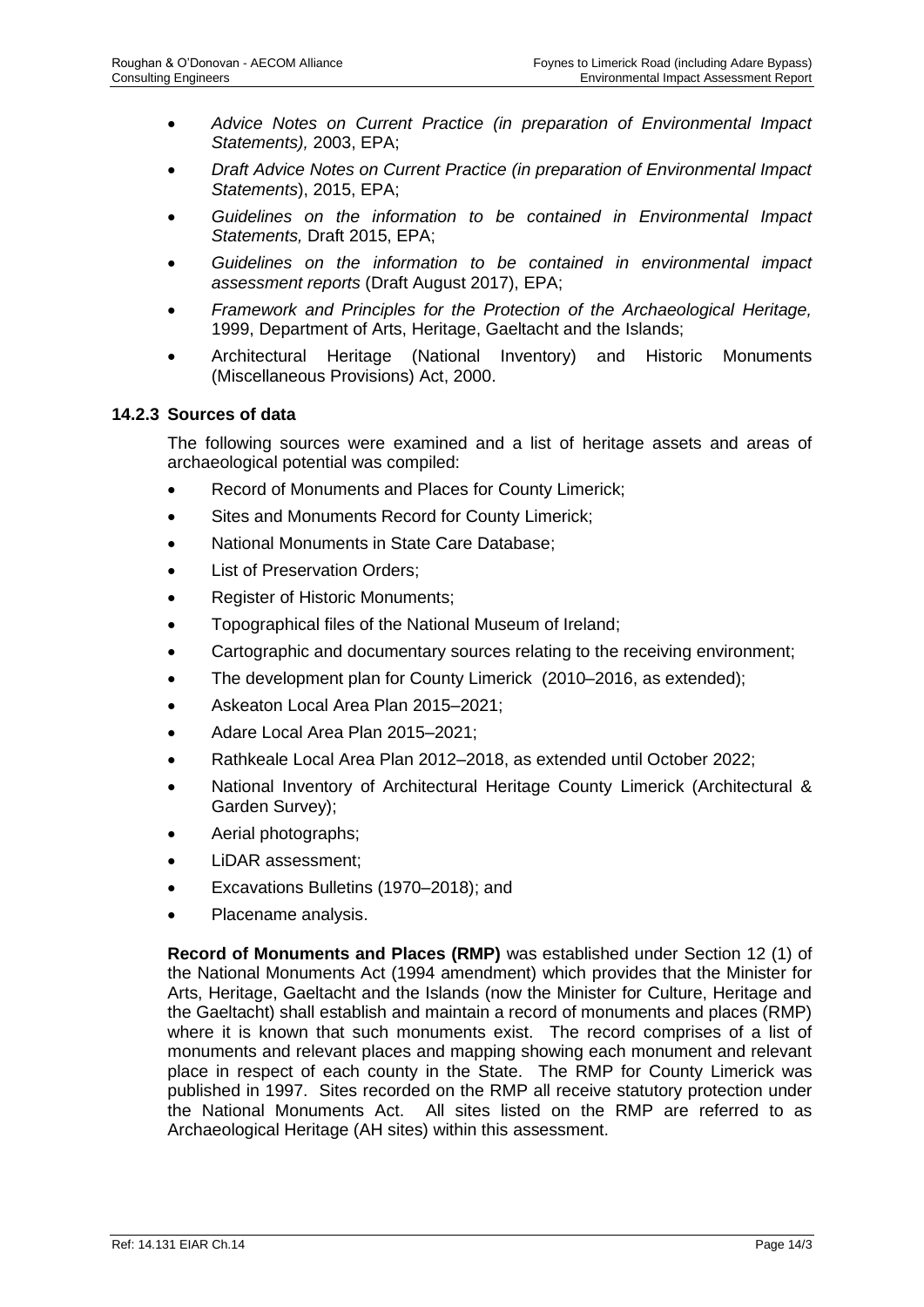**Sites and Monuments Record (SMR)** holds documentary evidence and records of field inspections of all known archaeological sites and monuments. Some information is also held about archaeological sites and monuments whose precise location is not known e.g. only a site type and townland are recorded. These are termed 'un-located sites' and cannot be afforded legal protection. As a result these are omitted from the RMP. SMR sites are also listed on a website maintained by the Department of Culture, Heritage and the Gaeltacht (DoCHG) – www.archaeology.ie. All sites listed on the SMR are referred to as Archaeological Heritage (AH sites) within this assessment.

It should be noted that revisions are proposed to the RMP and SMR, with some sites listed as redundant records and proposed for removal and other, newly discovered sites, proposed for inclusion. Some of the recorded sites within the receiving environment of the proposed road development fall into this category. As the revisions have yet to take place, all current RMP / SMR sites are listed as AH sites within this assessment, with the relevant detail provided as to the nature and extent of each site.

**National Monuments in State Care Database** is a list of all the National Monuments in State guardianship or ownership. Each is assigned a National Monument number whether in guardianship or ownership and is briefly described. A National Monument receives statutory protection under the National Monuments Act and is defined as 'a monument or the remains of a monument the preservation of which is a matter of national importance by reason of the historical, architectural, traditional, artistic or archaeological interest attaching thereto' (National Monuments Act 1930, Section 2).

The Minister for the Department of Environment, Heritage and Local Government (now the Minister for Culture, Heritage and the Gaeltacht) may acquire National Monuments by agreement or by compulsory order. The State or Local Authority may assume guardianship of any National Monument (other than dwellings). The owners of National Monuments (other than dwellings) may also appoint the Minister or the Local Authority as guardian of that monument if the State or Local Authority agrees. Once the site is in ownership or guardianship of the State, it may not be interfered with without the written consent of the Minister. There are no National Monuments located within the footprint of the proposed road development, with one located within the receiving environment, Desmond Castle at Adare (AH 91).

**Preservation Orders** and / or Temporary Preservation Orders, can be assigned to a site or sites that are deemed to be in danger of injury or destruction. Orders are allocated under the National Monuments Act 1930. Preservation Orders make any interference with the site illegal. Temporary Preservation Orders can be attached under the National Monuments Act 1954. These perform the same function as a Preservation Order but have a time limit of six months, after which the situation must be reviewed. Work may only be undertaken on or in the vicinity of sites under Preservation Orders with the written consent, and at the discretion, of the Minister (DoCHG). There are three sites subject to Preservation Orders within the receiving environment of the proposed road development under assessment. These are referred to as Archaeological Heritage (AH sites) within this assessment.

**The Register of Historic Monuments** was established under Section 5 of the 1987 amendment to the National Monuments Act and requires the Minister to establish and maintain such a record. Historic monuments and archaeological areas included in the register are afforded statutory protection under the National Monuments Act 1987 amendment. The register also includes sites under Preservation Orders and Temporary Preservation Orders. All registered monuments are included in the RMP.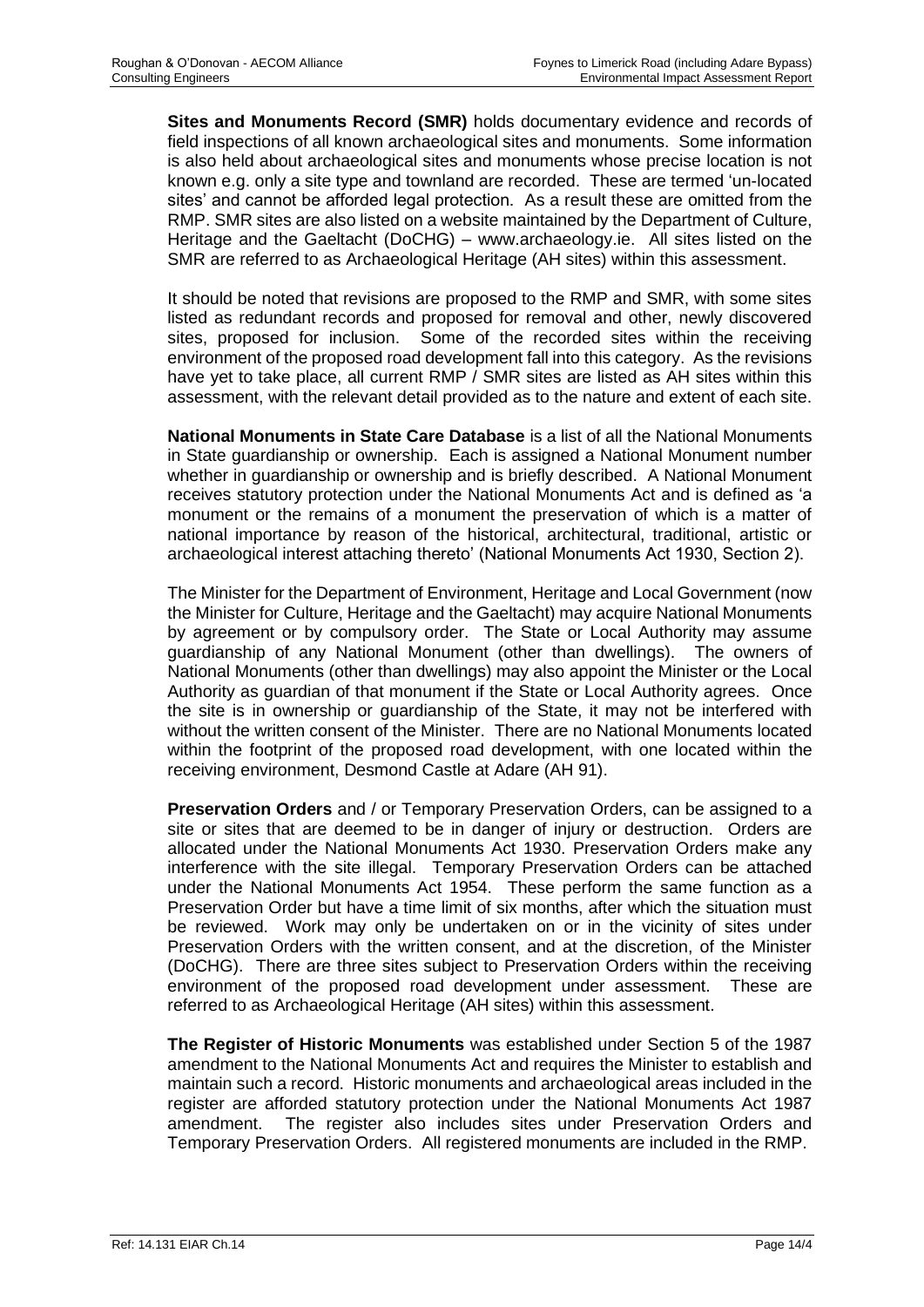**Topographical files of the National Museum of Ireland** is the national archive of all known finds recorded by the National Museum. This archive relates primarily to artefacts but also includes references to monuments and unique records of previous excavations. The find spots of artefacts are important sources of information that may lead to the discovery of sites of archaeological significance.

**Cartographic sources** are important in tracing land use development within the proposed road development and its receiving environment as well as providing important topographical information on areas of archaeological potential and the construction of buildings. Cartographic analysis of all relevant maps has been made to identify any topographical anomalies, or structures that no longer remain within the landscape. These include current and former townland and parish boundaries.

All sites of potential archaeological or architectural heritage merit identified during the map analysis are listed as Cultural Heritage (CH) sites within this assessment. All townland boundaries are listed as TB 1, 2 etc. In addition, all Areas of Archaeological Potential (AAPs) identified during the analysis of mapping (and other sources including field inspection, review of geology and topography and review of previous excavations) are referred to as AAPs within this assessment.

The cartographic sources consulted include:

- Down Survey Barony Maps of Limerick (1654 6) including the Baronies of Connello, Kenry and Poblebryan; and
- Ordnance Survey 6" and 25" maps of Co. Limerick (1841, 1897–1903, 1928–29).

**Documentary sources** were consulted to compile background information on the archaeological, architectural and cultural heritage receiving environment of the proposed road development. A full list of references is given in Section 14.9.

**Development Plans** contain a catalogue of all the Protected Structures, archaeological sites and Architectural Conservation Areas within every county. The development plan for County Limerick (2010–2016, as extended) along with the local area plans for Adare (2015–2021), Rathkeale (2012–2018, as extended until 2022) and Askeaton (2015–2021) were examined as part of this assessment. All protected structures are referred to as Built Heritage sites (BH) as part of this assessment. There is one Architectural Conservation Area located within the receiving environment of the proposed road development at Adare.

**The National Inventory of Architectural Heritage (NIAH)** was established under the provisions of the Architectural Heritage (National Inventory) and Historic Monuments (Miscellaneous Provisions) Act 1999. It is a government-based organisation tasked with making a nationwide record of locally, regionally, nationally and internationally significant structures dating to post-1700 AD, which in turn provides county councils with a guide as to what structures to list within the Record of Protected Structures (RPS). Only those structures of regional importance or above are included in the Minister's recommendations for inclusion in the RPS. The NIAH have also carried out a nationwide desk-based survey of historic gardens, including demesnes that surround large houses. All NIAH structures are referred to as Built Heritage sites (BH) as part of this assessment.

The **NIAH Garden Survey** was utilised as part of this assessment, in conjunction with detailed analysis of the first edition Ordnance Survey maps and field inspection, in order to identify all designed landscapes (DL) within the receiving environment of the proposed road development.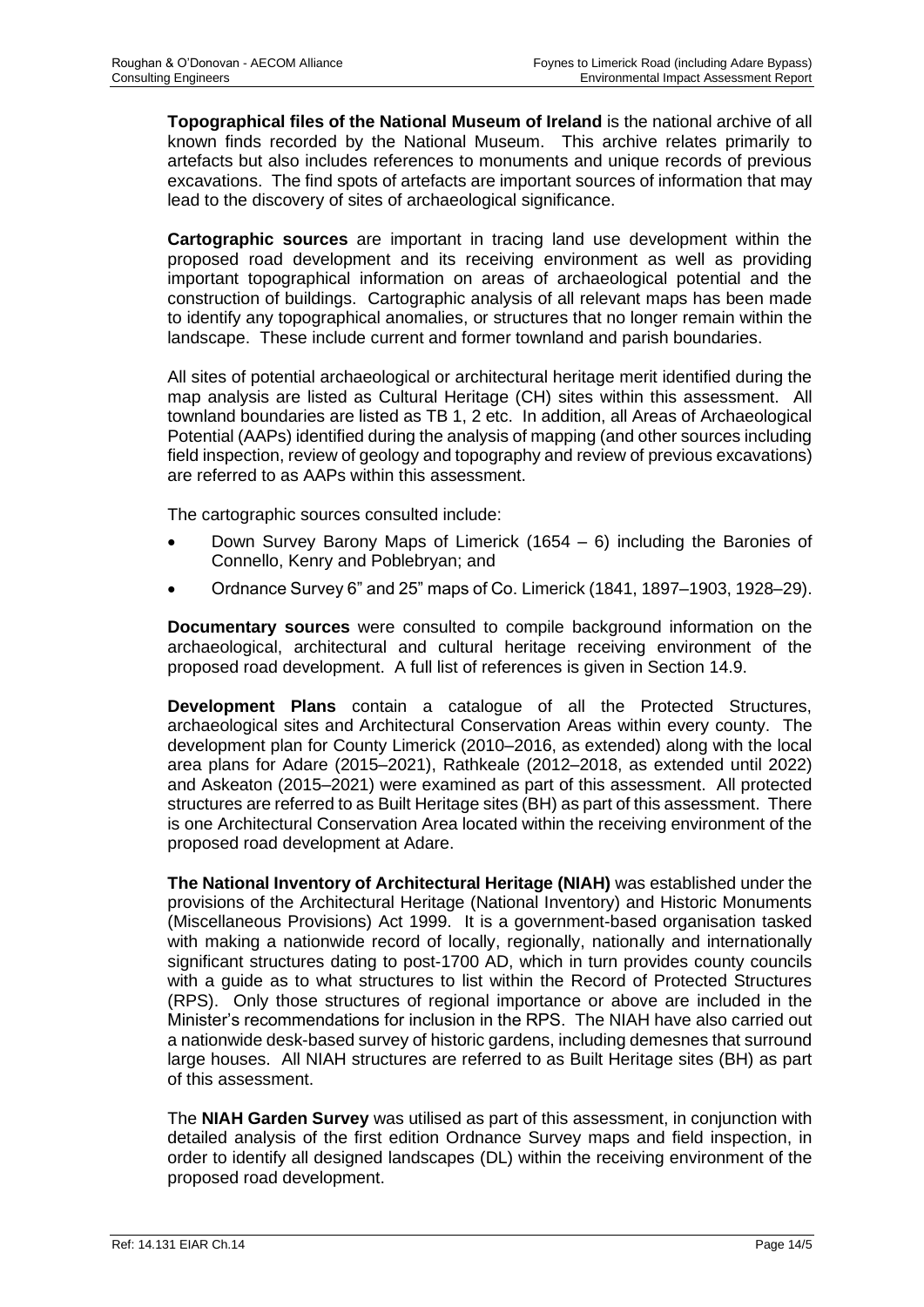**Aerial photographic** coverage is an important source of information regarding the precise location of sites and their extents. It also provides information on the terrain and its likely potential for archaeology. Ordnance Survey aerial photographs (1995, 2000, 2005), Google Earth coverage (2003–2018), Bing Maps and scheme specific orthophotos (2016) were examined for this assessment. All potential archaeological sites identified during cartographic or aerial photographic assessment are referred to as Cultural Heritage (CH) sites within this assessment.

**LiDAR** (Light Detection and Ranging) is a form of aerial survey that captures distance measurements using a laser scanner mounted on an aircraft. The data collected consists of millions of points, each containing an easting (X), northing (Y) and height value (Z), which are interpolated to create a surface model. A Digital Terrain Model (DTM), or 'bare earth model', is usually the desired output for archaeological prospection as it can be used to identify potential archaeological features that retain even a slight surface expression. A LiDAR survey was carried out for the proposed road development in 2017 and the resulting DTM was analysed by Dr. Stephen Davis (University College Dublin). Potential archaeological sites identified through this analysis are referred to as LiDAR sites (LI) within this assessment.

**Excavations Bulletin** provides a summary of the archaeological excavations that have taken place in Ireland since 1970. From 1970 to 2010 it was a printed publication; since 2011 the excavation summaries are provided online only (www.excavations.ie). Information from this resource is vital when examining the archaeological content of any area, which may not have been recorded under the SMR and RMP files. Previous excavations are referred to as EX sites in this assessment.

**Placenames** are an important part in understanding both the archaeology, history and cultural heritage of an area. Placenames can be used for generations and in some cases have been found to have their roots deep in the historical past. The main references used for the placename analysis is Irish Local Names Explained by P.W Joyce (1870), the Placenames Database of Ireland (www.logainm.ie) and the Ordnance Survey Name Books [\(www.limerickcity.ie/Library/LocalStudies/FieldNameBooksofLimerick/\)](http://www.limerickcity.ie/Library/LocalStudies/FieldNameBooksofLimerick/).

## **14.2.4 Field Inspection**

Field inspection is necessary to determine the extent and nature of archaeological and architectural remains and can also lead to the identification of previously unrecorded or suspected sites and portable finds through topographical observation and local information.

The archaeological and architectural field inspection was carried out from 28 May to 06 June 2018, January 2019 and December 2019 and entailed:

- Noting and recording the terrain type and land usage;
- Noting and recording the presence of known and previously unknown features of archaeological, architectural or cultural heritage significance;
- Verifying the extent and condition of recorded sites and structures (RMP / RPS / NIAH); and
- Visually investigating any suspect landscape anomalies to assess the possibility of their being anthropogenic in origin and of archaeological, architectural or cultural heritage significance.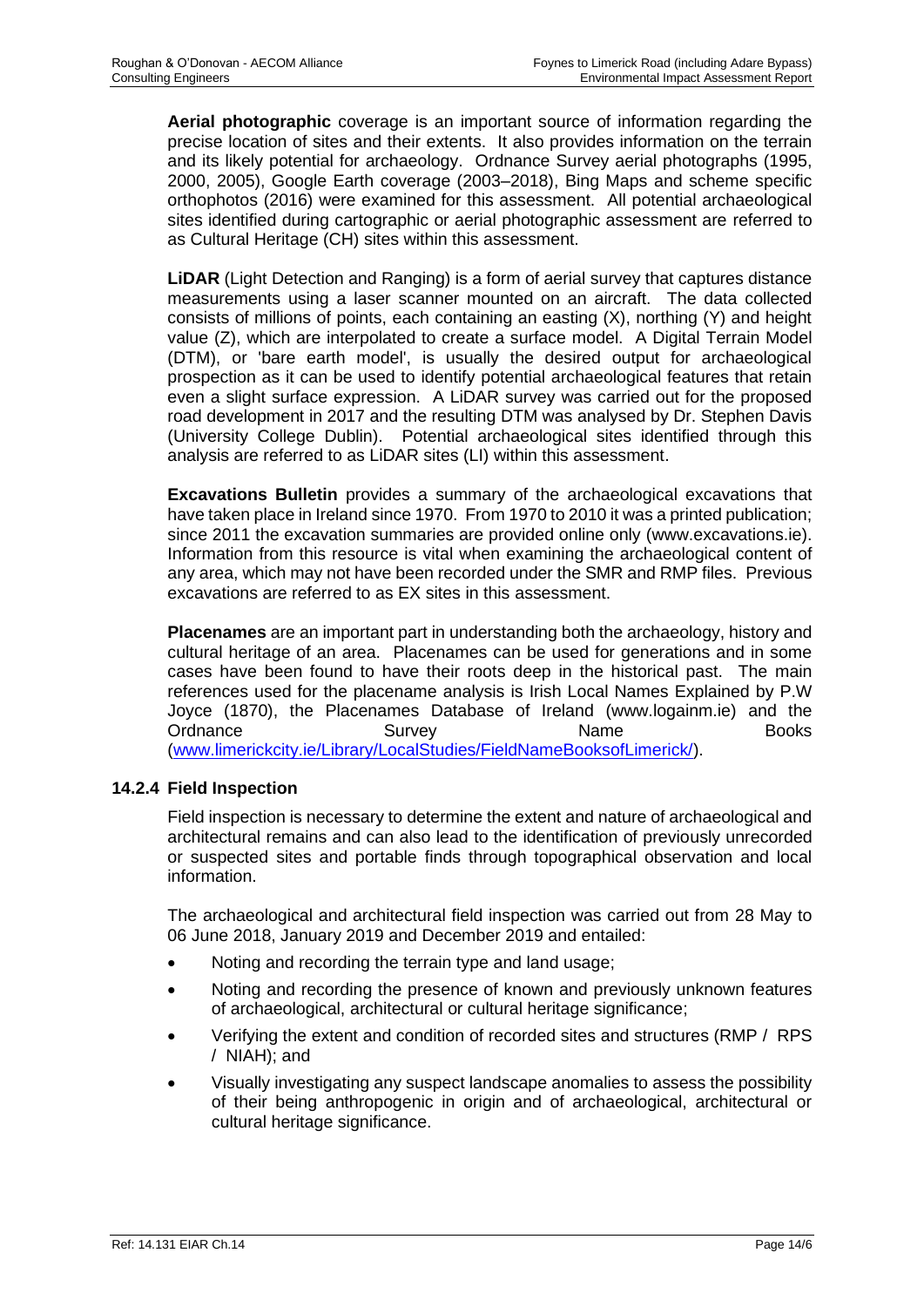## **14.2.5 Geophysical Survey**

Geophysical survey is used to create 'maps' of subsurface archaeological features. Features are the non-portable part of the archaeological record, whether standing structures or traces of human activities left in the soil. Geophysical instruments can detect buried features when their electrical or magnetic properties contrast measurably with their surroundings. In some cases, individual artefacts, especially metal, may be detected as well. Readings taken in a systematic pattern become a dataset that can be rendered as image maps. Survey results can be used to guide excavation and to give archaeologists insight into the patterning of non-excavated parts of the site. Unlike other archaeological methods, geophysical survey is not invasive or destructive.

A geophysical survey was undertaken by Earthsound Geophysics Ltd to inform this assessment in July, September and October 2018 at selected areas along the proposed road development (Licence Ref.: 18R0122). A total of 105.6 hectares across 44 sites were surveyed using magnetometer surveys, while a total of 22.7 hectares across 23 sites were targeted by resistivity surveys. In addition, three sites containing topographical features and geophysical survey anomalies were targeted by a total of seven electrical resistivty tomography profiles. The full report included in Appendix 14.5.

#### **14.2.6 Impact Evaluation Methodology**

The quality and type of a potential impact can vary to include the following as per TII's *Guidelines for the Assessment of Archaeological Heritage Impacts of National Road*  Schemes (NRA 2005a, p. 54) and *Guidelines for the Assessment of Architectural Heritage Impacts of National Road Schemes* (NRA 2005b, p. 21):

*"Negative Impact: A change that will detract from or permanently remove an archaeological / architectural heritage site from the landscape.*

*Neutral Impact: A change that does not affect the archaeological / architectural heritage.*

*Positive Impact: A change that improves or enhances the setting of an archaeological / architectural heritage site.*

*Direct Impact: Where an archaeological / architectural heritage site is physically located within the footprint of the proposed route and entails the removal of part, or all of the monument or feature.*

*Indirect Impact: Where an archaeological / architectural heritage site or its setting is located in close proximity to the proposed route.*

*No Predicted Impact: Where the proposed route does not adversely or positively affect an archaeological / architectural heritage site."*

It should be noted that whilst impact levels and definitions are applied consistently to the cultural heritage resource, direct impacts on sites that are subject to statutory protection are considered to be more significant than direct impacts on sites / structures not subject to statutory protection.

Impact Definitions (as outlined in the Guidelines for the Assessment of Archaeological / Architectural Heritage Impacts of National Road Schemes (NRA, 2005a / 2005b, p. 54 / 33), are included in Table 14.1 and Table 14.2, below. These have been supplemented with the additional impact definitions as per the most recent EPA guidelines (2017).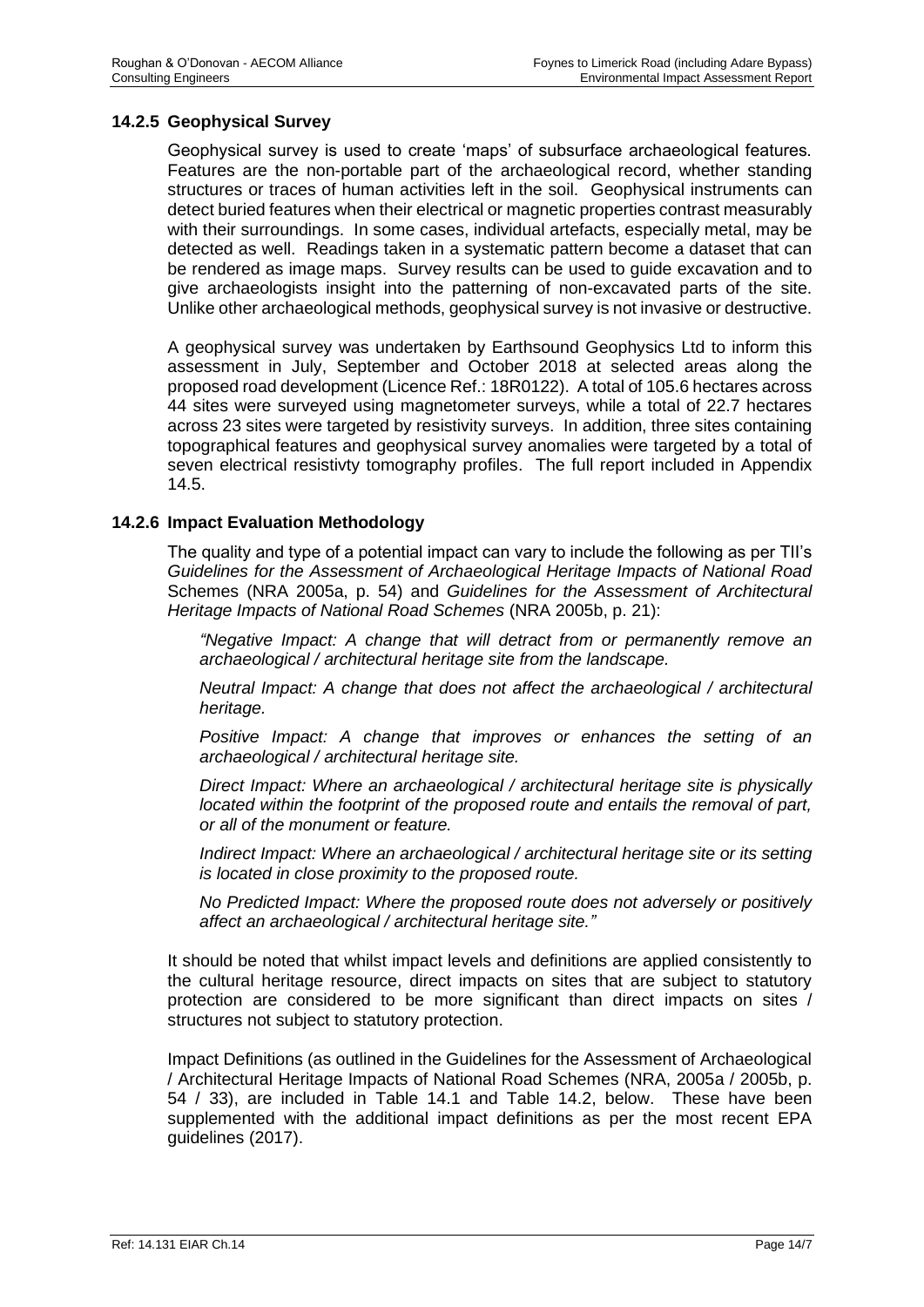| <b>Type of Impact</b> | Definitions relating to sites of an archaeological nature                                                                                                                                                                                                                                                                                                                                  |
|-----------------------|--------------------------------------------------------------------------------------------------------------------------------------------------------------------------------------------------------------------------------------------------------------------------------------------------------------------------------------------------------------------------------------------|
| Profound              | Applies where mitigation would be unlikely to remove adverse effects.<br>Reserved for adverse, negative effects only. These effects arise when<br>an archaeological site is completely and irreversibly destroyed by a<br>proposed development.                                                                                                                                            |
| Very Significant      | Effect which, by its character, magnitude, duration or intensity<br>significantly alters most of a sensitive aspect of the environment.                                                                                                                                                                                                                                                    |
| Significant           | An impact which, by its magnitude, duration or intensity, alters an<br>important aspect of the environment. An impact like this would be<br>where part of a site would be permanently impacted upon, leading to a<br>loss of character, integrity and data about the archaeological feature /<br>site.                                                                                     |
| Moderate              | A moderate impact arises where a change to the site is proposed,<br>which although noticeable, is not such that the archaeological integrity<br>of the site is compromised, and which is reversible. This arises where<br>an archaeological feature can be incorporated into a modern day<br>development without damage and that all procedures used to facilitate<br>this are reversible. |
| Slight                | An impact which causes changes to the character of the environment<br>which are not significant or profound and do not directly impact or<br>affect an archaeological feature or monument.                                                                                                                                                                                                 |
| Not significant       | Impacts which cause noticeable changes in the character of the<br>environment but without significant consequences                                                                                                                                                                                                                                                                         |
| Imperceptible         | An impact capable of measurement but without noticeable<br>consequences.                                                                                                                                                                                                                                                                                                                   |

| <b>Table 14.1</b> | <b>Impact Definitions: Archaeology</b> |
|-------------------|----------------------------------------|
|-------------------|----------------------------------------|

# **Table 14.2 Impact Definitions: Architectural Heritage**

| <b>Type of Impact</b> | Definitions relating to sites of an architectural nature                                                                                                                                                                                                                                                                                                                                                    |
|-----------------------|-------------------------------------------------------------------------------------------------------------------------------------------------------------------------------------------------------------------------------------------------------------------------------------------------------------------------------------------------------------------------------------------------------------|
| Profound              | An impact that obliterates the architectural heritage of a structure or<br>feature of national or international importance. These effects arise<br>where an architectural structure or feature is completely and<br>irreversibly destroyed by the proposed development. Mitigation is<br>unlikely to remove adverse effects.                                                                                |
| Very Significant      | An impact which, by its character, magnitude, duration or intensity<br>significantly alters most of a sensitive aspect of the environment.                                                                                                                                                                                                                                                                  |
| Significant           | An impact which, by its magnitude, duration or intensity alters the<br>character and / or setting of the architectural heritage. These effects<br>arise where an aspect or aspects of the architectural heritage is / are<br>permanently impacted upon leading to a loss of character and integrity<br>in the architectural structure or feature. Appropriate mitigation is likely<br>to reduce the impact. |
| Moderate              | An impact that results in a change to the architectural heritage which,<br>although noticeable, is not such that alters the integrity of the heritage.<br>The change is likely to be consistent with existing and emerging trends.<br>Impacts are probably reversible and may be of relatively short duration.<br>Appropriate mitigation is very likely to reduce the impact.                               |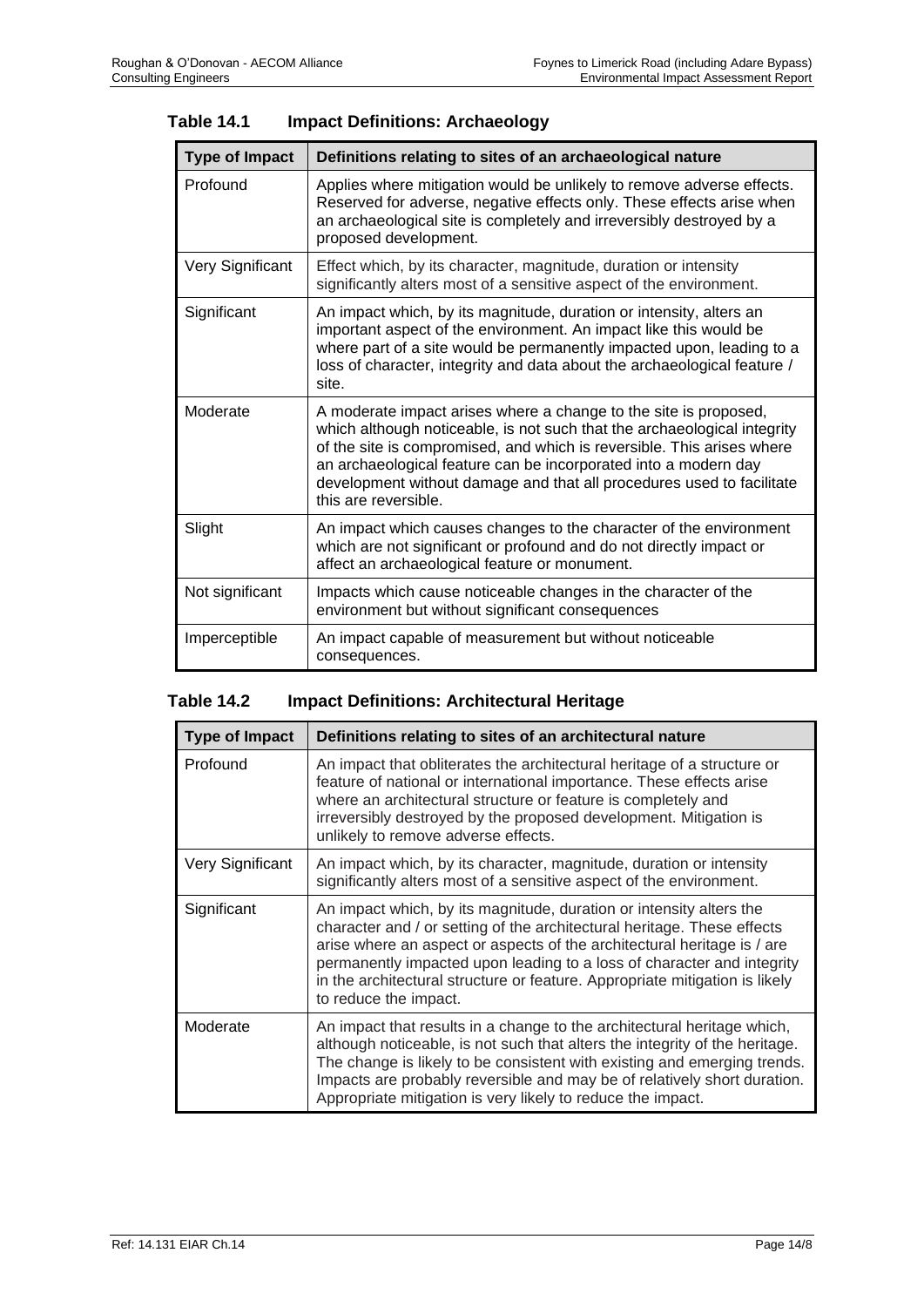| <b>Type of Impact</b> | Definitions relating to sites of an architectural nature                                                                                                                                                                                                                                                                                                                                       |
|-----------------------|------------------------------------------------------------------------------------------------------------------------------------------------------------------------------------------------------------------------------------------------------------------------------------------------------------------------------------------------------------------------------------------------|
| Slight                | An impact that causes some minor change in the character of<br>architectural heritage of local or regional importance without affecting<br>its integrity or sensitivities. Although noticeable, the effects do not<br>directly impact on the architectural structure or feature. Impacts are<br>reversible and of relatively short duration. Appropriate mitigation will<br>reduce the impact. |
| Not significant       | An impact which causes noticeable changes in the character of the<br>environment but without noticeable consequences                                                                                                                                                                                                                                                                           |
| Imperceptible         | An impact on architectural heritage of local importance that is capable<br>of measurement but without noticeable consequences.                                                                                                                                                                                                                                                                 |

# **14.3 Description of Receiving Environment**

#### **14.3.1 Context**

The proposed road development is located across largely agricultural land, with some scrubland also impacted, particularly at the western end of the proposed road development (to the south of Foynes). It crosses two Limerick County Landscape Categories (as defined by the Limerick County Development Plan (2010 – 2016, as extended)) - the Shannon Integrated Coastal Management Zone and the Limerick Agricultural Lowlands. The Agricultural Lowlands are defined by a series of regular field boundaries, often allowed to grow to maturity. The well-developed hedgerow system is one of its main characteristics and can be seen across the receiving environment (Limerick County Council 2010 – 2016 as extended, pages 7-8 and 7-9). The landscape of the Coastal Management Zone is generally that of an enclosed farm type across a hedgerow dominant landscape. The field patterns, particularly those close to the estuary, tend to be less regular than those elsewhere in the county (*ibid*. pages 7-11 and 7-12). The dominant land use across the receiving environment is pastoral farming, with settlements at Foynes, Askeaton, Rathkeale, Croagh and Adare. A dispersed settlement pattern dominates outside of these towns, with farm houses and isolated dwellings dominating.

The topography at the north-western end of the proposed road development is of generally flat land ranging from 2m above Ordnance Datum (OD) at Foynes to 12m above OD at Askeaton, with a rise up to 60m OD in the townlands of Craggs and Mulderricksfield. The landscape rises steadily southwards from 12m to 36m OD, from the townland of Ballyclogh to Rathkeale. From Rathkeale to Adare the landscape undulates from 36m to 25m OD as far as Croagh, falling steadily then to 1m OD to the north of Adare, where the proposed road development crosses the River Maigue.

The bedrock geology of the receiving environment largely consists of limestones with some mudstone also recorded at Rathkeale (Geological Survey of Ireland 2018). Superficial geology across the receiving environment consists largely of till derived from limestones, with areas of alluvium along the river systems of the Deel and Maigue and limited pockets of fen, peat, eskers and bedrock outcrops (*ibid*.).

The receiving environment is drained by the rivers Ahacronane, Deel, Clonshire, Greanagh and Maigue, as well as numerous streams. The north western end of the proposed road development is also located in close proximity to the River Shannon, which flows 1km to the north.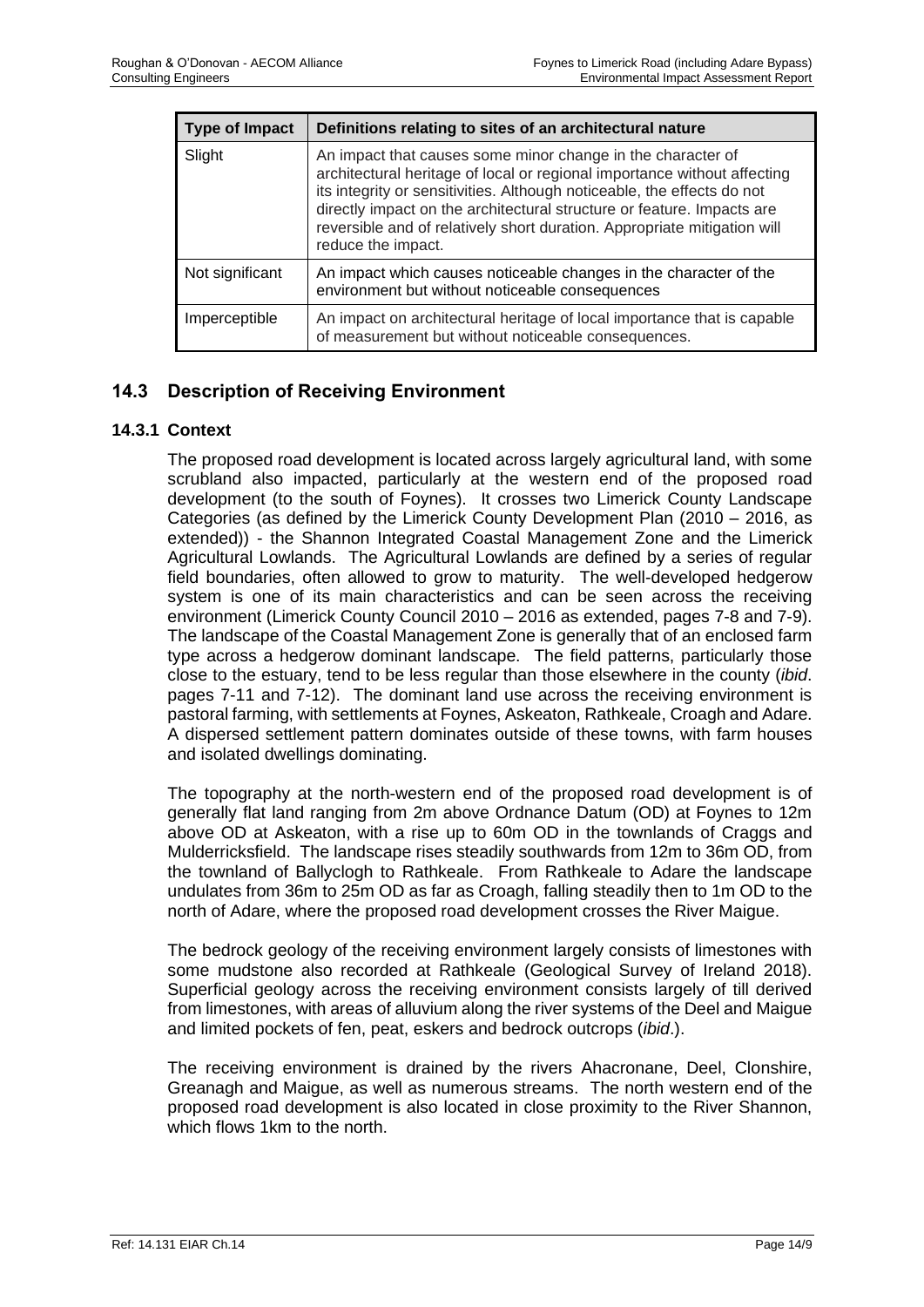## **14.3.2 Character**

A wide range of archaeological, architectural and cultural heritage assets are located across the receiving environment. A full historical and archaeological background is detailed in Appendix 14.1 and gazetteers of all known assets are given in Appendices 14.2 - 14.7. All assets are illustrated in Figures 14.1–14.23.

#### **14.3.3 Archaeology**

In summary, a total of 122 Archaeological Heritage (AH) sites have been recorded on the RMP / SMR within the receiving environment (Table 14.3). However, the existing SMR and RMP are currently under review and a number of changes relating to some sites have been proposed in the record by the Department of Culture, Heritage and the Gaeltacht (www.archaeology.ie). As such, four redundant records (AH18, 35, 38 and 50) are included within the 122 sites, which will be removed from the SMR / RMP at the next revision. These sites have been classed by the DoCHG as being nonarchaeological. The medieval settlement of Clonshire (AH 89) will also not be included on the revised RMP as its current location is unknown, though it may have been located in the vicinity of Clonshire Castle (AH 69).

Seven sites are listed on the SMR which do not currently have statutory protection, however, these will be added to the RMP at the next revision (AH 68, 75, 78, 79, 84, 88, 118). A number of archaeological sites recorded by the SMR are not subject to statutory protection and have been preserved by record through archaeological excavation (AH 67, 70 – 74, 76, 77, 80–83, 85–87, 94, 101, 103, 105–107, 109, 111– 113 and 115).

Three monuments within the receiving environment are subject to a Preservation Order (No. 4 / 77; cashel at Milltown North, AH 22, castle within cashel at Milltown north AH 23 and souterrain at Milltown North cashel, AH 88) and one is a National Monument (No. 622; Desmond Castle, Adare AH 91). Of the 122 sites, five are also classed as Protected Structures (AH 1, 53, 56, 69 and 91) within the Limerick County Development Plan (2010–2016, as extended). As such, these structures are also subject to statutory protection under the Planning and Development Act 2000, as amended.

Evidence for prehistoric occupation of the landscape can be seen in the number of *fulachtaí fia* which have been identified during previous construction works. *Fulachtaí fia* generally consist of a low mound of burnt stone, commonly in a horseshoe shape, centred around an earth-cut trough, and generally date to the Bronze Age. They are found in low-lying marshy areas or close to streams or rivers. Sixteen *fulachtaí fia/*burnt mounds (AH 68, 72–73, 75, 78–79, 81, 85, 87, 94 103, 105–106, 109, 111 and 113) have been recorded within the receiving environment. Other known prehistoric sites located along the proposed road development include the site of a standing stone (AH 51) in Rathkeale, a megalithic structure in Attyflin (AH 110), and an Iron Age ring ditch in Ballybronoge South (AH 67).

Of the 122 archaeological sites within the receiving environment, 28 are classed as ringforts (AH 2–4, 6, 8, 10–12, 15–16, 19, 22, 25–27, 29–30, 32–33, 37, 39, 52, 90, 96 and 119–122), and a further 35 as enclosures (AH 7, 9, 13, 20–21, 24, 31, 40–44, 46–49, 57–61, 62–66, 84, 92, 97, 99, 102, 104, 108,114 and 118). Ringforts and potential ringforts - often recorded as enclosures - are the most common archaeological sites recorded within the receiving environment and largely represent early medieval farmsteads and stock enclosures. Indeed, West Limerick has one of the highest ringfort densities in the country, at c. 1.52 per square kilometre (Stout 1997, 99). A crannóg, a partially or entirely artificial island used as a dwelling place, is also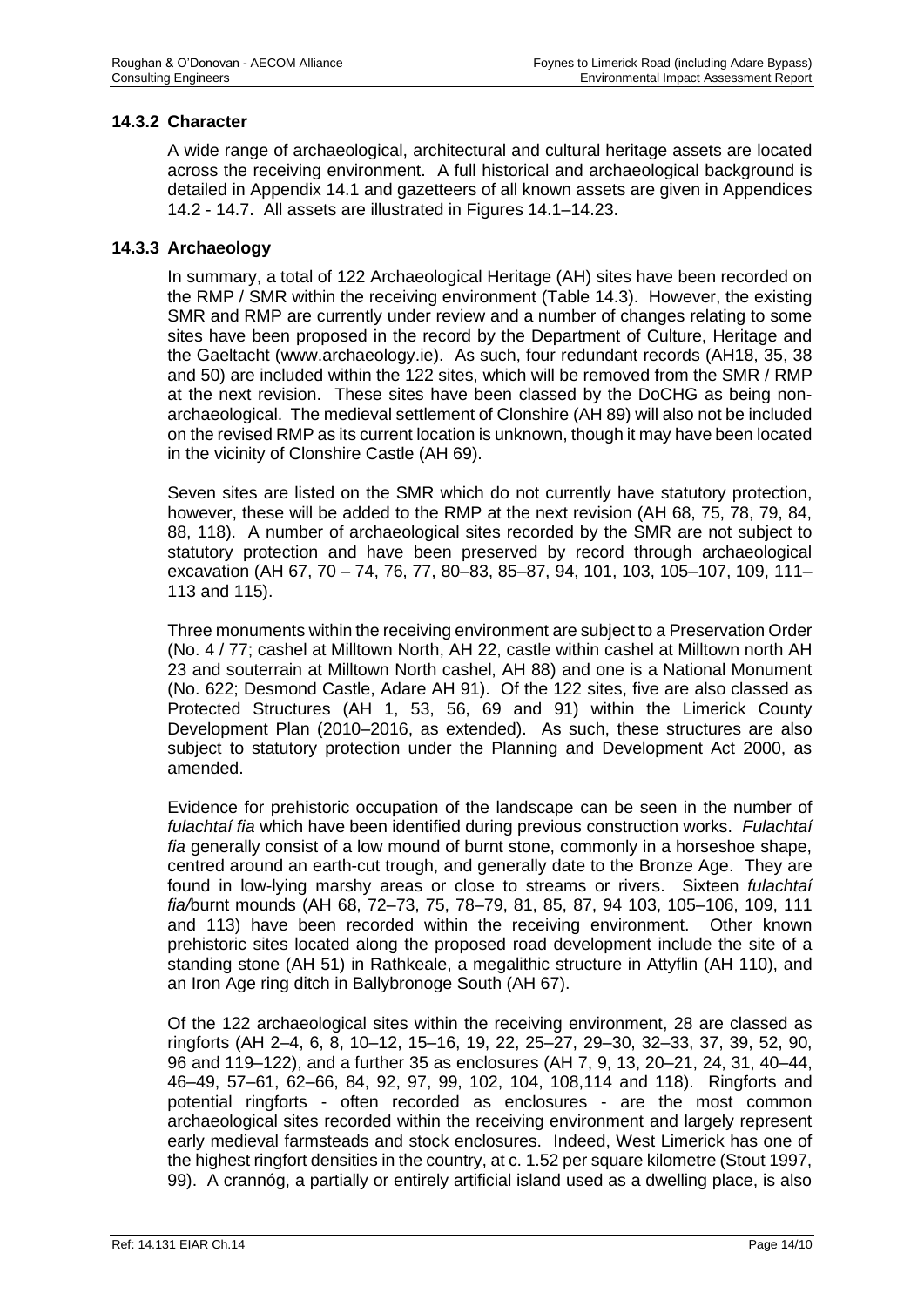located within the receiving environment (AH 34) and may also date to this period. During the course of the present assessment a significant number of additional sites that are likely to date to the early medieval period were identified through aerial photographs, LiDAR analysis and geophysical surveys (detailed below).

Five medieval castles are recorded within the receiving environment (AH 1, 17, 23, 69 and 91) as well as a number of other medieval remains in Adare village, including a church, graveyard and chapel (AH 53, 54 and 56). The medieval towns of Adare (AH 117), Rathkeale (AH 116) and Askeaton are all located either within or adjacent to the receiving environment. Further information on the medieval development of the landscape can be found in Appendix 14.1 (Historical and Archaeological Background). The remaining sites consist of mills (14, 36, 98), burial grounds (5, 93, 95) and other miscellaneous sites.

Table 14.3 summarises the archaeological monuments and features within the receiving environment; full descriptions of the monuments are given in Appendix 14.2 (Recorded Monuments Located Within the Receiving Environment).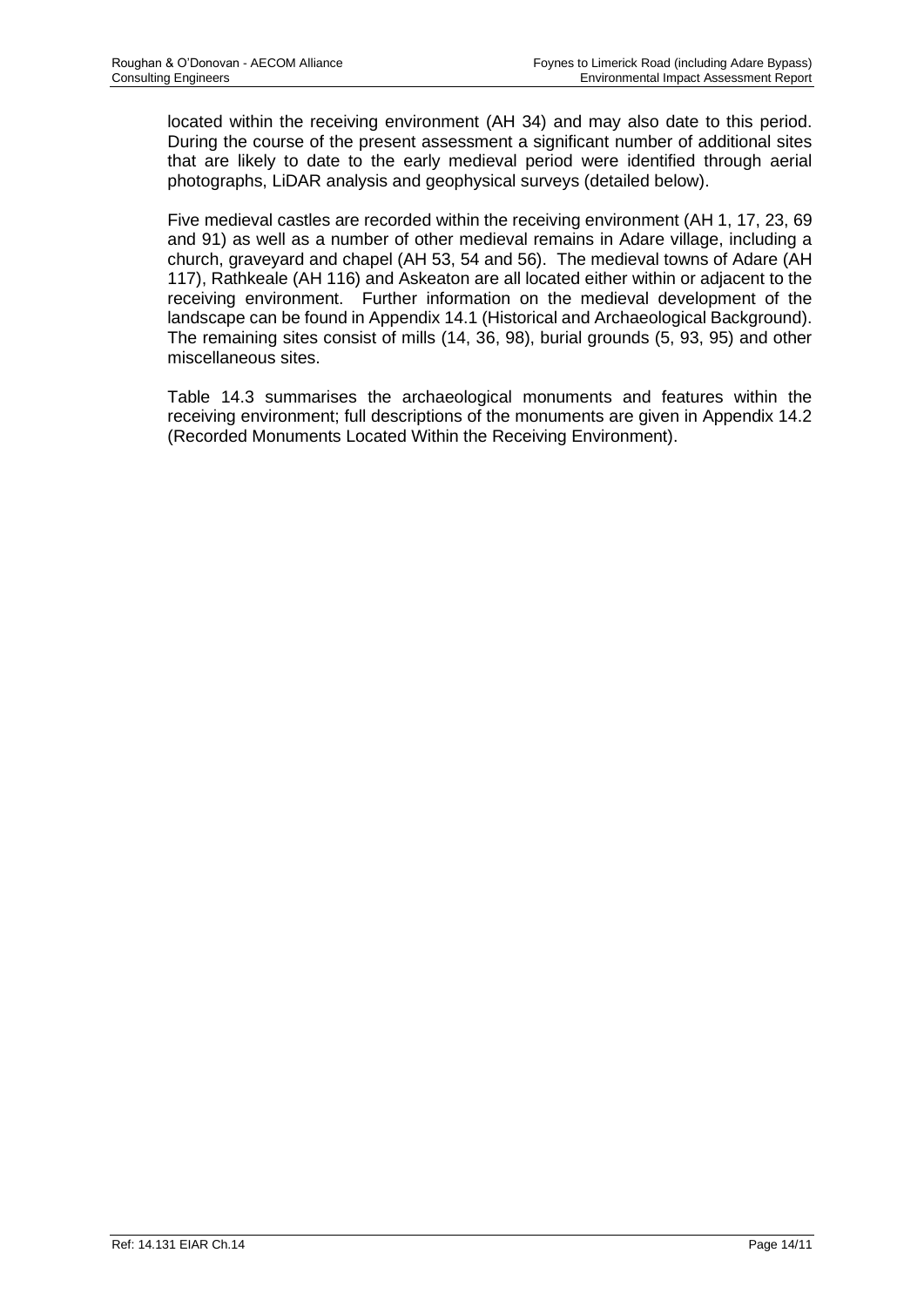| <b>Table 14.3</b> | Archaeological Heritage Sites within the Receiving Environment |  |
|-------------------|----------------------------------------------------------------|--|
|-------------------|----------------------------------------------------------------|--|

| AH No.          | <b>RMP No.</b> | <b>Townland</b>                  | <b>Classification</b>                                                                                                                                                   | Approx. Ch                             | Dist. from<br><b>Boundary of</b><br><b>Proposed Road</b><br><b>Development</b> | <b>Statutory</b><br><b>Protection</b> |
|-----------------|----------------|----------------------------------|-------------------------------------------------------------------------------------------------------------------------------------------------------------------------|----------------------------------------|--------------------------------------------------------------------------------|---------------------------------------|
| AH <sub>1</sub> | LI010-007      | Corgrig                          | Castle - tower house                                                                                                                                                    | Beyond<br>proposed road<br>development | 116m W                                                                         | <b>Yes</b>                            |
| AH <sub>2</sub> | LI010-012      | Ardaneer                         | Ringfort - rath                                                                                                                                                         | $1 + 900$                              | 70m W                                                                          | Yes                                   |
| AH <sub>3</sub> | LI010-068      | Robertstown                      | Ringfort - rath                                                                                                                                                         | $2+600$                                | 35m NE                                                                         | Yes                                   |
| AH <sub>4</sub> | LI010-070      | Robertstown                      | Ringfort - rath                                                                                                                                                         | $3 + 200$                              | 0 <sub>m</sub>                                                                 | Yes                                   |
| AH <sub>5</sub> | LI010-071      | Robertstown                      | <b>Burial ground</b>                                                                                                                                                    | $3 + 450$                              | 84m N                                                                          | Yes                                   |
| AH <sub>6</sub> | LI010-073      | Rincullia                        | Ringfort - rath                                                                                                                                                         | $3 + 850$                              | 165m N                                                                         | Yes                                   |
| AH <sub>7</sub> | LI010-074      | Rincullia                        | Enclosure. Geophysical survey carried out outside<br>of the enclosure revealed possible archaeological<br>features to the east, including a pit and linear<br>features. | $4 + 050$                              | 0 <sub>m</sub>                                                                 | Yes                                   |
| AH <sub>8</sub> | LI010-081      | Craggs                           | Ringfort - rath                                                                                                                                                         | $4 + 650$                              | 0 <sub>m</sub>                                                                 | Yes                                   |
| AH <sub>9</sub> | LI010-087      | Craggs                           | Enclosure                                                                                                                                                               | $5 + 200$                              | 25m S                                                                          | Yes                                   |
| AH 10           | LI010-090      | Mulderricksfield                 | Ringfort - cashel                                                                                                                                                       | $5+600$                                | 105m S                                                                         | Yes                                   |
| AH 11           | LI010-098      | Ballyclogh (ED Askeaton<br>West) | Ringfort - rath                                                                                                                                                         | $6 + 450$                              | 175m S                                                                         | Yes                                   |
| AH 12           | LI010-099      | Mulderricksfield                 | Ringfort - rath                                                                                                                                                         | 6+550                                  | 80 <sub>m</sub> N                                                              | Yes                                   |
| AH 13           | LI010-103      | Cloonreask                       | Enclosure                                                                                                                                                               | $10+900$                               | 178m S                                                                         | Yes                                   |
| AH 14           | LI010-106      | Sroolane North                   | Mill - unclassified                                                                                                                                                     | $2 + 300$                              | 205m E                                                                         | Yes                                   |
| AH 15           | LI011-090      | Cloonreask                       | Ringfort - rath                                                                                                                                                         | $11 + 850$                             | 168m SE                                                                        | Yes                                   |
| AH 16           | LI019-058      | Ballyclogh (ED Askeaton<br>West) | Ringfort - rath                                                                                                                                                         | $20+650$                               | 125m W                                                                         | Yes                                   |
| <b>AH 17</b>    | LI019-059      | Ballycullen                      | Castle - unclassified                                                                                                                                                   | $20+600$                               | 100m E                                                                         | Yes                                   |
| AH 18           | LI019-060      | Ballycullen                      | Redundant record -quarry                                                                                                                                                | 20+950                                 | 175m NE                                                                        | Yes                                   |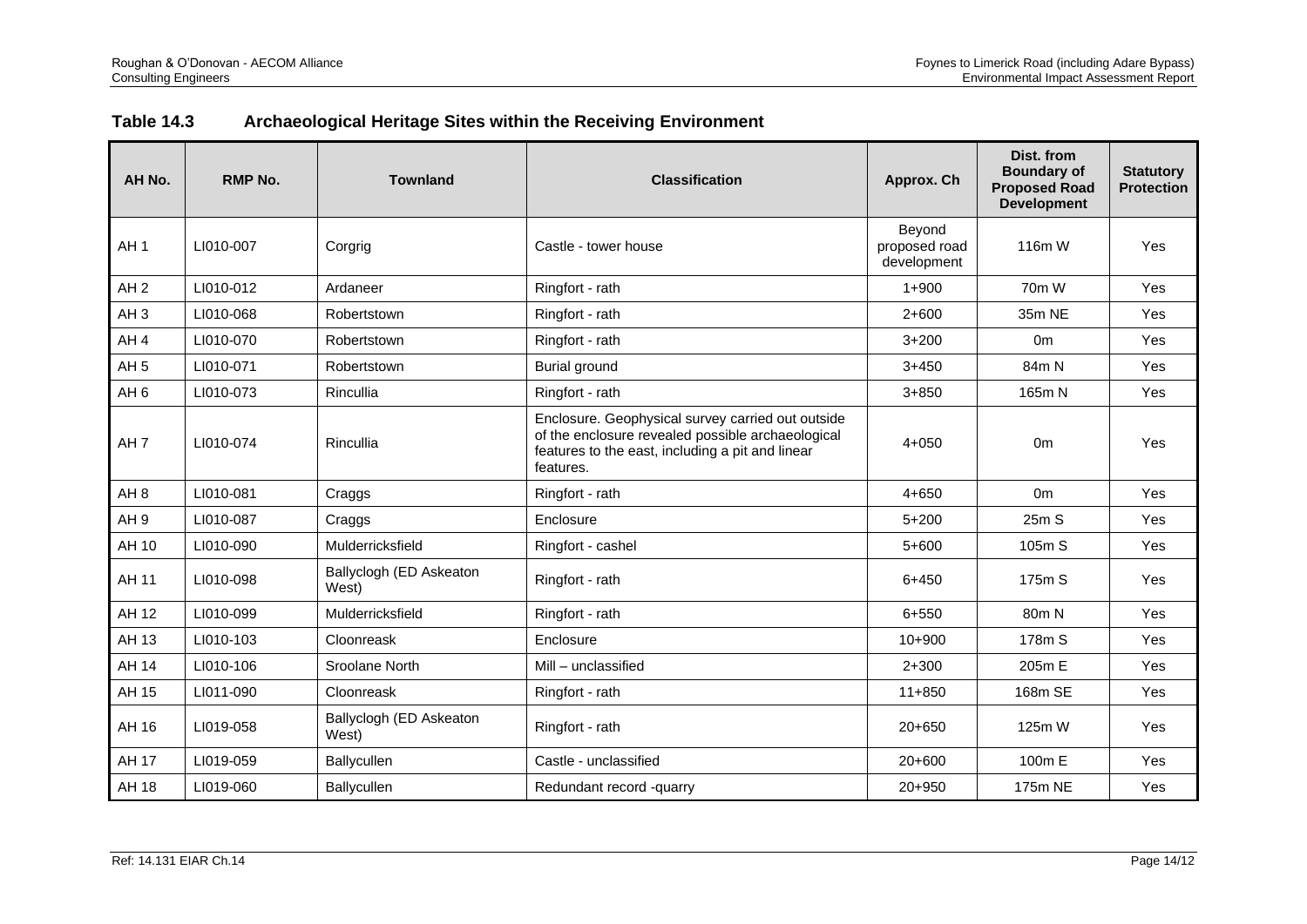| AH No. | <b>RMP No.</b>                                     | <b>Townland</b>       | <b>Classification</b>                                                                                                                                                                                                   | Approx. Ch | Dist. from<br><b>Boundary of</b><br><b>Proposed Road</b><br><b>Development</b> | <b>Statutory</b><br><b>Protection</b> |
|--------|----------------------------------------------------|-----------------------|-------------------------------------------------------------------------------------------------------------------------------------------------------------------------------------------------------------------------|------------|--------------------------------------------------------------------------------|---------------------------------------|
| AH 19  | LI019-064                                          | Lismakeery            | Ringfort - rath. Lidar and geophysical survey<br>indicate the site is bivallate. Outer bank is outside<br>the road boundary. Possible associated features<br>identified within road boundary by geophysical<br>survey'. | $21 + 550$ | 7 <sub>m</sub> S                                                               | Yes                                   |
| AH 20  | LI019-238                                          | Craggs                | Enclosure                                                                                                                                                                                                               | $5 + 400$  | 183m S                                                                         | Yes                                   |
| AH 21  | LI020-002                                          | Ballynacaheragh       | Enclosure                                                                                                                                                                                                               | $22+750$   | 40m S                                                                          | Yes                                   |
| AH 22  | LI020-004001 /<br>Preservation<br>Order No. 4/1977 | <b>Milltown North</b> | Ringfort - cashel                                                                                                                                                                                                       | $23 + 950$ | 250m W                                                                         | Yes                                   |
| AH 23  | LI020-004002/<br>Preservation<br>Order No. 4/1977  | <b>Milltown North</b> | Castle - tower house                                                                                                                                                                                                    | $23 + 950$ | 250m W                                                                         | Yes                                   |
| AH 24  | LI020-005                                          | <b>Milltown North</b> | Enclosure. Geophysical survey revealed that the<br>majority of the monument is located outside of the<br>road boundary, however c.4m of the outer ditch is<br>located within the road boundary.                         | $24 + 050$ | 0 <sub>m</sub>                                                                 | Yes                                   |
| AH 25  | LI020-007                                          | <b>Boolaglass</b>     | Ringfort - rath                                                                                                                                                                                                         | $24 + 650$ | 180m E                                                                         | <b>Yes</b>                            |
| AH 26  | LI020-053                                          | Feeagh                | Ringfort - rath                                                                                                                                                                                                         | $25+700$   | 175m SW                                                                        | Yes                                   |
| AH 27  | LI020-054                                          | Nantinan              | Ringfort - rath                                                                                                                                                                                                         | $25+150$   | 188m NE                                                                        | Yes                                   |
| AH 28  | LI020-055                                          | Ardgoul South         | Ritual site - holy well                                                                                                                                                                                                 | $26 + 050$ | 145m NE                                                                        | Yes                                   |
| AH 29  | LI020-057                                          | Graigeen              | Ringfort - cashel                                                                                                                                                                                                       | 26+900     | 156m W                                                                         | Yes                                   |
| AH 30  | LI020-058                                          | Ballingarrane         | Ringfort - rath                                                                                                                                                                                                         | $27+400$   | 240m E                                                                         | Yes                                   |
| AH 31  | LI020-087                                          | Graigue (ED Croagh)   | Enclosure                                                                                                                                                                                                               | $55+900$   | 165m N                                                                         | Yes                                   |
| AH 32  | LI020-088                                          | Graigue (ED Croagh)   | Ringfort - rath                                                                                                                                                                                                         | 55+900     | 40m N                                                                          | Yes                                   |
| AH 33  | LI020-095                                          | <b>Clonshire More</b> | Ringfort - rath                                                                                                                                                                                                         | $57 + 150$ | 62m S                                                                          | Yes                                   |
| AH 34  | LI020-113                                          | Kyletaun              | Crannog                                                                                                                                                                                                                 | $29+050$   | 114m NW                                                                        | Yes                                   |
| AH 35  | LI020-115                                          | Wolfesburgess east    | Redundant record                                                                                                                                                                                                        | 50+750     | 0 <sub>m</sub>                                                                 | Yes                                   |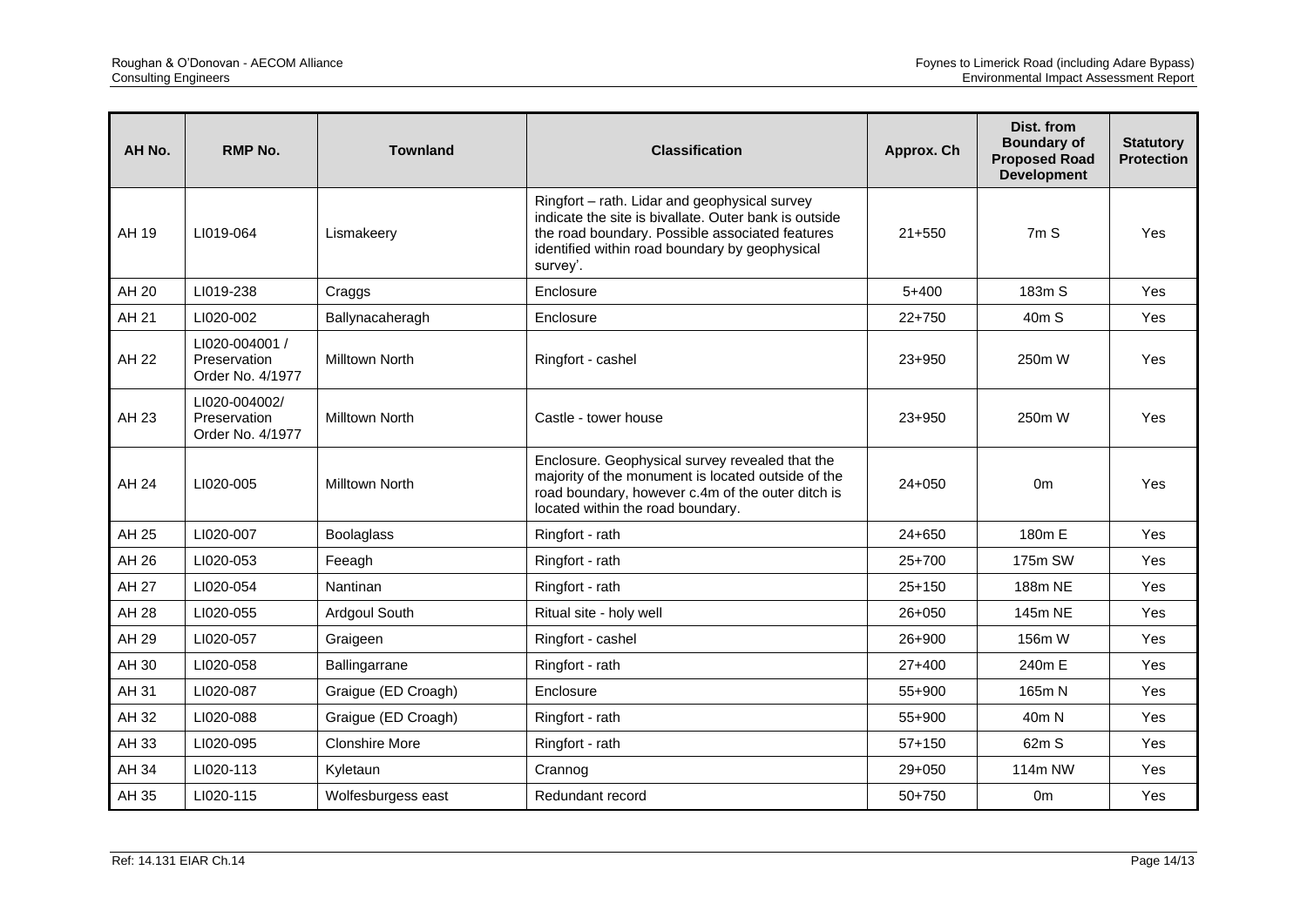| AH No. | <b>RMP No.</b> | <b>Townland</b>           | <b>Classification</b>                                                                                                                              | Approx. Ch | Dist. from<br><b>Boundary of</b><br><b>Proposed Road</b><br><b>Development</b> | <b>Statutory</b><br><b>Protection</b> |
|--------|----------------|---------------------------|----------------------------------------------------------------------------------------------------------------------------------------------------|------------|--------------------------------------------------------------------------------|---------------------------------------|
| AH 36  | LI020-135      | Feeagh                    | Mill - unclassified                                                                                                                                | $25+650$   | 200m NE                                                                        | Yes                                   |
| AH 37  | LI020-137      | Ballycannon               | Ringfort - rath.                                                                                                                                   | $53+300$   | 185m S                                                                         | Yes                                   |
| AH 38  | LI020-152      | Rathkeale                 | Redundant record                                                                                                                                   | 50+650     | 0 <sub>m</sub>                                                                 | Yes                                   |
| AH 39  | LI021-005      | Tuogh                     | Ringfort - rath. Geophysical survey carried out<br>directly adjacent to the ringfort revealed a possible<br>ditch, possibly post-medieval in date. | 58+750     | 0m                                                                             | Yes                                   |
| AH 40  | LI021-010      | Ardshanbally              | Enclosure                                                                                                                                          | $61 + 350$ | 0 <sub>m</sub>                                                                 | Yes                                   |
| AH 41  | LI021-011001   | Mondellihy                | Enclosure. Arching possible bank material was<br>identified to the north of the monument during<br>geophysical survey.                             | $62 + 250$ | 50 <sub>m</sub> S                                                              | Yes                                   |
| AH 42  | LI021-011002   | Mondellihy                | Enclosure. Two arching banks identified<br>surrounding the monument during geophysical<br>survey, as well as numerous internal pits.               | $62 + 250$ | 13mS                                                                           | <b>Yes</b>                            |
| AH 43  | LI021-014      | Kilgobbin                 | Enclosure                                                                                                                                          | 63+600     | 120m N                                                                         | Yes                                   |
| AH 44  | LI021-015      | Rineroe                   | Enclosure                                                                                                                                          | 63+850     | 13mS                                                                           | Yes                                   |
| AH 45  | LI021-017      | Gorteen                   | Moated site                                                                                                                                        | 65+000     | 0 <sub>m</sub>                                                                 | Yes                                   |
| AH 46  | LI021-018      | Ballycarrane              | Enclosure                                                                                                                                          | 65+400     | 250m N                                                                         | Yes                                   |
| AH 47  | LI021-021      | <b>Ballybronoge South</b> | Enclosure                                                                                                                                          | 65+850     | 195m N                                                                         | <b>Yes</b>                            |
| AH 48  | LI021-118      | Islandea                  | Enclosure                                                                                                                                          | 60+550     | 180m N                                                                         | Yes                                   |
| AH 49  | LI021-121      | Monearla                  | Enclosure                                                                                                                                          | 64+400     | 170m S                                                                         | Yes                                   |
| AH 50  | LI021-122      | <b>Ballybronoge South</b> | Redundant record                                                                                                                                   | 66+400     | 11mS                                                                           | Yes                                   |
| AH 51  | LI029-029      | Rathkeale                 | Standing stone                                                                                                                                     | $50+000$   | 55m S                                                                          | Yes                                   |
| AH 52  | LI029-037      | Blossomhill               | Ringfort - rath                                                                                                                                    | $51 + 300$ | 110 <sub>m</sub> S                                                             | <b>Yes</b>                            |
| AH 53  | LI021-032004   | Adare                     | Church                                                                                                                                             | 61+900     | 169m S                                                                         | Yes                                   |
| AH 54  | LI021-032005   | Adare                     | Graveyard                                                                                                                                          | 61+900     | 112m S                                                                         | Yes                                   |
| AH 55  | LI021-032009   | Adare                     | Gatehouse                                                                                                                                          | 61+750     | 172m S                                                                         | Yes                                   |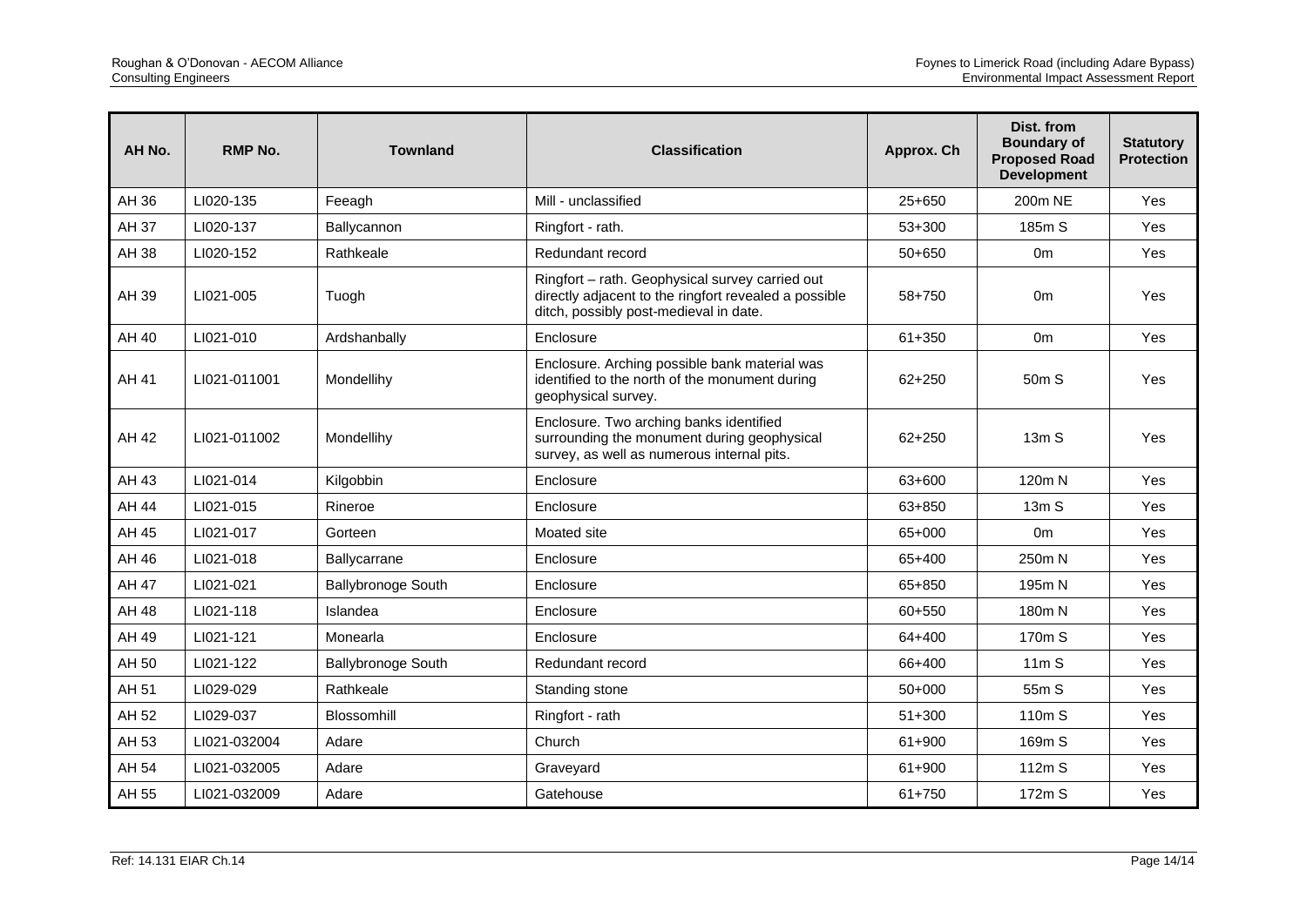| AH No. | <b>RMP No.</b> | <b>Townland</b>           | <b>Classification</b>                                                                                                                                                                                                                                                     | Approx. Ch | Dist. from<br><b>Boundary of</b><br><b>Proposed Road</b><br><b>Development</b> | <b>Statutory</b><br><b>Protection</b> |
|--------|----------------|---------------------------|---------------------------------------------------------------------------------------------------------------------------------------------------------------------------------------------------------------------------------------------------------------------------|------------|--------------------------------------------------------------------------------|---------------------------------------|
| AH 56  | LI021-032011   | Adare                     | Chapel                                                                                                                                                                                                                                                                    | 61+900     | 148m S                                                                         | Yes                                   |
| AH 57  | LI021-143      | Ardshanbally              | Enclosure                                                                                                                                                                                                                                                                 | 61+700     | 40 <sub>m</sub> N                                                              | Yes                                   |
| AH 58  | LI021-144      | Ardshanbally              | Enclosure. This enclosure was not identified during<br>the geophysical survey, however, linear features,<br>possible ditches or gullies were identified.                                                                                                                  | $61 + 850$ | 0 <sub>m</sub>                                                                 | Yes                                   |
| AH 59  | LI021-145      | Mondellihy                | Enclosure                                                                                                                                                                                                                                                                 | $62 + 400$ | 50 <sub>m</sub> S                                                              | Yes                                   |
| AH 60  | LI021-146      | Kilgobbin                 | Enclosure. No evidence for this enclosure was<br>identified during the LiDAR or geophysical survey.                                                                                                                                                                       | 62+700     | 0 <sub>m</sub>                                                                 | Yes                                   |
| AH 61  | LI021-147001   | Kilgobbin                 | Enclosure.                                                                                                                                                                                                                                                                | 62+850     | 22mS                                                                           | Yes                                   |
| AH 62  | LI021-147002   | Kilgobbin                 | Enclosure. Geophysical survey identified the<br>enclosure which contains internal features including<br>pits, post holes and slot trenches. Multiple features<br>located outside of the enclosure, including further<br>pits and post holes and various curving features. | $62 + 850$ | 0 <sub>m</sub>                                                                 | Yes                                   |
| AH 63  | LI021-148      | Kilgobbin                 | Enclosure                                                                                                                                                                                                                                                                 | 63+600     | 9m S                                                                           | Yes                                   |
| AH 64  | LI021-149      | Ardshanbally              | Enclosure                                                                                                                                                                                                                                                                 | $61 + 300$ | 0 <sub>m</sub>                                                                 | Yes                                   |
| AH 65  | LI021-151001   | Ardshanbally              | Enclosure                                                                                                                                                                                                                                                                 | $61 + 050$ | 125m S                                                                         | Yes                                   |
| AH 66  | LI021-151002   | Ardshanbally              | Enclosure                                                                                                                                                                                                                                                                 | $61 + 100$ | 117m SE                                                                        | Yes                                   |
| AH 67  | LI021-167      | <b>Ballybronoge South</b> | Ring-ditch                                                                                                                                                                                                                                                                | 66+300     | 0 <sub>m</sub>                                                                 | No                                    |
| AH 68  | LI021-173      | Ardshanbally              | Fulacht fia                                                                                                                                                                                                                                                               | 61+550     | 64m N                                                                          | No                                    |
| AH 69  | LI020-159      | <b>Clonshire More</b>     | Castle - hall-house                                                                                                                                                                                                                                                       | 56+450     | 60m E                                                                          | Yes                                   |
| AH 70  | LI021-179      | Kilgobbin                 | Excavation - miscellaneous                                                                                                                                                                                                                                                | 63+300     | 0 <sub>m</sub>                                                                 | <b>No</b>                             |
| AH 71  | LI021-180      | Gorteen                   | Kiln - corn-drying                                                                                                                                                                                                                                                        | 65+050     | 0 <sub>m</sub>                                                                 | <b>No</b>                             |
| AH 72  | LI021-181001   | Ballycarrane              | Fulacht fia                                                                                                                                                                                                                                                               | 64+700     | 0 <sub>m</sub>                                                                 | No                                    |
| AH 73  | LI021-181002   | Ballycarrane              | Fulacht fia                                                                                                                                                                                                                                                               | 64+700     | 0 <sub>m</sub>                                                                 | <b>No</b>                             |
| AH 74  | LI010-134      | Ballyellinan              | Pit                                                                                                                                                                                                                                                                       | 7+000      | 131m N                                                                         | No                                    |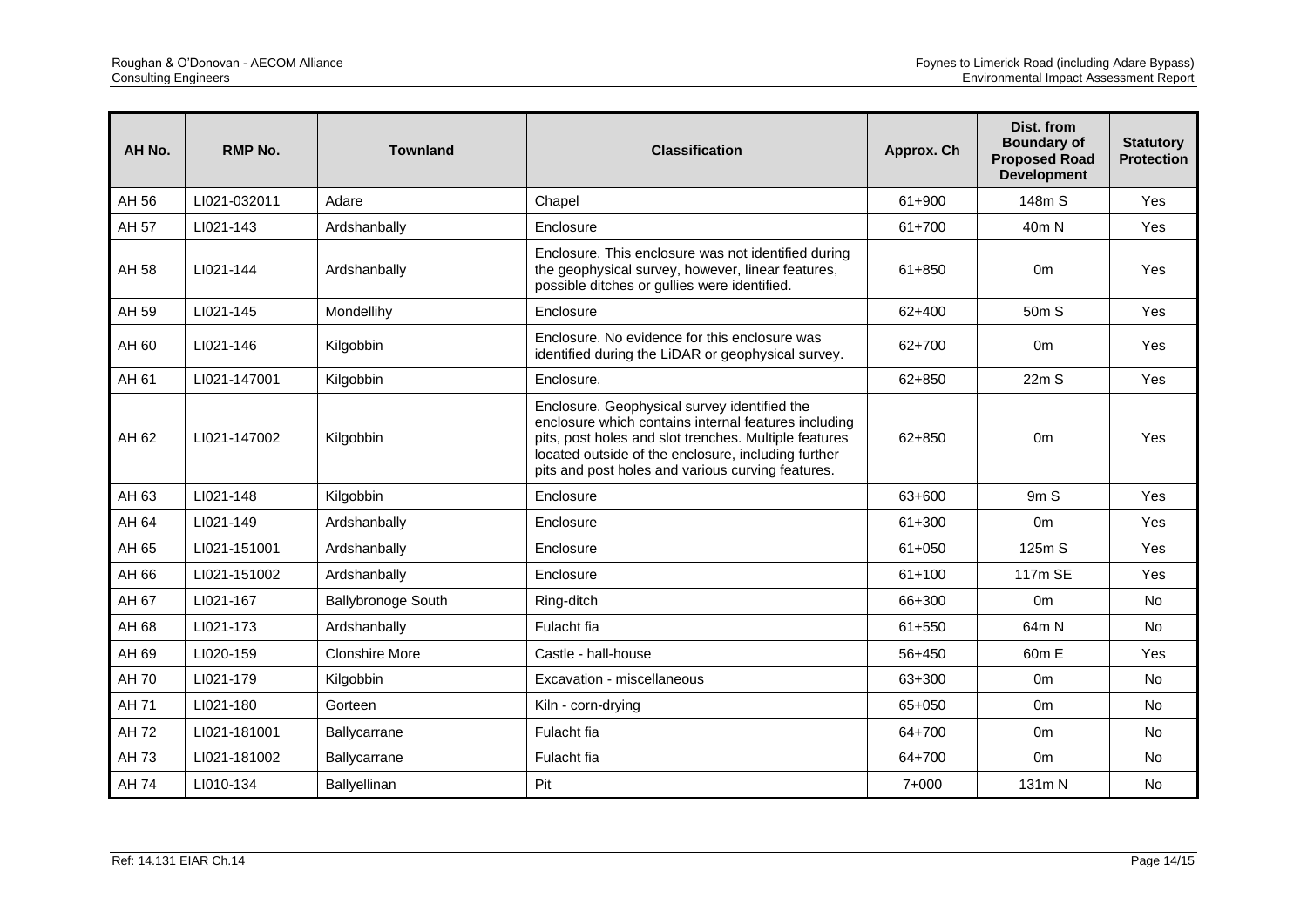| AH No.       | <b>RMP No.</b>                                  | <b>Townland</b>       | <b>Classification</b>                                       | Approx. Ch                             | Dist. from<br><b>Boundary of</b><br><b>Proposed Road</b><br><b>Development</b> | <b>Statutory</b><br><b>Protection</b> |
|--------------|-------------------------------------------------|-----------------------|-------------------------------------------------------------|----------------------------------------|--------------------------------------------------------------------------------|---------------------------------------|
| AH 75        | LI020-163001                                    | Baunreagh             | Fulacht fia                                                 | $22+450$                               | 0 <sub>m</sub>                                                                 | No                                    |
| AH 76        | LI020-163002                                    | Baunreagh             | Excavation - miscellaneous                                  | $22+450$                               | 0 <sub>m</sub>                                                                 | No                                    |
| <b>AH 77</b> | LI019-267                                       | Baunreagh             | Pit                                                         | $22+300$                               | 14m N                                                                          | No                                    |
| AH 78        | LI019-268                                       | Baunreagh             | Fulacht fia                                                 | $21 + 850$                             | 225m N                                                                         | No                                    |
| AH 79        | LI019-269                                       | Baunreagh             | Fulacht fia                                                 | $21 + 850$                             | 225m N                                                                         | No                                    |
| AH 80        | LI010-140                                       | Rincullia             | Excavation - miscellaneous                                  | $3+900$                                | 0 <sub>m</sub>                                                                 | <b>No</b>                             |
| AH 81        | LI010-141001                                    | Rincullia             | Burnt mound                                                 | $4 + 300$                              | On m                                                                           | No                                    |
| AH 82        | LI010-141002                                    | Rincullia             | Pit                                                         | $4 + 300$                              | 0 <sub>m</sub>                                                                 | No                                    |
| AH 83        | LI010-141003                                    | Rincullia             | Road - gravel / stone trackway - peatland                   | $4 + 300$                              | 0 <sub>m</sub>                                                                 | <b>No</b>                             |
| AH 84        | LI010-144                                       | Robertstown           | Enclosure                                                   | $2 + 700$                              | 79m NE                                                                         | <b>No</b>                             |
| AH 85        | LI020-175                                       | <b>Milltown North</b> | Fulacht fia                                                 | $23+300$                               | 110m SW                                                                        | No                                    |
| AH 86        | LI020-177                                       | <b>Milltown North</b> | Excavation - miscellaneous                                  | $23 + 250$                             | 135m SW                                                                        | No                                    |
| AH 87        | LI010-149                                       | Ballycullen           | Fulacht fia                                                 | $10 + 350$                             | 40 <sub>m</sub> S                                                              | No                                    |
| AH 88        | LI020-176 /<br>Preservation<br>Order No. 4/1977 | <b>Milltown North</b> | Souterrain                                                  | 23+950                                 | 230m W                                                                         | Yes                                   |
| AH 89        | LI020-094                                       | Clonshire             | Clonshire medieval settlement - precise location<br>unknown | 56+450                                 | 71 <sub>m</sub> E                                                              | Yes                                   |
| AH 90        | LI020-003                                       | <b>Milltown North</b> | Ringfort                                                    | $23+750$                               | 219m SW                                                                        | Yes                                   |
| AH 91        | LI021-032003 /<br>Nat. Mon. No. 622             | Adare                 | Desmond Castle and Bawn                                     | $61 + 800$                             | 199m S                                                                         | Yes                                   |
| AH 92        | LI010-009                                       | Durnish               | Enclosure                                                   | Beyond<br>proposed road<br>development | 155m NW                                                                        | Yes                                   |
| AH 93        | LI010-069002                                    | Robertstown           | Graveyard                                                   | $2 + 300$                              | 235m NE                                                                        | Yes                                   |
| AH 94        | LI010-142                                       | Robertstown           | Fulacht fia                                                 | $2+775$                                | 230m SW                                                                        | No                                    |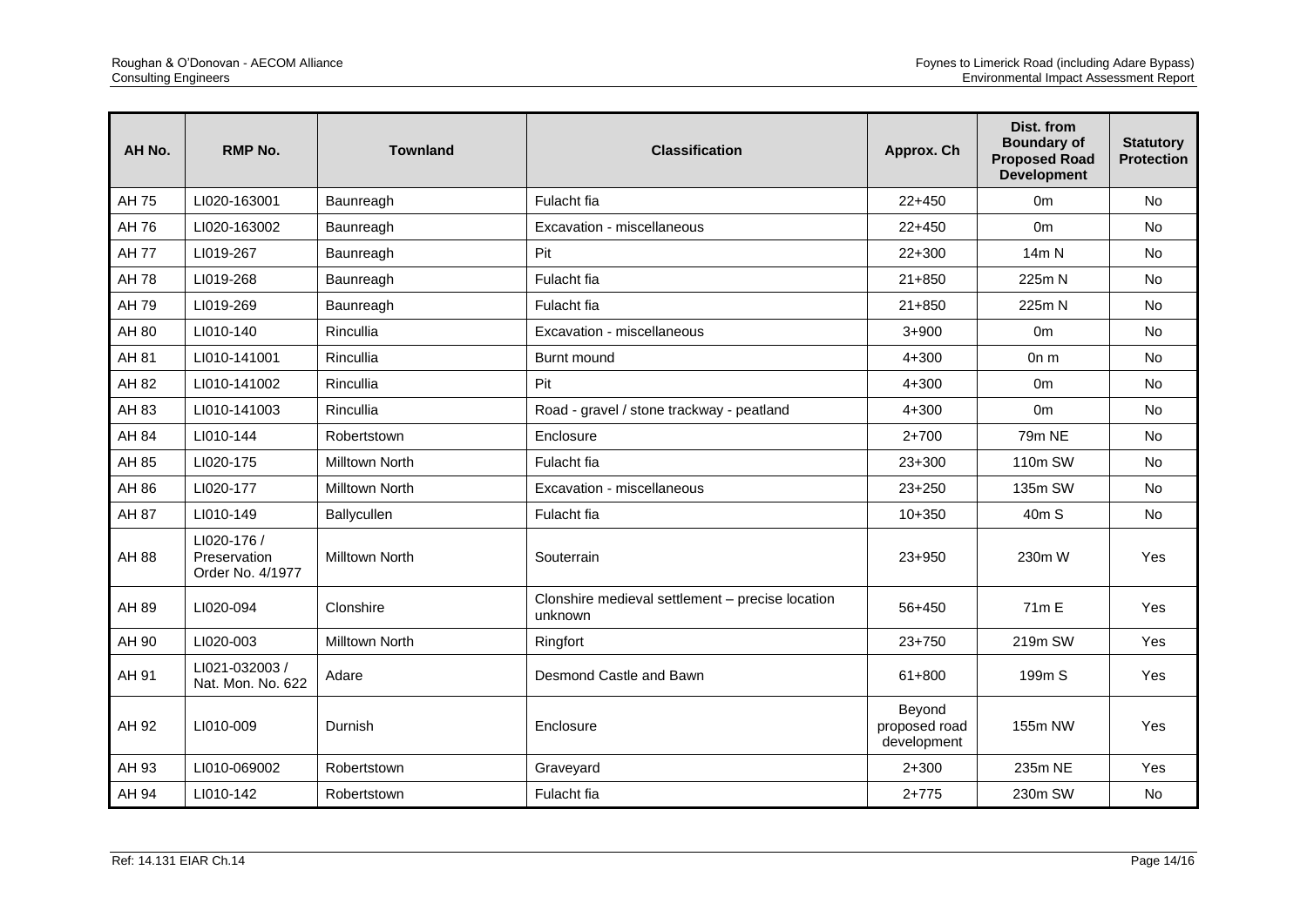| AH No. | <b>RMP No.</b> | <b>Townland</b>           | <b>Classification</b>        | Approx. Ch | Dist. from<br><b>Boundary of</b><br><b>Proposed Road</b><br><b>Development</b> | <b>Statutory</b><br><b>Protection</b> |
|--------|----------------|---------------------------|------------------------------|------------|--------------------------------------------------------------------------------|---------------------------------------|
| AH 95  | LI020-056002   | Nantinan                  | Graveyard                    | $25+850$   | 225m E                                                                         | Yes                                   |
| AH 96  | LI020-060      | Ballingarrane             | Ringfort                     | $27 + 550$ | 250m E                                                                         | Yes                                   |
| AH 97  | LI020-116      | Amogan Beg                | Enclosure                    | $51 + 950$ | 240m S                                                                         | Yes                                   |
| AH 98  | LI021-002      | Tuogh                     | Mill - unclassified          | 58+200     | 250m N                                                                         | Yes                                   |
| AH 99  | LI021-020      | Killeen                   | Enclosure                    | 65+250     | 250m S                                                                         | Yes                                   |
| AH 100 | LI021-025001   | <b>Ballybronoge South</b> | Deserted medieval settlement | 66+150     | 250m S                                                                         | Yes                                   |
| AH 101 | LI021-185      | <b>Ballybronoge South</b> | Hearth                       | 66+300     | 0 <sub>m</sub>                                                                 | No                                    |
| AH 102 | LI021-085      | Ballybronoge North        | Enclosure                    | 66+600     | 157m N                                                                         | Yes                                   |
| AH 103 | LI021-177      | Attyflin                  | Fulacht fia                  | 66+500     | 45m SE                                                                         | <b>No</b>                             |
| AH 104 | LI021-027      | Attyflin                  | Enclosure                    | 66+600     | 185m SE                                                                        | Yes                                   |
| AH 105 | LI021-183      | Attyflin                  | Fulacht fia                  | 66+775     | 0 <sub>m</sub>                                                                 | <b>No</b>                             |
| AH 106 | LI021-178      | Attyflin                  | Fulacht fia                  | 66+775     | 0 <sub>m</sub>                                                                 | <b>No</b>                             |
| AH 107 | LI012-138      | Attyflin                  | Designed landscape feature   | 66+750     | 0 <sub>m</sub>                                                                 | No                                    |
| AH 108 | LI012-088      | Attyflin                  | Enclosure                    | $67 + 200$ | 180m NW                                                                        | Yes                                   |
| AH 109 | LI021-186      | Attyflin                  | Fulacht fia                  | 67+250     | 0 <sub>m</sub>                                                                 | No                                    |
| AH 110 | LI012-099      | Attyflin                  | Megalithic structure         | 67+200     | 54m SE                                                                         | Yes                                   |
| AH 111 | LI012-098      | Attyflin                  | Fulacht fia                  | 67+325     | 0 <sub>m</sub>                                                                 | <b>No</b>                             |
| AH 112 | LI012-139      | Attyflin                  | Excavation miscellaneous     | 67+350     | 0 <sub>m</sub>                                                                 | <b>No</b>                             |
| AH 113 | LI012-137      | Attyflin                  | Fulacht fia                  | 67+350     | 0 <sub>m</sub>                                                                 | No                                    |
| AH 114 | LI012-091      | Fortetna                  | Enclosure                    | 67+400     | 233m SE                                                                        | Yes                                   |
| AH 115 | LI021-187      | Gorteen                   | Corn drying kiln             | 64+950     | 17 <sub>m</sub> S                                                              | <b>No</b>                             |
| AH 116 | LI029-031001   | Rathkeale                 | Historic town                | $0+200$    | 230m SE                                                                        | Yes                                   |
| AH 117 | LI021-032001   | Adare                     | Historic town                | 61+850     | Adjacent to S                                                                  | Yes                                   |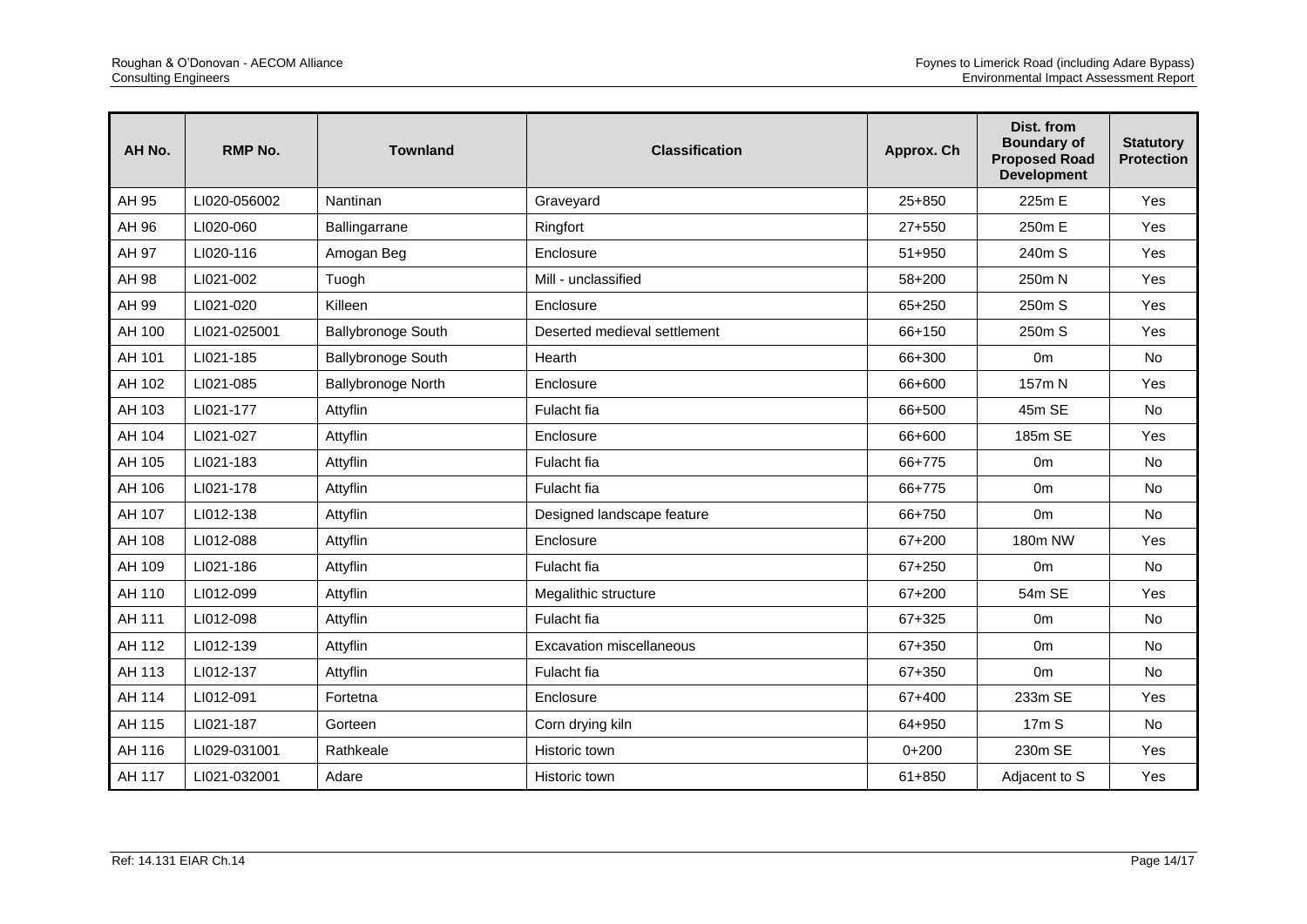| AH No. | <b>RMP No.</b> | <b>Townland</b>                     | <b>Classification</b> | Approx. Ch | Dist. from<br><b>Boundary of</b><br><b>Proposed Road</b><br><b>Development</b> | <b>Statutory</b><br><b>Protection</b> |
|--------|----------------|-------------------------------------|-----------------------|------------|--------------------------------------------------------------------------------|---------------------------------------|
| AH 118 | LI029-147      | Blossomhill (ED Rathkeale<br>Rural) | Enclosure             | $51+450$   | $11m$ W                                                                        | <b>No</b>                             |
| AH 119 | LI010-079      | Craggs                              | Ringfort - rath       | $4 + 350$  | 220m N                                                                         | Yes                                   |
| AH 120 | LI019-048      | Craggs                              | Ringfort - rath       | $5 + 850$  | Adjacent to S                                                                  | Yes                                   |
| AH 121 | LI010-097      | Ballyclogh (ED Askeaton<br>West.)   | Ringfort - rath       | $6 + 450$  | 250m S                                                                         | Yes                                   |
| AH 122 | LI019-062      | Lismakeery                          | Ringfort - rath       | $21+100$   | 205m SW                                                                        | Yes                                   |

## **LiDAR**

Following the route selection assessment and based on potential sites identified during aerial photographic analysis, a LiDAR survey was undertaken (Davis 2017) along the preferred route corridor, which identified 93 previously unrecorded potential archaeological sites across the receiving environment. That study also provided additional detail on the morphology and condition of known monuments (i.e. those listed in Table 14.3) and this is summarised in Appendix 14.2. The full LiDAR report is contained within Appendix 14.3.

The survey identified an additional 59 possible ringforts / enclosures / cashels (LI 2–3, 5–6, 8–11, 13–15, 17–18, 20–21, 23–29, 33–35, 38, 40–43, 47–49, 51, 54, 56, 59, 61–62, 65–66, 69, 71–72, 75–79, 80, 83, 84, 87, 89–92, 94 and 97), together with 16 field systems (LI 1, 7, 19, 22, 31–32, 36, 39, 45, 62, 64, 68, 85–86, 88 and 95), five possible small medieval settlements (LI 16, 37, 49, 58 and 70) as well as a number of other potential archaeological features. Many of the features identified most likely relate to the early medieval (AD 500– 1100) and medieval (AD 1100–1600) occupation of the landscape.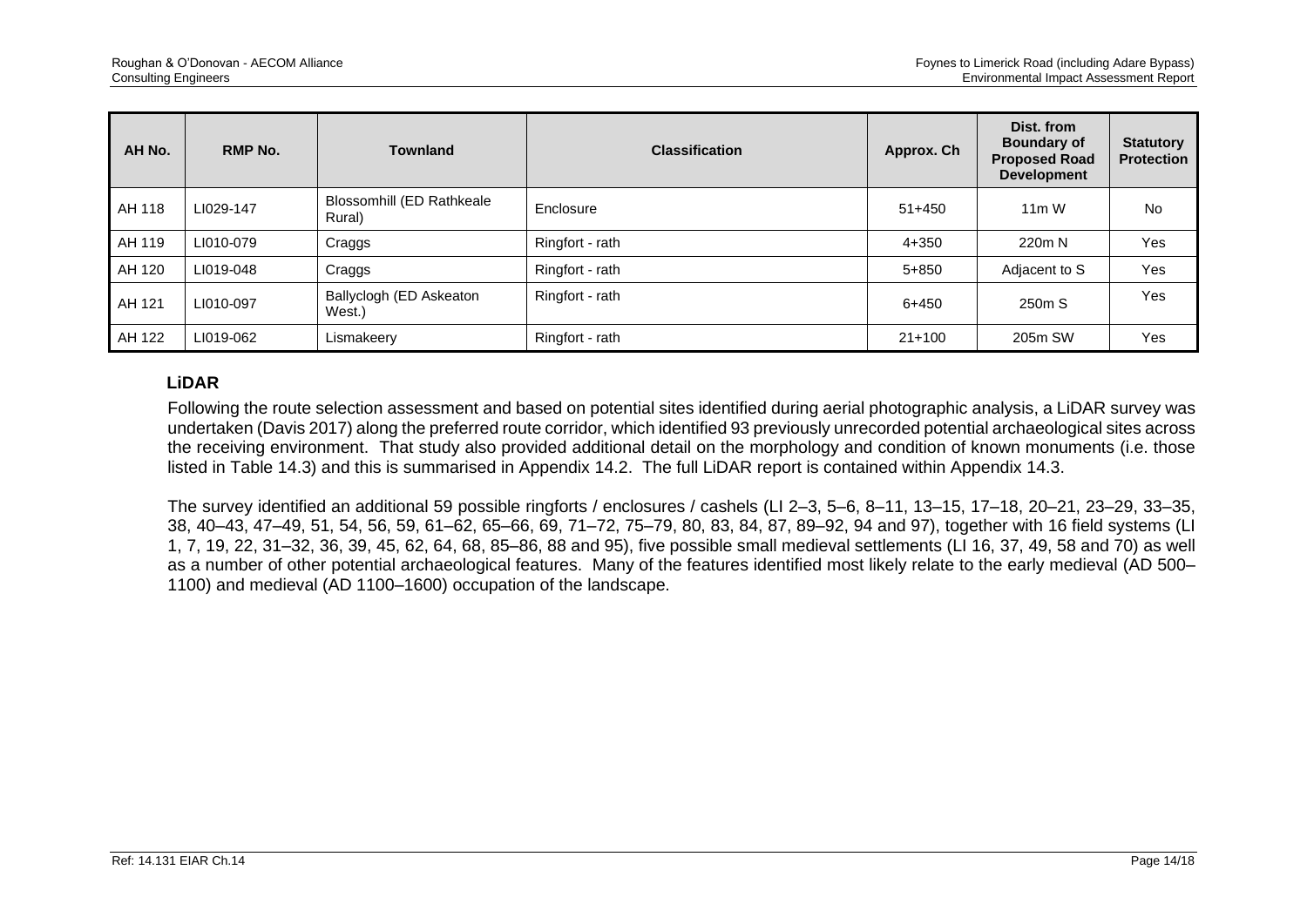| Table 14.4 | <b>LiDAR Sites Within the Receiving Environment</b> |
|------------|-----------------------------------------------------|
|------------|-----------------------------------------------------|

| LI No.          | <b>LiDAR</b><br>Report<br><b>Feature No</b> | <b>Townland</b>  | <b>Classification</b>                                                                                                                                                                                                                     | Dist. from<br><b>Proposed Road</b><br><b>Development</b> | Approx. Ch.                               | <b>Statutory</b><br><b>Protection</b> |
|-----------------|---------------------------------------------|------------------|-------------------------------------------------------------------------------------------------------------------------------------------------------------------------------------------------------------------------------------------|----------------------------------------------------------|-------------------------------------------|---------------------------------------|
| $LI$ 1          | 1.1                                         | Corgrig          | Probable field system associated with AH 1, 148 x 85m                                                                                                                                                                                     | 92m NW                                                   | Beyond<br>proposed<br>road<br>development | <b>No</b>                             |
| LI <sub>2</sub> | 1.2                                         | Corgrig          | Possible oval enclosure, 33.9m NE-SW, 31.4m NW-SE. No indications on<br>120m W<br>early mapping or on geophysical survey                                                                                                                  |                                                          | Beyond<br>proposed<br>road<br>development | <b>No</b>                             |
| $LI$ 3          | 1.3                                         | Corgrig          | Very low-profile circular enclosure, 22.4m diameter. Not visible in aerial<br>photos or 6-inch mapping                                                                                                                                    | 145m W                                                   | $1 + 050$                                 | No                                    |
| LI4             | 1.5                                         | Durnish          | Oval raised area, possibly modified natural platform, 56.4 x 41.5m.<br>Truncated to NE by railroad. Series of linear features identified on the<br>0 <sub>m</sub><br>geophysical survey of possible archaeological or agricultural origin |                                                          | $1+000$                                   | No                                    |
| $LI$ 5          | 1.7                                         | Corgrig          | Small enclosure, truncated to west by modern farm buildings, 24m diameter                                                                                                                                                                 | 225m SW                                                  | $1 + 250$                                 | <b>No</b>                             |
| LI6             | 2.2                                         | Ardaneer         | Possible ringfort. Oval, 22m NE-SW, 29m NW-SE                                                                                                                                                                                             | 14 <sub>m</sub> S                                        | $1 + 350$                                 | <b>No</b>                             |
| $LI$ 7          | 5.4                                         | Ardaneer         | Extensive field system, perhaps associated with AH 2 and extending as far<br>as LI010-010 and LI010-011, 475 x 423m                                                                                                                       | 0 <sub>m</sub>                                           | $1 + 650$                                 | No                                    |
| LI 8            | 6.1                                         | Ardaneer         | Possible ringfort, NW portion only. Defined by curving bank, describing an<br>oval, 30m along its long axis                                                                                                                               | 96m W                                                    | $2+100$                                   | <b>No</b>                             |
| LI <sub>9</sub> | 6.2                                         | Sroolane North   | Low profile ringfort, apparently truncated to west, probably by field boundary<br>evident in 6-inch mapping. Diameter c. 35.4m. No evidence of feature on<br>geophysical survey                                                           | 0 <sub>m</sub>                                           | $2 + 250$                                 | <b>No</b>                             |
| LI 10           | 6.4                                         | Ardaneer         | Possible ringfort, 27m diameter, within field system 5.4                                                                                                                                                                                  | 75m SW                                                   | $1+700$                                   | <b>No</b>                             |
| LI 11           | 8.3                                         | Rincullia        | Low profile, sub-circular enclosure, 31 x 23m                                                                                                                                                                                             | 245m N                                                   | $4 + 100$                                 | <b>No</b>                             |
| LI 12           | 9.1                                         | Mulderricksfield | Small mound in otherwise flat field, 8m diameter                                                                                                                                                                                          | 90 <sub>m</sub> NE                                       | $5 + 650$                                 | <b>No</b>                             |
| LI 13           | 11.1                                        | Ballycullen      | Possible oval enclosure, 36m NW-SE, 22m SW-NE. Geophysical survey<br>revealed possible fulacht fia and two L shaped features which may contain<br>burnt remains. Enclosing feature marked on OS maps and possible ditch or<br>gully.      | 0 <sub>m</sub>                                           | $10+450$                                  | <b>No</b>                             |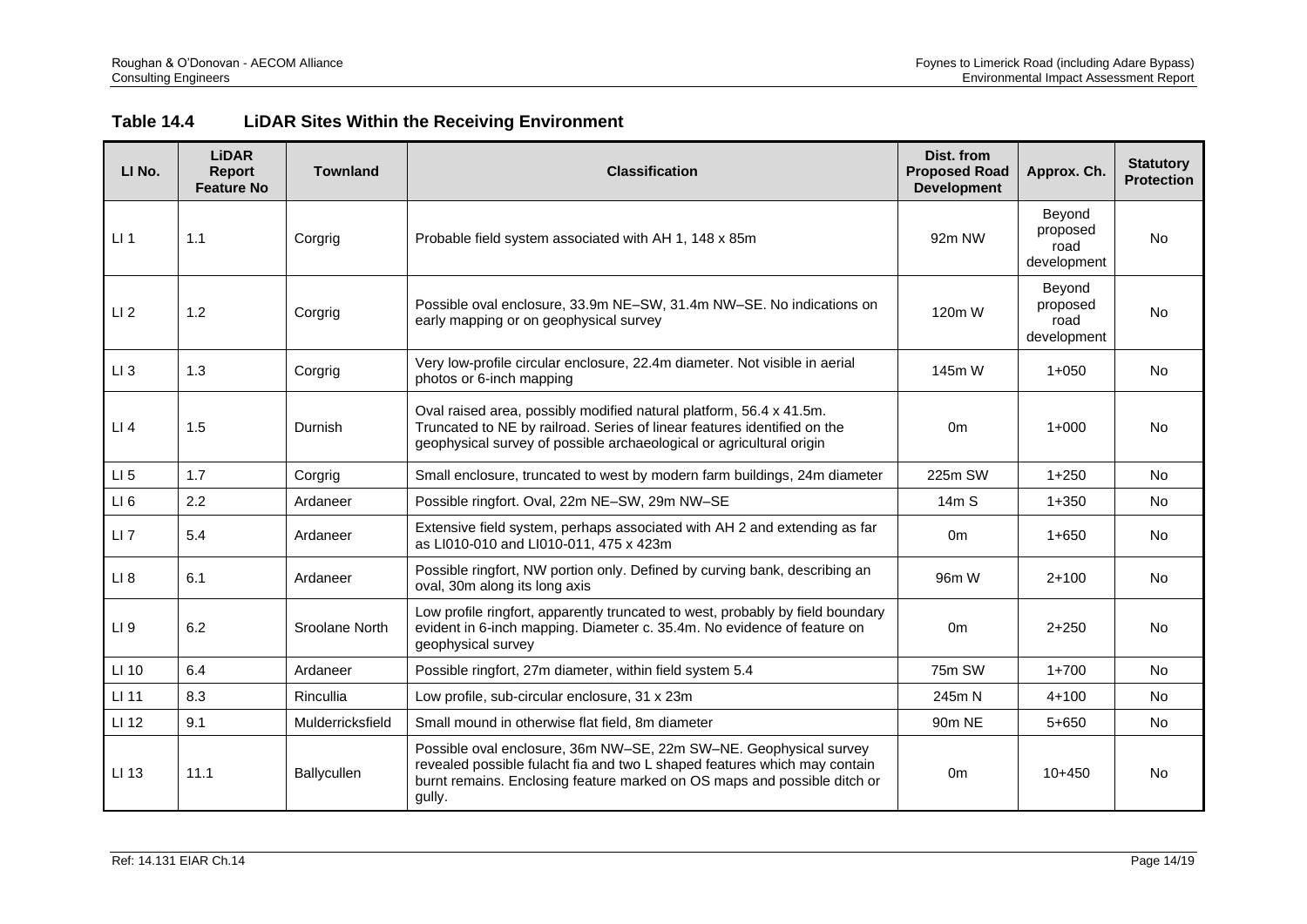| LI No. | <b>LiDAR</b><br>Report<br><b>Feature No</b> | <b>Townland</b> | <b>Classification</b>                                                                                                                                                                                                                                                                                                              | Dist. from<br><b>Proposed Road</b><br><b>Development</b> | Approx. Ch. | <b>Statutory</b><br><b>Protection</b> |
|--------|---------------------------------------------|-----------------|------------------------------------------------------------------------------------------------------------------------------------------------------------------------------------------------------------------------------------------------------------------------------------------------------------------------------------|----------------------------------------------------------|-------------|---------------------------------------|
| LI 14  | 11.2                                        | Ballycullen     | Possible ringfort, defined by curving bank to NW. Truncated to SE, c. 32.6m<br>diameter                                                                                                                                                                                                                                            | 24m N                                                    | $10+800$    | No                                    |
| LI 15  | 12.1                                        | Cloonreask      | Very low-profile possible ringfort, c. 26.2m diameter. Best preserved to SW                                                                                                                                                                                                                                                        | 152m SE                                                  | $11+300$    | No                                    |
| LI 16  | 12.2                                        | Cloonreask      | Possible settlement cluster defined by two rectangular enclosures, and a<br>third possibly truncated to SW, 66 x 49m. Geophysical survey revealed<br>possible structure or burnt deposit as well as ditches or drains and possible<br>metalled surface.                                                                            | 0 <sub>m</sub>                                           | $11+400$    | <b>No</b>                             |
| LI 17  | 14.3                                        | Robertstown     | Small enclosure, one of a pair. Probable ringfort. 40m x 35 m diameter.<br>Geophysical survey indicates it is bivallate, with a dense concentration of<br>internal and external associated features'                                                                                                                               | 0 <sub>m</sub>                                           | $3+000$     | No                                    |
| LI 18  | 14.4                                        | Robertstown     | Pair to LI 17 which is c. 100m to the north. 41.5m diameter, confirmed by<br>geophysical survey. Evidence for associated internal and external features                                                                                                                                                                            | 0m                                                       | $3+000$     | No                                    |
| LI 19  | 14.5                                        | Robertstown     | Field system with roughly triangular field defined by low banks, 38m x 22m                                                                                                                                                                                                                                                         | 165m SW                                                  | $3 + 100$   | No                                    |
| LI 20  | 15.1                                        | Robertstown     | Probable ringfort, 26m diameter. Some suggestion of internal structure                                                                                                                                                                                                                                                             | 106m S                                                   | $3 + 300$   | <b>No</b>                             |
| LI 21  | 15.2                                        | Robertstown     | Possible ringfort, truncated to NW and associated with extensive field<br>system LI 22, c. 25m diameter. No evidence for this ringfort was identified by<br>the geophysical survey                                                                                                                                                 | 11 <sub>m</sub> N                                        | $3+450$     | No                                    |
| LI 22  | 15.3                                        | Robertstown     | Extensive field system associated with LI 21 and LI 23, 370 x 190m.<br>Geophysical survey revealed a wide range of linear and curvilinear features<br>representing a likely field system and possible laneway. A circular feature at<br>the centre of the site also contains a number of pits which may contain burnt<br>material. | 0 <sub>m</sub>                                           | $3 + 550$   | No                                    |
| LI 23  | 15.4                                        | Robertstown     | Possible ringfort associated with field system LI 22, 32m diameter. No<br>evidence for this ringfort was identified by the geophysical survey                                                                                                                                                                                      | 14mS                                                     | $3 + 550$   | <b>No</b>                             |
| LI 24  | 16.2                                        | Rincullia       | Small cashel, 23m diameter with associated field system. Possibly also<br>associated with enclosure LI 25                                                                                                                                                                                                                          | 162m S                                                   | $4 + 300$   | <b>No</b>                             |
| LI 25  | 16.3                                        | Rincullia       | Large D-shaped enclosure with associated field boundaries. Flattened to N,<br>60m N-S, 50m E-W. Geophysical survey may have picked up northern limit                                                                                                                                                                               | 0 <sub>m</sub>                                           | $4 + 200$   | No                                    |
| LI 26  | 16.5                                        | Ballinknockane  | Possible oval enclosure, 31 x 20m                                                                                                                                                                                                                                                                                                  | 62m W                                                    | $4 + 500$   | No                                    |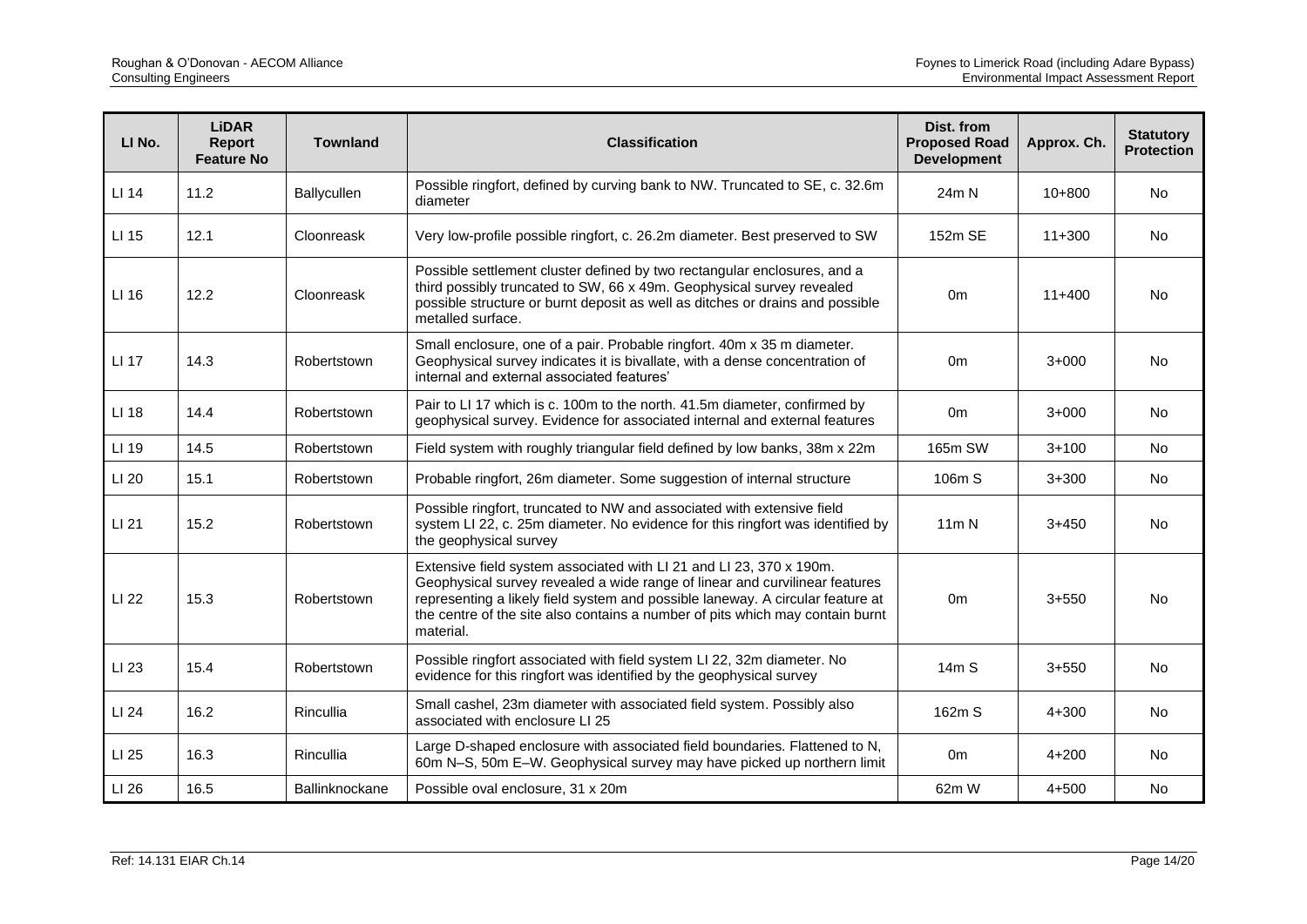| LI No. | <b>LiDAR</b><br>Report<br><b>Feature No</b> | <b>Townland</b>                  | <b>Classification</b>                                                                                                                                                                                                                                                                                                | Dist. from<br><b>Proposed Road</b><br><b>Development</b> | Approx. Ch. | <b>Statutory</b><br><b>Protection</b> |
|--------|---------------------------------------------|----------------------------------|----------------------------------------------------------------------------------------------------------------------------------------------------------------------------------------------------------------------------------------------------------------------------------------------------------------------|----------------------------------------------------------|-------------|---------------------------------------|
| LI 27  | 17.1                                        | Mulderricksfield                 | Large, oval enclosure defined by a low platform, 56 x 50m. Probably a large<br>ringfort                                                                                                                                                                                                                              | 85m N                                                    | $5+300$     | <b>No</b>                             |
| LI 28  | 17.3                                        | Mulderricksfield                 | Substantial possible ringfort, somewhat flattened / damaged to SW, 38 x<br>22m                                                                                                                                                                                                                                       | 135m N                                                   | $5 + 600$   | <b>No</b>                             |
| LI 29  | 17.4                                        | Mulderricksfield                 | Low profile rectangular enclosure, 25m E-W, 40.5m N-S. No evidence for<br>this feature seen on geophysical survey.                                                                                                                                                                                                   | 0 <sub>m</sub>                                           | $5 + 500$   | <b>No</b>                             |
| LI 30  | 17.5                                        | Craggs                           | Flattened terrace, possible natural feature with modification, 35 x 35m<br>located south of the road boundary with possible associated field system<br>0 <sub>m</sub><br>extending in to road boundary. Geophysical survey identified ditches, pits<br>and a rectangular feature of possible archaeological origin'. |                                                          | $5 + 500$   | <b>No</b>                             |
| LI 31  | 17.6                                        | Craggs                           | Possible field system associated with AH 10. Sub-rectangular, 48 x 33m.<br>Truncated to east                                                                                                                                                                                                                         | 166m S                                                   | $5 + 550$   | <b>No</b>                             |
| LI 32  | 17.8                                        | Mulderricksfield                 | Field system under dense woodland, possibly incorporating ringfort, 43m<br>diameter                                                                                                                                                                                                                                  | 207m S                                                   | $5+700$     | No                                    |
| LI 33  | 18.1                                        | Ballyclogh (ED<br>Askeaton West) | Probable ringfort, 29m diameter                                                                                                                                                                                                                                                                                      | 160m S                                                   | 6+350       | Uncertain                             |
| LI 34  | 18.2                                        | Ballyclogh (ED<br>Askeaton West) | Possible enclosure / farmstead, 39m diameter. May be part of a ringfort. No<br>access during geophysical survey.                                                                                                                                                                                                     | 0m                                                       | $6 + 250$   | <b>No</b>                             |
| LI 35  | 18.4                                        | Ballyellinan                     | Possible enclosure, 23 x 15m diameter. Possible quarry                                                                                                                                                                                                                                                               | 203m N                                                   | $6 + 850$   | <b>No</b>                             |
| LI 36  | 18.5                                        | Ballyclogh (ED<br>Askeaton West) | Series of probable field boundaries extending northwards from 18.3. 577 x<br>438m. No access during geophysical survey.                                                                                                                                                                                              | 0 <sub>m</sub>                                           | 6+650       | <b>No</b>                             |
| LI 37  | 19.1                                        | Ballyclogh (ED<br>Askeaton West) | Series of rectangular plots along road; possible deserted medieval<br>settlement, 101 x 39m                                                                                                                                                                                                                          | 60m W                                                    | $20+300$    | <b>No</b>                             |
| LI 38  | 19.2                                        | Ballyclogh (ED<br>Askeaton West) | Possible ringfort or demesne feature, heavily wooded, 24m diameter                                                                                                                                                                                                                                                   | 60m W                                                    | $20+350$    | <b>No</b>                             |
| LI 39  | 19.3                                        | Ballyclogh (ED<br>Askeaton West) | Field system including possible enclosure, 40m diameter                                                                                                                                                                                                                                                              | 50 <sub>m</sub> W                                        | $20+550$    | <b>No</b>                             |
| LI 40  | 19.4                                        | Ballyclogh (ED<br>Askeaton West) | Small enclosure, probable ringfort associated with LI 37 and LI 38, c. 26.5 x<br>25.5m diameter. No access during geophysical survey.                                                                                                                                                                                | 0 <sub>m</sub>                                           | $20+200$    | <b>No</b>                             |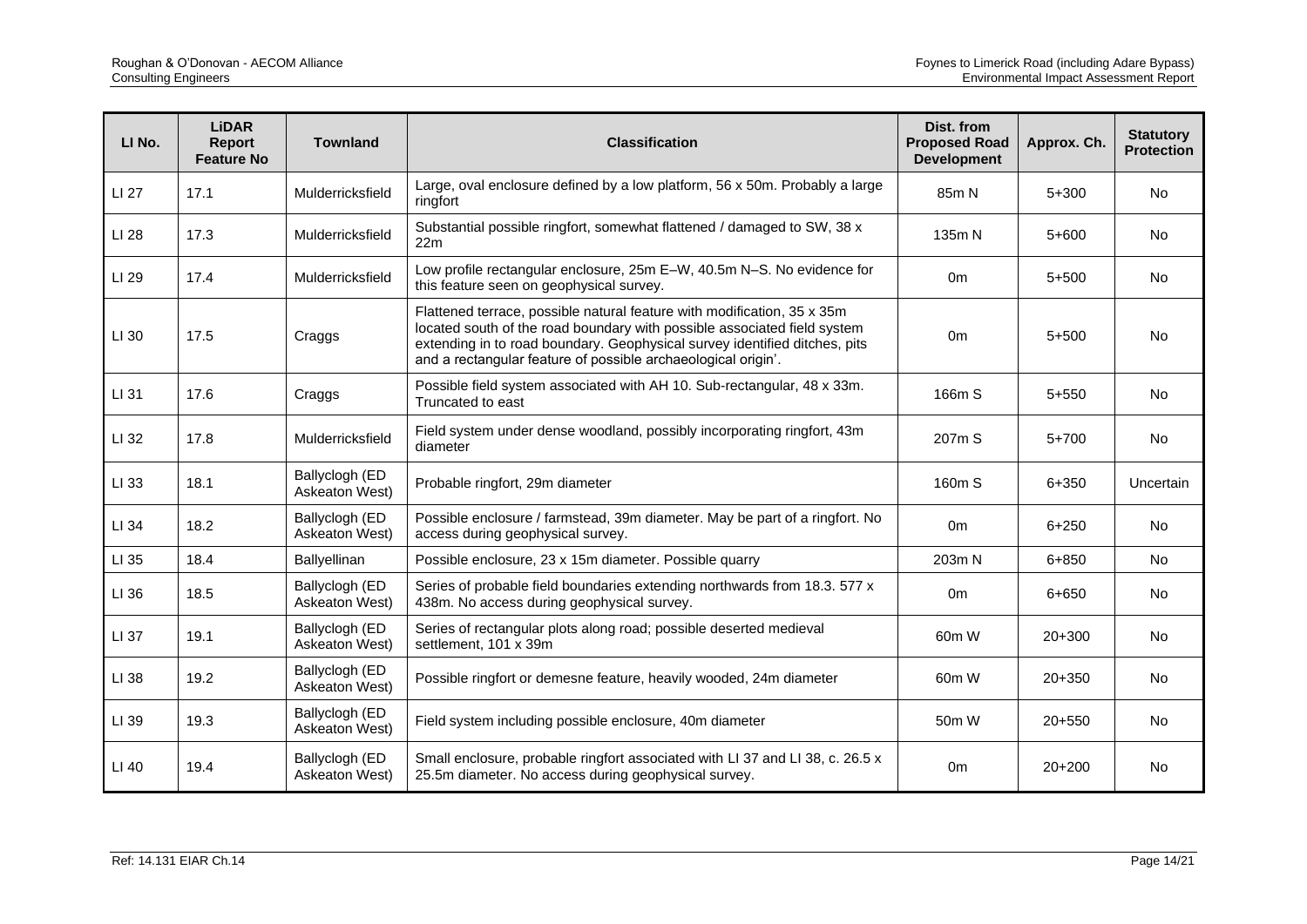| LI No. | <b>LiDAR</b><br><b>Report</b><br><b>Feature No</b> | <b>Townland</b>         | <b>Classification</b>                                                                                                | Dist. from<br><b>Proposed Road</b><br><b>Development</b> | Approx. Ch.                               | <b>Statutory</b><br><b>Protection</b> |
|--------|----------------------------------------------------|-------------------------|----------------------------------------------------------------------------------------------------------------------|----------------------------------------------------------|-------------------------------------------|---------------------------------------|
| LI 41  | 20.1                                               | Baunreagh               | Small, D-shaped enclosure, 21 x 19m                                                                                  | 202m NE                                                  | $22+250$                                  | <b>No</b>                             |
| LI 42  | 26.1                                               | <b>Milltown North</b>   | Small enclosure, 14.5m diameter. Part of field system extending SE                                                   | 198m S                                                   | $22+800$                                  | <b>No</b>                             |
| LI 43  | 26.2                                               | <b>Milltown North</b>   | Well-defined ringfort, 26.5m diameter. In 6-inch mapping but apparently not<br>included in RMP                       | 164m S                                                   | $23+100$                                  | <b>No</b>                             |
| LI 44  | 26.4                                               | Ballynacaheragh         | Rectangular platform, 42.2 x 29 m. Marked as wooded area in 6-inch<br>mapping but with clear structure in LiDAR data | 210m NE                                                  | $23+100$                                  | No                                    |
| LI 45  | 26.5                                               | Milltown North          | Field system. Irregular, raised boundaries associated with enclosures LI 42<br>and LI 43, 502 x 146m                 | 21mS                                                     | $22+900$                                  | <b>No</b>                             |
| LI 46  | 30.1                                               | Rineroe                 | Small circular depression, 18.5m diameter. Possible quarry                                                           | 47 <sub>m</sub> S                                        | 63+950                                    | <b>No</b>                             |
| LI 47  | 31.1                                               | Ballycarrane            | Possible enclosure. Sub-rectangular, 71 x 85m. Possible demesne feature<br>associated with Ballycarrane House        | 94 <sub>m</sub> N                                        | 64+750                                    | <b>No</b>                             |
| LI 48  | 31.2                                               | Gorteen (ED<br>Clarina) | Trapezoidal enclosure, approx. 38 x 31m. Possible moated site                                                        | 37m S                                                    | 65+150                                    | <b>No</b>                             |
| LI 49  | 32.1                                               | Ballybronoge<br>South   | Large, circular enclosure with some subdivision, c. 55 x 51 m diameter.<br>Possible ecclesiastical site              | Adjacent to the<br>south                                 | Beyond<br>proposed<br>road<br>development | <b>No</b>                             |
| LI 50  | 34.1                                               | <b>Milltown North</b>   | Substantial hollow-way, 18m across, 135m in length. Potentially connected<br>to LI020-004002                         | 120m SW                                                  | $23 + 850$                                | No                                    |
| LI 51  | 35.1                                               | <b>Boolaglass</b>       | Possible enclosure; however, form suggests this might be a small quarry, 26<br>x 24m                                 | 91 <sub>m</sub> E                                        | $24 + 050$                                | <b>No</b>                             |
| LI 52  | 35.2                                               | <b>Boolaglass</b>       | Rectangular platform, 44 x 56m. Probably a natural rise with some<br>modification                                    | 138m E                                                   | $24 + 250$                                | <b>No</b>                             |
| LI 53  | 35.3                                               | <b>Boolaglass</b>       | Tree-covered mound, 10m diameter. Possibly landscape feature                                                         | 37mW                                                     | $24 + 200$                                | <b>No</b>                             |
| LI 54  | 35.4                                               | <b>Boolaglass</b>       | Ringfort, c. 27.5 x 24m. Under heavy woodland                                                                        | 95m E                                                    | $24 + 700$                                | <b>No</b>                             |
| LI 55  | 35.5                                               | <b>Bullaun</b>          | Small, crescentic mound located adjacent to river, c. 13m diameter with<br>underlying spread N-S                     | 112m SW                                                  | 25+600                                    | No                                    |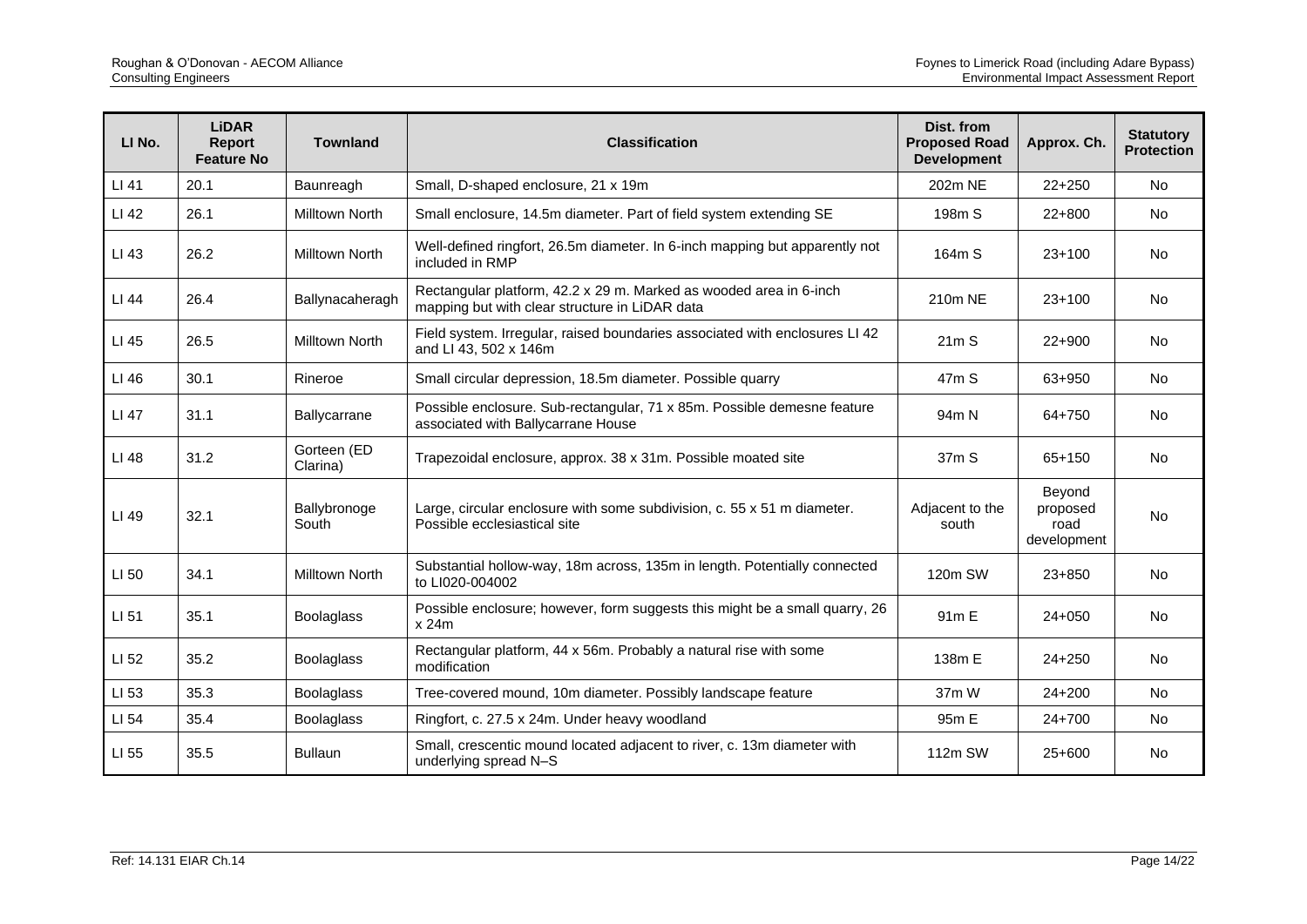| LI <sub>No.</sub> | <b>LiDAR</b><br>Report<br><b>Feature No</b> | <b>Townland</b>           | <b>Classification</b>                                                                                                                                                                                                                                                                                              | Dist. from<br><b>Proposed Road</b><br><b>Development</b> | Approx. Ch. | <b>Statutory</b><br><b>Protection</b> |
|-------------------|---------------------------------------------|---------------------------|--------------------------------------------------------------------------------------------------------------------------------------------------------------------------------------------------------------------------------------------------------------------------------------------------------------------|----------------------------------------------------------|-------------|---------------------------------------|
| LI 56             | 38.1                                        | Kilknockan                | Possible enclosure. Curving bank to north with some disruption to south,<br>45m diameter. No access to this area during the geophysical survey due to<br>high vegetation.                                                                                                                                          | 0 <sub>m</sub>                                           | 59+700      | No                                    |
| LI 57             | 38.2                                        | Kilknockan                | Moated site, 54 x 43m to exterior of ditches. Identified on LiDAR and<br>confirmed by geophysical survey. Evidence for internal occupation. Also<br>external associated features'                                                                                                                                  | 0 <sub>m</sub>                                           | $59 + 850$  | <b>No</b>                             |
| LI 58             | 39.1                                        | Islandea                  | Possible row of settlement plots along present field boundary (c. 212 x 48m).<br>The LiDAR features were not definitively seen on the geophysical survey<br>0 <sub>m</sub><br>results, however possible ditches, gullies and pits/post-holes were identified.                                                      |                                                          | 60+350      | No                                    |
| LI 59             | 40.1                                        | Ardshanbally              | Small enclosure, probable ringfort. Defined by broad bank. Overall diameter<br>27 <sub>m</sub>                                                                                                                                                                                                                     | 37m S                                                    | $61 + 250$  | No                                    |
| LI 60             | 49.1                                        | <b>Clonshire Beg</b>      | Formal designed gardens within grounds of Clonshire Demesne, c. 253 x<br>132m                                                                                                                                                                                                                                      | 94 <sub>m</sub> S                                        | 57+800      | No                                    |
| LI 61             | 49.2                                        | <b>Rower More</b>         | Possible enclosure. Raised circular area, 21m diameter                                                                                                                                                                                                                                                             | 135m SE                                                  | 58+350      | <b>No</b>                             |
| LI 62             | 49.3                                        | Tuogh (ED<br>Adare North) | Enclosure and associated field system (250 x 240m). Central enclosure sub-<br>rectangular but likely to be a ringfort, c. 25 x 21m. The geophysical survey<br>did not identify the enclosure, however a large semi-circular trend was<br>identified at the location of the enclosure.                              | 0 <sub>m</sub>                                           | 59+050      | <b>No</b>                             |
| LI 63             | 49.4                                        | Tuogh (ED<br>Adare North) | Mound, 10 m diameter. May be natural but in area of underlying low<br>topography. Geophysical survey revealed a rectilinear enclosure with<br>numerous pits and post holes. A possible small stone or compacted earth<br>structure located outside the above enclosure, at the northeast end of the<br>survey area | 0 <sub>m</sub>                                           | $59+100$    | No                                    |
| LI 64             | 53.2                                        | Graigeen                  | Associated with AH 29. Extensive field system with enclosure elements, 409<br>x 338m. Geophysical survey to the north revealed possible curving ditches<br>as well as other linear features and two pits or postholes which may be<br>associated with this field system.                                           | 0 <sub>m</sub>                                           | $26 + 800$  | No                                    |
| LI 65             | 53.4                                        | Graigeen                  | Low profile, possible oval ringfort to the west of AH 29, 31m diameter                                                                                                                                                                                                                                             | 239m E                                                   | 26+800      | <b>No</b>                             |
| LI 66             | 53.5                                        | Graigeen                  | Small ringfort under heavy forestry, 26m diameter                                                                                                                                                                                                                                                                  | 48m E                                                    | 26+550      | No                                    |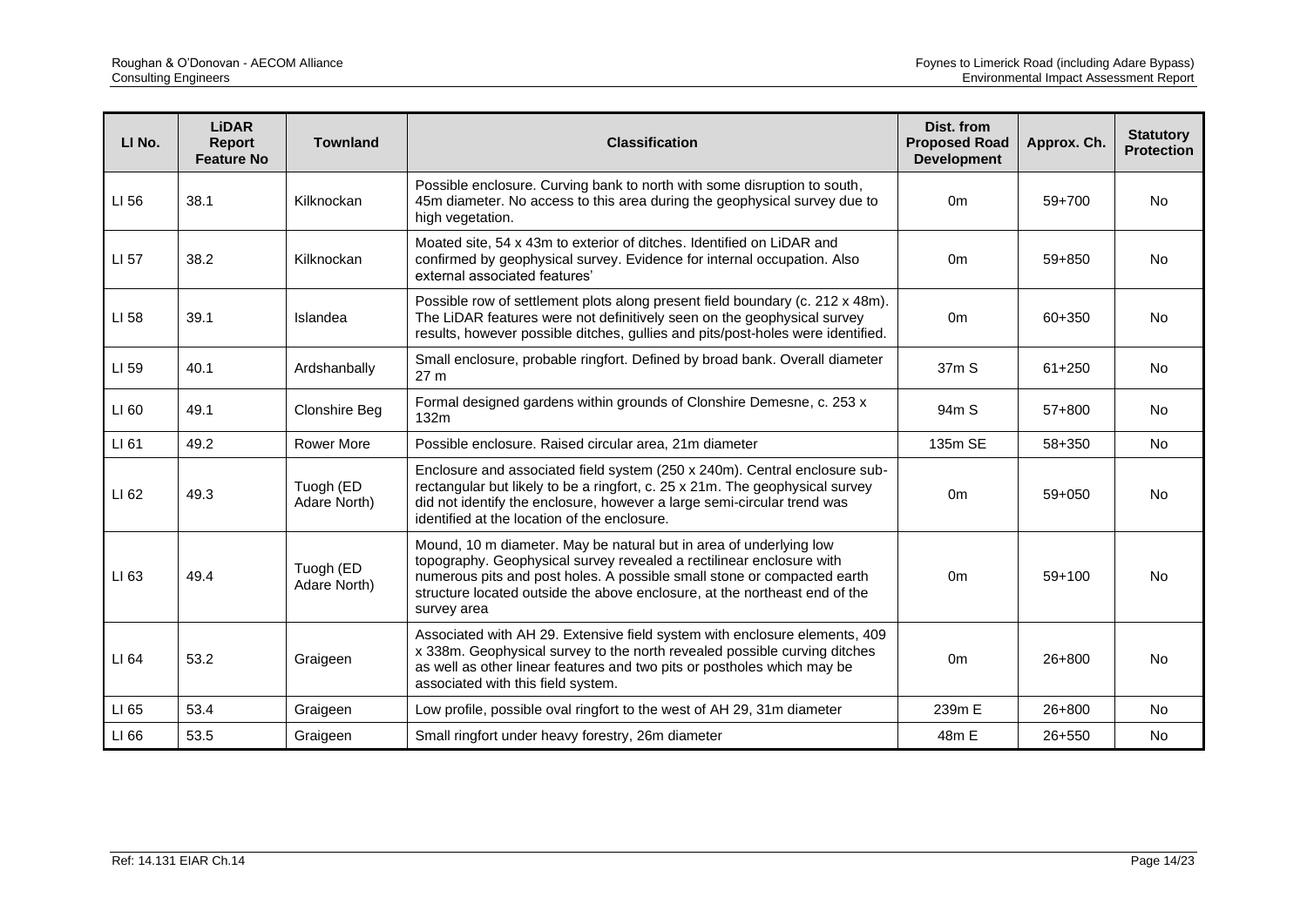| LI No. | <b>LiDAR</b><br>Report<br><b>Feature No</b> | <b>Townland</b>       | <b>Classification</b>                                                                                                                                                                                                                  | Dist. from<br><b>Proposed Road</b><br><b>Development</b> | Approx. Ch. | <b>Statutory</b><br><b>Protection</b> |
|--------|---------------------------------------------|-----------------------|----------------------------------------------------------------------------------------------------------------------------------------------------------------------------------------------------------------------------------------|----------------------------------------------------------|-------------|---------------------------------------|
| LI 67  | 55.1                                        | Gortnagrour           | Trapezoidal area defined by depression, 38.5 x 24.5m, identified on LiDAR.<br>Geophysical survey indicates this is a banked enclosure. Located just<br>outside road boundary but possible associated features within road<br>boundary' | 0 <sub>m</sub>                                           | $57 + 450$  | No                                    |
| LI 68  | 55.2                                        | <b>Clonshire More</b> | Field system associated with AH 69, 181 x 115m                                                                                                                                                                                         | 95 <sub>m</sub> S                                        | 56+450      | <b>No</b>                             |
| LI 69  | 57.2                                        | Ballingarrane         | Possible oval enclosure, truncated to west, 26 x 21m. Connected to possible<br>building by low spur to NE. Enclosure not seen on geophysical survey<br>results but some linear features present. No evidence of building on site       | 41 <sub>m</sub> W                                        | $27+400$    | <b>No</b>                             |
| LI 70  | 58.1                                        | Ballingarrane         | Group of rectangular plots aligned along field boundary. Possible medieval<br>settlement plots, 45 x 15m                                                                                                                               | 98m E                                                    | $28+100$    | <b>No</b>                             |
| LI 71  | 59.1                                        | Clogh East            | Small, circular enclosure, 21.8m diameter. Probable ringfort                                                                                                                                                                           | 218m N                                                   | 53+700      | No                                    |
| LI 72  | 60.1                                        | Croagh                | Small circular enclosure defined to the NE by curve in field boundary.<br>Diameter 18.1m                                                                                                                                               | 192m NW                                                  | 55+350      | No                                    |
| LI 73  | 61.1                                        | Croagh                | Raised, circular area, 8m diameter. Possible windmill stump                                                                                                                                                                            | 170m NW                                                  | 55+600      | <b>No</b>                             |
| LI 74  | 61.2                                        | Croagh                | Possible farmstead. Rectangular building platform with associated field<br>systems to NE, 71 x 48m. Geophysical survey revealed a limekiln and<br>possible ditches. No definitive evidence for settlement cluster.                     | 0 <sub>m</sub>                                           | 55+600      | No                                    |
| LI 75  | 61.3                                        | Croagh                | Circular enclosure, c. 34m diameter, identified on LiDAR and confirmed by<br>geophysical survey. Evidence for internal and external associated features'.                                                                              | 0 <sub>m</sub>                                           | 55+550      | No                                    |
| LI 76  | 61.4                                        | Croagh                | Oval enclosure, c. 28.5 x 24m, identified on LiDAR and confirmed by<br>geophysical survey. Evidence for internal and external associated features'.                                                                                    | 0m                                                       | $55+600$    | <b>No</b>                             |
| LI 77  | 61.5                                        | Croagh                | Roughly plectrum-shaped enclosure defined by slight bank, 56 x 51m.<br>Clearly visible as crop-mark in aerial photos and 2018 Google satellite<br>imagery                                                                              | <b>145 NE</b>                                            | 55+800      | No                                    |
| LI 78  | 63.1                                        | Kyletaun              | Possible trapezoidal enclosure, truncated to south, 50 m NE-SW. Projected<br>NW-SE measurement 49m                                                                                                                                     | 198m SW                                                  | $28 + 250$  | <b>No</b>                             |
| LI 79  | 65.1                                        | Wolfesburgess<br>East | Low profile circular enclosure on low rise, 32 x 28m diameter                                                                                                                                                                          | 150m N                                                   | 50+950      | No                                    |
| LI 80  | 66.3                                        | Clogh West            | Small circular enclosure, probable ringfort, 19.4m diameter                                                                                                                                                                            | 130m N                                                   | 52+750      | No                                    |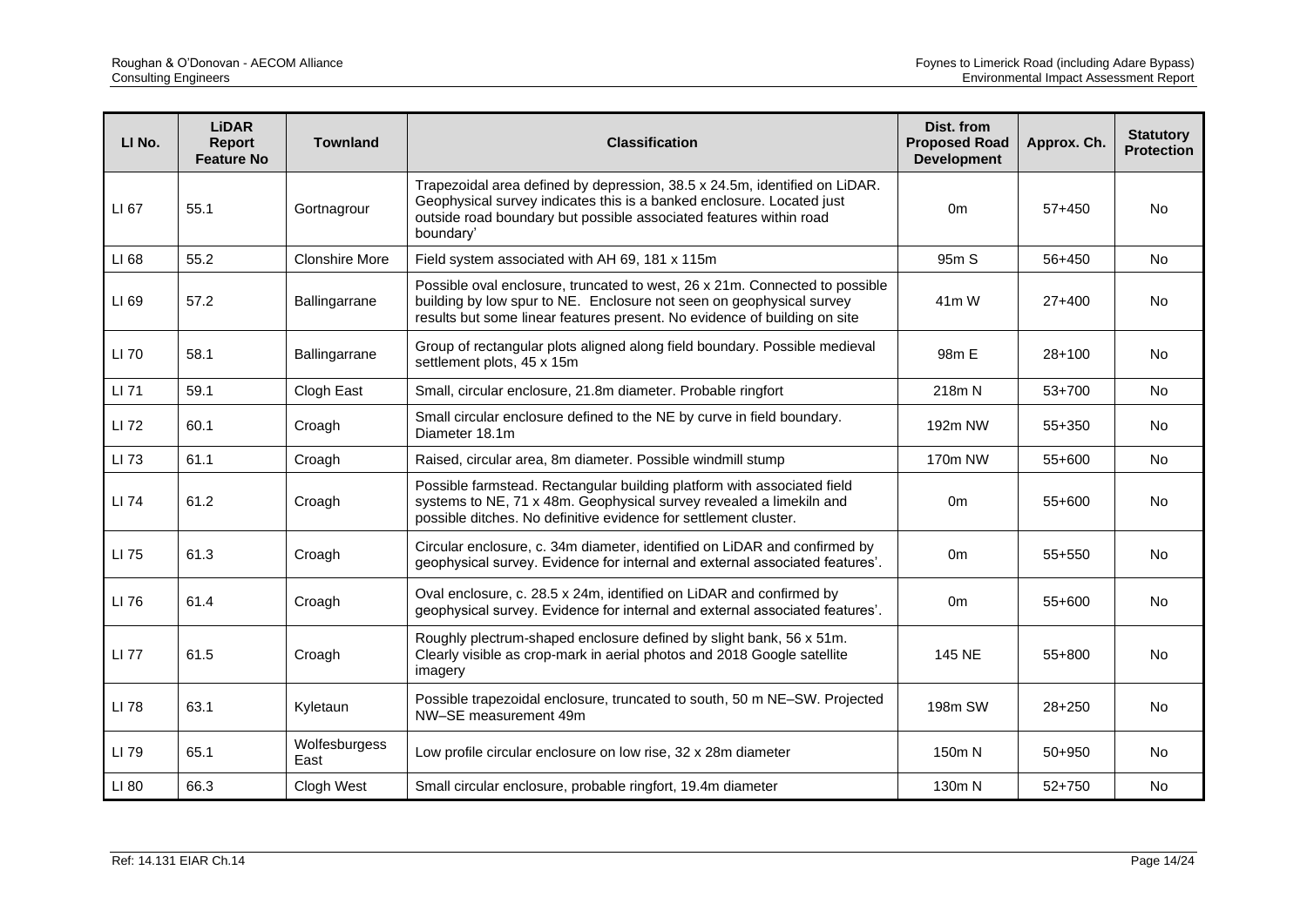| LI No. | <b>LiDAR</b><br>Report<br><b>Feature No</b> | <b>Townland</b> | <b>Classification</b>                                                                                                                                                                      | Dist. from<br><b>Proposed Road</b><br><b>Development</b> | Approx. Ch. | <b>Statutory</b><br><b>Protection</b> |
|--------|---------------------------------------------|-----------------|--------------------------------------------------------------------------------------------------------------------------------------------------------------------------------------------|----------------------------------------------------------|-------------|---------------------------------------|
| LI 81  | 66.4                                        | Clogh West      | Depression/possible quarry (19.4m diameter) identified on LiDAR. No<br>evidence of this in geophysical survey, however two possible sub-<br>rectangular features identified to the north'. | 0 <sub>m</sub>                                           | $52+650$    | <b>No</b>                             |
| LI 82  | 66.5                                        | Clogh West      | Low mound with ditch to NW. Visible in orthophotography, 29m diameter.<br>Possibly natural mound with quarry                                                                               | 165 S                                                    | $52+900$    | No                                    |
| LI 83  | 2.1                                         | Durnish         | Possible ringfort, c. 34m diameter, identified on LiDAR. No evidence for this<br>site was identified by geophysical survey'.                                                               | 0 <sub>m</sub>                                           | $1 + 200$   | <b>No</b>                             |
| LI 84  | 1.6                                         | Durnish         | Long, curving bank, possibly forming SW portion of a large enclosure                                                                                                                       | 50m N                                                    | $1 + 150$   | <b>No</b>                             |
| LI 85  | 15.5                                        | Robertstown     | Elements of field system                                                                                                                                                                   | 205m S                                                   | $3 + 350$   | <b>No</b>                             |
| LI 86  | 24.1                                        | Ballyclogh      | Field system with some enclosure elements                                                                                                                                                  | 186m SW                                                  | $20+650$    | No                                    |
| LI 87  | 26.3                                        | Milltown North  | Possible enclosure 20.5 x 11.5 m.                                                                                                                                                          | 240m SE                                                  | $23+100$    | No                                    |
| LI 88  | 47.1                                        | Nantinan        | Field system associated with adjacent church (LI020-056001)                                                                                                                                | 225m NE                                                  | $25 + 850$  | <b>No</b>                             |
| LI 89  | 64.1                                        | Ballingarrane   | Circular raised platform, 29 m diameter, possible ringfort.                                                                                                                                | 225m E                                                   | 28+550      | <b>No</b>                             |
| LI 90  | 63.3                                        | Kyletuan        | Very low-profile possible enclosure defined by a shallow circular depression.<br>44 m diameter                                                                                             | 250m W                                                   | $28+600$    | No                                    |
| LI 91  | 33.3                                        | Attyflin        | Rectangular enclosure as part of field system, c. 26 x 26 m but partially<br>obscured by road                                                                                              | 190m SE                                                  | 66+400      | <b>No</b>                             |
| LI 92  | 33.4                                        | Attyflin        | Ringfort adjacent to AH 103                                                                                                                                                                | 160m E                                                   | 66+700      | No                                    |
| LI 93  | 2.3                                         | Ardaneer        | Settlement cluster with well-defined rectangular enclosure and small<br>enclosure, also possible hollow ways. Much of this site is located just<br>outside the 250m study area             | 215m NE                                                  | $1+450$     | <b>No</b>                             |
| LI 94  | 15.6                                        | Robertstown     | Ringfort constituting the southern end of field system LI 22. 31m in diameter                                                                                                              | 250m S                                                   | $3 + 600$   | No                                    |
| LI 95  | 16.1                                        | Rincullia       | Rectangular field system, possibly stock enclosure. Measure 38m x 36m                                                                                                                      | 235m SE                                                  | $4 + 150$   | <b>No</b>                             |
| LI 96  | 17.7                                        | Craggs          | Rectangular platform in dense woodland measuring 38m x 25m                                                                                                                                 | 74m W                                                    | $5 + 750$   | <b>No</b>                             |
| LI 97  | 60.2                                        | Knockdromin     | Circular enclosure, truncated to the west. Possible ringfort 38.8m in diameter                                                                                                             | 250m N                                                   | 54+750      | No                                    |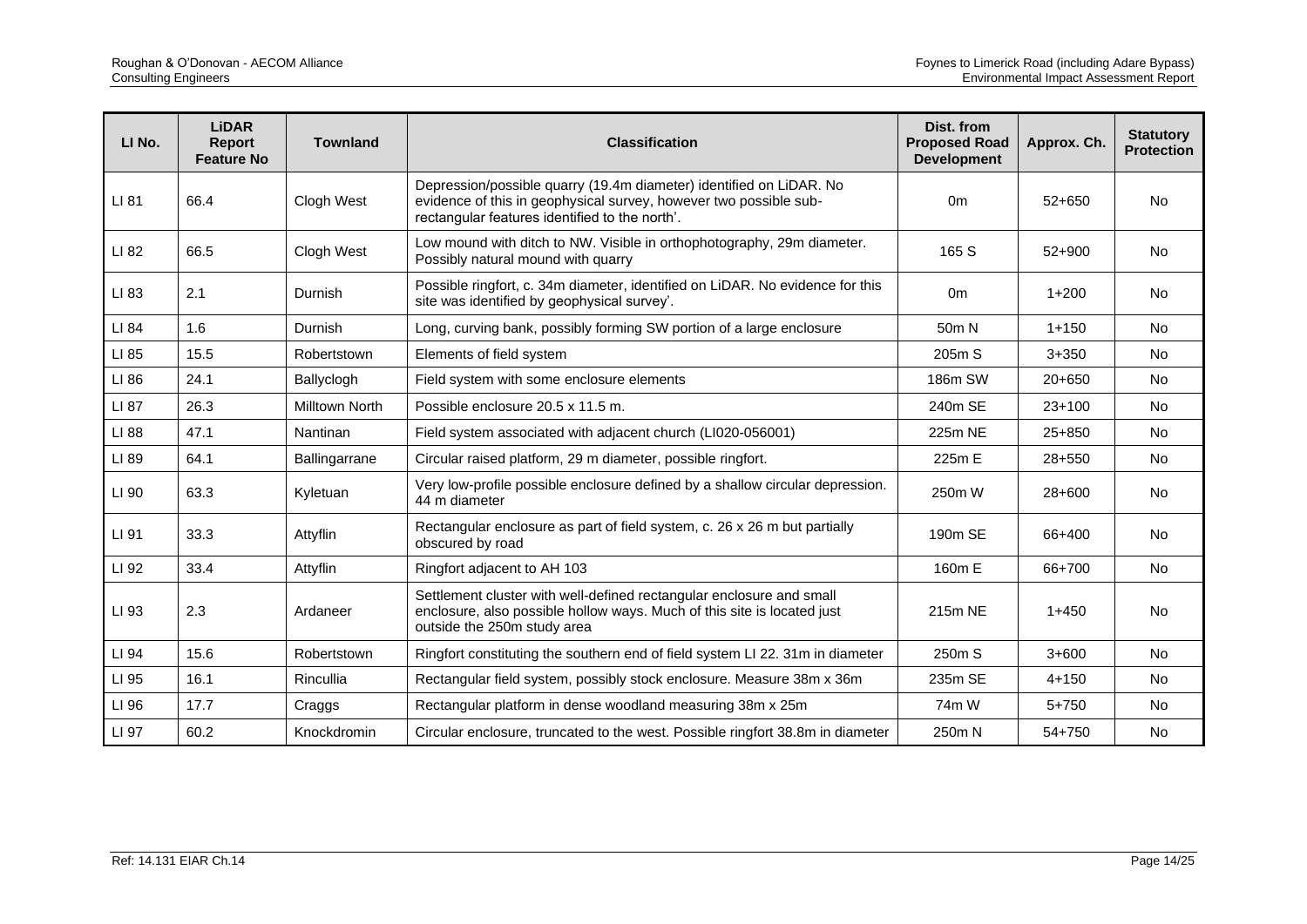#### **Geophysical survey**

A geophysical survey was carried out at selected sites along the proposed road development (see Appendix 14.5 for full report). The survey was carried out under Licence 18R0122. A total of 105.6 hectares across 44 sites were surveyed using magnetometer surveys, while a total of 22.7 hectares across 23 sites were targeted by resistivity surveys. In addition, three sites containing topographical features and geophysical survey anomalies were targeted by a total of seven electrical resistivity tomography profiles. The following table details the new archaeological sites and features identified during the survey. Information relating to surveys undertaken at known archaeological sites (AH), sites identified during LiDAR survey (LI) and cultural heritage sites (CH) are contained within Tables 14.3, 14.4 and 14.8. The location of all survey areas detailed in the table below are shown on Figures  $14.1 - 14.23$ .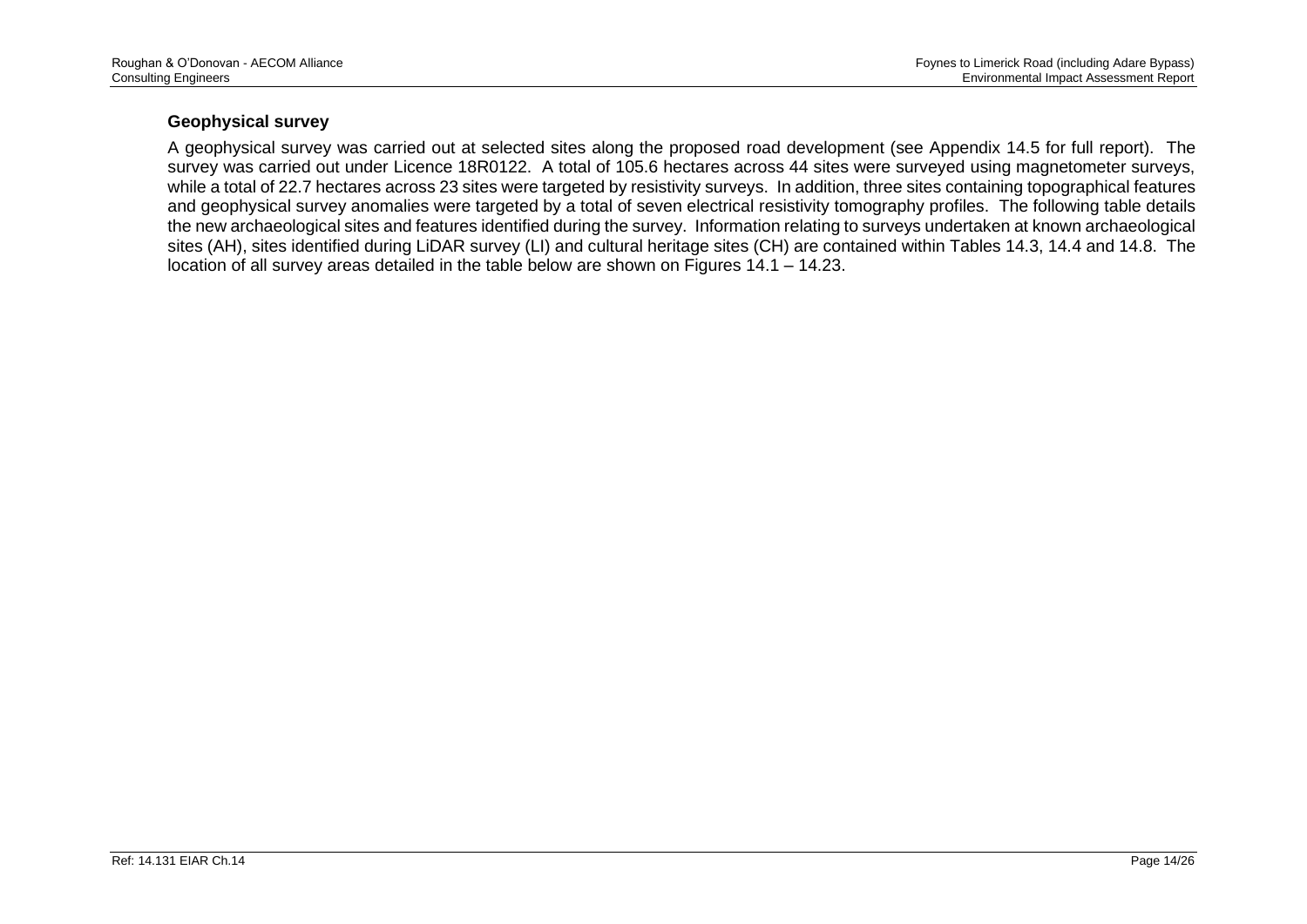| <b>Site Code</b>        | <b>Townland</b>                        | Known / Potential Archaeology                                                          | Chainage                                | <b>Results</b>                                                                                                                                                                                                                                                                                                  |
|-------------------------|----------------------------------------|----------------------------------------------------------------------------------------|-----------------------------------------|-----------------------------------------------------------------------------------------------------------------------------------------------------------------------------------------------------------------------------------------------------------------------------------------------------------------|
| $M-17$                  | Ballycullen                            | LI 14 - Possible ringfort to the north                                                 | 10+750-10+900                           | A possible semi-circular enclosing feature was identified, as well as a<br>number of linear features of possible archaeological origin.                                                                                                                                                                         |
| $M-19/$<br>ER-8         | Lismakeery                             | AH 19 Ringfort to the south                                                            | 21+350-21+750                           | Outer bank and possible ditch of AH 19 to south, beyond road boundary.<br>Possible oval enclosure (13 x 11.5m) with central pit within road boundary;<br>also numerous linear features and pits of possible archaeological origin'.                                                                             |
| $M-20$                  | Ballynacaheragh                        | AH 21 - Enclosure to the south<br>CH 88 - site of vernacular structure                 | 22+600-22+800                           | Enclosure (85m diameter) with associated internal features; largely within<br>road boundary. Concentration of possible linear features and pits to the<br>east, some of which may relate to 19th century settlement and farming'.                                                                               |
| $M-21/$<br><b>ER-17</b> | Ballynacaheragh                        | LI 42, 43, 45-Possible enclosure,<br>ringfort and field system all to the<br>southwest | 23+050-23+550                           | Possible enclosure (53m diameter) partly within road boundary.<br>Curvilinear and linear features both internally and externally which don't<br>form a consistent pattern but may be of archaeological origin and<br>associated with the enclosure                                                              |
| M-22a                   | <b>Boolaglass</b>                      | LI 51 and 53- possible enclosure and<br>tree-covered mound to north and south          | 24+050-24+350                           | Two possible ring ditches (14m and 11m diameter) and a number of other<br>pits of possible archaeological origin. Linear features, some of likely<br>agricultural origin.                                                                                                                                       |
| $M-24$                  | Graigeen                               | DL 5 / LI 64-Field system to the<br>southwest                                          | 26+650-27+000                           | Possible curving ditches as well as other linear features and two pits or<br>postholes.                                                                                                                                                                                                                         |
| M-26 /<br><b>ER-19</b>  | Kyletuan                               | AAP 14 - Wetland                                                                       | 28+250-28+650                           | Extensive possible habitation site containing numerous pits, post holes<br>and slot trenches. All enclosed by surrounding ditches.<br>Possible large enclosure (91 x 74m) with a potential kiln, and an external<br>possible structure. Range of linear features which may relate to<br>agricultural practices. |
| $M-27$                  | Kyletuan                               | AAP 15 - Wetland                                                                       | 28+650 - 29+450<br>and<br>49+050-50+150 | Probable double-banked enclosure (28m diameter); numerous curvilinear<br>and linear features of possible archaeological origin, some of which form a<br>relict post-medieval field system.                                                                                                                      |
| $M-28$                  | Wolfesburgess<br>East /<br>Blossomhill | AAP 16 - Wetland                                                                       | $50+950-51+300$                         | Possible ditch and 4 pits or postholes, 2 possible gullies or ditches.                                                                                                                                                                                                                                          |
| $M-31/$<br><b>ER-25</b> | Clogh West                             | LI 82- Possible enclosure                                                              | $52+550-53+000$                         | 2 possible sub-rectangular features directly north of LI 82. Limited linear<br>features at the eastern end of the survey area.<br>Curvilinear compacted feature which may relate to a relict field boundary.<br>Two areas of disturbed soil or dug features.                                                    |

# **Table 14.5 Geophysical Survey Results within the boundary of the proposed road development**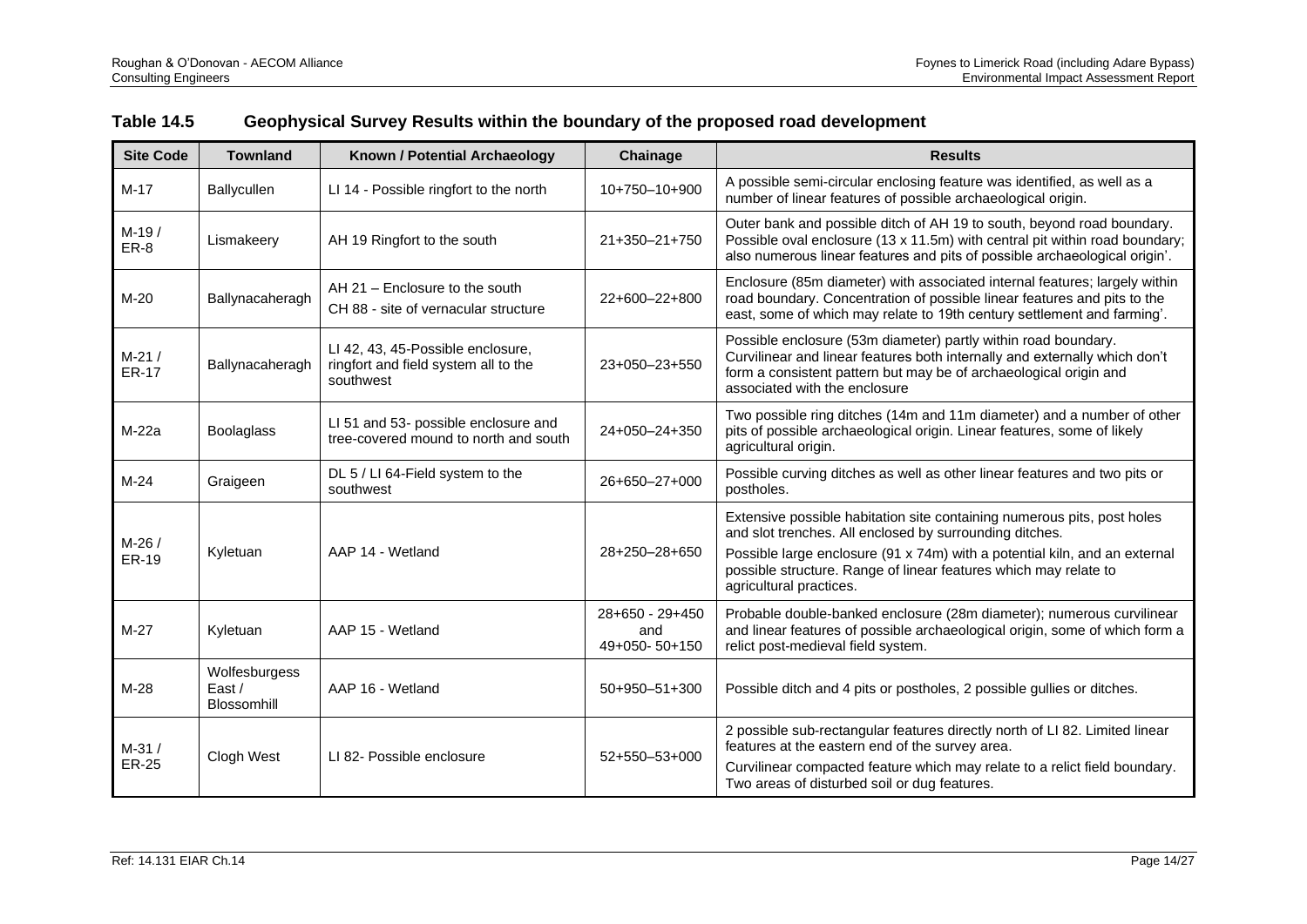| <b>Site Code</b>        | <b>Townland</b> | Known / Potential Archaeology                                              | Chainage        | <b>Results</b>                                                                                                                                                                                                                                                                                                |
|-------------------------|-----------------|----------------------------------------------------------------------------|-----------------|---------------------------------------------------------------------------------------------------------------------------------------------------------------------------------------------------------------------------------------------------------------------------------------------------------------|
| $M-32/$<br>ER-20        | Ballycannon     | Area of potential north of Croagh village                                  | 53+850-54+300   | Possible habitation site with dense concentration of possible<br>pits/postholes, ditches, curvilinear and linear features'                                                                                                                                                                                    |
| $M-34/$<br><b>ER-21</b> | Graigue         | AH 69- Hall house / Clonshire Castle to<br>the east AAP 17                 | 56+150-56+500   | Linear features, possible ditches or trackway<br>A range of linear and curvilinear features of unknown origin, little to no<br>pattern in distribution                                                                                                                                                        |
| M-38a                   | Kilknockan      | N/A                                                                        | 59+300-59+600   | Two curvilinear features of possible archaeological origin and one pit.                                                                                                                                                                                                                                       |
| M-41                    | Ardshanbally    | In vicinity of enclosures AH 40, AH 64,<br>AH 57 - and fulacht fia AH 68 - | $61+200-61+700$ | A number of possible circular ditched features, some with internal pits of<br>possible archaeological origin. Other linear features throughout the area,<br>some double linears, possible former field boundaries. Western extent not<br>surveyed.                                                            |
| M-43                    | Mondellihy      | AH 41 / 42 $-$ Enclosures to the south                                     | $61+950-62+350$ | Possible enclosure (31m diameter) identified northwest of AH 41/42, with<br>evidence for internal pits and external curvilinear features'                                                                                                                                                                     |
| M-44                    | Kilgobbin       | AH 60-62 - Enclosures (x3)                                                 | 62+650-63+300   | Possible enclosure (39m diameter) with internal pits/postholes; cut by<br>railway line. Numerous external pits, ditches and curvilinear features.<br>Circular anomaly to east (12m diameter) with internal pits/postholes.<br>Possible sub-rectangular structure (12 x 8m) at eastern end of survey<br>area'. |

#### **14.3.4 National Museum of Ireland (NMI): Topographical Files**

Information from the NMI topographical files listed the site of human burials in Robertstown (IA / 12 / 64; AH 5), a small bronze chisel (1961:275–8), bronze ring (1995:47), musket balls (1995:48–54) and copper coins (1995:55–66) from Cloonreask and a gold band from Rathkeale (record only). Full details of the finds are given in Appendix 14.4.

#### **14.3.5 Architecture**

Forty-nine built heritage assets (Table 14.6) are located across the receiving environment, of these, 27 are Protected Structures (BH2, 4, 6–7, 17, 23, 25–34, 36–45 and 49) as defined in the Limerick County Development Plan, while the remaining 21 have been recorded by the NIAH (BH1, 3, 5, 8–16, 18–22, 24 and 46–48). There is also one Architectural Conservation Area within the receiving environment, at Adare (BH 35).

Full details of the built heritage across the receiving environment are given in Appendix 14.6.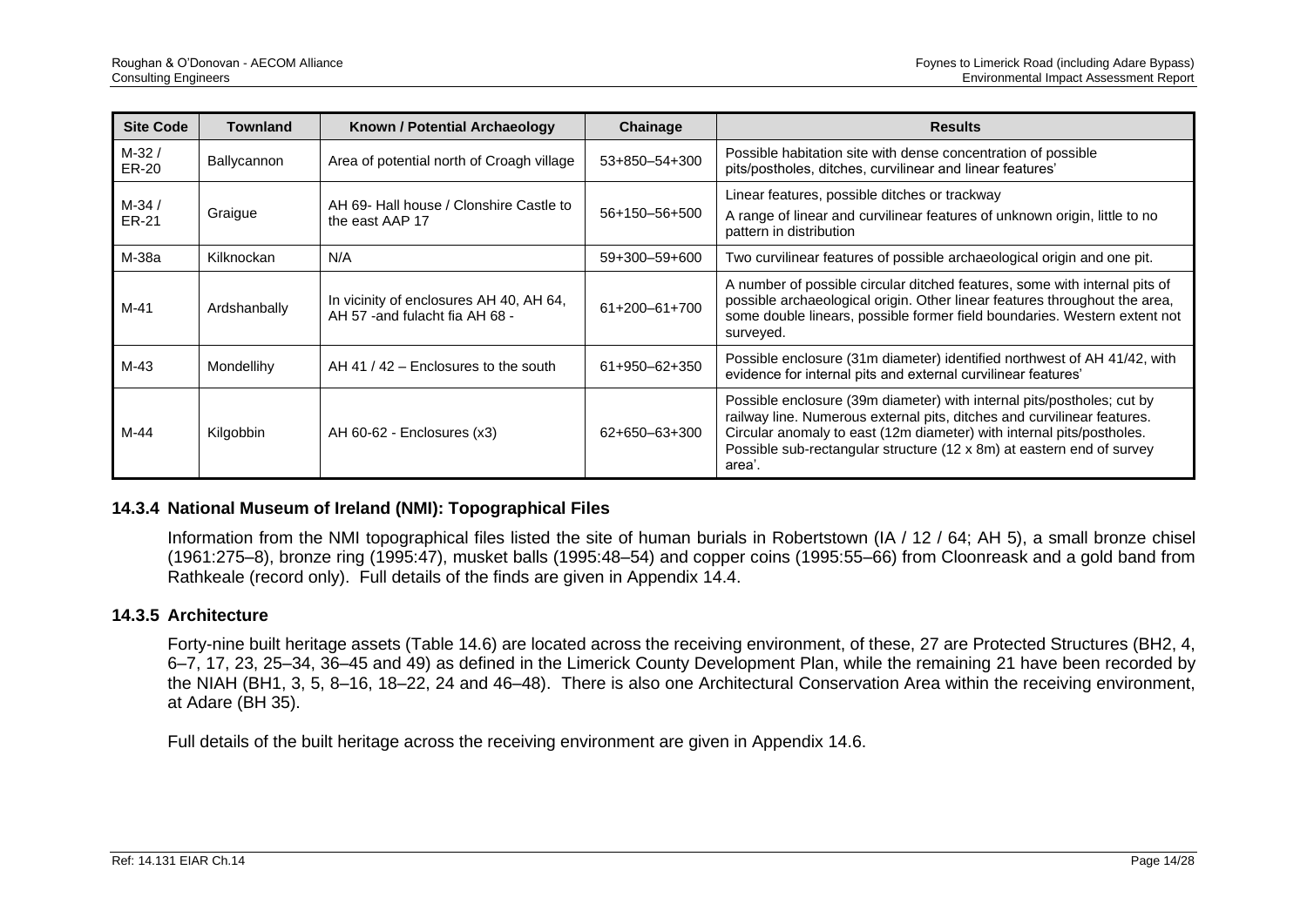| Table 14.6 |  | <b>Built Heritage Sites Within the Receiving Environment</b> |
|------------|--|--------------------------------------------------------------|
|------------|--|--------------------------------------------------------------|

| <b>BH No.</b>   | <b>RPS; NIAH No.</b> | <b>Townland</b>      | <b>Classification</b>                                                                                                                                                    | Dist. from<br><b>Proposed Road</b><br><b>Development</b> | Approx. Ch. | <b>Statutory</b><br><b>Protection</b> |
|-----------------|----------------------|----------------------|--------------------------------------------------------------------------------------------------------------------------------------------------------------------------|----------------------------------------------------------|-------------|---------------------------------------|
| BH <sub>1</sub> | 21831013             | Rathkeale            | Palatine Heritage Centre                                                                                                                                                 | 0 <sub>m</sub>                                           | $0+000$     | No                                    |
| BH <sub>2</sub> | 839; 21824059        | Ardshanbally         | Shanbally House                                                                                                                                                          | 155m SW                                                  | 61+700      | Yes                                   |
| BH <sub>3</sub> | 21902034             | Graigue              | Castle Farm House                                                                                                                                                        | 4m W                                                     | $56+100$    | <b>No</b>                             |
| BH <sub>4</sub> | 298; 21902035        | Croagh               | <b>Smithfield House</b>                                                                                                                                                  | 153m W                                                   | 55+250      | Yes                                   |
| BH <sub>5</sub> | 21826001             | Cloonreask           | Saint Mary's Roman Catholic Church                                                                                                                                       | 160m S                                                   | $11+950$    | <b>No</b>                             |
| BH <sub>6</sub> | 838: 21824058        | Ardshanbally         | Ardshanbally House                                                                                                                                                       | 165m SW                                                  | 61+700      | Yes                                   |
| BH <sub>7</sub> | 301:21902104         | Curraghbridge        | O Neill's thatched building                                                                                                                                              | 237m N                                                   | 60+000      | Yes                                   |
| BH <sub>8</sub> | 21902105             | Tuogh                | Coolah Bridge                                                                                                                                                            | 112m SE                                                  | $59+100$    | <b>No</b>                             |
| BH <sub>9</sub> | 21902135             | Tuogh                | Cregaun House including gate piers to south                                                                                                                              | 40 <sub>m</sub> N                                        | $59 + 050$  | <b>No</b>                             |
| <b>BH 10</b>    | 21831018             | Rathkeale            | Boundary wall of Saint Anne's Convent of Mercy                                                                                                                           | 225m SE                                                  | $0+300$     | <b>No</b>                             |
| <b>BH 11</b>    | 21902106             | <b>Clonshire Beg</b> | Gate lodge to Clonshire Lodge (main house outside of<br>receiving environment)                                                                                           | 138m SE                                                  | 57+550      | <b>No</b>                             |
| <b>BH12</b>     | 21831019             | Rathkeale            | Saint Mary's Roman Catholic Church                                                                                                                                       | 157m SE                                                  | $0+300$     | <b>No</b>                             |
| <b>BH13</b>     | 21902102             | <b>Clonshire Beg</b> | Single-arch limestone railway bridge, built c. 1856                                                                                                                      | 60 <sub>m</sub> N                                        | $57+750$    | <b>No</b>                             |
| <b>BH 14</b>    | 21902101             | Tuogh                | <b>Tuogh Bridge</b>                                                                                                                                                      | 250m N                                                   | $58 + 150$  | <b>No</b>                             |
| <b>BH 15</b>    | 21829031             | Corgrig              | Corgrig House                                                                                                                                                            | 195m NW                                                  | No chainage | <b>No</b>                             |
| <b>BH 16</b>    | 21824002             | Islandea             | Detached six-bay single- and two-storey former railway<br>station, built in 1856                                                                                         | 177m S                                                   | 60+750      | <b>No</b>                             |
| <b>BH 17</b>    | 668: 21901005        | Robertstown          | Saint Robert's Roman Catholic Church                                                                                                                                     | 37m NE                                                   | $2 + 700$   | Yes                                   |
| <b>BH 18</b>    | 21902013             | Nantinan             | Single-bay single-storey former sextons house and pair<br>of square-profile limestone piers to south of St James<br>Church of Ireland (outside of receiving environment) | 250m E                                                   | $25 + 850$  | <b>No</b>                             |
| <b>BH 19</b>    | 21902121             | Ballyloughnaan       | Detached three-bay two-storey house, built c. 1840                                                                                                                       | 150m N                                                   | 64+250      | <b>No</b>                             |
| <b>BH 20</b>    | 21901916             | <b>Ballycullen</b>   | <b>Ballycullen House</b>                                                                                                                                                 | 106m E                                                   | $20+600$    | <b>No</b>                             |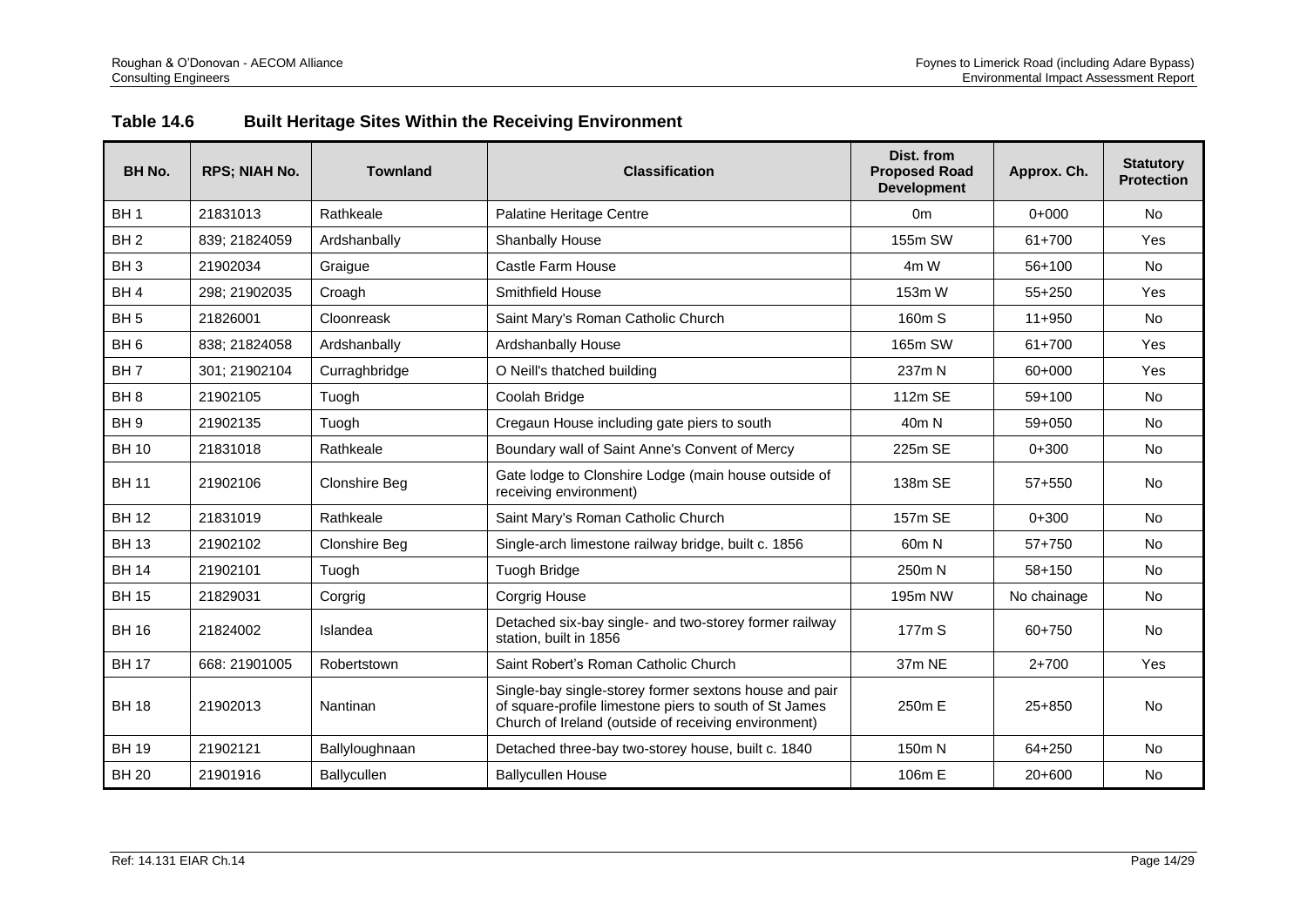| <b>BH No.</b> | <b>RPS; NIAH No.</b> | <b>Townland</b>                  | <b>Classification</b>                                                                                                    | Dist. from<br><b>Proposed Road</b><br><b>Development</b> | Approx. Ch.             | <b>Statutory</b><br><b>Protection</b> |
|---------------|----------------------|----------------------------------|--------------------------------------------------------------------------------------------------------------------------|----------------------------------------------------------|-------------------------|---------------------------------------|
| <b>BH 21</b>  | 21902120             | Ballyloughnaan                   | Detached three-bay two-storey house, built c. 1820,<br>with additions in the later nineteenth and twentieth<br>centuries | 187m N                                                   | 63+900                  | <b>No</b>                             |
| <b>BH 22</b>  | 810; 21902113        | Adare                            | Lantern (Limerick) Lodge                                                                                                 | 217m S                                                   | 62+500                  | <b>No</b>                             |
| <b>BH 23</b>  | 872; 21824001        | Islandea                         | Good Lattice Bridge                                                                                                      | 185m SE                                                  | 60+850                  | Yes                                   |
| <b>BH 24</b>  | 21902114             | Rineroe                          | Fort Union including gate piers adjacent to boundary of<br>proposed road development                                     | 5m SE                                                    | 63+050                  | No.                                   |
| <b>BH 25</b>  | 73                   | Ballyclogh (ED Askeaton<br>West) | 'Concrete Pill Box (1)'                                                                                                  | 22mS                                                     | $7 + 100$               | Yes                                   |
| <b>BH 26</b>  | 74                   | Ballyclogh (ED Askeaton<br>West) | 'Concrete Pill Box (2)'                                                                                                  | 0 <sub>m</sub>                                           | 6+350                   | Yes                                   |
| <b>BH 27</b>  | 75                   | Ballyclogh (ED Askeaton<br>West) | 'Concrete Pill Box (3)'                                                                                                  | 125m N                                                   | $6 + 450$               | Yes                                   |
| <b>BH 28</b>  | 45                   | Ballingarrane                    | Former Forge                                                                                                             | 207m E                                                   | $26 + 500$              | Yes                                   |
| <b>BH 29</b>  | 69                   | Ballycannon                      | Duneeven House                                                                                                           | 22m S                                                    | 54+350                  | Yes                                   |
| <b>BH30</b>   | 873                  | Islandea                         | Remnants of 1st canal built in Ireland                                                                                   | 233m SE                                                  | 60+850                  | <b>Yes</b>                            |
| <b>BH31</b>   | 113                  | Ballyloughnaan                   | Methodist Church                                                                                                         | 115m N                                                   | 64+250                  | Yes                                   |
| <b>BH32</b>   | 18                   | Ardaneer                         | Vernacular farmhouse, associated farmyard and<br>outbuildings                                                            | 198 <sub>m</sub> W                                       | $2+000$                 | Yes                                   |
| <b>BH33</b>   | 1209                 | Corgrig                          | <b>Detached Dwelling</b>                                                                                                 | 4m N                                                     | No chainage             | Yes                                   |
| <b>BH 34</b>  | 266                  | <b>Clonshire More</b>            | Hall house                                                                                                               | 60 <sub>m</sub> E                                        | 56+450                  | Yes                                   |
| <b>BH35</b>   | <b>ACA</b>           | Adare                            | Adare Village                                                                                                            | Adjacent to S                                            | 61+800 to<br>$62 + 200$ | Yes                                   |
| <b>BH 36</b>  | 811                  | Adare                            | Adare Manor demesne wall                                                                                                 | Adjacent to S                                            | $61 + 800$ to<br>62+200 | Yes                                   |
| <b>BH 37</b>  | 834                  | Adare                            | Medieval chapel                                                                                                          | 145m S                                                   | 61+900                  | Yes                                   |
| <b>BH38</b>   | 833                  | Adare                            | Medieval church                                                                                                          | 170m S                                                   | 61+900                  | Yes                                   |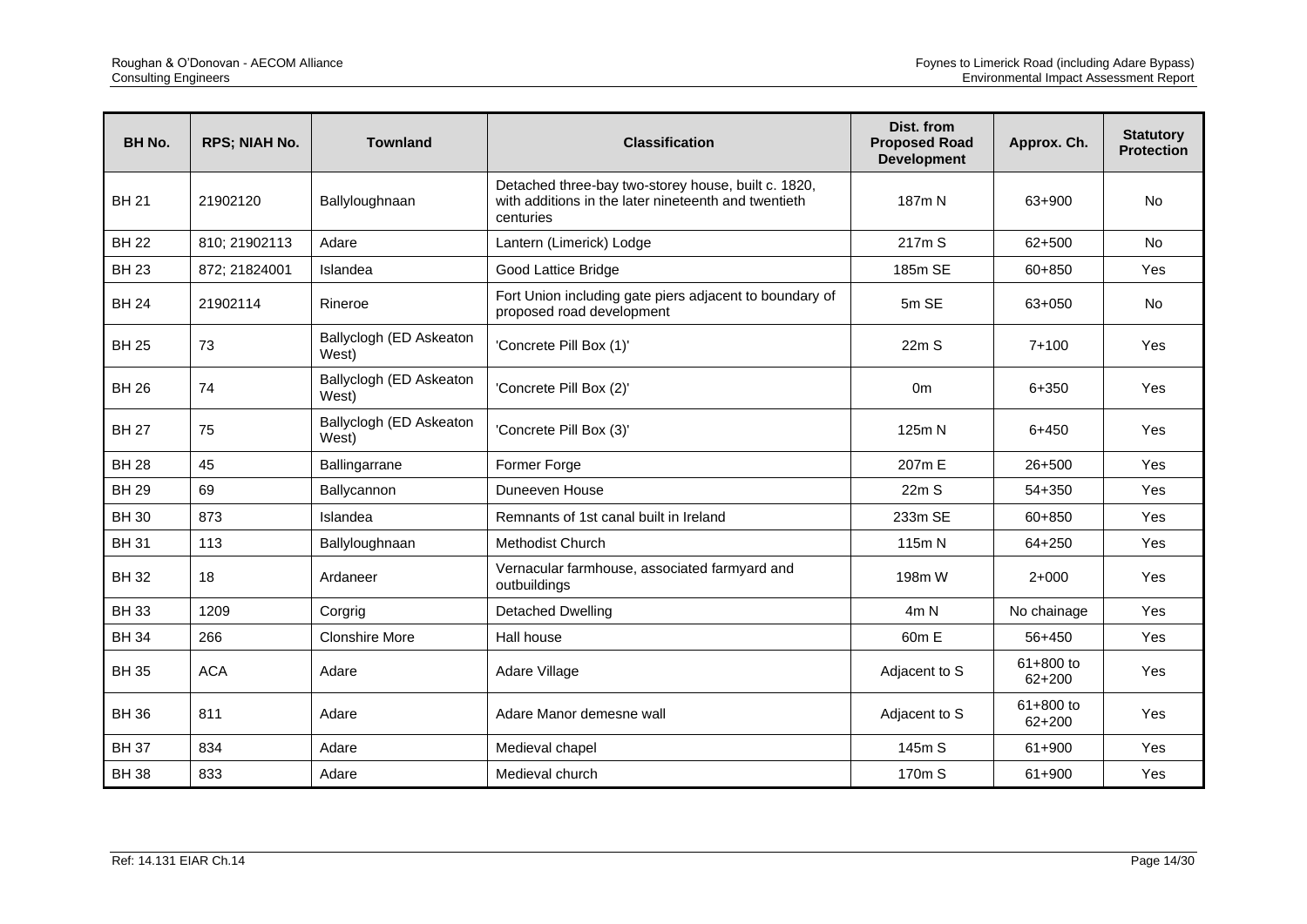| BH No.       | <b>RPS; NIAH No.</b> | <b>Townland</b> | <b>Classification</b>             | Dist. from<br><b>Proposed Road</b><br><b>Development</b> | Approx. Ch.                                           | <b>Statutory</b><br><b>Protection</b> |
|--------------|----------------------|-----------------|-----------------------------------|----------------------------------------------------------|-------------------------------------------------------|---------------------------------------|
| <b>BH39</b>  | 31; 21901242         | Attyflin        | Patrickswell Railway Station      | 174m NW                                                  | 66+700                                                | Yes                                   |
| <b>BH 40</b> | 1533                 | Attyflin        | Limekiln                          | 212m NW                                                  | 67+200                                                | Yes                                   |
| <b>BH 41</b> | 835                  | Adare           | <b>Desmond Castle</b>             | 200m S                                                   | 61+850                                                | Yes                                   |
| <b>BH 42</b> | 840                  | Ardshanbally    | Former rectory                    | 244m SW                                                  | 61+650                                                | Yes                                   |
| <b>BH 43</b> | 667                  | Robertstown     | Graveyard wall of medieval Church | 241m NE                                                  | $2 + 550$                                             | Yes                                   |
| <b>BH 44</b> | 620                  | Nantinan        | Graveyard wall of Nantinan Church | 223m NE                                                  | 25+850                                                | Yes                                   |
| <b>BH 45</b> | 376; 21901243        | Fortetna        | Fort Etna House                   | 231m E                                                   | 67+400                                                | Yes                                   |
| <b>BH 46</b> | 21901241             | Attyflin        | Railway bridge                    | 156m N                                                   | 66+600                                                | <b>No</b>                             |
| <b>BH 47</b> | 21902005             | Ardgoul South   | <b>Wellmount House</b>            | 230m W                                                   | 25+900                                                | <b>No</b>                             |
| <b>BH 48</b> | 21901006             | Robertstown     | House                             | 158m S                                                   | $3+150$                                               | <b>No</b>                             |
| <b>BH 49</b> | 1216                 | Corgrig         | Corgrig Castle                    | 116m NW                                                  | Beyond<br>boundary of<br>proposed road<br>development | Yes                                   |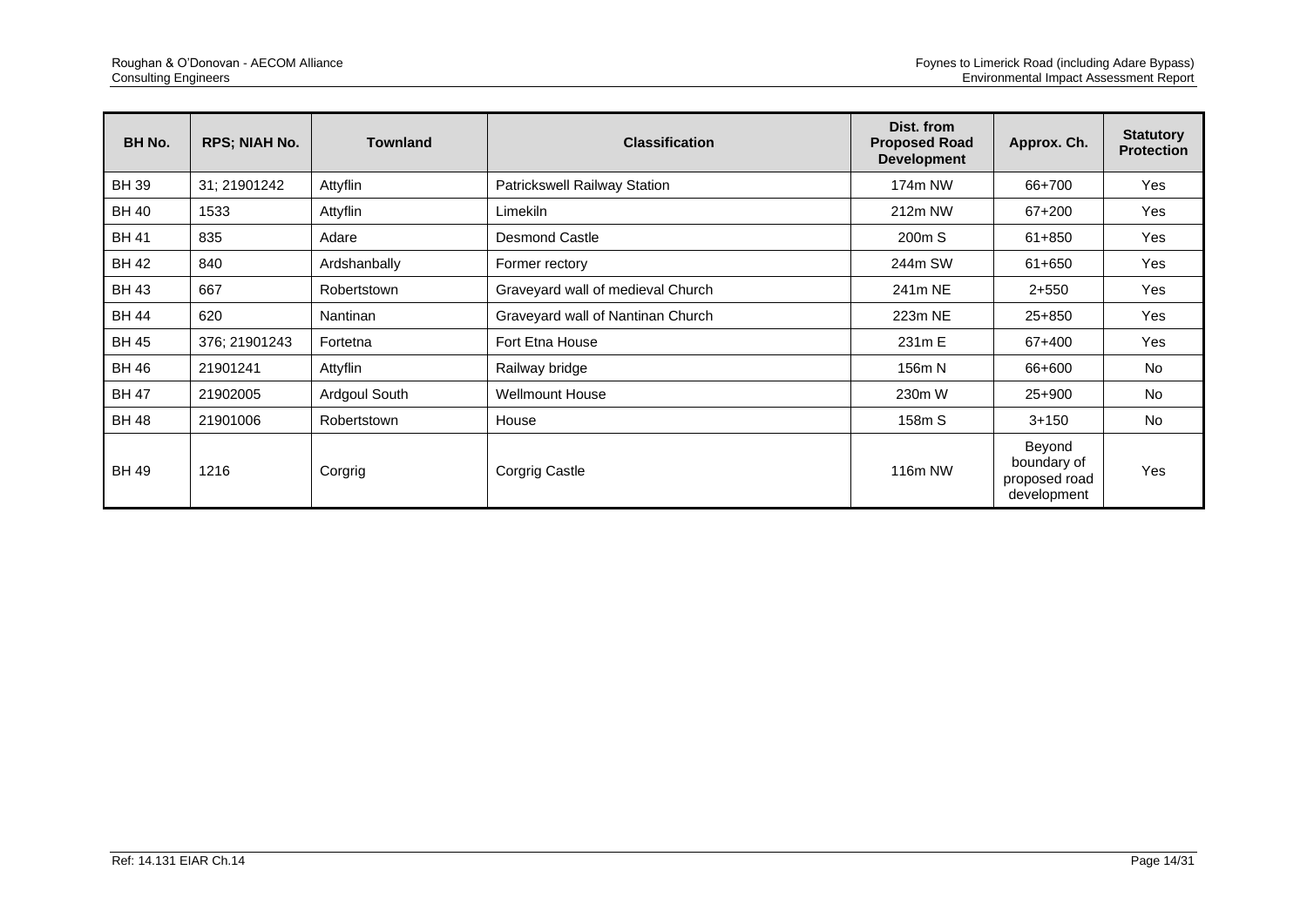#### **14.3.6 Designed Landscapes**

A number of sources were reviewed in order to define the nature and extent of designed landscapes within the receiving environment of the proposed road development. These included the historic Ordnance Survey (OS) mapping, aerial photographic coverage, the NIAH Garden Survey, the Landed Estates Database and field inspections.

A total of eighteen designed landscapes have been identified within the receiving environment of the proposed road development (Table 14.7). Of these, eleven are associated with a principal structure that is listed as protected within the Limerick County Development Plan 2010-2016 (as extended), and one is proposed for entry in the record of Protected Structures. The landscapes are shown as shaded 'demesne' landscapes on the first edition OS mapping. These environments were intended to represent a natural parkland setting for a large house, a practice that became fashionable from the latter part of the 18th century onwards. The landscapes, which can vary greatly in size, often possess specific features, such as long driveways, gate lodges, stately entrances, walled gardens, bodies of water and belts, avenues and stands of deciduous and specimen trees.

Full details of the designed landscapes are given in Appendix 14.7.

| DL No.          | <b>NIAH</b><br><b>No</b> | <b>Classification</b>                  | <b>Townland</b>                     | Dist. from<br><b>Proposed</b><br>Road<br><b>Development</b> | Approx.<br>Ch            | <b>Statutory Protection</b>                                                                        |
|-----------------|--------------------------|----------------------------------------|-------------------------------------|-------------------------------------------------------------|--------------------------|----------------------------------------------------------------------------------------------------|
| DL <sub>1</sub> | $LI-64-R-$<br>311484     | <b>Ballyclogh House</b><br>demesne     | Ballyclogh (ED<br>Askeaton<br>West) | 0 <sub>m</sub>                                              | $20+400$                 | House in RPS                                                                                       |
| DL <sub>2</sub> | $LI-64-R-$<br>318488     | <b>Ballycullen House</b><br>demesne    | <b>Ballycullen</b>                  | Adjacent to E                                               | $20+400-$<br>$21+400$    | House proposed for<br>the RPS                                                                      |
| DL <sub>3</sub> | $LI-64-R-$<br>350455     | <b>Wellmount House</b><br>demesne      | Ardgoul South                       | 86m W                                                       | $26 + 150$               | <b>No</b>                                                                                          |
| DL <sub>4</sub> | $LI-64-R-$<br>354464     | Nantinan House<br>demesne              | Nantinan                            | 120m E                                                      | $25+500-$<br>$26 + 050$  | House in RPS                                                                                       |
| DL <sub>5</sub> | $LI-64-R-$<br>353438     | Stoneville House<br>demesne            | Graigeen /<br>Stoneville            | 0 <sub>m</sub>                                              | $26 + 550 -$<br>$27+050$ | House in RPS                                                                                       |
| DL <sub>6</sub> | LI-65-r-<br>415437       | Smithfield House<br>demesne            | Croagh                              | Adjacent to S                                               | $55+100-$<br>$55+500$    | House in RPS                                                                                       |
| DL 7            | LI-65-R-<br>435452       | Clonshire Lodge<br>demesne             | Clonshire Beg                       | Adjacent to S                                               | $57+500-$<br>58+000      | House in RPS                                                                                       |
| DL <sub>8</sub> | $LI-65-R-$<br>452475     | Curraghbridge<br>House demesne         | Curraghbridge                       | 0 <sub>m</sub>                                              | $60+250-$<br>60+400      | House in RPS                                                                                       |
| DL <sub>9</sub> | $LI-65-R-$<br>473461     | Adare Manor<br>demesne                 | Adare                               | Adjacent to S                                               | $59+500-$<br>62+300      | Demesne walls are<br>Protected Structures,<br>ACA, House and<br>range of other<br>buildings in RPS |
| <b>DL 10</b>    | $LI-65-R-$<br>498479     | <b>Ballycarrane House</b><br>demesne   | Ballycarrane                        | 0 <sub>m</sub>                                              | $64 + 600 -$<br>65+000   | <b>No</b>                                                                                          |
| <b>DL 11</b>    | N/A                      | <b>Ballybronoge South</b><br>(unnamed) | Ballybronoge                        | 0 <sub>m</sub>                                              | $65+400-$<br>66+400      | <b>No</b>                                                                                          |

**Table 14.17 Designed Landscapes Within the Receiving Environment**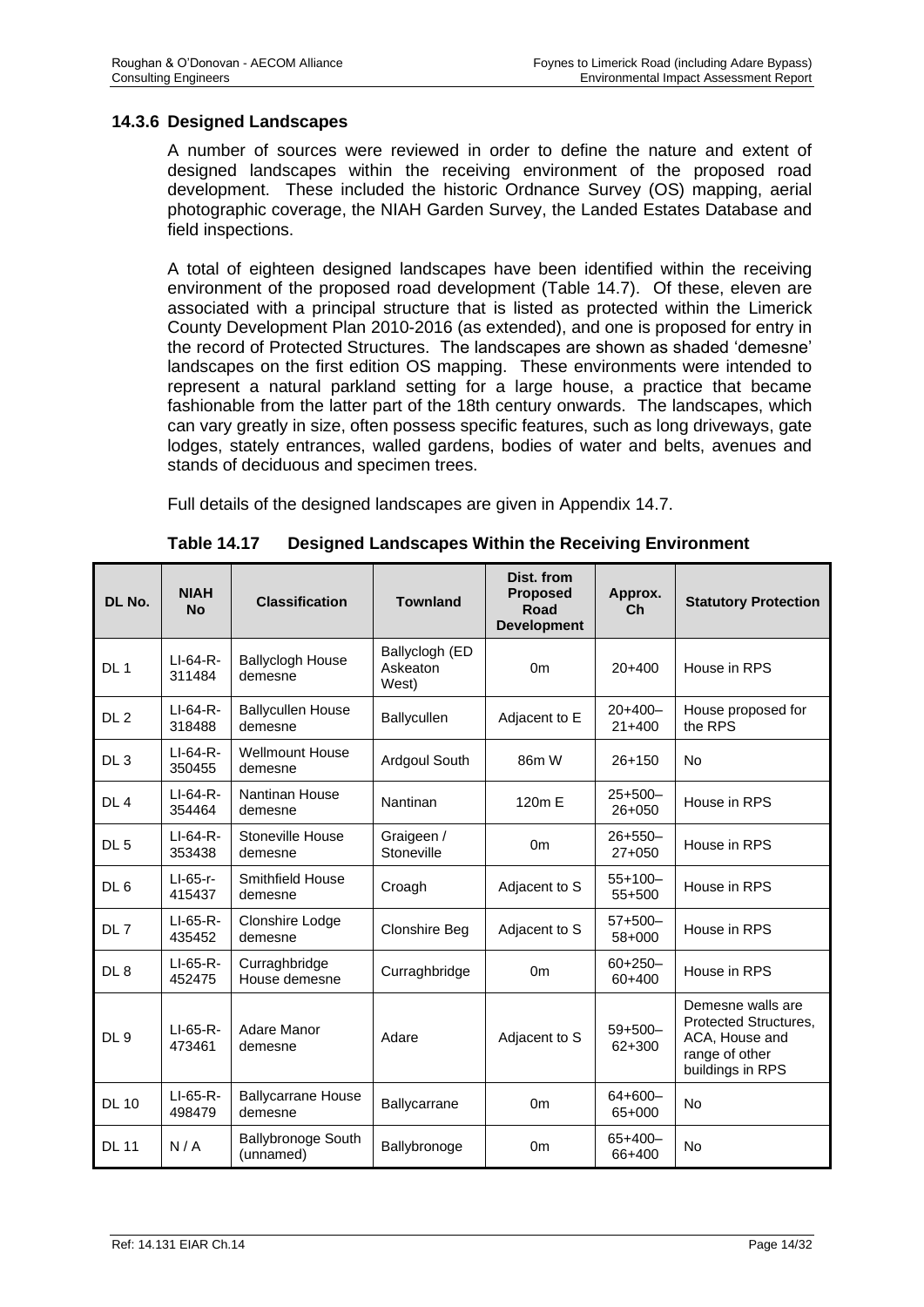| DL No.       | <b>NIAH</b><br><b>No</b> | <b>Classification</b>            | <b>Townland</b> | Dist. from<br><b>Proposed</b><br>Road<br><b>Development</b> | Approx.<br>Ch          | <b>Statutory Protection</b> |
|--------------|--------------------------|----------------------------------|-----------------|-------------------------------------------------------------|------------------------|-----------------------------|
| <b>DL 12</b> | $LI-65-R-$<br>414367     | Grove House                      | Croagh          | 155m S                                                      | $55+100-$<br>$55+450$  | <b>No</b>                   |
| <b>DL 13</b> | $LI-65-R-$<br>492474     | Monearla Cottage                 | Monearla        | 0 <sub>m</sub>                                              | $64+100-$<br>64+800    | <b>No</b>                   |
| <b>DL 14</b> | $LI-65-R-$<br>521492     | Fort Etna demesne                | Fortetna        | Adjacent                                                    | 67+400<br>eastwards    | House in RPS                |
| <b>DL 15</b> | $LI-65-R-$<br>517483     | <b>Attyflin House</b><br>Demesne | Attyflin        | 0 <sub>m</sub>                                              | $66+400 -$<br>67+400   | House in RPS                |
| <b>DL 16</b> | N/A                      | Corgrig House<br>demesne         | Corgrig         | 0 <sub>m</sub>                                              | $1+000$                | No                          |
| <b>DL 17</b> | $LI-65-R-$<br>474483     | Mondellihy House                 | Mondellihy      | 0 <sub>m</sub>                                              | $61 + 950 -$<br>63+500 | House in RPS                |
| <b>DL 18</b> | $LI-65-R-$<br>494486     | Newborough House<br>Demesne      | Ballyloughnaan  | 210 <sub>m</sub> N                                          | $64 + 450 -$<br>65+100 | House in RPS                |

# **14.3.7 Cultural Heritage**

Cultural heritage assets can incorporate both archaeological and built heritage remains which are not subject to statutory protection or which have not been previously recorded as heritage assets in any known datasets. A number of sources were reviewed in order to identify cultural heritage assets within the receiving environment. These included the historic Ordnance Survey (OS) mapping, Down Survey Barony Map of Limerick 1654- – 56, Ordnance Survey 6" and 25" maps of Co. Limerick 1841, 1895–1900, 1928–29), aerial photographic coverage (Ordnance Survey aerial photographs 1995, 2000, 2005, Google Earth coverage 2003–2018, Bing Maps and scheme specific orthophotos 2016) and field inspections.

A characteristic of the post-medieval landscape are the vernacular buildings that represent the homes of farmers and workers. 'Vernacular architecture' is a term used to describe traditional buildings constructed using locally available materials and according to local / regional styles i.e. the homes and workplaces of the ordinary people. This is in contrast to formal architecture, such as the grand estate houses of the gentry, churches and public buildings, which were often designed by architects or engineers. The majority of vernacular buildings are domestic dwellings. Examples of other structures that may fall into this category include shops, outbuildings, mills, limekilns, farmsteads, forges, gates and gate piers. There are multiple examples of vernacular structures, including houses, bridges and limekilns, located within the receiving environment of the proposed road development and these have been classified as Cultural Heritage (CH) sites and are listed in the Table below.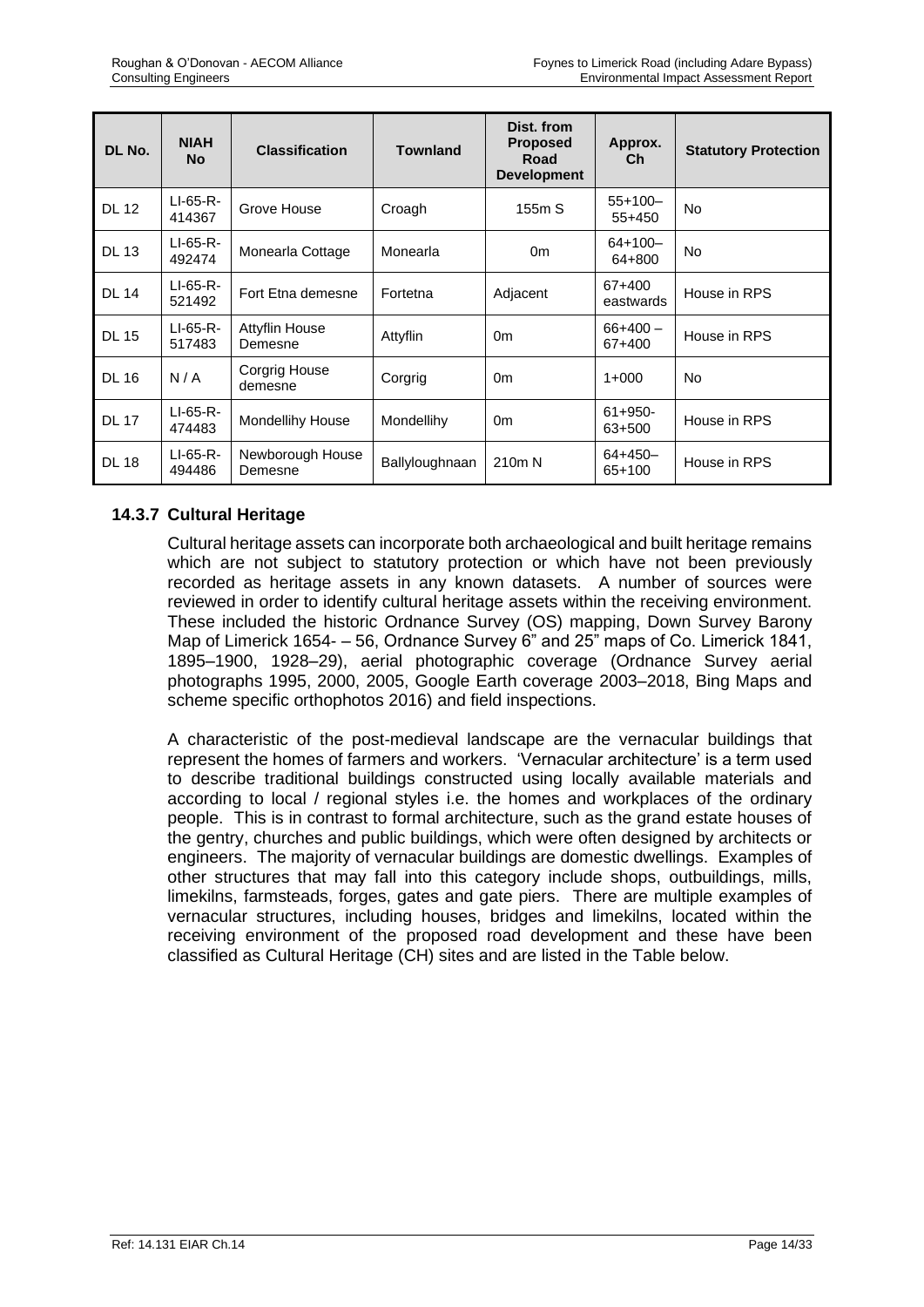# **Table 14.8 Cultural Heritage Sites Within the Receiving Environment**

| CH <sub>No.</sub> | <b>Classification</b>                                                                                                                                                                                                                                                                                                                                                           | <b>Townland</b>               | Dist. from<br><b>Proposed Road</b><br><b>Development</b> | Approx. Ch            | <b>Statutory</b><br><b>Protection</b> |
|-------------------|---------------------------------------------------------------------------------------------------------------------------------------------------------------------------------------------------------------------------------------------------------------------------------------------------------------------------------------------------------------------------------|-------------------------------|----------------------------------------------------------|-----------------------|---------------------------------------|
| CH <sub>1</sub>   | Vernacular buildings                                                                                                                                                                                                                                                                                                                                                            | Ardaneer                      | 78m NE                                                   | $1 + 650$             | <b>No</b>                             |
| CH <sub>2</sub>   | Vernacular buildings                                                                                                                                                                                                                                                                                                                                                            | Churchfield                   | 175m E                                                   | $2+100$               | <b>No</b>                             |
| CH <sub>3</sub>   | Vernacular buildings                                                                                                                                                                                                                                                                                                                                                            | Sroolane North                | 142m E                                                   | $2 + 200$             | <b>No</b>                             |
| CH <sub>4</sub>   | Relic field system                                                                                                                                                                                                                                                                                                                                                              | Ardaneer                      | 0 <sub>m</sub>                                           | $1+600-$<br>$1 + 750$ | No                                    |
| CH <sub>5</sub>   | Relic field system. Geophysical survey revealed numerous linear,<br>L-shaped and curvilinear features of possible archaeological<br>origin, along with occasional pits and the remains of a former field<br>boundary seen on historic maps                                                                                                                                      | Robertstown                   | 0 <sub>m</sub>                                           | $2+650-$<br>$2 + 800$ | <b>No</b>                             |
| CH <sub>6</sub>   | Possible large-scale circular enclosure. Geophysical survey did<br>not identify the large circular enclosure, however, a wide range of<br>linear and curvilinear features representing a likely field system<br>and possible laneway were identified. A small circular feature at<br>the centre of the site also contains a number of pits which may<br>contain burnt material. | Robertstown                   | 0 <sub>m</sub>                                           | $3+450-$<br>$3 + 600$ | <b>No</b>                             |
| CH <sub>7</sub>   | Vernacular buildings                                                                                                                                                                                                                                                                                                                                                            | Rincullia                     | 139m N                                                   | $4 + 000$             | No                                    |
| CH <sub>8</sub>   | Relic field system. Geophysical survey revealed a number of<br>linear and pit like features which may be archaeological or<br>agricultural in origin.                                                                                                                                                                                                                           | Rincullia                     | 0 <sub>m</sub>                                           | $4+000-$<br>$4 + 350$ | <b>No</b>                             |
| CH <sub>9</sub>   | Vernacular building                                                                                                                                                                                                                                                                                                                                                             | Mulderricksfield              | 77 <sub>m</sub> N                                        | $5 + 400$             | <b>No</b>                             |
| <b>CH 10</b>      | Site of vernacular buildings                                                                                                                                                                                                                                                                                                                                                    | Mulderricksfield              | 0 <sub>m</sub>                                           | $5 + 550$             | <b>No</b>                             |
| <b>CH 11</b>      | Possible circular enclosure. No evidence for this feature seen on<br>geophysical survey.                                                                                                                                                                                                                                                                                        | Mulderricksfield              | 0 <sub>m</sub>                                           | $5 + 550$             | No                                    |
| <b>CH 12</b>      | Possible circular enclosure                                                                                                                                                                                                                                                                                                                                                     | Ballyclogh (ED Askeaton West) | 163m S                                                   | $6 + 200$             | No                                    |
| CH 13             | Vernacular buildings, in ruins                                                                                                                                                                                                                                                                                                                                                  | Ballyclogh (ED Askeaton West) | 132m S                                                   | $6 + 900$             | <b>No</b>                             |
| <b>CH 14</b>      | Possible circular enclosure                                                                                                                                                                                                                                                                                                                                                     | Ballyclogh (ED Askeaton West) | 50 <sub>m</sub> S                                        | $20+200$              | <b>No</b>                             |
| <b>CH 15</b>      | Site of vernacular buildings. No access during geophysical survey.                                                                                                                                                                                                                                                                                                              | Ballyclogh (ED Askeaton West) | 0 <sub>m</sub>                                           | $20 + 150$            | <b>No</b>                             |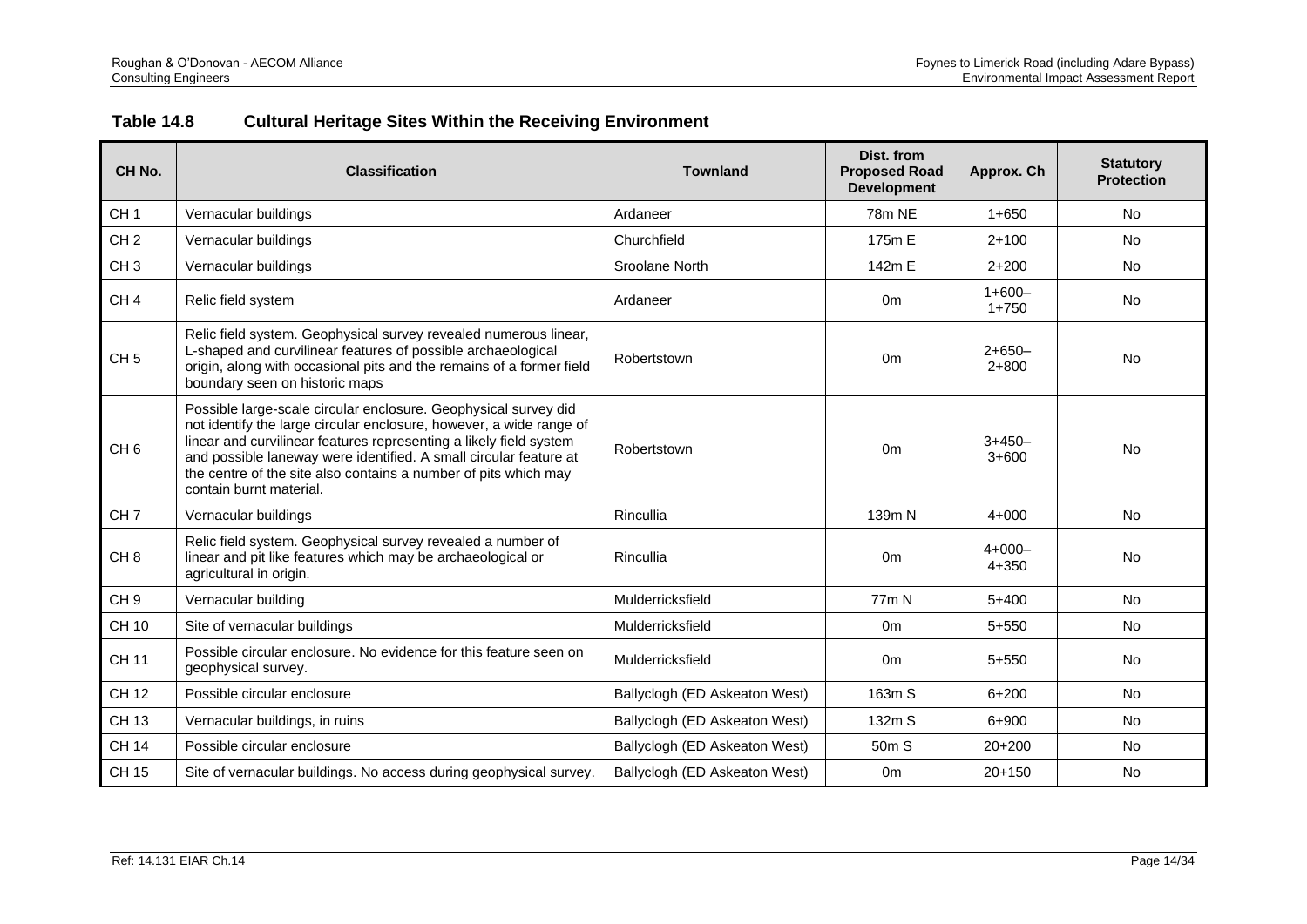| CH <sub>No.</sub> | <b>Classification</b>                                                                          | <b>Townland</b>            | Dist. from<br><b>Proposed Road</b><br><b>Development</b> | Approx. Ch          | <b>Statutory</b><br><b>Protection</b> |
|-------------------|------------------------------------------------------------------------------------------------|----------------------------|----------------------------------------------------------|---------------------|---------------------------------------|
| CH 16             | Site of vernacular building, in ruins. No evidence on geophysical<br>survey.                   | Ballycullen                | 0 <sub>m</sub>                                           | $10+450$            | No                                    |
| <b>CH 17</b>      | Site of vernacular buildings. Possible structural remains identified<br>on geophysical survey. | Ballycullen                | 17m N                                                    | $10+650$            | <b>No</b>                             |
| <b>CH 18</b>      | Railway                                                                                        | Cloonreask                 | 0 <sub>m</sub>                                           | $11 + 300$          | No                                    |
| CH 19             | Cloonreask House                                                                               | Cloonreask                 | 155m W                                                   | $11+400$            | <b>No</b>                             |
| <b>CH 20</b>      | Vernacular buildings                                                                           | Coolrahnee                 | 25m N                                                    | $11+900$            | No                                    |
| <b>CH 21</b>      | Limekiln                                                                                       | Ballycullen                | 235m SE                                                  | $20+250$            | No                                    |
| <b>CH 22</b>      | House                                                                                          | Ballycullen                | 104m SE                                                  | $20+450$            | No                                    |
| <b>CH 23</b>      | Site of vernacular building                                                                    | Ballynacaheragh            | 0 <sub>m</sub>                                           | $22 + 550$          | <b>No</b>                             |
| <b>CH 24</b>      | Vernacular buildings                                                                           | Ballynacaheragh            | 250m NE                                                  | $23+400$            | <b>No</b>                             |
| <b>CH 25</b>      | Possible circular enclosure                                                                    | <b>Milltown North</b>      | 187m SW                                                  | 23+900              | <b>No</b>                             |
| <b>CH 26</b>      | Railway bridge                                                                                 | Boolaglass/Ballynacaheragh | 236m NE                                                  | $23+900$            | <b>No</b>                             |
| <b>CH 27</b>      | Vernacular buildings                                                                           | <b>Boolaglass</b>          | 67m E                                                    | $24 + 500$          | No                                    |
| <b>CH 28</b>      | Vernacular buildings                                                                           | <b>Boolaglass</b>          | 163m E                                                   | $24 + 750$          | No                                    |
| <b>CH 29</b>      | Vernacular buildings & limekiln                                                                | <b>Bullaun</b>             | 13m W                                                    | $24 + 800$          | No                                    |
| CH 30             | Vernacular building                                                                            | Feeagh                     | 228m SW                                                  | $25+700$            | <b>No</b>                             |
| <b>CH31</b>       | Limekiln, in ruins                                                                             | Ardgoul South              | 165m W                                                   | $26 + 050$          | No                                    |
| CH 32             | Level crossing                                                                                 | Ballingarrane              | 133m N                                                   | $26+700$            | <b>No</b>                             |
| CH 33             | Railway                                                                                        | Ardgoul South              | 33m E                                                    | $26 + 150$          | No                                    |
| <b>CH 34</b>      | Level crossing & cottage                                                                       | Ballingarrane              | 250m E                                                   | 26+950              | No                                    |
| CH 35             | Former School House                                                                            | Ballingarrane              | 117m E                                                   | 26+750              | No                                    |
| CH 36             | Vernacular buildings, in ruin                                                                  | Ballingarrane              | 110m E                                                   | $27+100$            | No                                    |
| <b>CH37</b>       | Former railway                                                                                 | Ballingarrane/ Kyletaun    | 0 <sub>m</sub>                                           | $27+550-$<br>28+450 | No                                    |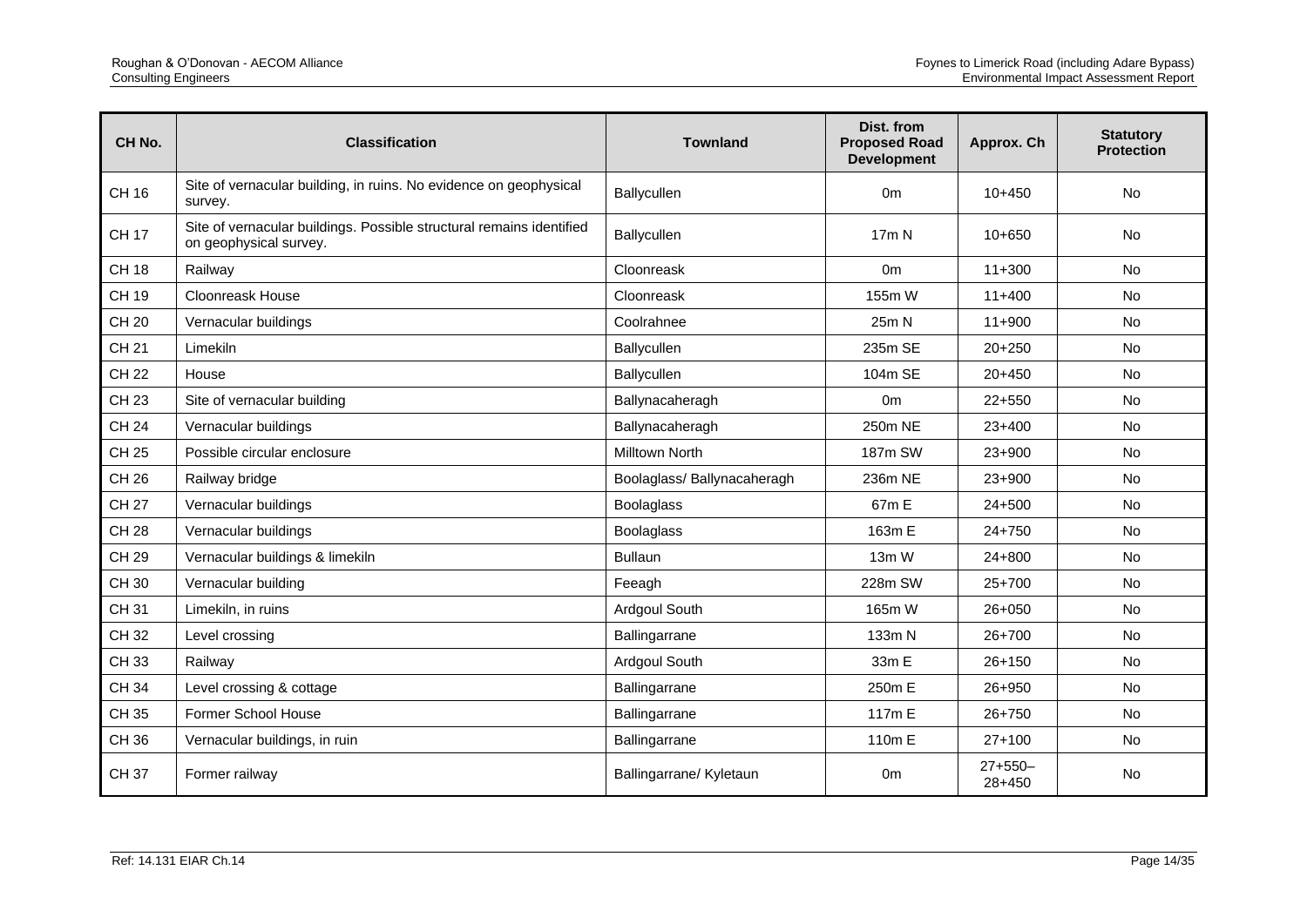| CH No.       | <b>Classification</b>                                                          | <b>Townland</b>           | Dist. from<br><b>Proposed Road</b><br><b>Development</b> | Approx. Ch | <b>Statutory</b><br><b>Protection</b> |
|--------------|--------------------------------------------------------------------------------|---------------------------|----------------------------------------------------------|------------|---------------------------------------|
| <b>CH38</b>  | Vernacular buildings & Limekiln, in ruins                                      | Kyletaun                  | 180m E                                                   | $28+700$   | No                                    |
| CH 39        | Site of vernacular building                                                    | Ballingarrane             | 0 <sub>m</sub>                                           | $27 + 650$ | <b>No</b>                             |
| <b>CH 40</b> | Vernacular buildings                                                           | Ballingarrane             | 80m W                                                    | $27+650$   | <b>No</b>                             |
| <b>CH 41</b> | Site of vernacular building                                                    | Rathkeale                 | 64m N                                                    | $50+200$   | No                                    |
| <b>CH 42</b> | Vernacular buildings                                                           | Wolfesburgess East        | 15m N                                                    | 50+950     | No                                    |
| <b>CH 43</b> | Vernacular buildings                                                           | Blossomhill               | 24m S                                                    | $51 + 350$ | No                                    |
| <b>CH 44</b> | Vernacular buildings                                                           | Croagh                    | 28m W                                                    | $54 + 450$ | No                                    |
| <b>CH 45</b> | Vernacular buildings                                                           | Croagh                    | 65m NW                                                   | 55+600     | <b>No</b>                             |
| <b>CH 46</b> | Site of limekiln, identified on geophysical survey and on 1897-<br>1903 OS map | Croagh                    | 0 <sub>m</sub>                                           | 55+600     | <b>No</b>                             |
| <b>CH 47</b> | Vernacular building                                                            | Croagh                    | 140m SE                                                  | 55+750     | <b>No</b>                             |
| <b>CH 48</b> | Smithfield Mill, in ruins                                                      | Croagh                    | 90m SE                                                   | 56+150     | No                                    |
| <b>CH 49</b> | <b>Clonshire Bridge</b>                                                        | Graigue                   | 0 <sub>m</sub>                                           | 56+500     | No                                    |
| CH 50        | Vernacular buildings, in ruin                                                  | <b>Clonshire More</b>     | 244m W                                                   | $57 + 150$ | <b>No</b>                             |
| CH 51        | Gate lodge, in ruins (also BH 11)                                              | Clonshire Beg             | 135m S                                                   | $57 + 550$ | <b>No</b>                             |
| <b>CH 52</b> | Railway Bridge                                                                 | Clonshire Beg/ Rower More | 15m S                                                    | 58+150     | No                                    |
| CH 53        | Site of mill race                                                              | Tuogh                     | Adjacent                                                 | 58+200     | <b>No</b>                             |
| <b>CH 54</b> | Vernacular buildings, in ruins                                                 | Rower More                | 141m E                                                   | 58+600     | <b>No</b>                             |
| <b>CH 55</b> | Site of vernacular building                                                    | Tuogh                     | 0 <sub>m</sub>                                           | 58+550     | No                                    |
| CH 56        | Vernacular buildings                                                           | Tuogh                     | 54m N                                                    | 58+850     | No                                    |
| <b>CH 57</b> | Vernacular buildings                                                           | Gortnagrour               | 200m N                                                   | $57+700$   | No                                    |
| CH 58        | Vernacular buildings                                                           | <b>Clonshire Beg</b>      | 150m N                                                   | 57+900     | No                                    |
| CH 59        | Site of vernacular buildings                                                   | Clonshire Beg             | 152m NW                                                  | 58+050     | No                                    |
| <b>CH60</b>  | Vernacular buildings                                                           | Kilknockan                | 143m S                                                   | 59+800     | No                                    |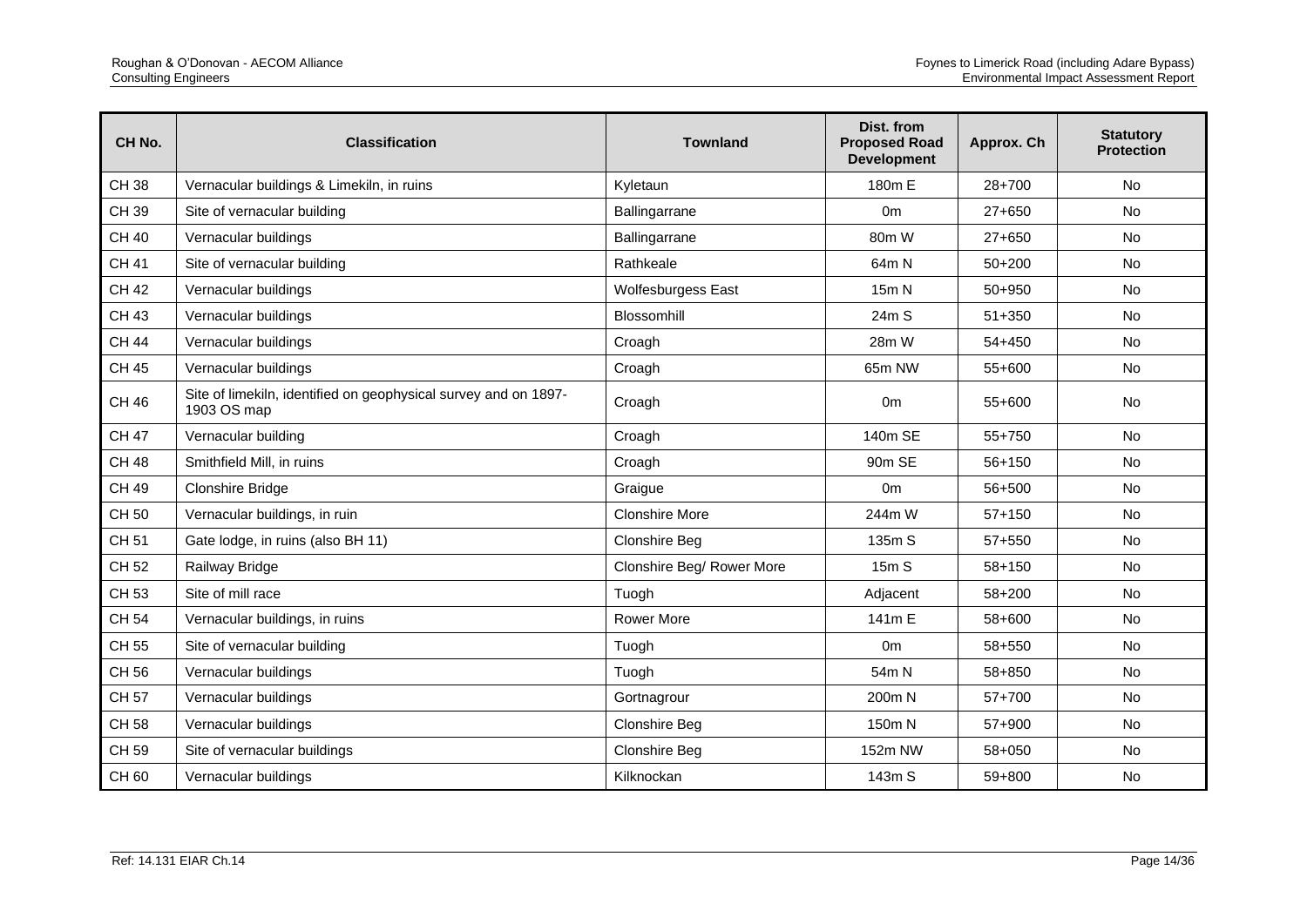| CH No.       | <b>Classification</b>             | <b>Townland</b>               | Dist. from<br><b>Proposed Road</b><br><b>Development</b> | Approx. Ch | <b>Statutory</b><br><b>Protection</b> |
|--------------|-----------------------------------|-------------------------------|----------------------------------------------------------|------------|---------------------------------------|
| CH 61        | Site of vernacular building       | Curraghbridge                 | 0 <sub>m</sub>                                           | 60+250     | No                                    |
| CH 62        | Site of quay                      | Ardshanbally                  | 0 <sub>m</sub>                                           | $61+000$   | No                                    |
| CH 63        | Site of vernacular building       | Ardshanbally                  | 0 <sub>m</sub>                                           | $61 + 100$ | <b>No</b>                             |
| CH 64        | Site of limekiln                  | Ardshanbally                  | 0 <sub>m</sub>                                           | $61 + 200$ | No                                    |
| CH 65        | Level crossing                    | Ardshanbally                  | 0 <sub>m</sub>                                           | $61 + 200$ | <b>No</b>                             |
| CH 66        | Railway                           | Ardshanbally                  | 0 <sub>m</sub>                                           | $61 + 200$ | No                                    |
| CH 67        | Vernacular building               | Mondellihy                    | 0 <sub>m</sub>                                           | 62+600     | <b>No</b>                             |
| CH 68        | Level crossing & cottage          | Kilgobbin                     | 15m N                                                    | 62+650     | No                                    |
| CH 69        | House & outbuildings              | Kilgobbin                     | 60 <sub>m</sub> N                                        | 62+950     | <b>No</b>                             |
| <b>CH70</b>  | Site of circular enclosure        | Kilgobbin                     | 49m N                                                    | 63+200     | <b>No</b>                             |
| <b>CH71</b>  | Rose Cottage                      | Rineroe                       | 200m S                                                   | 63+950     | No                                    |
| <b>CH72</b>  | Vernacular building               | Rineroe                       | 26m S                                                    | $64 + 100$ | No                                    |
| <b>CH73</b>  | Vernacular buildings              | Ballyloughnaan                | 147m N                                                   | 64+250     | No                                    |
| <b>CH74</b>  | Ballycarrane House & outbuildings | Ballycarrane                  | 66m N                                                    | 64+850     | <b>No</b>                             |
| <b>CH75</b>  | Site of railway                   | Ballycarrane                  | 0 <sub>m</sub>                                           | 65+300     | No                                    |
| <b>CH76</b>  | Quarry                            | Ardaneer                      | 0 <sub>m</sub>                                           | $1 + 200$  | No                                    |
| <b>CH77</b>  | Site of vernacular structure      | Sroolane North                | 5m N                                                     | $2 + 500$  | <b>No</b>                             |
| <b>CH78</b>  | Site of vernacular structure      | Mulderricksfield              | 0 <sub>m</sub>                                           | $5 + 750$  | No                                    |
| CH 79        | Site of vernacular structure      | Mulderricksfield              | 15m N                                                    | $5 + 650$  | No                                    |
| <b>CH 80</b> | Site of vernacular structure      | Mulderricksfield              | 16 <sub>m</sub> N                                        | $6 + 075$  | <b>No</b>                             |
| CH 81        | Site of vernacular structure      | Ballyclogh                    | 20m N                                                    | 6+600      | No                                    |
| <b>CH 82</b> | Site of vernacular structure      | Ballycullen                   | 0 <sub>m</sub>                                           | $10 + 900$ | No                                    |
| CH 83        | Disused sand pit                  | Ballyclogh (ED Askeaton West) | 47m SW                                                   | $20+750$   | <b>No</b>                             |
| <b>CH 84</b> | Disused sand pit                  | Ballyclogh (ED Askeaton West) | 0 <sub>m</sub>                                           | $20 + 850$ | No                                    |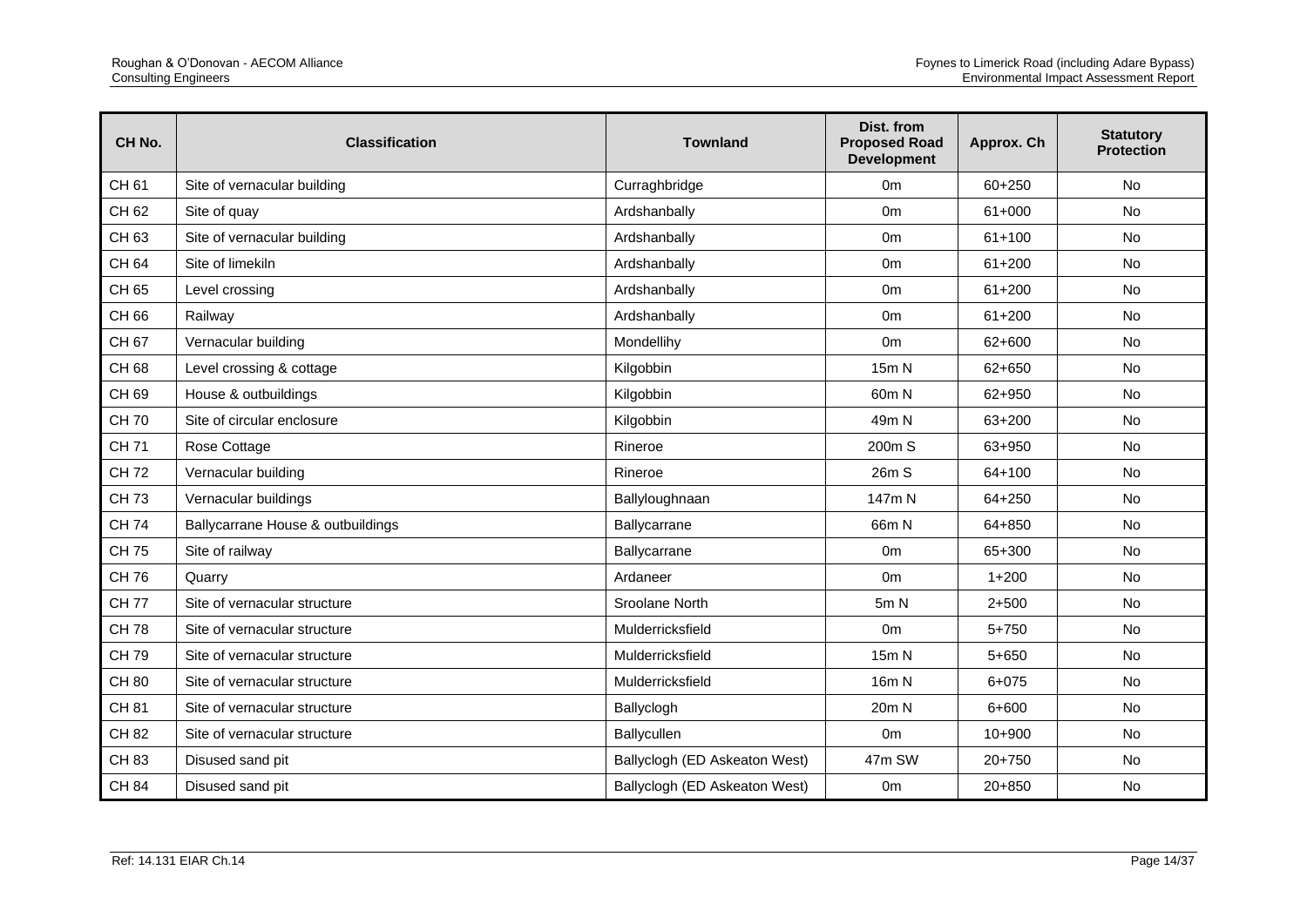| CH <sub>No.</sub> | <b>Classification</b>                                                                  | <b>Townland</b>    | Dist. from<br><b>Proposed Road</b><br><b>Development</b> | Approx. Ch | <b>Statutory</b><br><b>Protection</b>                                                              |
|-------------------|----------------------------------------------------------------------------------------|--------------------|----------------------------------------------------------|------------|----------------------------------------------------------------------------------------------------|
| CH 85             | Vernacular structures                                                                  | Lismakeery         | 50 <sub>m</sub> S                                        | $21 + 450$ | No                                                                                                 |
| CH 86             | Site of vernacular structures                                                          | Ballynacaheragh    | 8m E                                                     | $22+550$   | No                                                                                                 |
| <b>CH 87</b>      | Site of vernacular structures                                                          | Ballynacaheragh    | 0 <sub>m</sub>                                           | $22+650$   | No                                                                                                 |
| <b>CH 88</b>      | Disused gravel pit                                                                     | Ballynacaheragh    | 0 <sub>m</sub>                                           | $23+000$   | No                                                                                                 |
| <b>CH 89</b>      | Site of vernacular structures                                                          | Graigeen           | 0 <sub>m</sub>                                           | 26+600     | <b>No</b>                                                                                          |
| CH 90             | Site of vernacular structure                                                           | Graigeen           | 0 <sub>m</sub>                                           | $26 + 650$ | No                                                                                                 |
| CH 91             | Site of vernacular structures                                                          | Ballingarrane      | 0 <sub>m</sub>                                           | $27+200$   | <b>No</b>                                                                                          |
| CH 92             | Site of vernacular structure                                                           | Ballingarrane      | 0 <sub>m</sub>                                           | $27+650$   | No                                                                                                 |
| CH 93             | Site of vernacular structure                                                           | Blossomhill        | 0 <sub>m</sub>                                           | $51 + 350$ | No                                                                                                 |
| <b>CH 94</b>      | Site of vernacular structure                                                           | Blossomhill        | 7m S                                                     | $51 + 350$ | <b>No</b>                                                                                          |
| CH 95             | Site of vernacular structure                                                           | Blossomhill        | 0 <sub>m</sub>                                           | $51 + 350$ | No                                                                                                 |
| CH 96             | Site of vernacular structure                                                           | <b>Blossomhill</b> | 22mS                                                     | $51 + 450$ | <b>No</b>                                                                                          |
| CH 97             | Site of vernacular structure. No evidence for this structure on<br>geophysical survey. | Tuogh              | 0 <sub>m</sub>                                           | 58+850     | <b>No</b>                                                                                          |
| CH 98             | Site of vernacular building                                                            | Curraghbeg         | 0 <sub>m</sub>                                           | 60+300     | <b>No</b>                                                                                          |
| CH 99             | Site of disused gravel pit                                                             | Ardshanbally       | 0 <sub>m</sub>                                           | $61 + 200$ | No                                                                                                 |
| CH 100            | Vernacular farm structures                                                             | Gortaganniff       | 0 <sub>m</sub>                                           | $62 + 025$ | No                                                                                                 |
| CH 101            | Site of vernacular structures with gardens                                             | Kilgobbin          | 0 <sub>m</sub>                                           | 63+350     | <b>No</b>                                                                                          |
| CH 102            | Gate post / standing stone                                                             | Ardaneer           | 0 <sub>m</sub>                                           | $2+000$    | No                                                                                                 |
| CH 103            | Pill box                                                                               | Mulderricksfield   | 0 <sub>m</sub>                                           | $5 + 500$  | No (but associated<br>with three other<br>pillboxes which are<br>protected structures<br>BH 25-27) |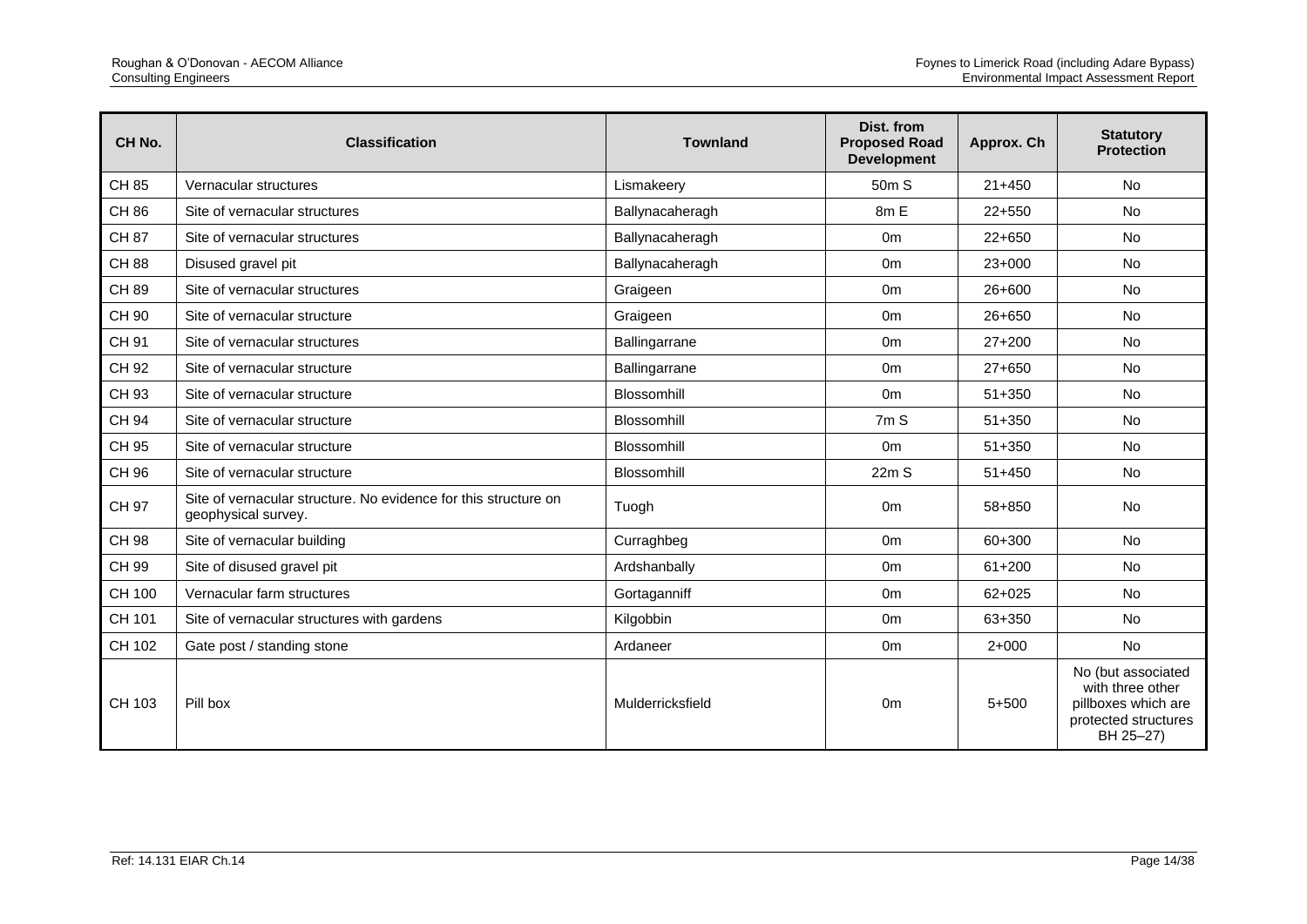| CH No.        | <b>Classification</b>         | <b>Townland</b>               | Dist. from<br><b>Proposed Road</b><br><b>Development</b> | Approx. Ch                | <b>Statutory</b><br><b>Protection</b>                                                              |
|---------------|-------------------------------|-------------------------------|----------------------------------------------------------|---------------------------|----------------------------------------------------------------------------------------------------|
| CH 104        | Pill box                      | Ballyclogh (ED Askeaton West) | 0 <sub>m</sub>                                           | $20+700$                  | No (but associated<br>with three other<br>pillboxes which are<br>protected structures<br>BH 25-27) |
| CH 105        | Gateposts                     | Feeagh                        | 80m SW                                                   | $25+800$                  | <b>No</b>                                                                                          |
| CH 106        | Pill box                      | Cloonreask                    | 85m S                                                    | $11+000$                  | <b>No</b>                                                                                          |
| CH 107        | Pill box                      | Mulderricksfield              | 144m N                                                   | $6 + 550$                 | No                                                                                                 |
| CH 108        | Site of vernacular structure  | Corgrig                       | 0 <sub>m</sub>                                           | $0 + 025$                 | No                                                                                                 |
| CH 109        | Ardaneer cottage              | Ardaneer                      | 205m W                                                   | $2+000$                   | <b>Yes Protected</b><br>Structure                                                                  |
| CH 110        | Vernacular structures         | Sroolane North                | 210m SW                                                  | $2+600$                   | No                                                                                                 |
| CH 111        | Vernacular structure          | Mulderricksfield              | 170m N                                                   | $5 + 900$                 | <b>No</b>                                                                                          |
| CH 112        | Site of vernacular structures | Rincullia                     | 85m N                                                    | $4 + 150$                 | No                                                                                                 |
| CH 113        | Site of vernacular structures | Ballyellinan                  | 135m NW                                                  | $10+400$                  | <b>No</b>                                                                                          |
| <b>CH 114</b> | Site of vernacular structure  | Ballyellinan                  | <b>165m NNE</b>                                          | $10+200$                  | <b>No</b>                                                                                          |
| CH 115        | Vernacular structure          | Ballyclogh (ED Askeaton West) | 0 <sub>m</sub>                                           | 20+650                    | No                                                                                                 |
| CH 116        | Site of vernacular structure  | Graigeen                      | 0 <sub>m</sub>                                           | $26 + 750$                | <b>No</b>                                                                                          |
| <b>CH 117</b> | Site of former School house   | Graigeen                      | 15m E                                                    | 26+800                    | No                                                                                                 |
| <b>CH 118</b> | Site of vernacular structures | Ballingarrane                 | 45m NE                                                   | $28+100$                  | <b>No</b>                                                                                          |
| CH 119        | Site of vernacular structure  | Blossomhill                   | 24m                                                      | $51+600$                  | <b>No</b>                                                                                          |
| CH 120        | Site of RC Chapel             | Ballycannon                   | 31m S                                                    | 54+400                    | <b>No</b>                                                                                          |
| CH 121        | Small vernacular structure    | Croagh                        | 0 <sub>m</sub>                                           | 55+600                    | No                                                                                                 |
| CH 122        | Pillbox                       | Coolrahnee                    | 230m N                                                   | N69 tie in at<br>Askeaton | <b>No</b>                                                                                          |
| CH 123        | Pillbox                       | Ballycullen                   | 200m S                                                   | $10 + 550$                | No                                                                                                 |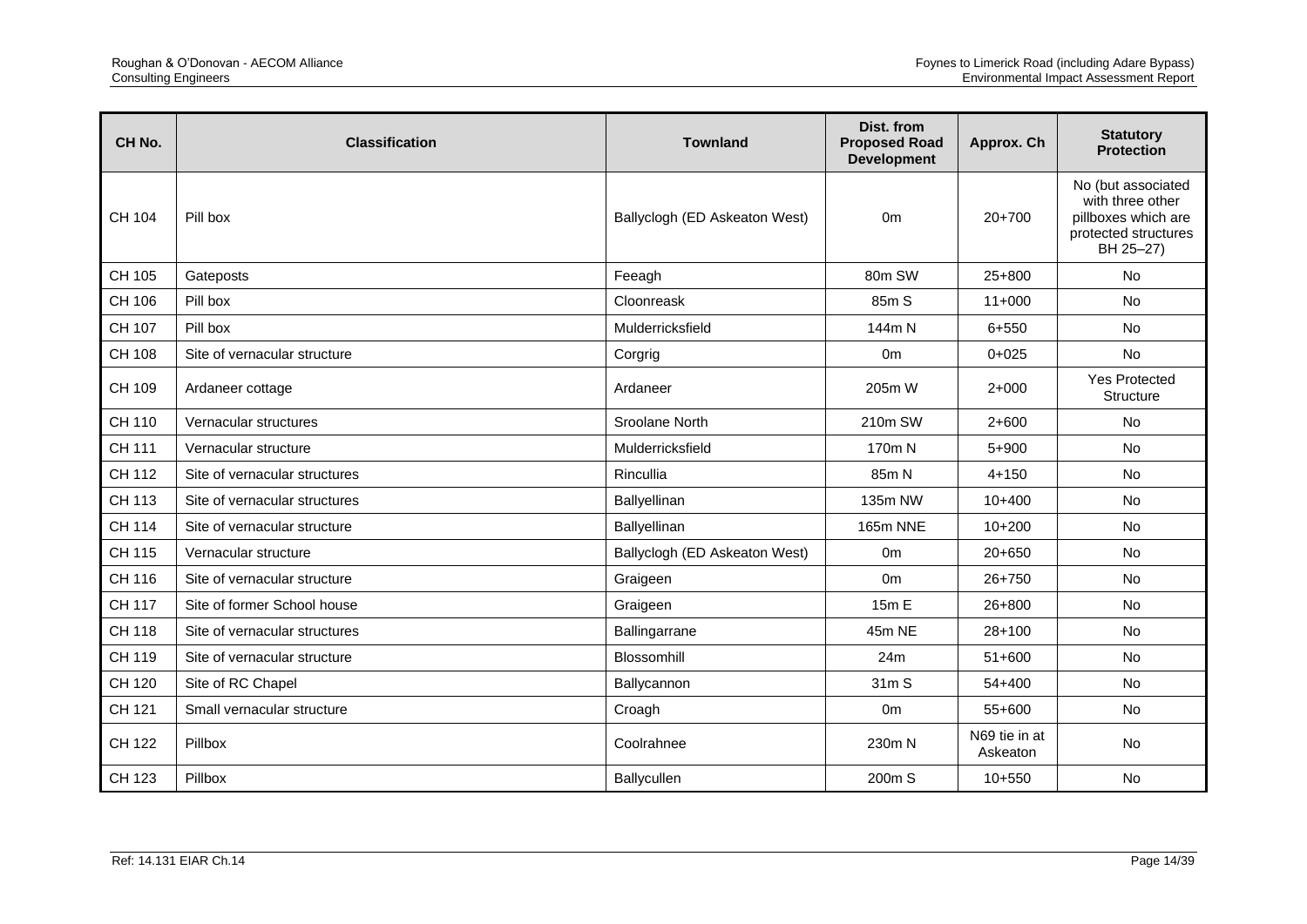| CH No. | <b>Classification</b>                                                                                    | <b>Townland</b>         | Dist. from<br><b>Proposed Road</b><br><b>Development</b> | Approx. Ch          | <b>Statutory</b><br><b>Protection</b> |
|--------|----------------------------------------------------------------------------------------------------------|-------------------------|----------------------------------------------------------|---------------------|---------------------------------------|
| CH 124 | Pillbox                                                                                                  | Ballycullen             | 180m E                                                   | $10+300$            | <b>No</b>                             |
| CH 125 | Curving linear feature, potentially part of larger enclosure visible<br>on 2018 Google Satellite imagery | Ballingarrane           | 0 <sub>m</sub>                                           | 27+800              | <b>No</b>                             |
| CH 126 | Site of vernacular structure                                                                             | Baunreagh               | 0 <sub>m</sub>                                           | $22+550$            | <b>No</b>                             |
| CH 127 | Railway                                                                                                  | <b>Clonshire Beg</b>    | 0 <sub>m</sub>                                           | 58+000              | <b>No</b>                             |
| CH 128 | Site of vernacular structure                                                                             | Lismakeery              | 190m SW                                                  | $21 + 200$          | <b>No</b>                             |
| CH 129 | Site of vernacular structure                                                                             | Lismakeery              | 40m SE                                                   | $21+300$            | No                                    |
| CH 130 | Site of vernacular structure                                                                             | Lismakeery              | 60 <sub>m</sub> E                                        | $21 + 300$          | <b>No</b>                             |
| CH 131 | Railway structure (culvert)                                                                              | Ballingarrane/ Kyletaun | 0 <sub>m</sub>                                           | $27+550-$<br>28+450 | No.                                   |
| CH 132 | Railway structure (culvert)                                                                              | Ballingarrane/ Kyletaun | 0 <sub>m</sub>                                           | $27+550-$<br>28+450 | No                                    |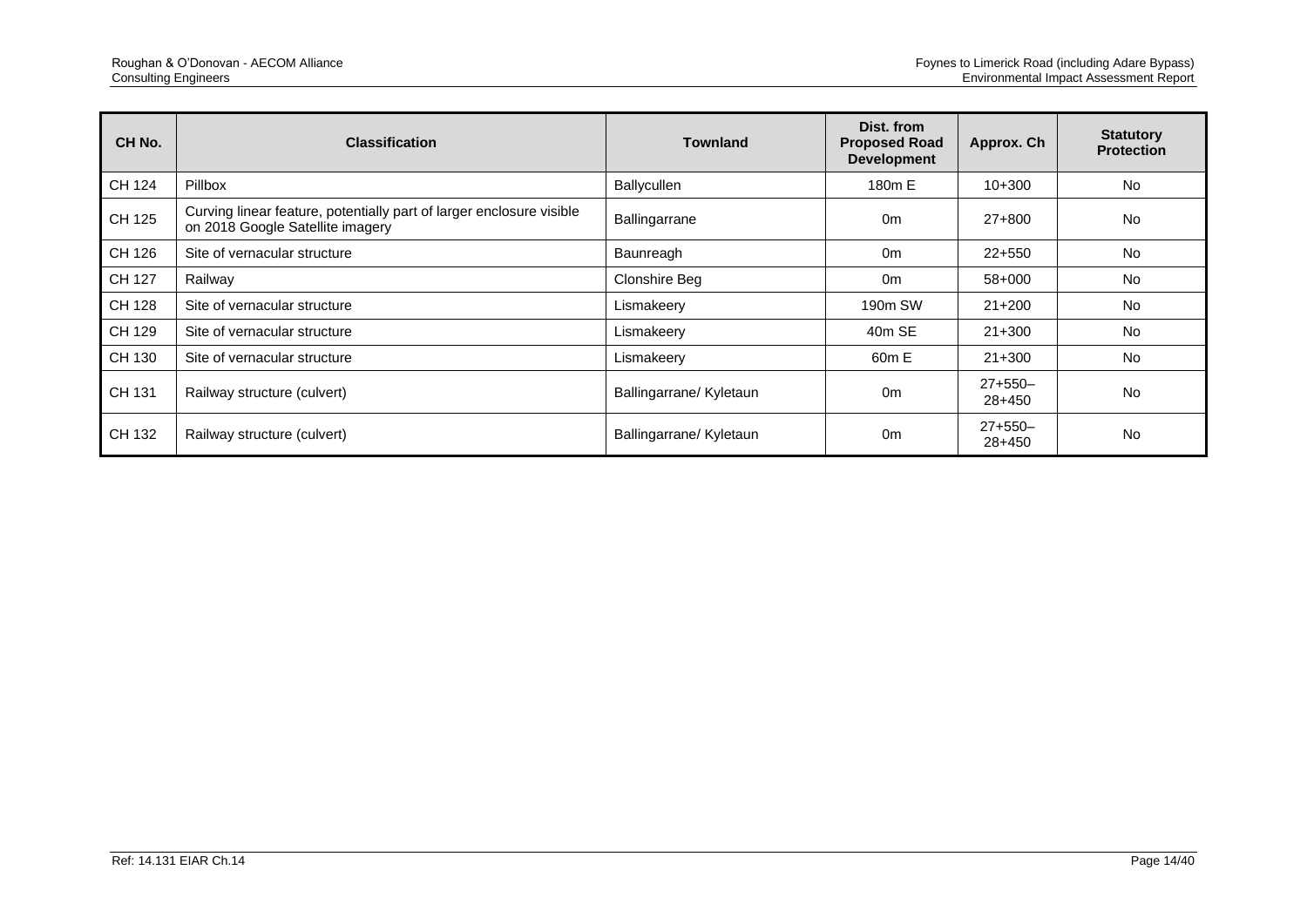### **14.3.8 Townland Boundaries**

Seventy-four townland boundaries have been identified within the receiving environment, of which 54 are located within the boundary of the proposed road development (TB1–54). The townland is an Irish land unit of considerable longevity as many of the units are likely to correspond to much earlier land divisions. However, the term townland was not used to denote a unit of land until the Civil Survey of 1654. It bears no relation to the modern word 'town' but like the Irish word '*baile*' refers to a place. It is possible that the word is derived from the Old English "tun land" and meant 'the land forming an estate or manor' (Culleton 1999, 174).

Gaelic land ownership required a clear definition of the territories held by each sept and a need for strong, permanent fences around their territories. Boundaries following ridge tops, streams or bog are more likely to be older in date than those composed of straight lines (ibid., 179).

The vast majority of townlands are referred to in the 17th century, when land documentation records begin. Many of the townlands are mapped within the Down Survey of the 1650s, so called as all measurements were carefully 'laid downe' on paper at a scale of forty perches to one inch. Therefore, most are in the context of pre-17th century landscape organisation (McErlean 1983, 315).

In the 19th century, some demesnes, deer parks or large farms were given townland status during the Ordnance Survey and some imprecise townland boundaries in areas such as bogs or lakes, were given more precise definition (ibid.). Larger tracts of land were divided into a number of townlands, and named Upper, Middle or Lower, as well as Beg and More (small and large) and north, east, south and west (Culleton 1999, 179). By the time the first Ordnance Survey had been completed in the 1840's a total of 62,000 townlands were recorded in Ireland.

The proposed road development will traverse 54 townlands. Some of the boundaries follow natural watercourses, but many were defined during the 19th century and are marked with dry stone walls.

| TB No.          | <b>Classification</b>                               | Dist. from<br><b>Proposed</b><br>Road<br><b>Development</b> | Approx.<br>Ch | <b>Statutory</b><br><b>Protection</b> |
|-----------------|-----------------------------------------------------|-------------------------------------------------------------|---------------|---------------------------------------|
| TB <sub>1</sub> | Corgrig / Ardaneer, Ardaneer stream                 | 0 <sub>m</sub>                                              | $1 + 150$     | No.                                   |
| TB <sub>2</sub> | Ardaneer / Sroolane North, Robertstown stream       | 0 <sub>m</sub>                                              | $2+170$       | No.                                   |
| TB <sub>3</sub> | Sroolane North / Robertstown, Robertstown stream    | 0 <sub>m</sub>                                              | $2+600$       | No.                                   |
| TB <sub>4</sub> | Robertstown / Rincullia, local road                 | 0 <sub>m</sub>                                              | $3+630$       | No.                                   |
| TB <sub>5</sub> | Rincullia / Craggs, Ahacronane stream               | 0 <sub>m</sub>                                              | $4 + 450$     | No.                                   |
| TB <sub>6</sub> | Craggs / Mulderricksfield, field boundary/hedge     | 0 <sub>m</sub>                                              | $5+250$       | No.                                   |
| TB <sub>7</sub> | Ballyclogh / Ballyellinan, Lismakeery stream        | 0 <sub>m</sub>                                              | $10+100$      | No.                                   |
| TB <sub>8</sub> | Mulderricksfield / Ballyclogh, field boundary/hedge | 0 <sub>m</sub>                                              | $6 + 210$     | No.                                   |
| TB <sub>9</sub> | Ballyclogh / Ballycullen, Lismakeery stream         | 0m                                                          | $10+050$      | No.                                   |
| <b>TB 10</b>    | Ballyellinan / Ballycullen, Lismakeery stream       | 0 <sub>m</sub>                                              | $10+300$      | No.                                   |
| <b>TB 11</b>    | Ballycullen / Cloonreask, unnamed stream            | 0 <sub>m</sub>                                              | $10+950$      | No.                                   |

#### **Table 14.9 Townland Boundaries Crossed by the Proposed Road Development**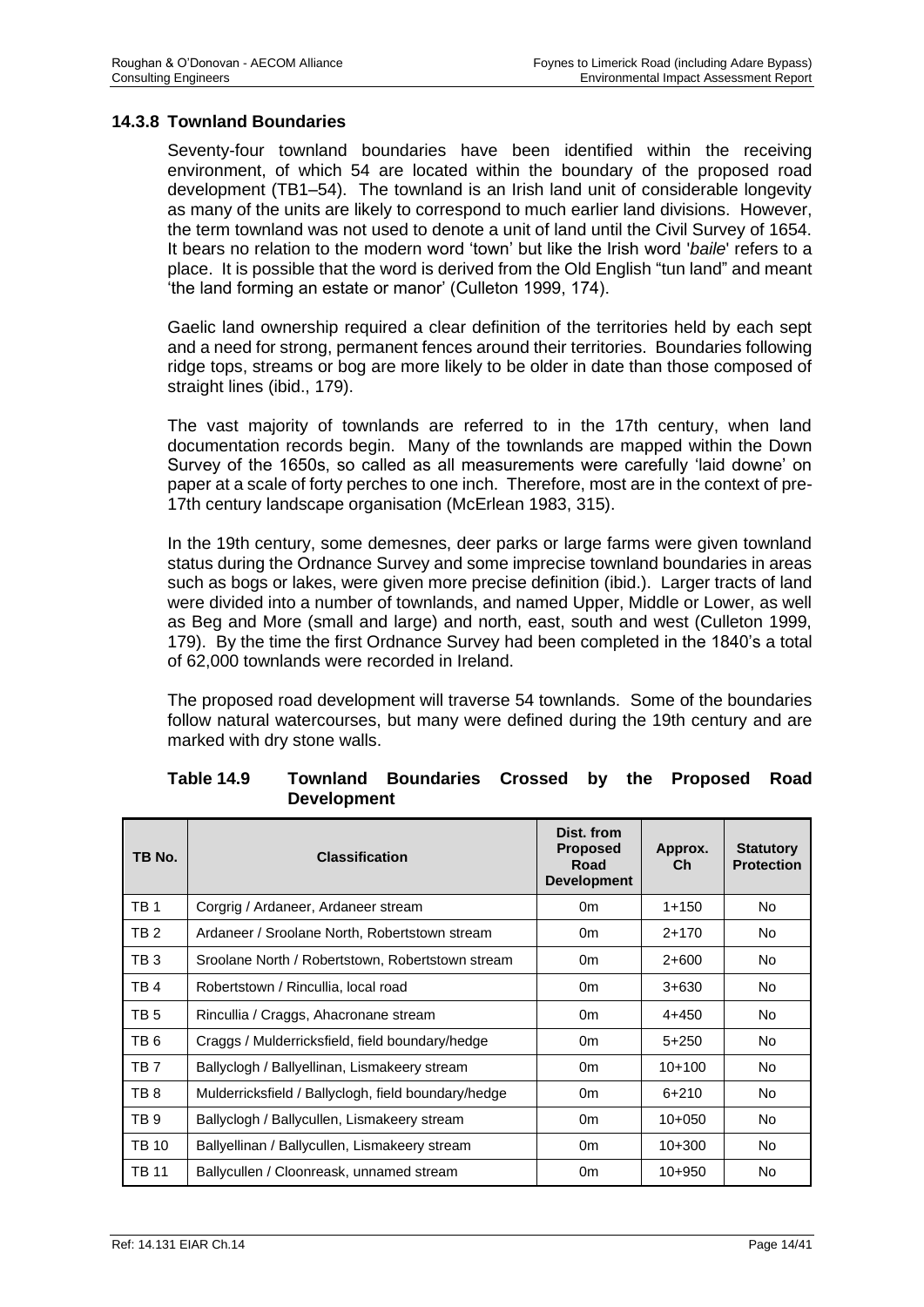| TB No.       | <b>Classification</b>                                                                              | Dist. from<br><b>Proposed</b><br><b>Road</b><br><b>Development</b> | Approx.<br>Сh                    | <b>Statutory</b><br><b>Protection</b> |
|--------------|----------------------------------------------------------------------------------------------------|--------------------------------------------------------------------|----------------------------------|---------------------------------------|
| <b>TB 12</b> | Ballyclogh / Lismakeery, Lismakeery stream                                                         | 0m                                                                 | $21+000$                         | <b>No</b>                             |
| <b>TB 13</b> | Lismakeery / Baunreagh, Lismakeery stream                                                          | 0m                                                                 | 21+950                           | <b>No</b>                             |
| <b>TB 14</b> | Baunreagh / Ballynacaheragh, local road                                                            | 0m                                                                 | $22+550$                         | No                                    |
| <b>TB 15</b> | Ballynacaheragh / Milltown North, field boundary /<br>hedge                                        | 0 <sub>m</sub>                                                     | 23+450 &<br>24+000               | No                                    |
| <b>TB 16</b> | Boolaglass / Ballynacaheragh, River Deel                                                           | 0 <sub>m</sub>                                                     | $24 + 050$                       | No                                    |
| <b>TB 17</b> | Boolaglass/Bullaun/Nantinan, Cloghatrida stream                                                    | 0 <sub>m</sub>                                                     | 24+500 &<br>24+950 &<br>$25+100$ | No.                                   |
| <b>TB 18</b> | Feeagh / Nantinan, drain and hedge                                                                 | 0m                                                                 | 25+200 &<br>25+400               | No                                    |
| <b>TB 19</b> | Ardgoul South / Feeagh, field boundary / hedge                                                     | 0m                                                                 | 25+950                           | No                                    |
| <b>TB 20</b> | Graigeen / Ardgoul South, unnamed stream                                                           | 0m                                                                 | 26+300                           | No.                                   |
| TB 21        | Ballingarrane / Graigeen, Cloghatrida stream                                                       | 0m                                                                 | 26+950                           | No.                                   |
| <b>TB 22</b> | Kyletaun / Ballingarrane, Cloghatrida stream                                                       | 0 <sub>m</sub>                                                     | $28+200$                         | No                                    |
| <b>TB 23</b> | Rathkeale / Kyletaun, field boundary/hedge                                                         | 0 <sub>m</sub>                                                     | 29+000                           | No.                                   |
| <b>TB 24</b> | Wolfesburgess East / Rathkeale, field<br>boundary/hedge (southern end no longer extant)            | 0 <sub>m</sub>                                                     | 50+700                           | No.                                   |
| <b>TB 25</b> | Blossomhill / Wolfesburgess East, Carrignamedina<br>stream (southern end not extant)               | 0 <sub>m</sub>                                                     | $51 + 050$                       | No                                    |
| <b>TB 26</b> | Blossomhill / Rathkeale Commons, laneway and<br>hedge at western end, eastern end no longer extant | 0 <sub>m</sub>                                                     | $51 + 500$                       | No                                    |
| <b>TB 27</b> | Clogh West / Blossomhill, local road                                                               | 0m                                                                 | 51+800                           | No                                    |
| <b>TB 28</b> | Clogh West / Croagh Commons/ Amogan Beg, local<br>road                                             | 0m                                                                 | $51 + 800$                       | No                                    |
| <b>TB 29</b> | Clogh West / Clogh East, field boundary / hedge                                                    | 0 <sub>m</sub>                                                     | $53+000$                         | No                                    |
| <b>TB 30</b> | Clogh East / Ballycannon, field boundary / hedge                                                   | 0m                                                                 | 53+400                           | No                                    |
| <b>TB 31</b> | Ballycannon / Croagh, field boundary/hedge                                                         | 0m                                                                 | 53+800                           | No                                    |
| <b>TB 32</b> | Croagh / Graigue, field boundary/hedge                                                             | 0 <sub>m</sub>                                                     | 55+900                           | No.                                   |
| <b>TB 33</b> | Graigue / Clonshire More, Clonshire River                                                          | 0 <sub>m</sub>                                                     | 56+550                           | No                                    |
| <b>TB 34</b> | Clonshire More / Gortnagrour, field boundary / hedge                                               | 0m                                                                 | 57+300                           | No.                                   |
| TB 35        | Clonshire Beg / Gortnagrour, local road                                                            | 0m                                                                 | 57+650                           | No.                                   |
| <b>TB 36</b> | Clonshire Beg / Rower More, Greanagh River                                                         | 0 <sub>m</sub>                                                     | 58+150                           | No                                    |
| <b>TB 37</b> | Rower More / Tuogh, field boundary/hedge                                                           | 0 <sub>m</sub>                                                     | 58+500                           | No                                    |
| <b>TB 38</b> | Tuogh / Kilknockan, Greanagh River                                                                 | 0m                                                                 | 59+250                           | No                                    |
| <b>TB 39</b> | Curraghbeg / Kilknockan, field boundary / hedge                                                    | 0m                                                                 | 60+100                           | No                                    |
| TB 40        | Curraghbridge / Curraghbeg / Islandea, local road                                                  | 0m                                                                 | 60+500                           | No.                                   |
| <b>TB 41</b> | Ardshanbally / Islandea, Maigue River                                                              | 0m                                                                 | 60+950                           | No                                    |
| <b>TB42</b>  | Ardshanbally / Gortaganniff / Mondellihy, field<br>boundary/hedge                                  | 0m                                                                 | 61+900                           | No                                    |
| TB 43        | Mondellihy / Gortaganniff, field boundary/hedge                                                    | 0m                                                                 | 62+000                           | No                                    |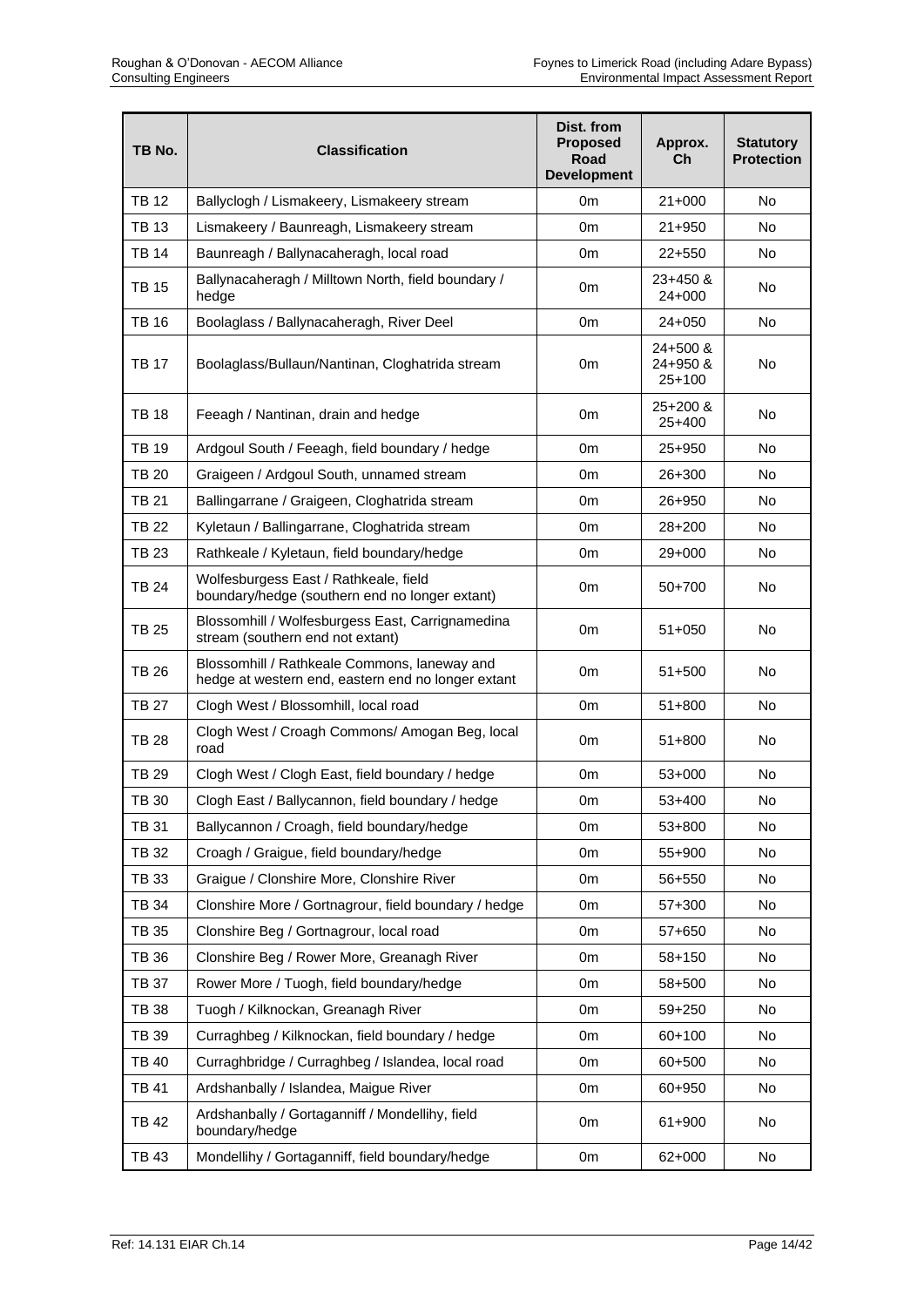| TB No.       | <b>Classification</b>                           | Dist. from<br><b>Proposed</b><br>Road<br><b>Development</b> | Approx.<br>Ch      | <b>Statutory</b><br><b>Protection</b> |
|--------------|-------------------------------------------------|-------------------------------------------------------------|--------------------|---------------------------------------|
| TB 44        | Kilgobbin / Mondellihy, local road              | 0 <sub>m</sub>                                              | 62+600             | No.                                   |
| TB 45        | Rineroe / Kilgobbin, local road                 | 0 <sub>m</sub>                                              | 63+750             | No.                                   |
| TB 46        | Monearla / Rineroe, local road                  | 0 <sub>m</sub>                                              | $64 + 100$         | No.                                   |
| <b>TB47</b>  | Monearla / Ballyloughnaan, Mondellihy stream    | 0m                                                          | 64+500             | No.                                   |
| TB 48        | Ballyloughnaan / Ballycarrane, N21              | 0m                                                          | 64+600             | No.                                   |
| TB 49        | Ballycarrane / Gorteen (two locations), N21     | 0 <sub>m</sub>                                              | 65+000 &<br>65+200 | No.                                   |
| <b>TB 50</b> | Ballycarrane / Ballybronoge South, N21          | 0 <sub>m</sub>                                              | 65+400             | No.                                   |
| <b>TB 51</b> | Ballybronoge South / Attyflin, N21              | 0m                                                          | 66+400             | No.                                   |
| <b>TB 52</b> | Attyflin / Fortetna, N21                        | 0 <sub>m</sub>                                              | 67+400             | No.                                   |
| TB 53        | Corgrig / Durnish, Ardaneer stream              | 0 <sub>m</sub>                                              | $1+000$            | No.                                   |
| TB 54        | Cloonreask / Coolrahnee, field boundary / hedge | 0 <sub>m</sub>                                              | $11+900$           | No                                    |

## **14.3.9 Placename Analysis**

Townland and topographic names are an invaluable source of information on topography, landownership and land use within the landscape. They also provide information on history, archaeological monuments and folklore of an area. A place name may refer to a long-forgotten site and may indicate the possibility that the remains of certain sites may still survive below the ground surface. The Ordnance Survey surveyors recorded townland names in the 1830s and 1840s, when the entire country was mapped for the first time. Some of the townland names in the study area are of Irish origin and through time have been anglicised. The main references used for the placename analysis were Irish Local Names Explained by P.W Joyce (1870), the Placenames Database of Ireland and the Ordnance Survey Field Name Books. A description and possible explanation of each townland name impacted by the proposed road development are provided in the below table.

| <b>Barony</b>     | Parish    | <b>Townland</b>       | <b>Irish</b>                  | <b>Translation</b>                                                                                                |
|-------------------|-----------|-----------------------|-------------------------------|-------------------------------------------------------------------------------------------------------------------|
|                   |           | Ballynacaheragh       | Baile na Cathrach             | The town of the stone fort                                                                                        |
| Connello          | Askeaton  | Cloonreask            | Cluain Riasc                  | Pasture of (the) marshes                                                                                          |
| Lower             |           | Baunreagh             | An Bán Riabhach               | The streaked lea-ground                                                                                           |
|                   |           | Coolrahnee            | Cuil raithní                  | Corner of the bracken                                                                                             |
| Connello<br>Lower | Cappagh   | Knockdromin           | Cnoc Dromann                  | Hill of (the) ridge                                                                                               |
|                   |           | <b>Ballinvira</b>     | Baile an Mheidhrigh           | The town of An Meidhreach<br>(from the surname O Meidhir.<br>Also referred to as the town<br>of the fairy mansion |
|                   |           | Clonshire<br>More/Beg | Cluain Siabhra Mhór/<br>Bheag | Pasture of (the) phantom                                                                                          |
| Connello<br>Lower | Clonshire | Gortnagrour           | Gort na gCreabhar             | The field of the woodcocks                                                                                        |
|                   |           | Coolballyshane        | Cuil Bhaile Sheáin            | The corner of the town of<br>Seán                                                                                 |

**Table 14.10 Placename Analysis**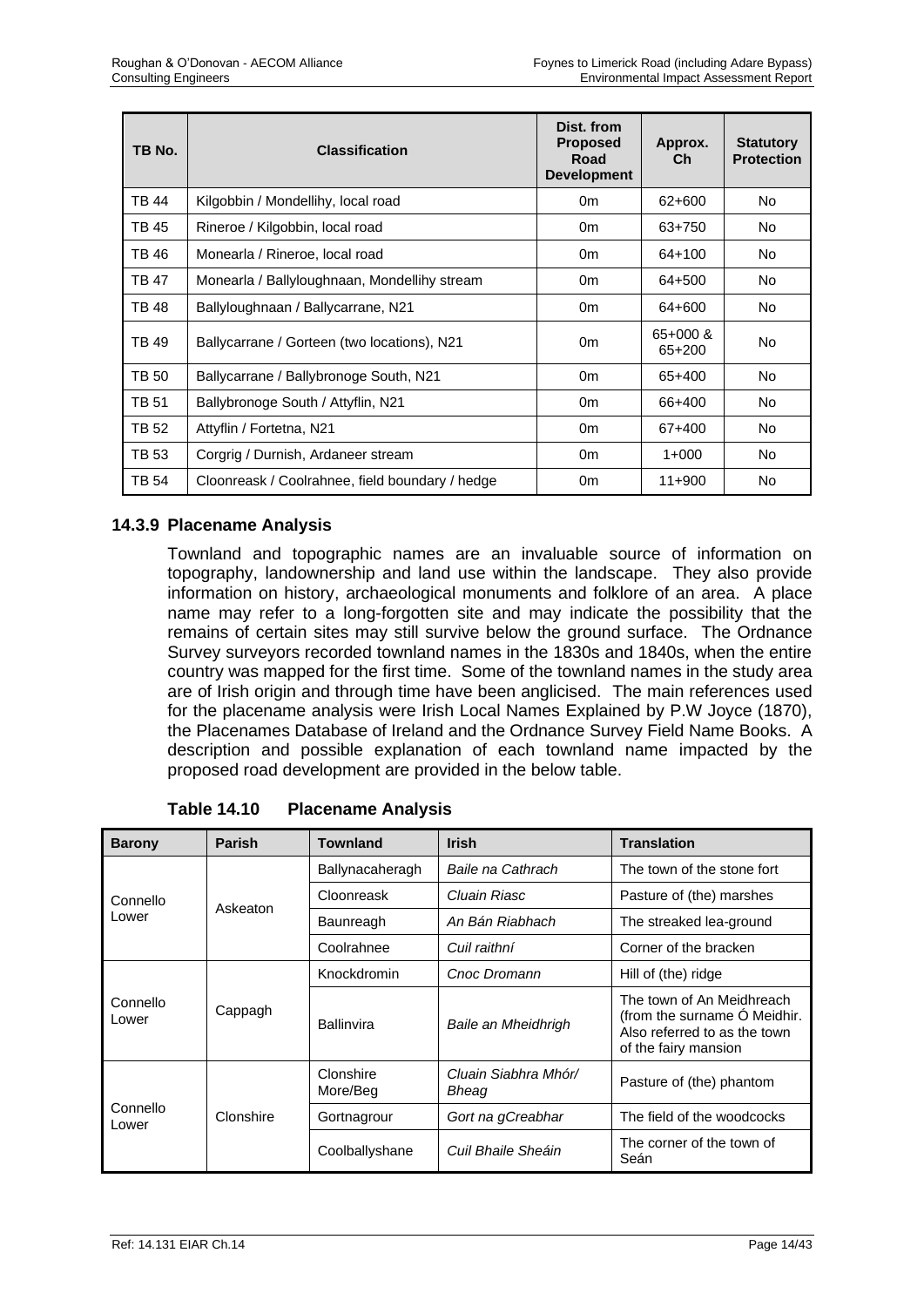| <b>Barony</b>     | <b>Parish</b> | <b>Townland</b>         | <b>Irish</b>                       | <b>Translation</b>                                      |
|-------------------|---------------|-------------------------|------------------------------------|---------------------------------------------------------|
|                   |               | Graigue                 | An Ghráig                          | Hamlet; cattle-steading                                 |
|                   |               | Amogan Beg              | Áth Mhongáin Beag                  | The ford of Mongán                                      |
|                   |               | Clogh West/East         | An Chloch Thiar/ Thoir             | The stone (structure)                                   |
| Connello          | Croagh        | Ballycannon             | Baile Uí Chanann                   | The town of O Canann                                    |
| Lower             |               | Croagh                  | Cróch                              | A rick or stacked up hill                               |
|                   |               | Croagh<br>Commons       | Coimín Chróich                     | A rick or stacked up hill                               |
|                   |               | Ballyclogh              | Baile na Cloiche                   | The townland of the stone<br>(structure)                |
|                   |               | Ballycullen             | Baile Uí Choilín                   | The townland of Ó Coilín                                |
| Connello<br>Lower | Lismakeery    | Ballyellinan            | Baile Uí Oileannáin                | The townland of O<br>hOileannáin                        |
|                   |               | Lismakeery              | Lios Mhic Thíre                    | The enclosure of Mac Tire                               |
|                   |               | Milltown<br>North/South | Baile an Mhuilinn<br>Thuaidh/Theas | The townland of the mill                                |
|                   |               | Ardgoul<br>North/South  | Ard Ghabhla Thuaidh/<br>Theas      | High place of (the) fork                                |
|                   | Nantinan      | <b>Boolaglass</b>       | An Bhuaile Ghlas                   | The green summer pasture                                |
|                   |               | Ballingarrane           | Baile an Gharráin                  | The town of the grove                                   |
| Connello<br>Lower |               | <b>Bullaun</b>          | An Ballán                          | The small patch / a round<br>spring well in a rock      |
|                   |               | Nantinan                | Neantanán                          | Place of nettles                                        |
|                   |               | Graigeen                | Gráigín                            | Small hamlet                                            |
|                   |               | Stoneville              | Fearann Rí                         | Land of the king                                        |
|                   |               | Feeagh                  | Fíobhach                           | Wooded place                                            |
|                   |               | Blossomhill             | Sceach na Bláithche                | The hawthorn of the<br>buttermilk                       |
|                   |               | Kyletaun                | Coill tSeáin                       | The wood of Seán                                        |
| Connello<br>Lower | Rathkeale     | Rathkeale               | Coimín Ráth Caola                  | The rath of Caol(a) or the<br>rath by the marshy stream |
|                   |               | Rathkeale<br>Commons    | Ráth Caola                         | The rath of Caol(a) or the<br>rath by the marshy stream |
|                   |               | Wolfesburgess<br>East   | Burgáiste an Bhulbhaigh<br>Thoir   | <b>Burgess of Woulfe</b>                                |
|                   |               | Ardshanbally            | Ard an tSeanbhaile                 | The high place of the old<br>town                       |
|                   |               | <b>Rower More</b>       | Robhar Mór                         | Meaning unclear - Robhar<br>means red in ancient Irish  |
|                   |               | Gortaganniff            | Gort an Ghainimh                   | The field of the sand                                   |
| Coshma            | Adare         | Islandea                | Oileán Uí Aodha                    | The island of O hAodha                                  |
|                   |               | Kilgobbin               | Cill Mhac Gobáin                   | The church of the sons of<br>Gobán                      |
|                   |               | Killeen                 | An Cillín                          | Little church                                           |
|                   |               | Mondellihy              | Móin Deilithe                      | Divided bogland                                         |
|                   |               | Rineroe                 | An Rinn Rua                        | The red headland                                        |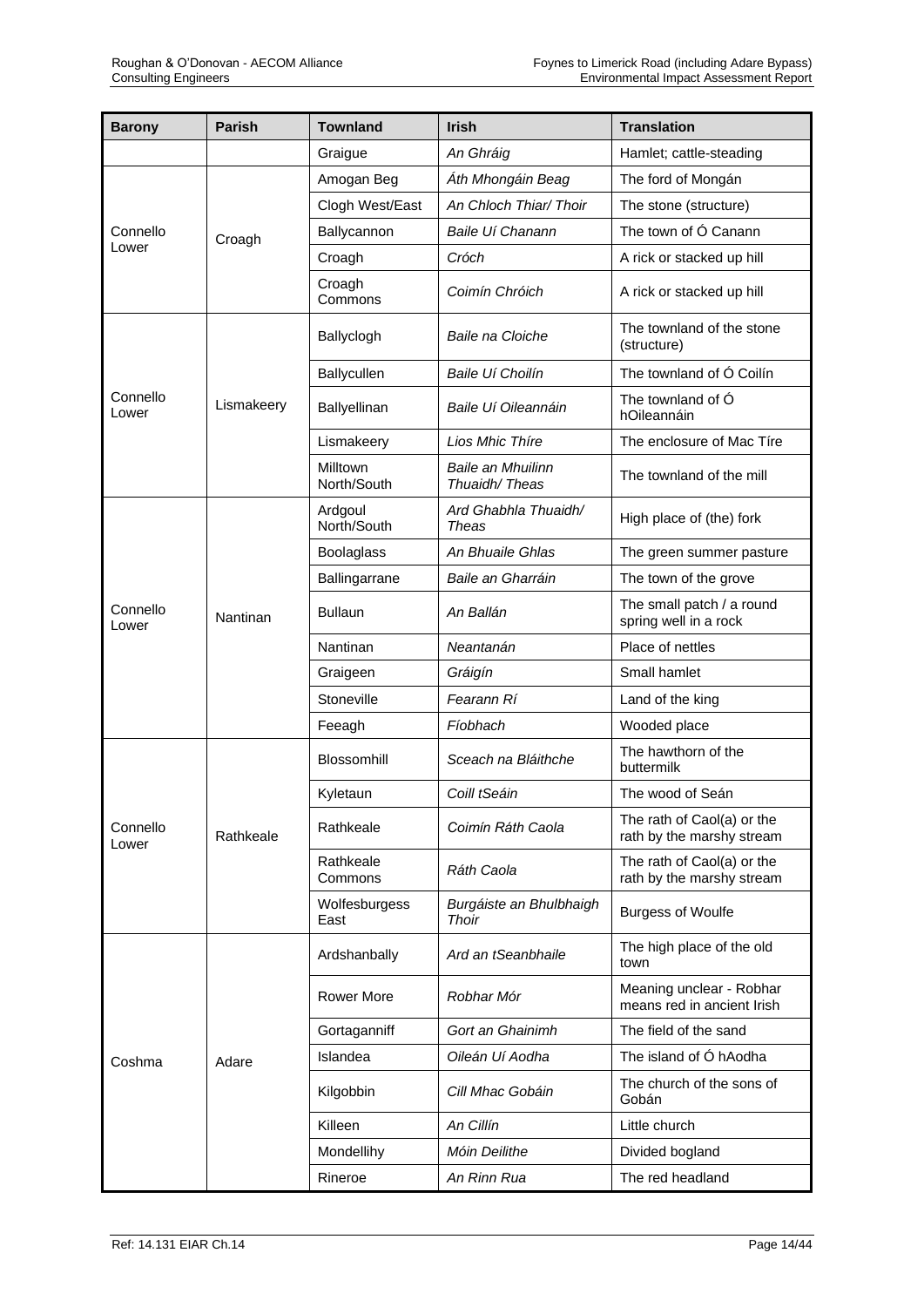| <b>Barony</b> | <b>Parish</b> | <b>Townland</b>                 | <b>Irish</b>                               | <b>Translation</b>                                            |
|---------------|---------------|---------------------------------|--------------------------------------------|---------------------------------------------------------------|
|               |               | Adare                           | Áth Dara                                   | Ford of Oak                                                   |
|               |               | Ballygeale                      | Bhaile an Ghéill                           | The town of the hostage                                       |
|               |               | Monearla                        | Móin an Iarla                              | The bogland of the earl                                       |
|               |               | Kilknockan                      | Coill an Chnocáin                          | The wood of the hillock                                       |
| Kenry         | Adare         | Curraghbeg                      | An Currach Beag                            | The small tract of wet land                                   |
|               |               | Curraghbridge                   | Droichead na Corann                        | The bridge of the weir                                        |
|               |               | Tuogh                           | An Tuath                                   | The territory                                                 |
|               |               | Ballycarrane                    | Baile Uí Chorráin                          | The townland of Ó Corráin                                     |
|               |               | Gorteen                         | An Goirtín                                 | The little field                                              |
| Pubblebrien   | Croom         | Ballyloughnaan                  | Baile Uí Lachnáin                          | The townland of Ó Lachnáin                                    |
|               |               | Attyflin                        | Áit Tí Flainn                              | The house-site of Flann                                       |
| Pubblebrien   | Killonahan    | Ballybronoge<br>North and South | Baile na mBruthnóg<br>Theas                | The town of the smelt-<br>furnaces                            |
|               |               | Fortetna                        | Cathair na Tanátha                         | The stone fort of the dairy                                   |
| Shanid        | Kilmoylan     | Ballinknockane                  | Baile an Chnocáin                          | The townland of the hillock                                   |
|               |               | Corgrig                         | An Chorrghráig / Curra<br>réidh            | The noticeable hamlet /<br>smooth weir                        |
|               |               | Craggs                          | An Chreag                                  | The rock                                                      |
|               |               | Mulderricksfield                | Páirc Mholdraig                            | Mulderricks field                                             |
|               |               | Rincullia                       | <b>Rinn Choille</b>                        | Point of (the) wood                                           |
|               |               | Robertstown                     | <b>Baile Riobaird</b>                      | The townland of Robert                                        |
| Shanid        | Robertstown   | Durnish                         | Dairinis                                   | Oak island                                                    |
|               |               | Hazelfield                      | Páirc an Choill                            | The field of the hazel tree                                   |
|               |               | Inchagreenoge                   | Inse Dhraighneog                           | Wet meadow of blackthorns                                     |
|               |               | Knockardnacorlan                | Cnoc Ard na Cartlann                       | The high hill of the mint                                     |
|               |               | Oorla                           | Urla                                       | May be a form of 'urlann'<br>meaning forecourt                |
|               |               | Sroolane North                  | An Sruthlán Thuaidh /<br>Sruilleán Thuaidh | The small stream / the full<br>stream                         |
|               |               | Ardaneer                        | Ard Inbhir / Ard Aniar                     | High place of (the) river-<br>mouth / the west height or hill |
| Shanid        | Shanagolden   | Sroolane                        | An Sruthlán / Sruilleán                    | The small stream / the full<br>stream                         |
|               |               | Churchfield                     | Pháirc an Teampaill                        | The field of the Church                                       |

# **14.3.10 Areas of Archaeological Potential**

Townland boundaries can be of considerable antiquity, some pre-dating the Norman invasion, and can indicate areas of archaeological potential. Through the desk based research, a number of Areas of Archaeological Potential (AAP) have been identified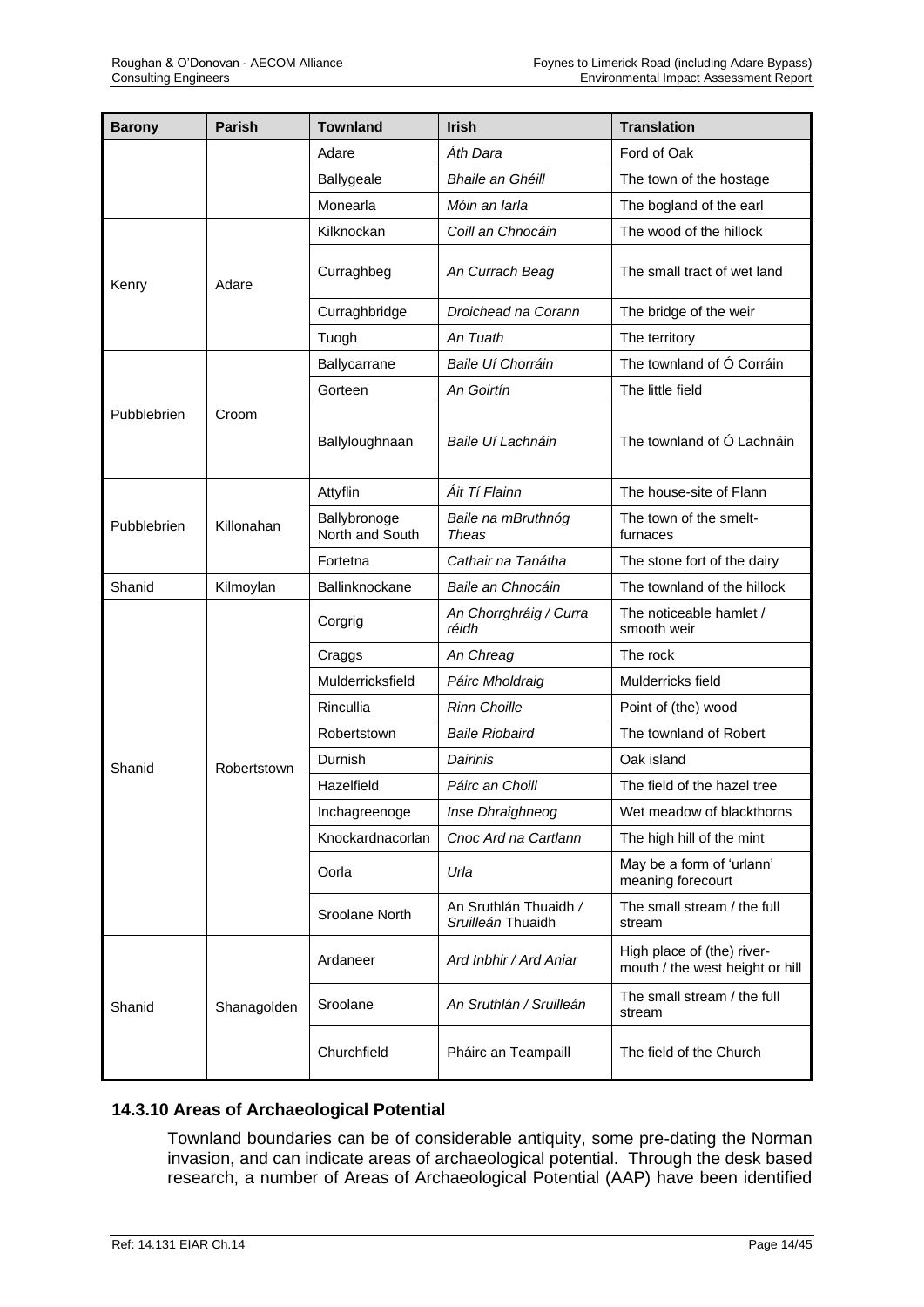across the proposed road development (AAP 1–23), many representing the location of townland boundaries and rivers or streams which are deemed to have high archaeological potential. Particular geological areas are also considered to have higher archaeological potential, specifically areas of peat, alluvium and former lake shores.

| <b>AAP</b><br>No. | <b>Classification</b>                                                                                 | <b>Townland</b>                                                          | Dist. from<br><b>Proposed</b><br>Road<br><b>Development</b> | Approx.<br>Ch             | <b>Statutory</b><br><b>Protection</b> |
|-------------------|-------------------------------------------------------------------------------------------------------|--------------------------------------------------------------------------|-------------------------------------------------------------|---------------------------|---------------------------------------|
| AAP <sub>1</sub>  | Ardaneer stream (Also TB 1<br>and TB 54)                                                              | Corgrig / Ardaneer /<br>Durnish                                          | 0 <sub>m</sub>                                              | $1+050-$<br>$1 + 150$     | No                                    |
| AAP <sub>2</sub>  | Shanagolden stream (Also TB<br>2)                                                                     | Ardaneer / Sroolane North                                                | 0m                                                          | $2+050-$<br>$2 + 250$     | No                                    |
| AAP <sub>3</sub>  | Shanagolden stream (Also TB<br>3), presence of alluvium, EX 2<br>excavation of Bronze Age<br>features | Sroolane North /<br>Robertstown                                          | 0m                                                          | 2+500-<br>$2 + 800$       | No                                    |
| AAP <sub>4</sub>  | Ahacronane Stream (Also TB<br>5 & TB55), presence of<br>alluvium                                      | Rincullia / Craggs /<br>Ballinknockane                                   | 0 <sub>m</sub>                                              | $4 + 300 -$<br>4+600      | No                                    |
| AAP <sub>5</sub>  | Wetland area & Lismakeery<br>stream (also TBs 7, 9 and 10)                                            | Ballyclogh / Ballyellinan /<br>Ballycullen                               | 0m                                                          | $6 + 650 -$<br>$10 + 450$ | No                                    |
| AAP <sub>6</sub>  | Unnamed stream (Also TB 11)                                                                           | Ballycullen / Cloonreask                                                 | 0 <sub>m</sub>                                              | $10+850-$<br>$11+000$     | No                                    |
| AAP <sub>7</sub>  | Unnamed stream                                                                                        | Cloonreask                                                               | 0m                                                          | $11+600-$<br>$11+700$     | No                                    |
| AAP <sub>8</sub>  | Lismakeery stream (Also TB<br>12) and fen peat                                                        | Ballyclogh / Lismakeery                                                  | 0m                                                          | $20+850-$<br>$21+100$     | No.                                   |
| AAP <sub>9</sub>  | Lismakeery stream (Also TB<br>13) and fen peat                                                        | Lismakeery / Baunreagh                                                   | 0 <sub>m</sub>                                              | $21+750-$<br>$22+550$     | No                                    |
| <b>AAP 10</b>     | River Deel & margins,<br>Cloghatrida stream (Also TB<br>16, 17)                                       | Ballynacaheragh / Milltown<br>North / Boolaglass /<br>Nantinan / Bullaun | 0m                                                          | $23\_850 -$<br>25+000     | No                                    |
| AAP <sub>11</sub> | Wetland (Also TB 18) and lake<br>sediments                                                            | Nantinan / Feeagh                                                        | 0 <sub>m</sub>                                              | $25+000-$<br>$25+550$     | No                                    |
| AAP <sub>12</sub> | Unnamed stream (Also TB 20),<br>presence of alluvium, TB 19                                           | Ardgoul South / Graigeen                                                 | 0 <sub>m</sub>                                              | $25+950-$<br>26+450       | No                                    |
| AAP <sub>13</sub> | Cloghatrida stream (Also TB<br>21)                                                                    | Graigeen / Ballingarrane                                                 | 0m                                                          | $26+750-$<br>27+100       | No                                    |
| AAP 14            | Cloghatrida stream (Also TB<br>22) and lake sediments                                                 | Ballingarrane / Kyletaun                                                 | 0 <sub>m</sub>                                              | 28+200-<br>28+500         | No                                    |
| <b>AAP 15</b>     | Wetland and palaeo-<br>lakeshore, Cloghatrida stream<br>and TB23                                      | Kyletaun / Rathkeale                                                     | 0 <sub>m</sub>                                              | $28+650-$<br>29+500       | No                                    |
| <b>AAP 16</b>     | Carrignamedina stream (Also<br>TB 24-25). Lake sediments<br>and fen peat                              | Wolfesburgess East /<br>Blossomhill                                      | 0 <sub>m</sub>                                              | $50+700-$<br>$51 + 250$   | No                                    |
| AAP 17            | Clonshire River (Also TB 33),<br>presence of alluvium                                                 | Graigue / Clonshire More                                                 | 0m                                                          | $56+400-$<br>56+700       | No                                    |

| Table 14.11 | Areas of Archaeological Potential Within the Boundary of the |
|-------------|--------------------------------------------------------------|
|             | <b>Proposed Road Development</b>                             |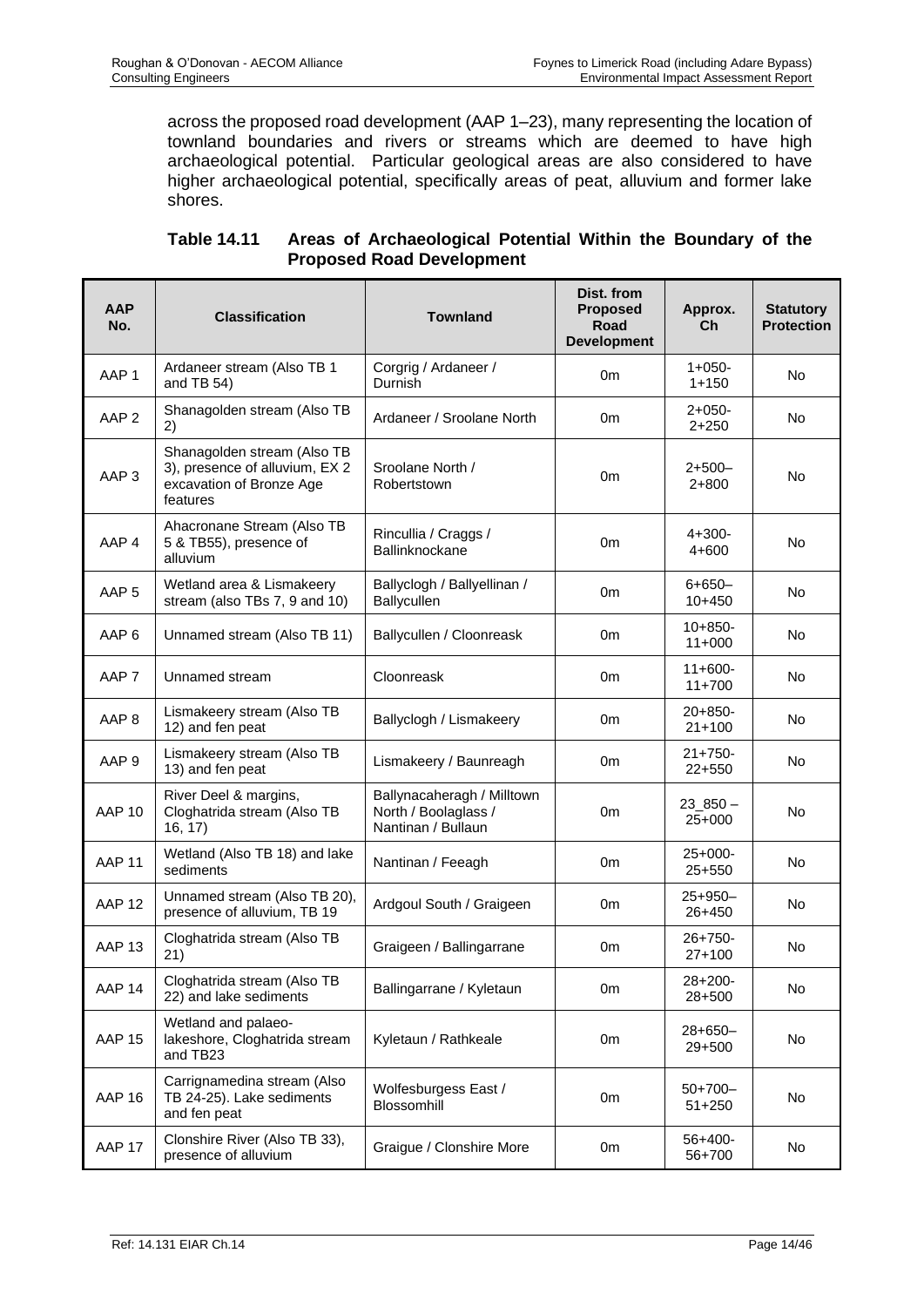| <b>AAP</b><br>No. | <b>Classification</b>                                                           | <b>Townland</b>                                             | Dist. from<br><b>Proposed</b><br>Road<br><b>Development</b> | Approx.<br>Ch           | <b>Statutory</b><br><b>Protection</b> |
|-------------------|---------------------------------------------------------------------------------|-------------------------------------------------------------|-------------------------------------------------------------|-------------------------|---------------------------------------|
| AAP <sub>18</sub> | Greanagh River (A) (Also TB<br>36), presence of alluvium                        | Clonshire Beg / Rower<br>More                               | 0m                                                          | $58+050-$<br>58+300     | N <sub>o</sub>                        |
| <b>AAP 19</b>     | Greanagh River (B), alluvium<br>& wetlands (canalised). Also<br>TB 38 and TB 39 | Tuogh / Kilknockan                                          | 0 <sub>m</sub>                                              | $59+150-$<br>$60+100$   | No.                                   |
| <b>AAP 20</b>     | River Maigue & margins (Also<br>TB 41), presence of alluvium                    | Islandea / Ardshanbally                                     | 0m                                                          | $60+500-$<br>$61 + 450$ | No                                    |
| <b>AAP 21</b>     | Kilglobbin stream                                                               | Mondellihy                                                  | 0 <sub>m</sub>                                              | $62+300-$<br>62+600     | N <sub>o</sub>                        |
| <b>AAP 22</b>     | Mondellihy stream (Also TB<br>47-48)                                            | Ballyloughnaan / Monearla                                   | 0m                                                          | $64+450-$<br>64+600     | No                                    |
| AAP 23            | Cut peat and TB 50                                                              | Ballycarrane / Ballybronoge<br>South / Killeen / Ballygeale | 0 <sub>m</sub>                                              | $65+300-$<br>66+100     | No                                    |

## **14.3.11 Description of Predicted Impacts**

Ground disturbance associated with the construction of the proposed road development, such as the removal of topsoil and the excavation of those lands made available, has the potential to directly and negatively impact on all sites listed in the following tables (Tables 4.12 to 14.18). Where known archaeological, built or cultural heritage assets are not listed in these tables, there will be no direct physical impacts during construction due to the asset's location outside of the construction boundary. Some known archaeological, built and cultural heritage assets are located within the lands made available, however there are no predicted direct impacts as a result of the design process which will allow for preservation in situ. These assets are also listed in the tables below. No indirect impact arising from vibration or dust associated with construction activities is anticipated.

Where geophysical survey has not identified archaeological remains at known recorded monuments, LiDAR or cultural heritage sites, this has not been taken as a definitive absence of archaeological features. Although the survey has been successful in identifying remains in many areas, various factors, including geology and depth of topsoil may preclude identification of remains. Therefore, a precautionary approach has been taken to the assessment of impacts on any such site.

In some areas previous disturbance, such as from development, will have impacted on the archaeological resource. Archaeological investigations which have taken place in advance of other developments are illustrated on Figures 14.1–14.23 and listed in Appendix 14.14.

At the operational stage of the proposed road development there is the potential to impact on archaeological, built and cultural heritage sites, due to physical changes to the receiving environment resulting in changes to their setting. Detail on how impacts may occur is provided in Appendix 14.12.

This represents the recommended assessment of significance and impact descriptions for the purposes of informing the overall assessment of the likely impact on the archaeological, architectural and cultural heritage.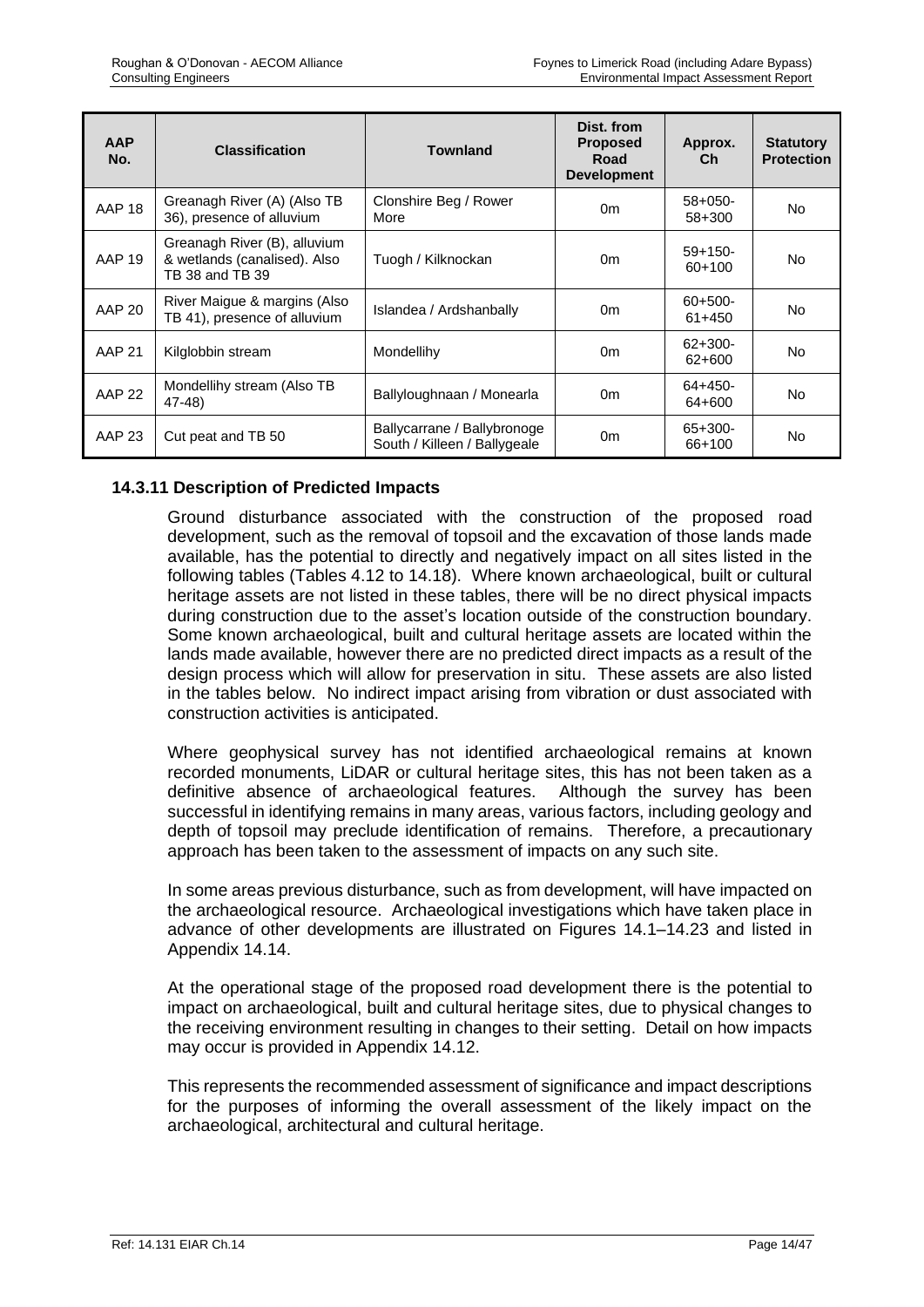# **14.4 Construction Impacts**

#### **14.4.1 Construction Impacts: Archaeological Heritage Assets**

## **Table 14.12 Construction Impacts to Archaeological Heritage Assets**

| AH No.          | <b>RMP No.</b> | <b>Townland</b>           | <b>Classification</b>            | Approx.<br>Ch | Dist. from<br><b>Proposed</b><br>Road<br><b>Development</b> | <b>Statutory</b><br><b>Protection</b> | <b>Potential Impact Type</b> | <b>Potential Impact</b><br>Level |
|-----------------|----------------|---------------------------|----------------------------------|---------------|-------------------------------------------------------------|---------------------------------------|------------------------------|----------------------------------|
| AH <sub>4</sub> | LI010-070      | Robertstown               | Ringfort - rath.                 | $3 + 200$     | 0 <sub>m</sub>                                              | Yes                                   | No predicted Impact          | Neutral                          |
| AH <sub>7</sub> | LI010-074      | Rincullia                 | Enclosure.                       | $4 + 050$     | 0 <sub>m</sub>                                              | Yes                                   | Direct negative              | Profound negative                |
| AH <sub>8</sub> | LI010-081      | Craggs                    | Ringfort - rath.                 | $4 + 650$     | 0 <sub>m</sub>                                              | Yes                                   | Direct negative              | Profound negative                |
| AH 24           | LI020-005      | Milltown North            | Enclosure.                       | $24 + 050$    | 0 <sub>m</sub>                                              | Yes                                   | No predicted Impact          | Neutral                          |
| AH 35           | LI020-115      | Wolfesburgess east        | Redundant record                 | $50+750$      | 0 <sub>m</sub>                                              | <b>No</b>                             | No predicted Impact          | Neutral                          |
| AH 38           | LI020-152      | Rathkeale                 | Redundant record                 | $50+650$      | 0 <sub>m</sub>                                              | <b>No</b>                             | No predicted Impact          | Neutral                          |
| AH 39           | LI021-005      | Tuogh                     | Ringfort - rath.                 | 58+750        | 0 <sub>m</sub>                                              | Yes                                   | Direct negative              | Very significant<br>negative     |
| AH 40           | LI021-010      | Ardshanbally              | Enclosure, Removed<br>by railway | 61+350        | 0 <sub>m</sub>                                              | Yes                                   | No predicted Impact          | Neutral                          |
| AH 58           | LI021-144      | Ardshanbally              | Enclosure                        | 61+850        | 0 <sub>m</sub>                                              | Yes                                   | Direct negative              | Profound negative                |
| AH 60           | LI021-146      | Kilgobbin                 | Enclosure                        | 62+700        | 0 <sub>m</sub>                                              | Yes                                   | Direct negative              | Profound negative                |
| AH 62           | LI021-147002   | Kilgobbin                 | Enclosure                        | 62+850        | 0 <sub>m</sub>                                              | Yes                                   | Direct negative              | Profound negative                |
| AH 64           | LI021-149      | Ardshanbally              | Enclosure - possible             | 61+300        | 0 <sub>m</sub>                                              | Yes                                   | Direct negative              | Significant negative             |
| AH 67           | LI021-167      | <b>Ballybronoge South</b> | Ring-ditch                       | 66+300        | 0 <sub>m</sub>                                              | <b>No</b>                             | No predicted Impact          | Neutral                          |
| AH 70           | LI021-179      | Kilgobbin                 | Excavation -<br>miscellaneous.   | 63+300        | 0 <sub>m</sub>                                              | No                                    | No predicted Impact          | Neutral                          |
| AH 71           | LI021-180      | Gorteen                   | Kiln - corn-drying               | 65+050        | 0 <sub>m</sub>                                              | <b>No</b>                             | No predicted Impact          | Neutral                          |
| AH 72           | LI021-181001   | Ballycarrane              | Fulacht fia                      | 64+700        | 0 <sub>m</sub>                                              | <b>No</b>                             | No predicted Impact          | Neutral                          |
| AH 73           | LI021-181002   | Ballycarrane              | Fulacht fia                      | 64+700        | 0 <sub>m</sub>                                              | <b>No</b>                             | No predicted Impact          | Neutral                          |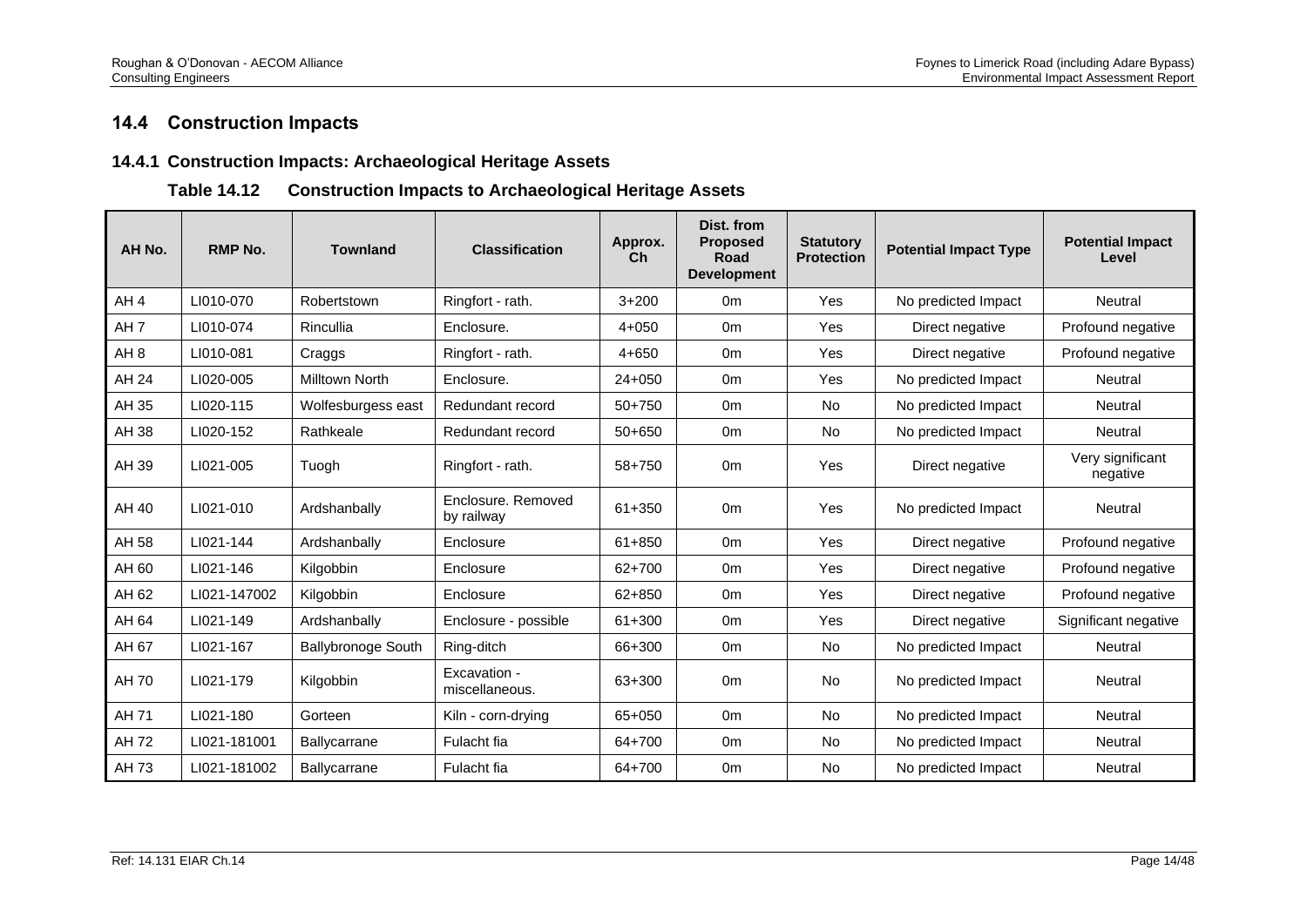| AH No. | RMP No.      | <b>Townland</b>           | <b>Classification</b>                        | Approx.<br>Ch | Dist. from<br><b>Proposed</b><br><b>Road</b><br><b>Development</b> | <b>Statutory</b><br><b>Protection</b> | <b>Potential Impact Type</b> | <b>Potential Impact</b><br>Level |
|--------|--------------|---------------------------|----------------------------------------------|---------------|--------------------------------------------------------------------|---------------------------------------|------------------------------|----------------------------------|
| AH 75  | LI020-163001 | Baunreagh                 | Fulacht fia                                  | $22+450$      | 0 <sub>m</sub>                                                     | <b>No</b>                             | <b>Direct</b>                | Very significant<br>negative     |
| AH 76  | LI020-163002 | Baunreagh                 | Excavation -<br>miscellaneous.               | $22+450$      | 0 <sub>m</sub>                                                     | <b>No</b>                             | No predicted Impact          | Neutral                          |
| AH 80  | LI010-140    | Rincullia                 | Excavation -<br>miscellaneous                | $3 + 900$     | 0 <sub>m</sub>                                                     | <b>No</b>                             | No predicted Impact          | Neutral                          |
| AH 81  | LI010-141001 | Rincullia                 | Burnt mound                                  | $4 + 300$     | 0 <sub>m</sub>                                                     | <b>No</b>                             | No predicted Impact          | Neutral                          |
| AH 82  | LI010-141002 | Rincullia                 | Pit                                          | $4 + 300$     | 0 <sub>m</sub>                                                     | <b>No</b>                             | No predicted Impact          | Neutral                          |
| AH 83  | LI010-141003 | Rincullia                 | Road - gravel / stone<br>trackway - peatland | $4 + 300$     | 0 <sub>m</sub>                                                     | <b>No</b>                             | No predicted Impact          | Neutral                          |
| AH 101 | LI021-185    | <b>Ballybronoge South</b> | Hearth                                       | 66+300        | 0 <sub>m</sub>                                                     | No                                    | No predicted Impact          | Neutral                          |
| AH 105 | LI021-183    | Attyflin                  | Fulacht fia                                  | 66+775        | 0 <sub>m</sub>                                                     | <b>No</b>                             | No predicted Impact          | Neutral                          |
| AH 106 | LI021-178    | Attyflin                  | Fulacht fia                                  | 66+775        | 0 <sub>m</sub>                                                     | <b>No</b>                             | No predicted Impact          | Neutral                          |
| AH 107 | LI012-138    | Attyflin                  | Designed landscape<br>feature                | 66+750        | 0 <sub>m</sub>                                                     | <b>No</b>                             | No predicted Impact          | Neutral                          |
| AH 109 | LI021-186    | Attyflin                  | Fulacht fia                                  | 67+250        | 0 <sub>m</sub>                                                     | <b>No</b>                             | No predicted Impact          | Neutral                          |
| AH 111 | LI012-098    | Attyflin                  | Fulacht fia                                  | 67+325        | 0 <sub>m</sub>                                                     | <b>No</b>                             | No predicted Impact          | Neutral                          |
| AH 112 | LI012-139    | Attyflin                  | Excavation<br>miscellaneous                  | 67+350        | 0 <sub>m</sub>                                                     | <b>No</b>                             | No predicted Impact          | Neutral                          |
| AH 113 | LI012-137    | Attyflin                  | Fulacht fia                                  | 67+350        | 0 <sub>m</sub>                                                     | No                                    | No predicted Impact          | Neutral                          |

Summary of Impacts to archaeological heritage assets as recorded by the RMP and SMR

- Profound Negative: 5 sites;
- Very Significant Negative: 2 site;
- Significant Negative: 1 sites;
- Slight Negative: 0 site; Total 8 sites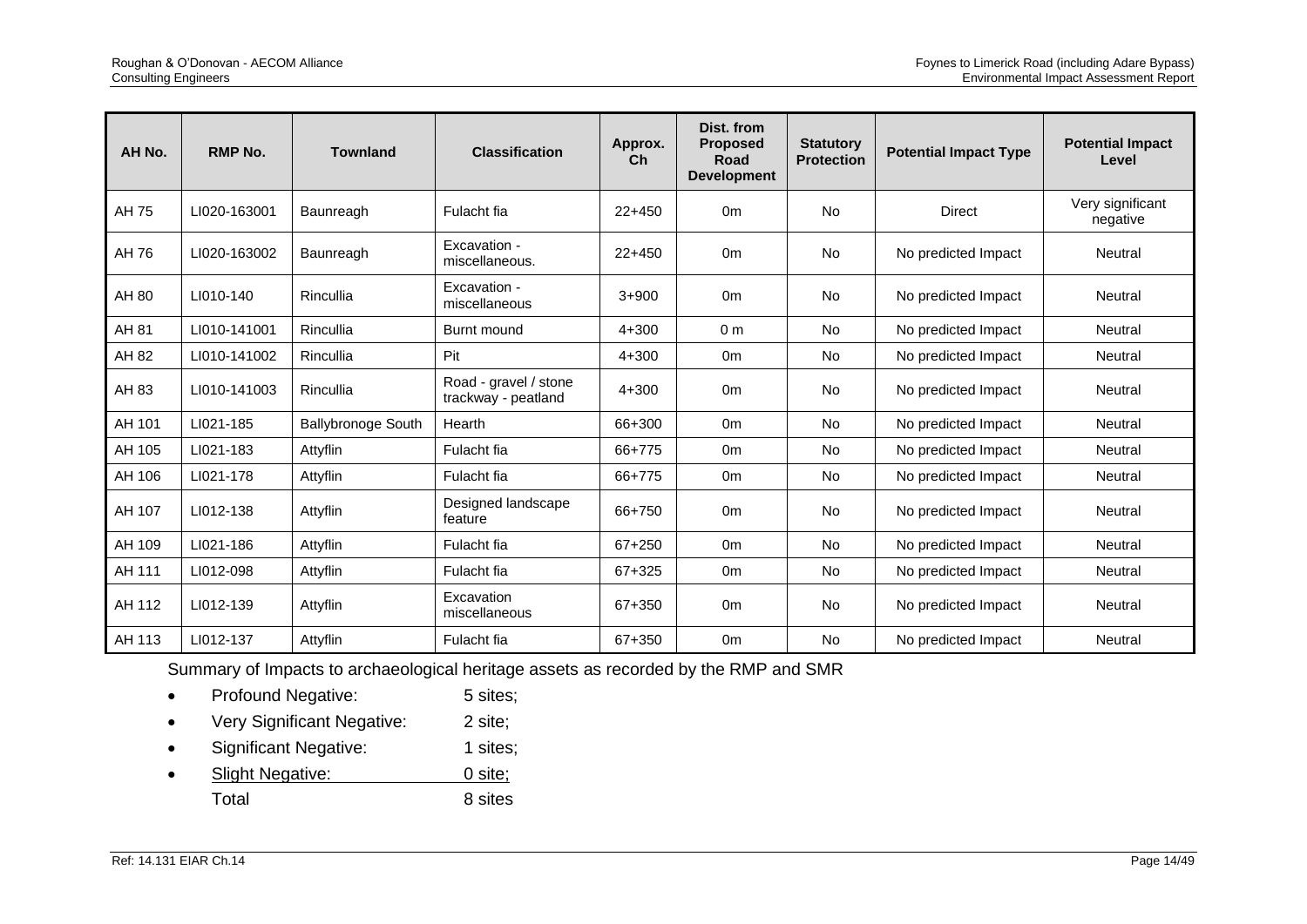# **14.4.2 Construction Impacts: LiDAR Assets**

## **Table 14.13 Construction Impacts to Heritage Sites Identified During LiDAR Survey**

| LI No.          | <b>LiDAR</b><br><b>Report</b><br><b>Site No</b> | <b>Townland</b>  | <b>Classification</b>                                                                                                                                                                         | Dist. from<br><b>Boundary of</b><br><b>Proposed Road</b><br><b>Development</b> | Approx.<br>Ch | <b>Statutory</b><br><b>Protection</b> | <b>Potential</b><br><b>Impact Type</b> | <b>Potential</b><br><b>Impact Level</b> |
|-----------------|-------------------------------------------------|------------------|-----------------------------------------------------------------------------------------------------------------------------------------------------------------------------------------------|--------------------------------------------------------------------------------|---------------|---------------------------------------|----------------------------------------|-----------------------------------------|
| LI4             | 1.5                                             | Durnish          | Oval raised area, possibly modified natural<br>platform. with some linear features                                                                                                            | 0 <sub>m</sub>                                                                 | $1+000$       | <b>No</b>                             | <b>Direct</b><br>negative              | Significant<br>negative                 |
| $LI$ $7$        | 5.4                                             | Ardaneer         | Extensive field system                                                                                                                                                                        | 0 <sub>m</sub>                                                                 | $1 + 650$     | <b>No</b>                             | <b>Direct</b><br>negative              | Significant<br>negative                 |
| LI <sub>9</sub> | 6.2                                             | Sroolane North   | Low profile ringfort, apparently truncated to<br>west, No evidence of feature on geophysical<br>survey                                                                                        | 0 <sub>m</sub>                                                                 | $2 + 250$     | <b>No</b>                             | <b>Direct</b><br>negative              | Significant<br>negative                 |
| LI 13           | 11.1                                            | Ballycullen      | Possible oval enclosure. Possible fulacht fia<br>and two L shaped features                                                                                                                    | 0 <sub>m</sub>                                                                 | $10+450$      | <b>No</b>                             | No predicted<br>Impact                 | Neutral                                 |
| LI 16           | 12.2                                            | Cloonreask       | Possible settlement cluster defined by two<br>rectangular enclosures and a third possibly<br>truncated. Possible structure or burnt deposit<br>and possible metalled surface also identified. | 0 <sub>m</sub>                                                                 | $11+400$      | <b>No</b>                             | <b>Direct</b><br>negative              | Significant<br>negative                 |
| LI 17           | 14.3                                            | Robertstown      | Probable ringfort, 40m x 35 m. Geophysical<br>survey indicates it is bivallate, with a dense<br>concentration of internal and external<br>associated features'                                | 0 <sub>m</sub>                                                                 | $3+000$       | <b>No</b>                             | Direct<br>negative                     | Significant<br>negative                 |
| LI 18           | 14.4                                            | Robertstown      | Pair to LI 17. Enclosure, c. 41.5m diameter,<br>confirmed by geophysical survey. Evidence<br>for associated internal and external features'                                                   | 0 <sub>m</sub>                                                                 | $3+000$       | <b>No</b>                             | Direct<br>negative                     | Profound<br>negative                    |
| LI 22           | 15.3                                            | Robertstown      | Extensive field system associated with at<br>least one early medieval enclosure.                                                                                                              | 0 <sub>m</sub>                                                                 | $3 + 550$     | <b>No</b>                             | <b>Direct</b><br>negative              | Significant<br>negative                 |
| LI 25           | 16.3                                            | Rinculla         | Large D-shaped enclosure                                                                                                                                                                      | 0 <sub>m</sub>                                                                 | $3 + 950$     | <b>No</b>                             | No predicted<br>Impact                 | Neutral                                 |
| LI 29           | 17.4                                            | Mulderricksfield | Low profile rectangular enclosure. No<br>evidence of feature on geophysical survey                                                                                                            | 0 <sub>m</sub>                                                                 | $5 + 500$     | <b>No</b>                             | <b>Direct</b><br>negative              | Significant<br>negative                 |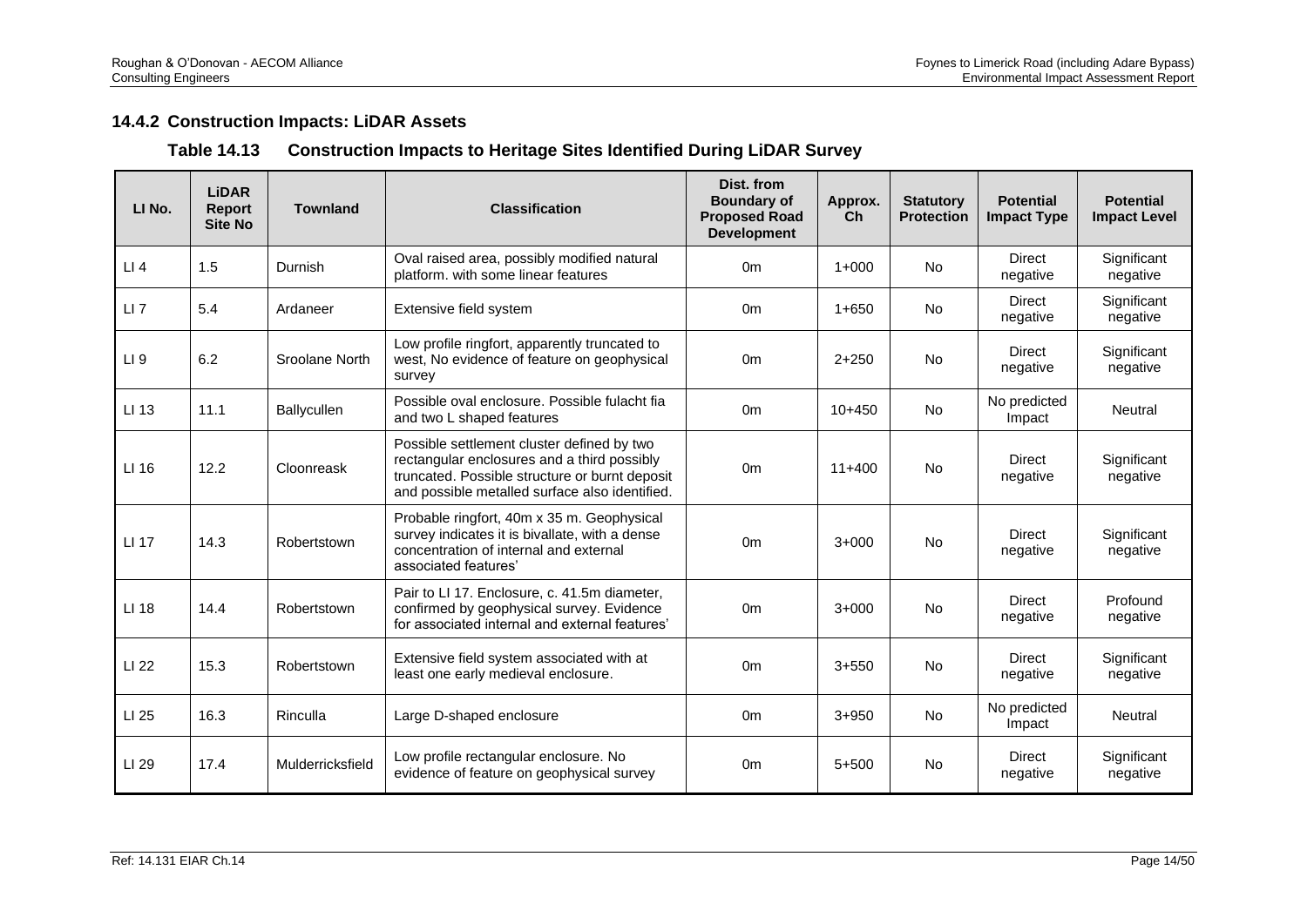| LI No. | <b>LiDAR</b><br><b>Report</b><br><b>Site No</b> | <b>Townland</b>                  | <b>Classification</b>                                                                                                                                                                                                                       | Dist. from<br><b>Boundary of</b><br><b>Proposed Road</b><br><b>Development</b> | Approx.<br>Ch | <b>Statutory</b><br><b>Protection</b> | <b>Potential</b><br><b>Impact Type</b> | <b>Potential</b><br><b>Impact Level</b> |
|--------|-------------------------------------------------|----------------------------------|---------------------------------------------------------------------------------------------------------------------------------------------------------------------------------------------------------------------------------------------|--------------------------------------------------------------------------------|---------------|---------------------------------------|----------------------------------------|-----------------------------------------|
| LI 30  | 17.5                                            | Craggs                           | Flattened terrace with possible associated<br>field system. Geophysical survey identified<br>ditches, pits and a rectangular feature of<br>possible archaeological origin'.                                                                 | 0 <sub>m</sub>                                                                 | $5 + 500$     | <b>No</b>                             | <b>Direct</b><br>negative              | Significant<br>negative                 |
| LI 34  | 18.2                                            | Ballyclogh (ED<br>Askeaton West) | Possible enclosure / farmstead. May be part<br>of a ringfort.                                                                                                                                                                               | 0 <sub>m</sub>                                                                 | $6 + 250$     | No                                    | <b>Direct</b><br>negative              | Profound<br>negative                    |
| LI 36  | 18.5                                            | Ballyclogh (ED<br>Askeaton West) | Probably field boundaries extending into road<br>boundary                                                                                                                                                                                   | 0 <sub>m</sub>                                                                 | 6+650         | No                                    | <b>Direct</b><br>negative              | Significant<br>negative                 |
| LI 40  | 19.4                                            | Ballyclogh (ED<br>Askeaton West) | Small enclosure, probable ringfort                                                                                                                                                                                                          | 0 <sub>m</sub>                                                                 | $20+150$      | <b>No</b>                             | <b>Direct</b><br>negative              | Profound<br>negative                    |
| LI 56  | 38.1                                            | Kilknockan                       | Possible enclosure partially within road<br>boundary                                                                                                                                                                                        | 0 <sub>m</sub>                                                                 | 59+700        | <b>No</b>                             | <b>Direct</b><br>negative              | Significant<br>negative                 |
| LI 57  | 38.2                                            | Kilknockan                       | Moated site partly within road boundary.                                                                                                                                                                                                    | 0m                                                                             | 59+850        | <b>No</b>                             | Direct<br>negative                     | Very significant<br>negative            |
| LI 58  | 39.1                                            | Islandea                         | Possible row of settlement plots.                                                                                                                                                                                                           | 0 <sub>m</sub>                                                                 | 60+350        | No                                    | <b>Direct</b><br>negative              | Significant<br>negative                 |
| LI 62  | 49.3                                            | Tuogh (ED<br>Adare North)        | Enclosure (not seen in geophysical survey)<br>and associated field system.                                                                                                                                                                  | 0 <sub>m</sub>                                                                 | 59+050        | No                                    | <b>Direct</b><br>negative              | Significant<br>negative                 |
| LI 63  | 49.4                                            | Tuogh (ED<br>Adare North)        | Mound. 10 m diameter. Rectilinear enclosure<br>with numerous pits and post holes.                                                                                                                                                           | 0 <sub>m</sub>                                                                 | $59+100$      | <b>No</b>                             | <b>Direct</b><br>negative              | Profound<br>negative                    |
| LI 64  | 53.2                                            | Graigeen                         | Extensive field system with enclosure<br>elements extending from the west into the<br>road boundary.                                                                                                                                        | 0 <sub>m</sub>                                                                 | 26+800        | <b>No</b>                             | Direct<br>negative                     | Significant<br>negative                 |
| LI 67  | 55.1                                            | Gortnagrour                      | Trapezoidal area defined by depression, 38.5<br>x 24.5m, identified on LiDAR. Geophysical<br>survey indicates this is a banked enclosure.<br>Located just outside road boundary but<br>possible associated features within road<br>boundary | 0 <sub>m</sub>                                                                 | $57 + 480$    | No                                    | Direct<br>negative                     | Significant<br>negative                 |
| LI 74  | 61.2                                            | Croagh                           | Possible farmstead. Geophysical survey<br>revealed a limekiln and possible ditches.                                                                                                                                                         | 0m                                                                             | 55+600        | <b>No</b>                             | <b>Direct</b><br>negative              | Very significant<br>negative            |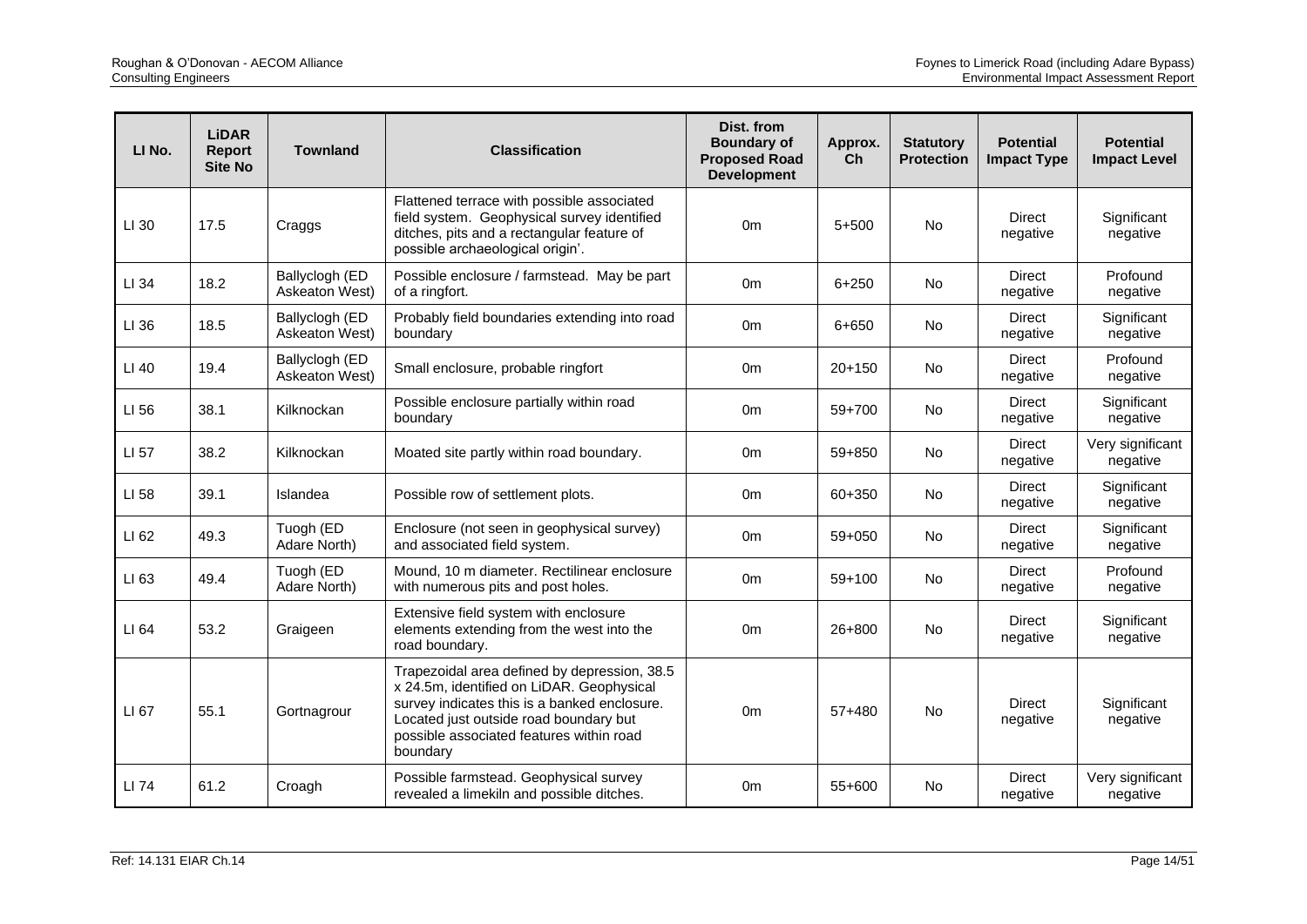| LI No. | <b>LiDAR</b><br><b>Report</b><br>Site No | <b>Townland</b> | <b>Classification</b>                                                                                                                                          | Dist. from<br><b>Boundary of</b><br><b>Proposed Road</b><br><b>Development</b> | Approx.<br>Ch | <b>Statutory</b><br><b>Protection</b> | <b>Potential</b><br><b>Impact Type</b> | <b>Potential</b><br><b>Impact Level</b> |
|--------|------------------------------------------|-----------------|----------------------------------------------------------------------------------------------------------------------------------------------------------------|--------------------------------------------------------------------------------|---------------|---------------------------------------|----------------------------------------|-----------------------------------------|
| LI 75  | 61.3                                     | Croagh          | Circular enclosure, c. 34m diameter,<br>identified on LiDAR and confirmed by<br>geophysical survey. Evidence for internal and<br>external associated features' | 0 <sub>m</sub>                                                                 | 55+550        | <b>No</b>                             | Direct<br>negative                     | Profound<br>negative                    |
| LI 76  | 61.4                                     | Croagh          | Oval enclosure, c. 28.5 x 24m, identified on<br>LiDAR and confirmed by geophysical survey.<br>Evidence for internal and external associated<br>features'       | 0 <sub>m</sub>                                                                 | 55+550        | <b>No</b>                             | Direct<br>negative                     | Profound<br>negative                    |
| LI 81  | 66.4                                     | Clogh West      | Depression/possible quarry (19.4m diameter)<br>identified on LiDAR. No evidence of this in<br>geophysical survey, h.                                           | 0 <sub>m</sub>                                                                 | $52+650$      | <b>No</b>                             | Direct<br>negative                     | Not significant                         |
| LI 83  | 2.1                                      | Durnish         | Possible ringfort, c. 34m diameter, identified<br>on LiDAR. No evidence for this site was<br>identified by geophysical survey'.                                | 0 <sub>m</sub>                                                                 | $1+200$       | N <sub>0</sub>                        | Direct<br>negative                     | Significant<br>negative                 |

Summary of Impacts to other archaeological heritage assets:

- Profound Negative: 6 sites;
- Very Significant Negative: 2 site;
- Significant Negative: 15 sites;
- Not significant: 1 site;
- Neutral: 2 sites; Total 26 sites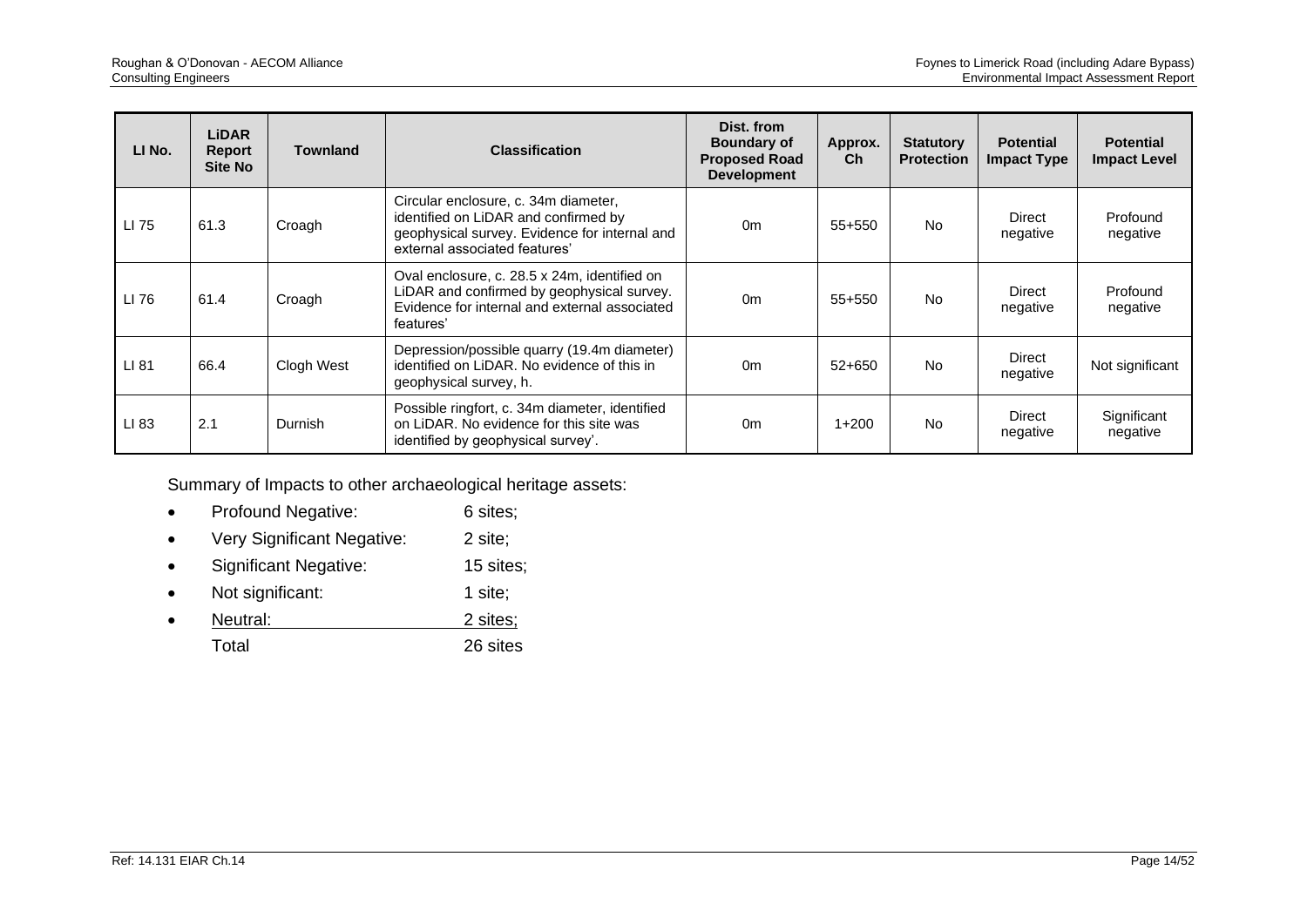### **14.4.3 Construction Impacts to Archaeological Features Identified During Geophysical Survey**

The following table lists the possible archaeological features identified during the geophysical survey which will be directly impacted by the construction of the proposed road development. Only those archaeological sites and potential features which are not listed in Table 14.12 and Table 14.13 are detailed in the table below.

| <b>Site Code</b>       | <b>Townland</b>   | <b>Potential Archaeology</b>                                                                                                                                                                                                                        | Dist. from<br><b>Proposed</b><br>Road<br><b>Development</b> | Chainage               | <b>Potential</b><br><b>Impact Type</b> | <b>Potential Impact</b><br>Level |
|------------------------|-------------------|-----------------------------------------------------------------------------------------------------------------------------------------------------------------------------------------------------------------------------------------------------|-------------------------------------------------------------|------------------------|----------------------------------------|----------------------------------|
| $M-17$                 | Ballycullen       | A possible semi-circular enclosing feature and a number of<br>linear features of possible archaeological origin.                                                                                                                                    | 0 <sub>m</sub>                                              | $10+750-$<br>$10+900$  | Direct negative                        | Very significant<br>negative     |
| M-19<br>ER-8           | Lismakeery        | Possible oval enclosure (13 x 11.5m) with central pit within<br>road boundary; also numerous linear features and pits of<br>possible archaeological origin'                                                                                         | 0 <sub>m</sub>                                              | $21+350-$<br>$21+750$  | Direct negative                        | Very significant<br>negative     |
| $M-20$                 | Ballynacaheragh   | Enclosure (85m diameter) with associated internal features;<br>largely within road boundary. Concentration of possible linear<br>features and pits to the east, some of which may relate to<br>19th century settlement and farming'                 | 0 <sub>m</sub>                                              | $22+600-$<br>$22+800$  | Direct negative                        | Very Significant<br>negative     |
| $M-21$<br><b>ER-17</b> | Ballynacaheragh   | Possible enclosure (53m diameter) partly within road<br>boundary. Curvilinear and linear features both internally and<br>externally which don't form a consistent pattern but may be<br>of archaeological origin and associated with the enclosure. | 0 <sub>m</sub>                                              | $23+050-$<br>$23+550$  | Direct negative                        | Very Significant<br>negative     |
| M-22a                  | <b>Boolaglass</b> | Two possible ring ditches (14m and 11m diameter) and a<br>number of other pits of possible archaeological origin. Linear<br>features, some of likely agricultural origin.                                                                           | 0 <sub>m</sub>                                              | $24+050-$<br>24+350    | Direct negative                        | Very Significant<br>negative     |
| $M-24$                 | Graigeen          | Possible curving ditches as well as other linear features and<br>two pits or postholes                                                                                                                                                              | 0 <sub>m</sub>                                              | $26 + 650 -$<br>26+950 | Direct negative                        | Significant<br>negative          |
| $M-26$<br><b>ER-19</b> | Kyletuan          | Extensive possible habitation site containing numerous pits,<br>post holes and slot trenches. All enclosed by surrounding<br>ditches. Possible large enclosure (91 x 74m) with a potential<br>kiln and external structure<br>AAP 14 - Wetland       | 0 <sub>m</sub>                                              | $28+250-$<br>28+650    | Direct negative                        | Very Significant<br>negative     |

**Table 14.14 New Archaeological Sites Identified Through Geophysical Survey**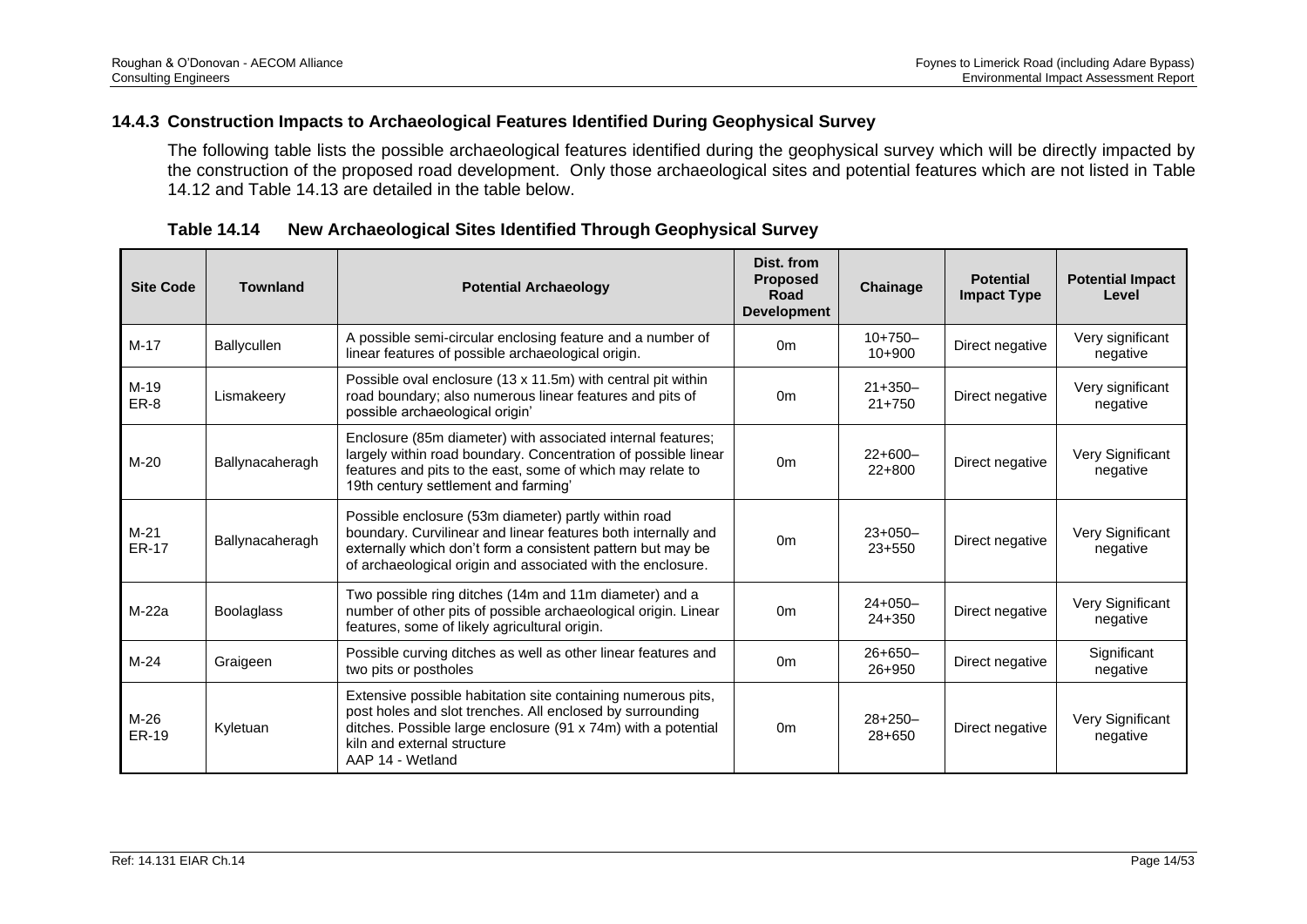| <b>Site Code</b>       | <b>Townland</b>                     | <b>Potential Archaeology</b>                                                                                                                                                                                                                                                                                 | Dist. from<br><b>Proposed</b><br><b>Road</b><br><b>Development</b> | Chainage                                           | <b>Potential</b><br><b>Impact Type</b> | <b>Potential Impact</b><br>Level |
|------------------------|-------------------------------------|--------------------------------------------------------------------------------------------------------------------------------------------------------------------------------------------------------------------------------------------------------------------------------------------------------------|--------------------------------------------------------------------|----------------------------------------------------|----------------------------------------|----------------------------------|
| $M-27$                 | Kyletuan                            | Probable double-banked enclosure (28m diameter);<br>numerous curvilinear and linear features of possible<br>archaeological origin, some of which form a relict post-<br>medieval field system. Double ditched feature which<br>terminates in a circular feature. AAP 15 - Wetland                            | 0 <sub>m</sub>                                                     | $28+650-$<br>29+450 and<br>$49+050-$<br>$50 + 150$ | Direct negative                        | Very Significant<br>negative     |
| $M-28$                 | Wolfesburgess<br>East / Blossomhill | Possible ditch and 4 pits or postholes, 2 possible gullies or<br>ditches.<br>AAP 16 - Wetland                                                                                                                                                                                                                | 0 <sub>m</sub>                                                     | $50+950-$<br>$51 + 300$                            | Direct negative                        | Significant<br>negative          |
| $M-31$<br><b>ER-25</b> | Clogh West                          | 2 possible sub-rectangular features directly north of LI 82.<br>Limited linear features at the eastern end of the survey area.<br>Curvilinear compacted feature which may relate to a relict<br>field boundary. Two areas of disturbed soil or dug features.                                                 | 0 <sub>m</sub>                                                     | $52+550-$<br>$53+000$                              | Direct negative                        | Significant<br>negative          |
| $M-32$<br>ER-20        | Ballycannon                         | Possible habitation site with dense concentration of possible<br>pits/postholes, ditches, curvilinear and linear features'                                                                                                                                                                                   | 0 <sub>m</sub>                                                     | $53 + 850 -$<br>$54 + 300$                         | Direct negative                        | Very Significant<br>negative     |
| $M-34$<br>ER-21        | Graigue                             | Linear features, possible ditches or trackway.<br>A range of linear and curvilinear features of unknown origin,<br>little to no pattern in distribution                                                                                                                                                      | 0m                                                                 | $56+150-$<br>56+500                                | Direct negative                        | Significant<br>negative          |
| M-38a                  | Kilknockan                          | Two curvilinear features of possible archaeological origin and<br>one pit.                                                                                                                                                                                                                                   | 0 <sub>m</sub>                                                     | $59+300-$<br>59+600                                | Direct negative                        | Significant<br>negative          |
| $M-41$                 | Ardshanbally                        | A number of possible circular ditched features, some with<br>internal pits of possible archaeological origin. Other linear<br>features throughout the area, some double linears, possible<br>former field boundaries.                                                                                        | 0 <sub>m</sub>                                                     | $61 + 200 -$<br>61+700                             | Direct negative                        | Significant<br>negative          |
| $M-43$                 | Mondellihy                          | Possible enclosure (31m diameter) identified northwest of AH<br>41/42, with evidence for internal pits and external curvilinear<br>features'                                                                                                                                                                 | 0 <sub>m</sub>                                                     | $61 + 950 -$<br>62+350                             | Direct negative                        | Very Significant<br>negative     |
| $M-44$                 | Kilgobbin                           | Possible enclosure (39m diameter) with internal<br>pits/postholes; cut by railway line. Numerous external pits,<br>ditches and curvilinear features. Circular anomaly to east<br>(12m diameter) with internal pits/postholes. Possible sub-<br>rectangular structure (12 x 8m) at eastern end of survey area | 0 <sub>m</sub>                                                     | $62+650-$<br>63+300                                | Direct negative                        | Profound negative                |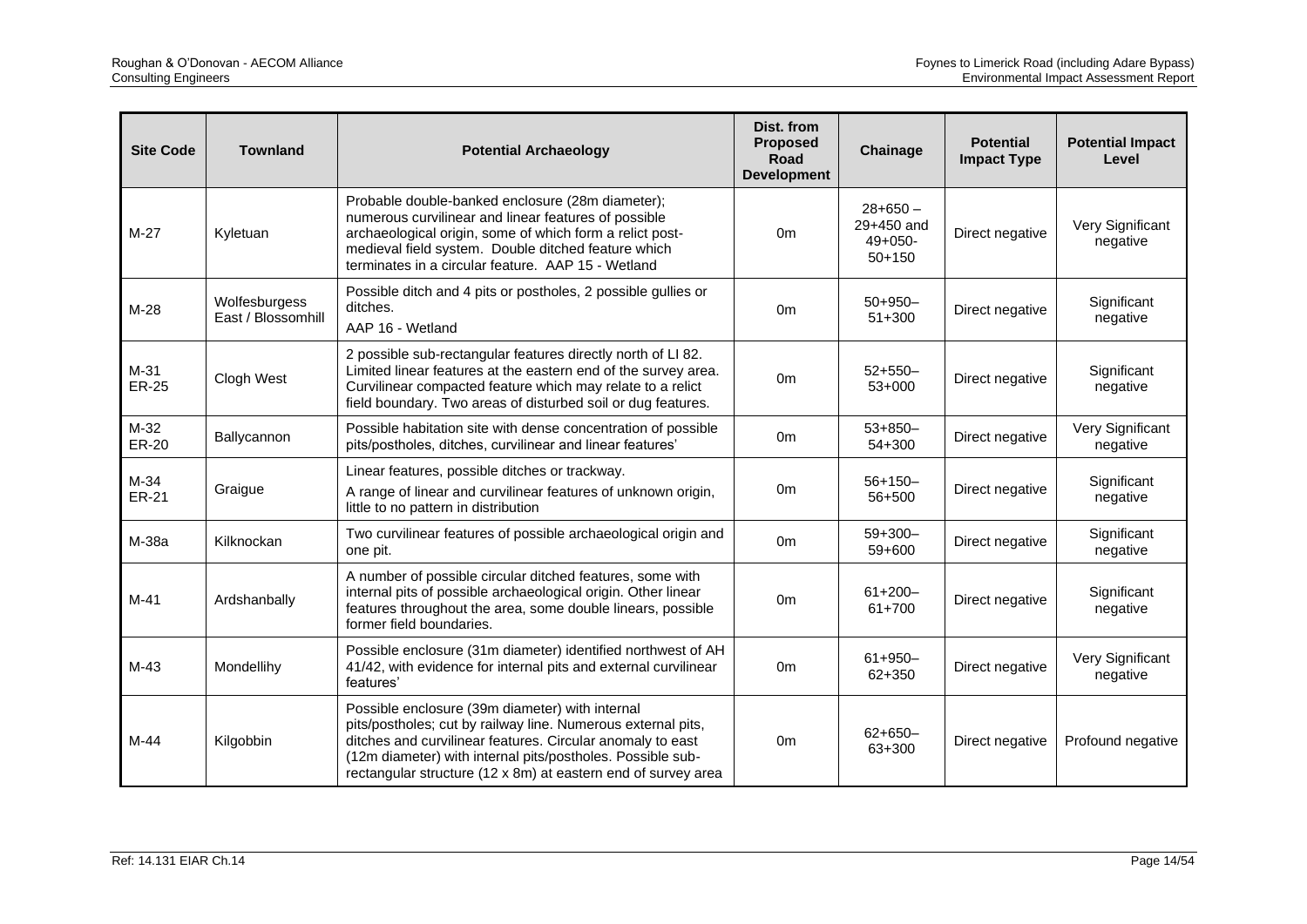Summary of Impacts to archaeological heritage assets identified during geophysical survey:

- Profound Negative: 1 sites;
- Very Significant Negative: 9 sites;
- Significant Negative: 6 sites;
	- Total 16 sites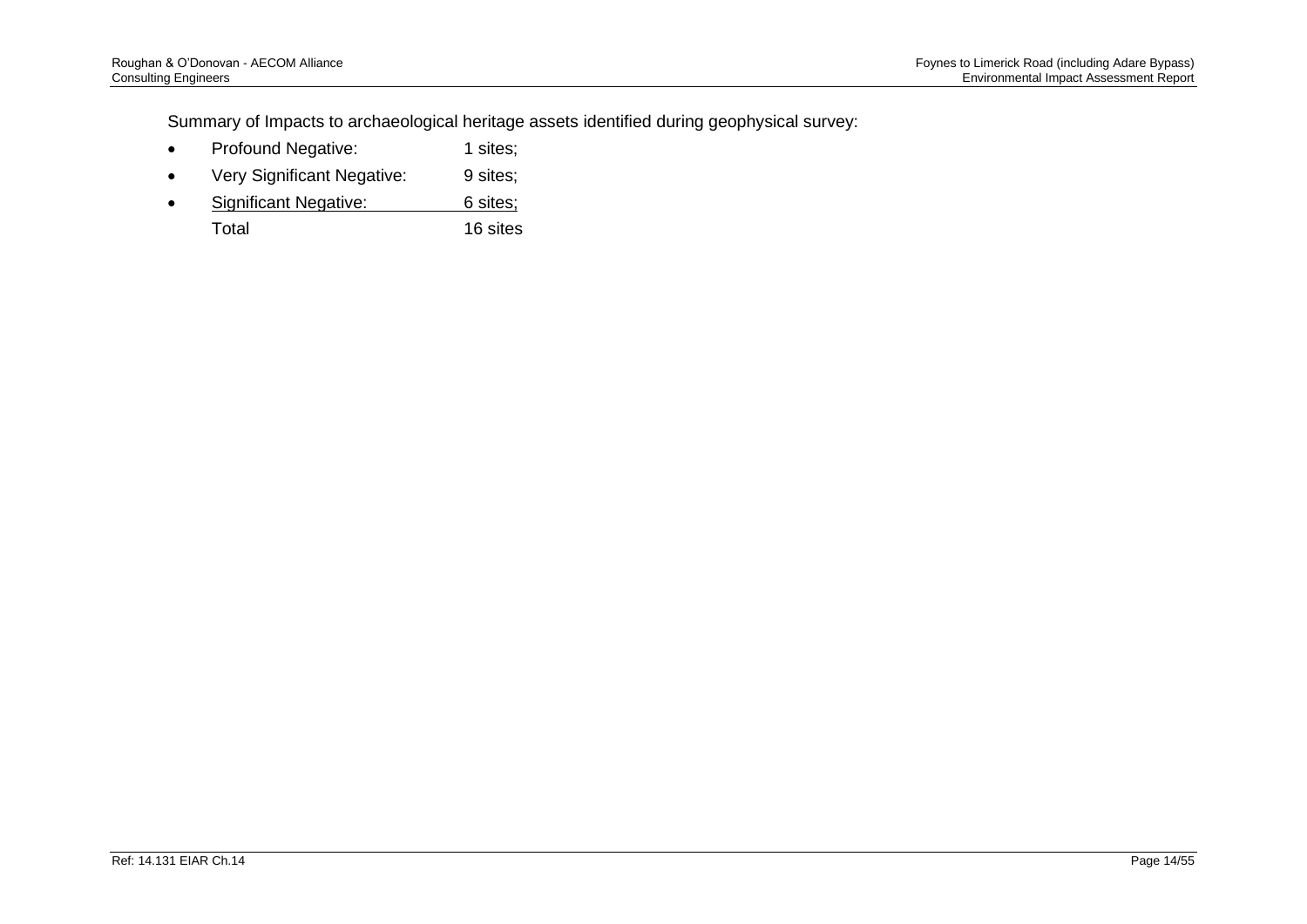## **14.4.4 Construction Impacts: Architectural Heritage Assets**

| <b>Table 14.15</b> | <b>Construction Impacts to Architectural Heritage Assets</b> |  |  |
|--------------------|--------------------------------------------------------------|--|--|
|--------------------|--------------------------------------------------------------|--|--|

| <b>BH No.</b>   | <b>RPS; NIAH No.</b> | Townland  | <b>Classification</b>                                 | Dist. from<br>proposed road<br>development | Approx.<br>chainage | <b>Statutory</b><br>protection | <b>Potential</b><br><b>Impact Type</b> | <b>Potential</b><br><b>Impact Level</b> |
|-----------------|----------------------|-----------|-------------------------------------------------------|--------------------------------------------|---------------------|--------------------------------|----------------------------------------|-----------------------------------------|
| BH <sub>1</sub> | 21831013             | Rathkeale | Palatine Heritage Centre                              | 0m                                         | $0+000$             | No                             | No predicted<br>Impact                 | Neutral                                 |
| <b>BH 26</b>    | 74                   | Ballycogh | 'Concrete Pill Box (3)'                               | 0m                                         | 6+350               | Yes                            | No predicted<br>Impact                 | Neutral                                 |
| <b>BH35</b>     | N/A                  | Adare     | Adare Manor Architectural<br><b>Conservation Area</b> | Adjacent to<br>South                       | 61+800-62+200       | Yes                            | No predicted<br>Impact                 | Neutral                                 |
| <b>BH36</b>     | 811                  | Adare     | Adare Manor demesne wall                              | Adjacent to<br>South                       | 61+800-62+200       | Yes                            | No predicted<br>Impact                 | Neutral                                 |

Summary of Construction Impacts to built-heritage assets:

- Profound Negative: 0 site;
- Very Significant Negative: 0 sites;
- Significant Negative: 0 sites
- Neutral: 4 sites Total 4 sites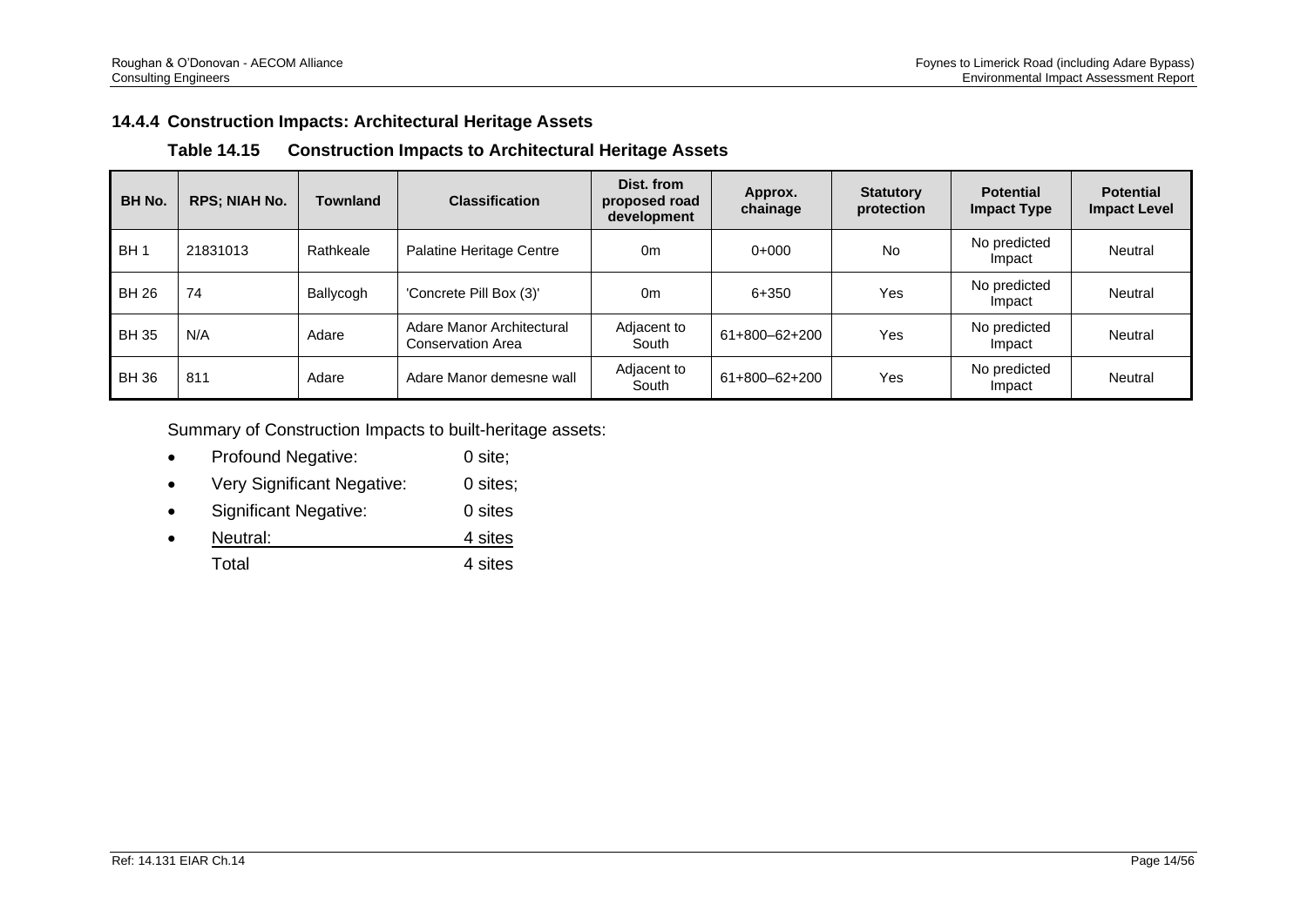## **14.4.5 Construction Impacts: Designed Landscapes**

### **Table 14.16 Construction Impacts to Designed Landscape**

| DL No.          | <b>Classification</b>        | <b>Townland</b>     | Dist. from<br><b>Proposed</b><br><b>Road</b><br><b>Development</b> | Approx. Ch    | <b>Statutory</b><br><b>Protection</b> | <b>Potential Impact</b><br>Type | <b>Potential Impact</b><br>Level |
|-----------------|------------------------------|---------------------|--------------------------------------------------------------------|---------------|---------------------------------------|---------------------------------|----------------------------------|
| DL <sub>1</sub> | Ballyclogh demesne           | Ballyclogh          | 0 <sub>m</sub>                                                     | $20+400$      | House in RPS                          | Direct negative                 | Significant<br>negative          |
| DL <sub>5</sub> | Stoneville House demesne     | Graigeen/Stoneville | 0 <sub>m</sub>                                                     | 26+650-27+050 | House in RPS                          | Direct negative                 | Moderate negative                |
| DL8             | Curraghbridge House demesne  | Curraghbridge       | 0 <sub>m</sub>                                                     | 60+250-60+400 | House in RPS                          | Direct negative                 | Moderate negative                |
| <b>DL 10</b>    | Ballycarrane House demesne   | Ballycarrane        | Adjacent                                                           | 64+600-65+000 | <b>No</b>                             | No predicted<br>Impact          | Neutral                          |
| <b>DL 11</b>    | Ballybronoge South (unnamed) | Ballybronoge        | Adjacent                                                           | 65+500-66+400 | <b>No</b>                             | No predicted<br>Impact          | Neutral                          |
| <b>DL 13</b>    | Monearla Cottage             | Monearla            | Adjacent                                                           | 64+100-64+800 | <b>No</b>                             | No predicted<br>Impact          | Neutral                          |
| <b>DL 16</b>    | Corgrig House Demesne        | Corgrig             | 0 <sub>m</sub>                                                     | $1+000$       | <b>No</b>                             | Direct negative                 | Not significant                  |
| <b>DL 17</b>    | Mondellihy House Demesne     | Mondellihy          | 0 <sub>m</sub>                                                     | 61+950-63+500 | House in RPS                          | Direct negative                 | Imperceptible                    |

Summary of Impacts to Designed Landscapes:

- Significant Negative: 1 sites;
- Moderate negative: 2 sites;
- Not significant: 1 site;
- Imperceptible: 1 site;
- **Product Algebra** 1 September 1 September 1 September 2 September 2 September 2 September 2 September 2 September 2 September 2 September 2 September 2 September 2 September 2 September 2 September 2 September 2 September

Total: 8 sites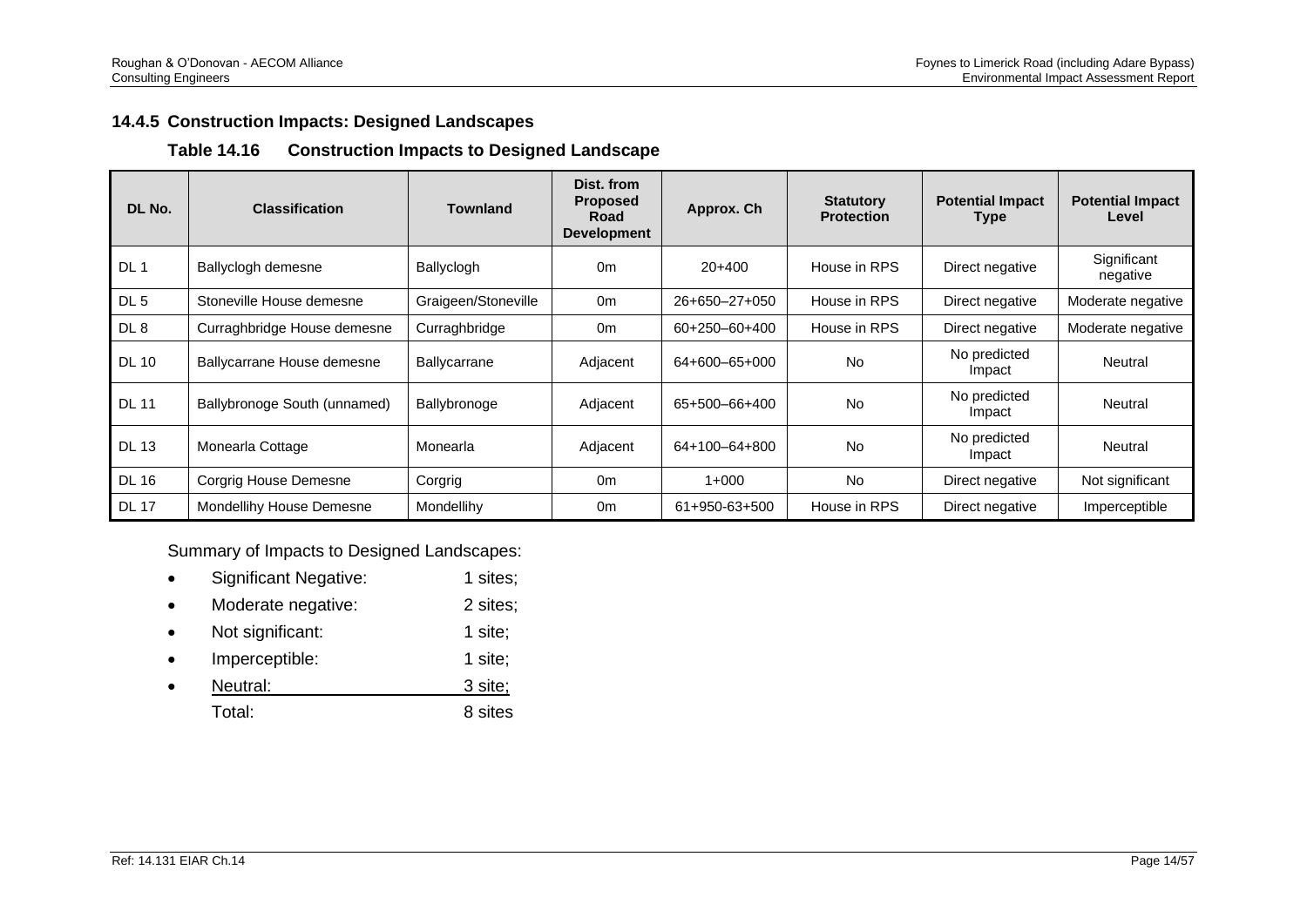# **14.4.6 Construction Impacts: Cultural Heritage Assets**

## **Table 14.17 Impacts to Cultural Heritage Sites**

| CH No.          | <b>Townland</b>            | <b>Classification</b>                                                                  | Dist. from<br><b>Proposed</b><br>Road<br><b>Development</b> | Approx. Ch            | <b>Statutory</b><br><b>Protection</b> | <b>Potential Impact</b><br><b>Type</b> | <b>Potential Impact</b><br>Level |
|-----------------|----------------------------|----------------------------------------------------------------------------------------|-------------------------------------------------------------|-----------------------|---------------------------------------|----------------------------------------|----------------------------------|
| CH <sub>4</sub> | Ardaneer                   | Relic field system                                                                     | 0 <sub>m</sub>                                              | $1+600-1+750$         | No                                    | Direct negative                        | Significant negative             |
| CH <sub>5</sub> | Robertstown                | Relic field system                                                                     | 0 <sub>m</sub>                                              | $2+650-2+800$         | No                                    | Direct negative                        | Significant negative             |
| CH <sub>6</sub> | Robertstown                | Possible large-scale circular<br>enclosure                                             | 0 <sub>m</sub>                                              | $3+450-3+600$         | <b>No</b>                             | Direct negative                        | Significant negative             |
| CH <sub>8</sub> | Rincullia                  | Relic field system and linears and<br>pit features found through<br>geophysical survey | 0 <sub>m</sub>                                              | $3+850-4+350$         | No                                    | Direct negative                        | Significant negative             |
| <b>CH 10</b>    | Mulderricksfield           | Site of vernacular buildings                                                           | 0 <sub>m</sub>                                              | $5 + 550$             | <b>No</b>                             | Direct negative                        | Significant negative             |
| <b>CH 11</b>    | Mulderricksfield           | Possible circular enclosure                                                            | 0 <sub>m</sub>                                              | $5 + 550$             | <b>No</b>                             | Direct negative                        | Significant negative             |
| <b>CH 15</b>    | Ballyclogh                 | Site of vernacular buildings                                                           | 0m                                                          | $20+150$              | No                                    | Direct negative                        | Significant negative             |
| CH 16           | Ballycullen                | Site of vernacular building                                                            | 0 <sub>m</sub>                                              | $10+450$              | <b>No</b>                             | No predicted<br>impact                 | Neutral                          |
| <b>CH 23</b>    | Ballynacaheragh            | Site of vernacular building                                                            | 0 <sub>m</sub>                                              | $22+550$              | No                                    | Direct negative                        | Significant negative             |
| <b>CH37</b>     | Ballingarrane/<br>Kyletaun | Former railway                                                                         | 0 <sub>m</sub>                                              | $27+550-$<br>$28+450$ | <b>No</b>                             | Direct negative                        | Moderate negative                |
| CH 39           | Ballingarrane              | Vernacular structure in ruins                                                          | 0 <sub>m</sub>                                              | $27 + 650$            | <b>No</b>                             | Direct negative                        | Moderate negative                |
| <b>CH 46</b>    | Croagh                     | Site of limekiln                                                                       | 0 <sub>m</sub>                                              | 55+600                | <b>No</b>                             | Direct negative                        | Significant negative             |
| CH 49           | Graigue                    | Clonshire Bridge                                                                       | 0 <sub>m</sub>                                              | 56+500                | <b>No</b>                             | No predicted<br>Impact                 | Neutral                          |
| <b>CH 55</b>    | Tuogh                      | Site of vernacular building                                                            | 0 <sub>m</sub>                                              | 58+550                | <b>No</b>                             | Direct negative                        | Significant negative             |
| CH 61           | Curraghbridge              | Site of vernacular building                                                            | 0 <sub>m</sub>                                              | 60+250                | <b>No</b>                             | Direct negative                        | Significant negative             |
| CH 62           | Ardshanbally               | Site of quay                                                                           | 0 <sub>m</sub>                                              | $61+000$              | <b>No</b>                             | Direct negative                        | Significant negative             |
| CH 63           | Ardshanbally               | Site of vernacular building                                                            | 0 <sub>m</sub>                                              | $61 + 100$            | No                                    | Direct negative                        | Significant negative             |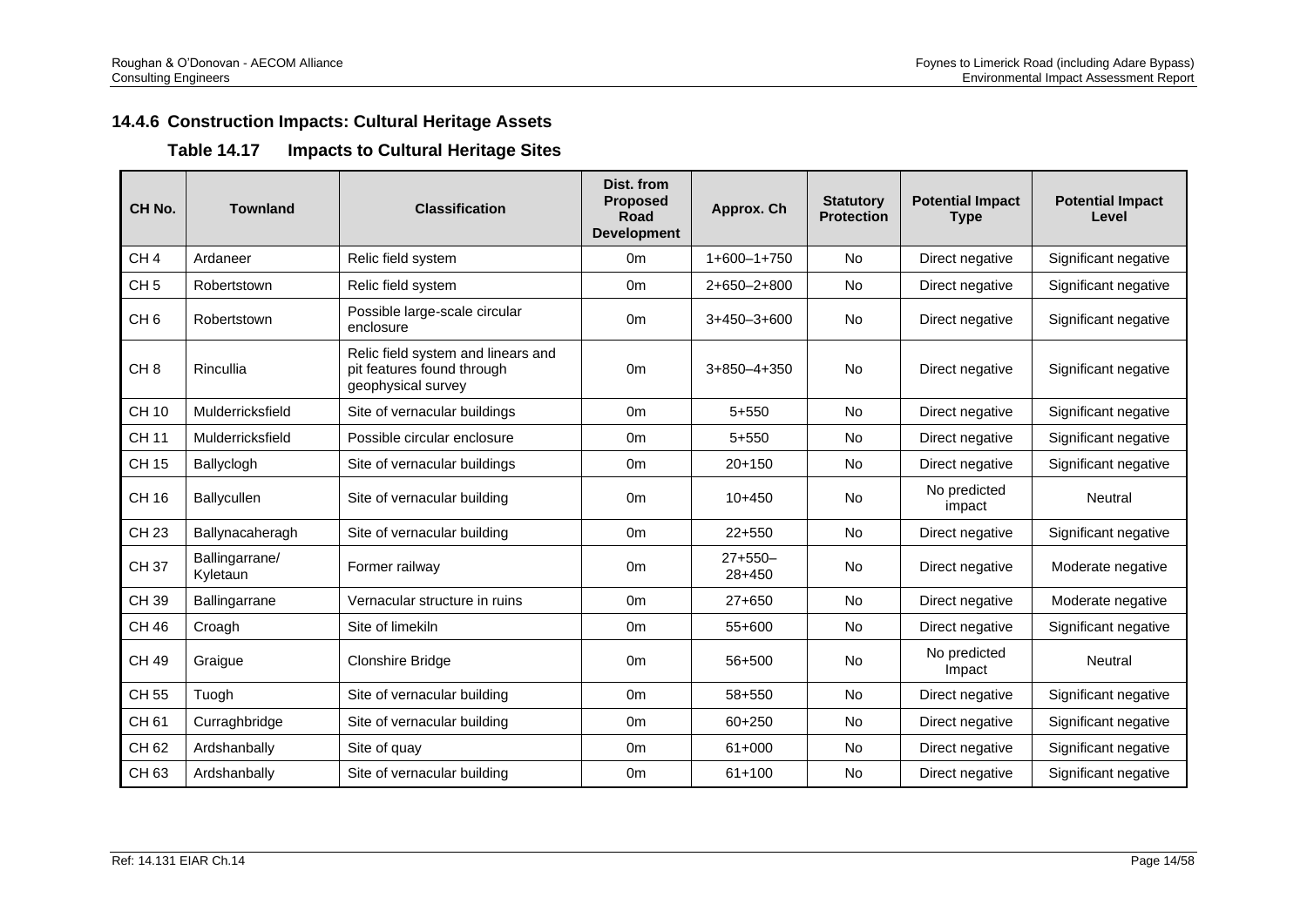| CH <sub>No.</sub> | <b>Townland</b>    | <b>Classification</b>                         | Dist. from<br><b>Proposed</b><br><b>Road</b><br><b>Development</b> | Approx. Ch | <b>Statutory</b><br><b>Protection</b> | <b>Potential Impact</b><br><b>Type</b> | <b>Potential Impact</b><br>Level |
|-------------------|--------------------|-----------------------------------------------|--------------------------------------------------------------------|------------|---------------------------------------|----------------------------------------|----------------------------------|
| CH 64             | Ardshanbally       | Site of limekiln                              | 0 <sub>m</sub>                                                     | $61 + 200$ | <b>No</b>                             | Direct negative                        | Significant negative             |
| <b>CH67</b>       | Mondellihy         | Vernacular building                           | 0 <sub>m</sub>                                                     | 62+600     | <b>No</b>                             | Direct negative                        | Significant negative             |
| <b>CH75</b>       | Ballycarrane       | Site of railway                               | 0 <sub>m</sub>                                                     | 65+300     | <b>No</b>                             | No predicted<br>Impact                 | <b>Neutral</b>                   |
| <b>CH76</b>       | Ardaneer           | Quarry                                        | 0 <sub>m</sub>                                                     | $1 + 200$  | <b>No</b>                             | Direct negative                        | Not significant                  |
| <b>CH78</b>       | Mulderricksfield   | Site of vernacular structure                  | 0m                                                                 | $5 + 750$  | <b>No</b>                             | Direct negative                        | Significant negative             |
| <b>CH 82</b>      | <b>Ballycullen</b> | Site of vernacular structure                  | 0m                                                                 | $10 + 900$ | No                                    | Direct negative                        | Significant negative             |
| <b>CH 84</b>      | Ballyclogh         | Disused sand pit                              | 0m                                                                 | $20 + 850$ | <b>No</b>                             | Direct negative                        | Not significant                  |
| <b>CH 87</b>      | Ballynacaheragh    | Site of vernacular structures                 | 0 <sub>m</sub>                                                     | $22+650$   | No                                    | Direct negative                        | Significant negative             |
| <b>CH 88</b>      | Ballynacaheragh    | Disused gravel pit                            | 0m                                                                 | $23+000$   | <b>No</b>                             | Direct negative                        | Not significant                  |
| <b>CH 89</b>      | Ardgoul South      | Site of vernacular structures                 | 0 <sub>m</sub>                                                     | $26 + 600$ | <b>No</b>                             | Direct negative                        | Significant negative             |
| CH 90             | Ardgoul South      | Site of vernacular structure                  | 0 <sub>m</sub>                                                     | 26+650     | No                                    | Direct negative                        | Significant negative             |
| CH 91             | Ballingarrane      | Site of vernacular structures                 | 0 <sub>m</sub>                                                     | $27+200$   | No                                    | Direct negative                        | Significant negative             |
| CH 92             | Ballingarrane      | Site of vernacular structure                  | 0 <sub>m</sub>                                                     | $27+650$   | <b>No</b>                             | No predicted<br>impact                 | Neutral                          |
| CH 93             | Blossomhill        | Site of vernacular structure                  | 0m                                                                 | $51 + 350$ | No                                    | Direct negative                        | Significant negative             |
| CH 95             | Blossomhill        | Site of vernacular structure                  | 0 <sub>m</sub>                                                     | $51 + 350$ | <b>No</b>                             | Direct negative                        | Significant negative             |
| CH 97             | Tuogh              | Site of vernacular structure                  | 0 <sub>m</sub>                                                     | 58+850     | No                                    | Direct negative                        | Significant negative             |
| <b>CH 98</b>      | Curraghbeg         | Site of vernacular building                   | 0m                                                                 | 60+300     | <b>No</b>                             | Direct negative                        | Significant negative             |
| CH 99             | Ardshanbally       | Site of disused gravel pit                    | 0 <sub>m</sub>                                                     | $61 + 200$ | <b>No</b>                             | Direct negative                        | Not significant                  |
| CH 100            | Gortaganniff       | Vernacular farm structures                    | 0 <sub>m</sub>                                                     | $62 + 025$ | No                                    | Direct negative                        | Significant negative             |
| CH 101            | Kilgobbin          | Site of vernacular structures with<br>aardens | 0 <sub>m</sub>                                                     | 63+350     | <b>No</b>                             | Direct negative                        | Significant negative             |
| CH 102            | Ardaneer           | Gate post / standing stone                    | 0 <sub>m</sub>                                                     | $2+000$    | <b>No</b>                             | Direct negative                        | Significant negative             |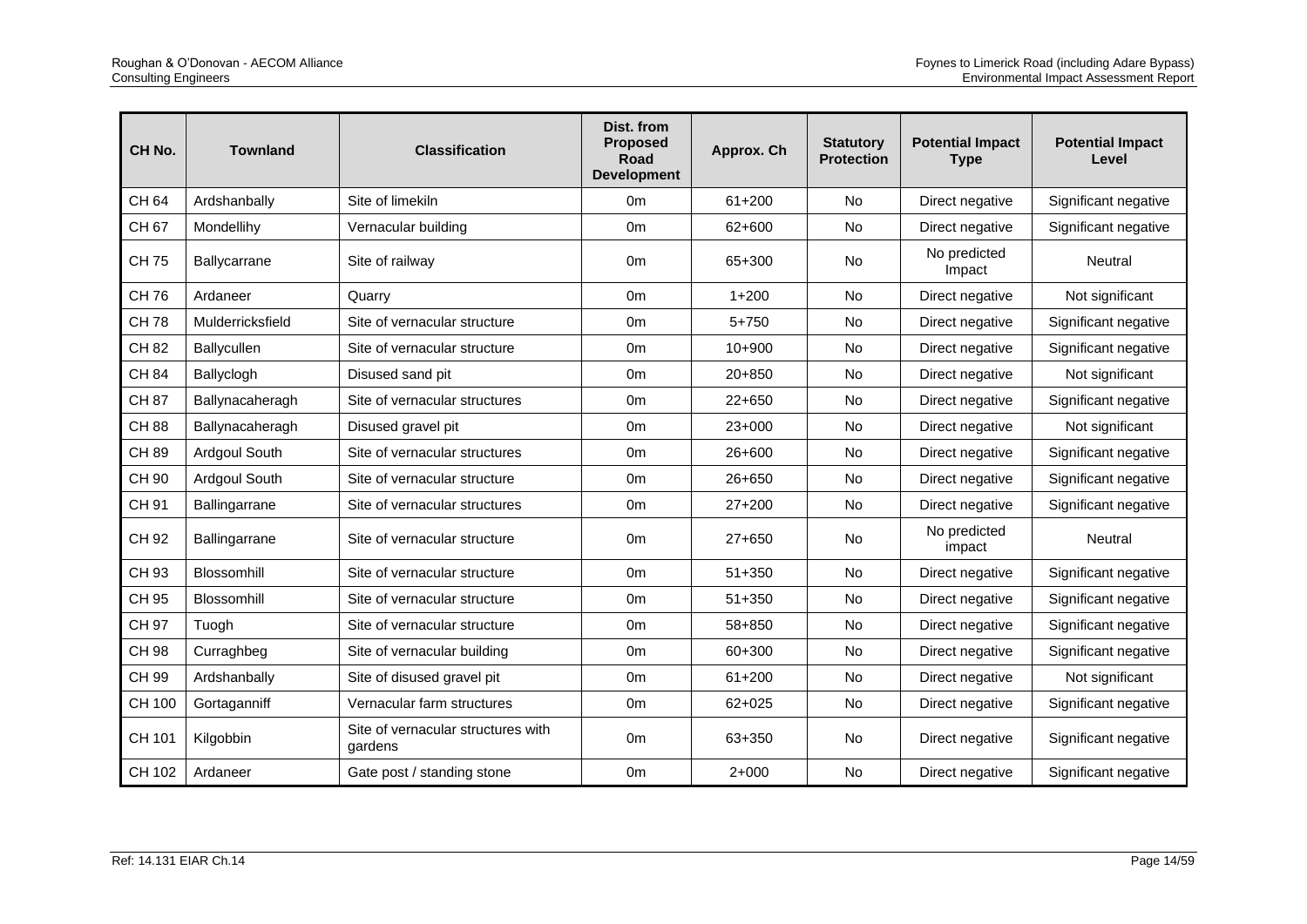| CH No.        | <b>Townland</b>            | <b>Classification</b>        | Dist. from<br><b>Proposed</b><br>Road<br><b>Development</b> | Approx. Ch          | <b>Statutory</b><br><b>Protection</b> | <b>Potential Impact</b><br>Type | <b>Potential Impact</b><br>Level |
|---------------|----------------------------|------------------------------|-------------------------------------------------------------|---------------------|---------------------------------------|---------------------------------|----------------------------------|
| CH 103        | Mulderricksfield           | <b>Pillbox</b>               | 0 <sub>m</sub>                                              | $5 + 500$           | <b>No</b>                             | Direct negative                 | Profound negative                |
| CH 104        | Ballyclogh                 | Pillbox                      | 0 <sub>m</sub>                                              | $20+700$            | No                                    | No Impact                       | Neutral                          |
| <b>CH 108</b> | Corgrig                    | Site of vernacular structure | 0 <sub>m</sub>                                              | $0+025$             | <b>No</b>                             | Direct negative                 | Significant negative             |
| CH 115        | Ballyclogh                 | Vernacular structure         | 0 <sub>m</sub>                                              | $20+650$            | <b>No</b>                             | Direct negative                 | Significant negative             |
| CH 116        | Graigeen                   | Site of vernacular structure | 0 <sub>m</sub>                                              | $26+750$            | <b>No</b>                             | Direct negative                 | Significant negative             |
| CH 121        | Croagh                     | Site of small structure      | 0 <sub>m</sub>                                              | 55+600              | <b>No</b>                             | Direct negative                 | Significant negative             |
| CH 125        | <b>Ballingarrane</b>       | Curving linear feature       | 0 <sub>m</sub>                                              | $27+800$            | <b>No</b>                             | Direct negative                 | Very significant<br>negative     |
| CH 126        | Baunreagh                  | Site of vernacular structure | 0 <sub>m</sub>                                              | $22+550$            | <b>No</b>                             | Direct negative                 | Significant negative             |
| CH 131        | Ballingarrane/<br>Kyletaun | Railway structure (culvert)  | 0 <sub>m</sub>                                              | $27+550-$<br>28+450 | <b>No</b>                             | No Impact                       | <b>Neutral</b>                   |
| CH 132        | Ballingarrane/<br>Kyletaun | Railway structure (culvert)  | 0 <sub>m</sub>                                              | $27+550-$<br>28+450 | <b>No</b>                             | Direct negative                 | Significant negative             |

Summary of Impacts to cultural heritage assets:

- Profound Negative: 1 sites;
- Very Significant Negative: 1 sites;
- Significant Negative: 34 sites;
- Moderate negative: 2 sites;
- Not significant: 4 sites;
- **Neutral:** 6 sites.
	- Total 48 sites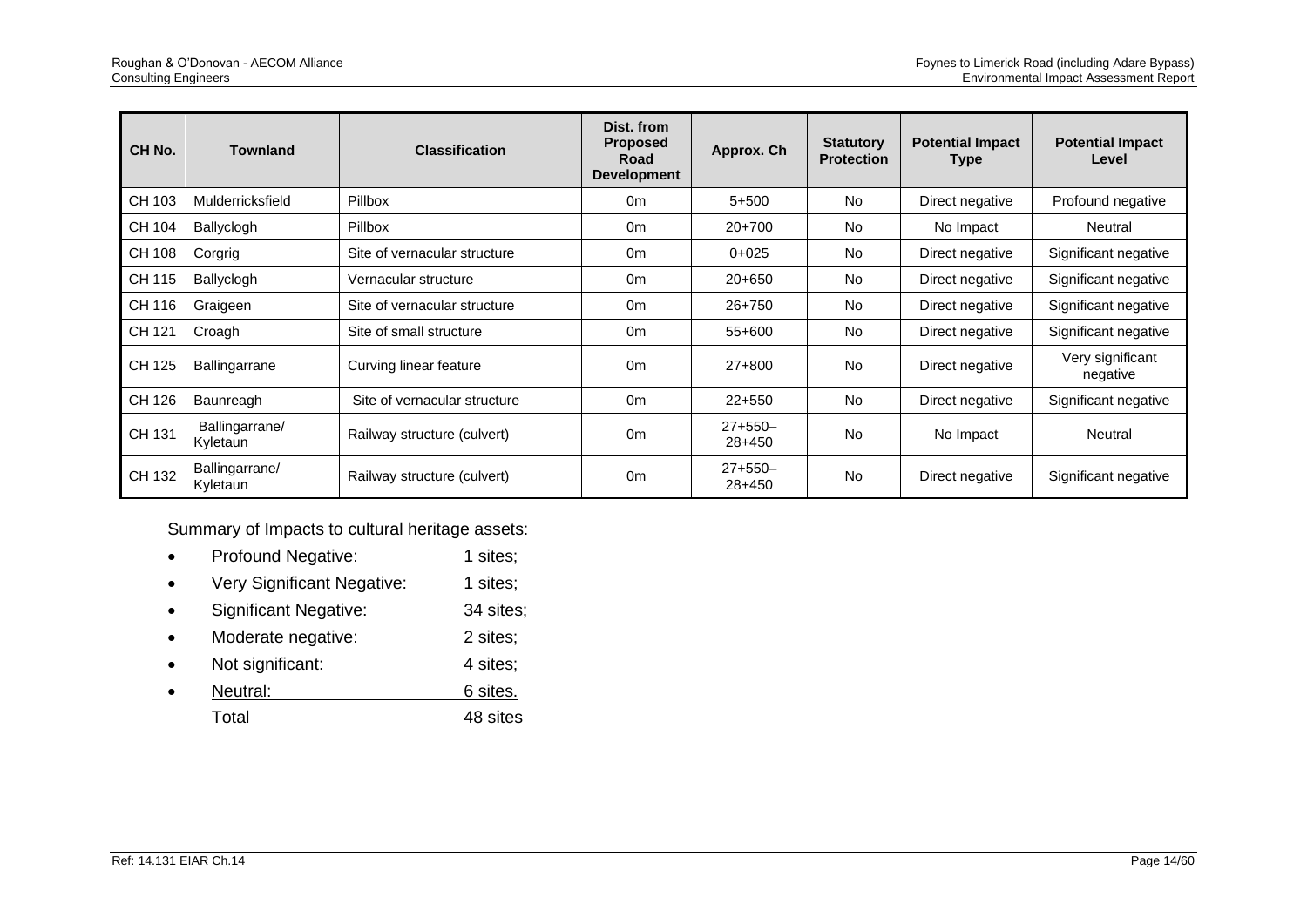### **14.4.7 Construction Impacts: Areas of Archaeological Potential**

Ground disturbances associated with the proposed road development have the potential to have a moderate, significant or profound direct and negative impact on as yet undiscovered archaeological features, deposits or artefacts that have the potential to survive beneath the current ground surface or water level within the AAPs listed below.

| <b>Table 14.18</b> |  | Impacts to Areas of Archaeological Potential |  |
|--------------------|--|----------------------------------------------|--|
|--------------------|--|----------------------------------------------|--|

| AAP No.          | <b>Townland</b>                                                       | <b>Classification</b>                                                                              | Dist. from<br><b>Proposed</b><br>Road<br><b>Development</b> | Approx.<br>Ch            | <b>Statutory</b><br><b>Protection</b> | <b>Potential</b><br>Impact<br><b>Type</b> | <b>Potential Impact</b><br>Level |
|------------------|-----------------------------------------------------------------------|----------------------------------------------------------------------------------------------------|-------------------------------------------------------------|--------------------------|---------------------------------------|-------------------------------------------|----------------------------------|
| AAP <sub>1</sub> | Corgrig / Ardaneer / Durnish                                          | Ardaneer stream (Also TB 1 and TB 54)                                                              | 0 <sub>m</sub>                                              | $1+050-$<br>$1 + 150$    | <b>No</b>                             | <b>Direct</b><br>negative                 | Moderate to<br>profound negative |
| AAP <sub>2</sub> | Ardaneer / Sroolane North                                             | Shanagolden stream (Also TB 2)                                                                     | 0 <sub>m</sub>                                              | $2+050-$<br>$2 + 250$    | <b>No</b>                             | <b>Direct</b><br>negative                 | Moderate to<br>profound negative |
| AAP <sub>3</sub> | Sroolane North / Robertstown                                          | Shanagolden stream (Also TB 3), presence<br>of alluvium, EX 2 excavation of Bronze Age<br>features | 0 <sub>m</sub>                                              | $2+500-$<br>$2 + 800$    | <b>No</b>                             | <b>Direct</b><br>negative                 | Moderate to<br>profound negative |
| AAP 4            | Rincullia / Craggs /<br>Ballinknockane                                | Ahacronane Stream (Also TB 5 & TB55),<br>presence of alluvium                                      | 0 <sub>m</sub>                                              | $4 + 300 -$<br>$4 + 600$ | <b>No</b>                             | <b>Direct</b><br>negative                 | Moderate to<br>profound negative |
| AAP <sub>5</sub> | Ballyclogh / Ballyellinan /<br><b>Ballycullen</b>                     | Wetland area & Lismakeery stream (also<br>TBs 7, 9 and 10)                                         | 0 <sub>m</sub>                                              | $6 + 650 -$<br>$10+450$  | <b>No</b>                             | <b>Direct</b><br>negative                 | Moderate to<br>profound negative |
| AAP <sub>6</sub> | Ballycullen / Cloonreask                                              | Unnamed stream (Also TB 11)                                                                        | 0 <sub>m</sub>                                              | $10+850-$<br>$11+000$    | <b>No</b>                             | <b>Direct</b><br>negative                 | Moderate to<br>profound negative |
| AAP <sub>7</sub> | Cloonreask                                                            | Unnamed stream                                                                                     | 0 <sub>m</sub>                                              | $11+600-$<br>$11+700$    | <b>No</b>                             | <b>Direct</b><br>negative                 | Moderate to<br>profound negative |
| AAP <sub>8</sub> | Ballyclogh / Lismakeery                                               | Lismakeery stream (Also TB 12) and fen<br>peat                                                     | 0 <sub>m</sub>                                              | $20+850-$<br>$21+100$    | <b>No</b>                             | <b>Direct</b><br>negative                 | Moderate to<br>profound negative |
| AAP <sub>9</sub> | Lismakeery / Baunreagh                                                | Lismakeery stream (Also TB 13) and fen<br>peat                                                     | 0 <sub>m</sub>                                              | $21+750-$<br>$22+550$    | <b>No</b>                             | <b>Direct</b><br>negative                 | Moderate to<br>profound negative |
| <b>AAP 10</b>    | Ballynacaheragh / Milltown North<br>/ Boolaglass / Nantinan / Bullaun | River Deel & margins, stream (Also TB 16<br>and $17$ )                                             | 0 <sub>m</sub>                                              | 23_850-<br>$25+000$      | <b>No</b>                             | Direct<br>negative                        | Moderate to<br>profound negative |
| <b>AAP 11</b>    | Nantinan / Feeagh                                                     | Wetland (Also TB 18) and lake sediments                                                            | 0 <sub>m</sub>                                              | $25+000-$<br>$25+550$    | <b>No</b>                             | <b>Direct</b><br>negative                 | Moderate to<br>profound negative |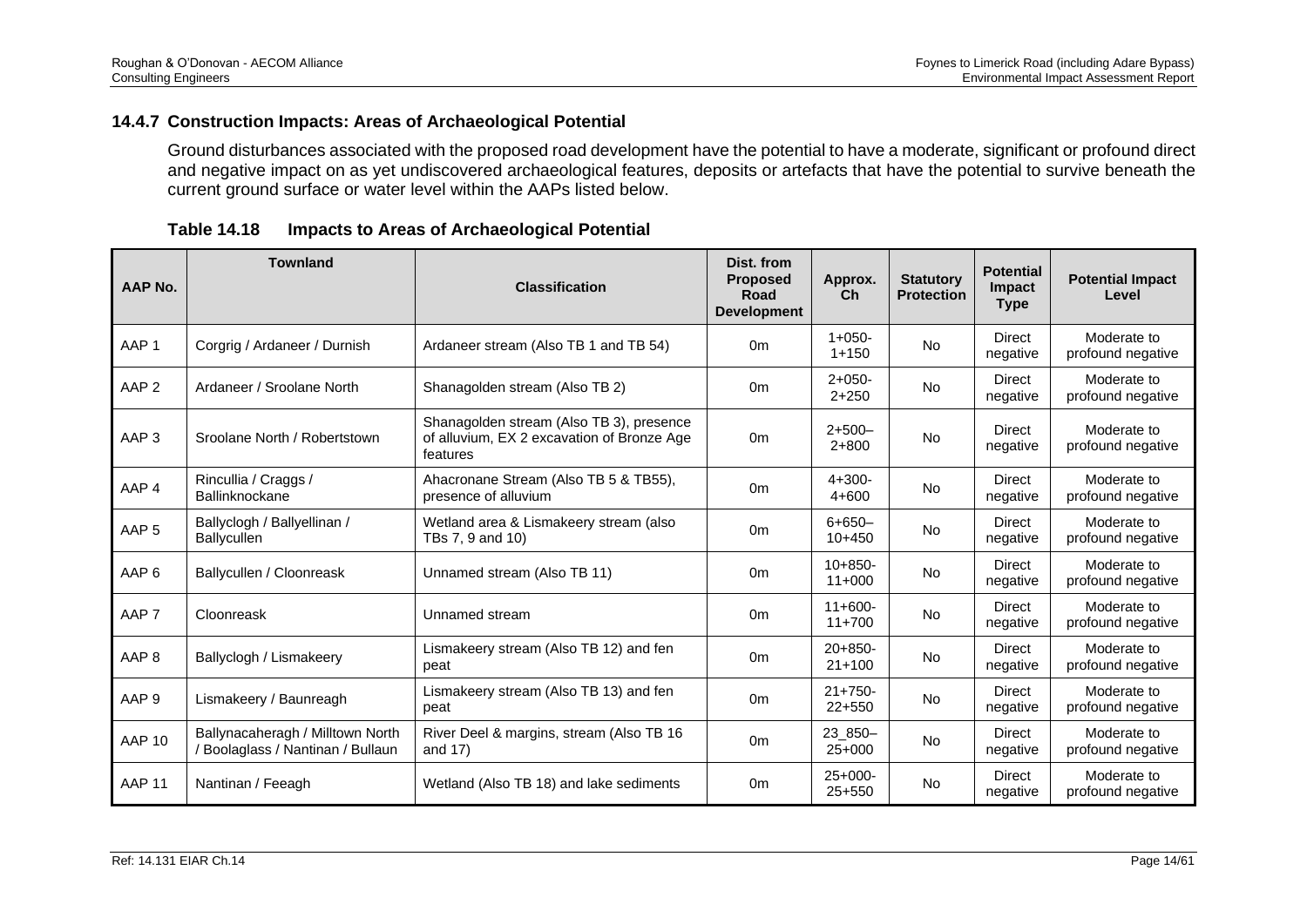| <b>AAP No.</b>    | <b>Townland</b>                                             | <b>Classification</b>                                                        | Dist. from<br><b>Proposed</b><br>Road<br><b>Development</b> | Approx.<br>Ch           | <b>Statutory</b><br><b>Protection</b> | <b>Potential</b><br>Impact<br><b>Type</b> | <b>Potential Impact</b><br>Level |
|-------------------|-------------------------------------------------------------|------------------------------------------------------------------------------|-------------------------------------------------------------|-------------------------|---------------------------------------|-------------------------------------------|----------------------------------|
| AAP <sub>12</sub> | Ardgoul South / Graigeen                                    | Unnamed stream (Also TB 20), presence of<br>alluvium, TB 19                  | 0 <sub>m</sub>                                              | $25+950-$<br>$26 + 450$ | <b>No</b>                             | <b>Direct</b><br>negative                 | Moderate to<br>profound negative |
| <b>AAP 13</b>     | Graigeen / Ballingarrane                                    | Cloghatrida stream (Also TB 21)                                              | 0 <sub>m</sub>                                              | $26+750-$<br>$27+100$   | <b>No</b>                             | <b>Direct</b><br>negative                 | Moderate to<br>profound negative |
| AAP <sub>14</sub> | Ballingarrane / Kyletaun                                    | Cloghatrida stream (Also TB 22) and lake<br>sediments                        | 0 <sub>m</sub>                                              | $28+200-$<br>$28 + 500$ | <b>No</b>                             | <b>Direct</b><br>negative                 | Moderate to<br>profound negative |
| <b>AAP 15</b>     | Kyletaun / Rathkeale                                        | Wetland and palaeo-lakeshore, Cloghatrida<br>stream and TB23                 | 0 <sub>m</sub>                                              | $28+650-$<br>$29 + 500$ | <b>No</b>                             | <b>Direct</b><br>negative                 | Moderate to<br>profound negative |
| <b>AAP 16</b>     | Wolfesburgess East / Blossomhill                            | Carrignamedina stream (Also TB 24-25).<br>Lake sediments and fen peat        | 0 <sub>m</sub>                                              | $50+700-$<br>$51 + 250$ | <b>No</b>                             | <b>Direct</b><br>negative                 | Moderate to<br>profound negative |
| AAP 17            | Graigue / Clonshire More                                    | Clonshire River (Also TB 33), presence of<br>alluvium                        | 0 <sub>m</sub>                                              | $56+400-$<br>56+700     | No                                    | <b>Direct</b><br>negative                 | Moderate to<br>profound negative |
| AAP 18            | Clonshire Beg / Rower More                                  | Greanagh River (A) (Also TB 36), presence<br>of alluvium                     | 0 <sub>m</sub>                                              | $58+050-$<br>58+300     | <b>No</b>                             | <b>Direct</b><br>negative                 | Moderate to<br>profound negative |
| <b>AAP 19</b>     | Tuogh / Kilknockan                                          | Greanagh River (B), alluvium & wetlands<br>(canalised). Also TB 38 and TB 39 | 0 <sub>m</sub>                                              | $59+150-$<br>$60+100$   | <b>No</b>                             | <b>Direct</b><br>negative                 | Moderate to<br>profound negative |
| <b>AAP 20</b>     | Islandea / Ardshanbally                                     | River Maigue & margins (Also TB 41),<br>presence of alluvium                 | 0 <sub>m</sub>                                              | $60+500-$<br>$61 + 450$ | <b>No</b>                             | <b>Direct</b><br>negative                 | Moderate to<br>profound negative |
| AAP <sub>21</sub> | Mondellihy                                                  | Kilglobbin stream                                                            | 0 <sub>m</sub>                                              | $62 + 300 -$<br>62+600  | <b>No</b>                             | <b>Direct</b><br>negative                 | Moderate to<br>profound negative |
| AAP <sub>22</sub> | Ballyloughnaan / Monearla                                   | Mondellihy stream (Also TB 47-48                                             | 0 <sub>m</sub>                                              | $64 + 450 -$<br>64+600  | <b>No</b>                             | <b>Direct</b><br>negative                 | Moderate to<br>profound negative |
| AAP <sub>23</sub> | Ballycarrane / Ballybronoge<br>South / Killeen / Ballygeale | Cut peat and TB 50                                                           | 0 <sub>m</sub>                                              | 65+300-<br>66+100       | <b>No</b>                             | <b>Direct</b><br>negative                 | Moderate to<br>profound negative |

Summary of Impacts to sites of archaeological potential:

• Moderate to Profound Negative: 23 sites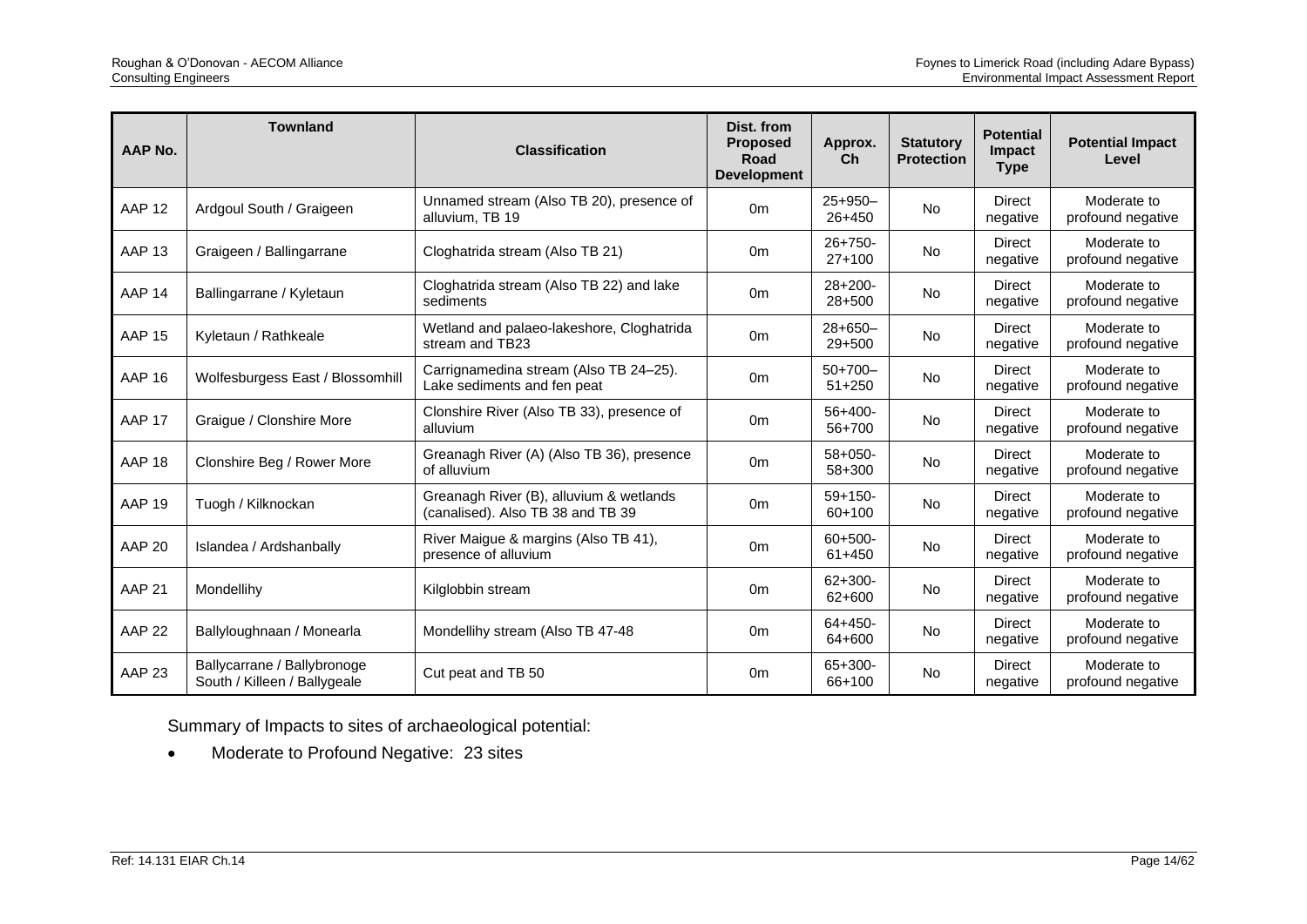#### **14.4.8 Townland Boundaries**

Ground disturbances associated with the proposed road development have the potential to have a moderate direct negative impact on sections of 54 townland boundaries which are located within the boundary of the proposed road development (see Table 14.9).

#### **14.4.9 General**

Ground disturbances associated with the proposed road development have the potential to have a moderate to profound direct and negative impact on previously unidentified archaeological features, deposits or artefacts that have the potential to survive beneath the current ground surface with no surface expression. This includes features identified as potentially of archaeological origin in the geophysical survey.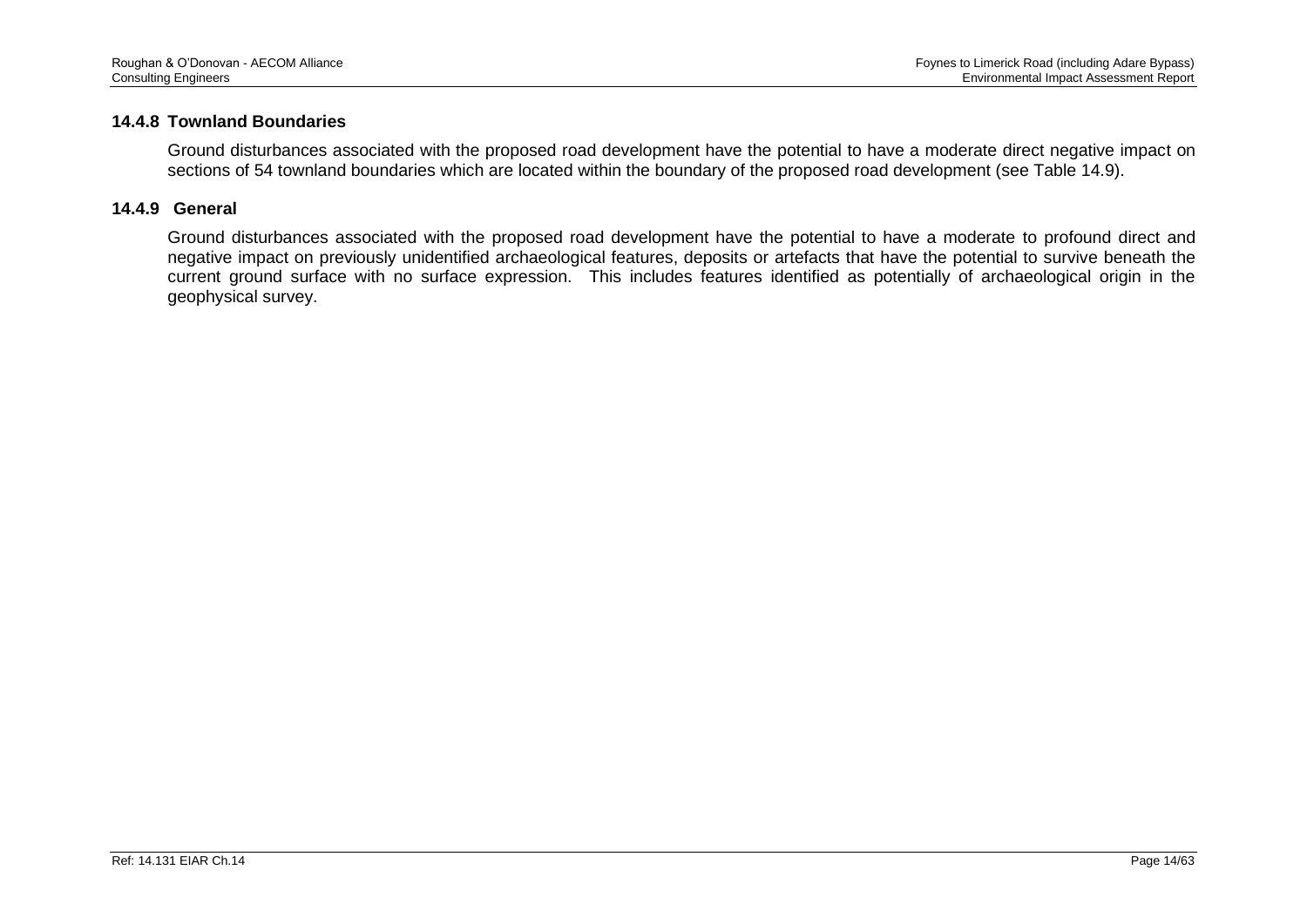# **14.5 Operational Impacts**

### **14.5.1 Operational Impact to Archaeological Heritage**

The operation of the proposed road development has the potential to indirectly and negatively impact on the following sites.

| AH No.          | RMP No.      | <b>Townland</b>                  | <b>Classification</b>   | Approx. Ch | Dist. from<br><b>Proposed Road</b><br><b>Development</b> | <b>Statutory</b><br><b>Protection</b> | <b>Potential</b><br><b>Impact Type</b> | <b>Potential</b><br><b>Impact Level</b> |
|-----------------|--------------|----------------------------------|-------------------------|------------|----------------------------------------------------------|---------------------------------------|----------------------------------------|-----------------------------------------|
| AH2             | LI010-012    | Ardaneer                         | Ringfort - rath         | $1 + 900$  | 70 <sub>m</sub> W                                        | Yes                                   | Indirect negative                      | Slight negative                         |
| AH <sub>4</sub> | LI010-070    | Robertstown                      | Ringfort - rath         | $3 + 200$  | 0 <sub>m</sub>                                           | Yes                                   | Indirect negative                      | Moderate<br>negative                    |
| AH <sub>6</sub> | LI010-073    | Rincullia                        | Ringfort - rath         | $3 + 850$  | 165m N                                                   | Yes                                   | Indirect negative                      | Not significant                         |
| AH <sub>9</sub> | LI010-087    | Craggs                           | Enclosure               | $5 + 200$  | 25mS                                                     | Yes                                   | Indirect negative                      | Slight negative                         |
| AH 10           | LI010-090    | Mulderricksfield                 | Ringfort - cashel       | $5+600$    | 105m S                                                   | Yes                                   | Indirect negative                      | Not significant                         |
| AH 16           | LI019-058    | Ballyclogh (ED Askeaton<br>West) | Ringfort - rath         | $20+650$   | 125m W                                                   | Yes                                   | Indirect negative                      | Slight negative                         |
| AH 19           | LI019-064    | Lismakeery                       | Ringfort - rath.        | $21 + 550$ | 75 <sub>m</sub> S                                        | Yes                                   | Indirect negative                      | Moderate<br>negative                    |
| AH 21           | LI020-002    | Ballynacaheragh                  | Enclosure.              | $22+750$   | 40mS                                                     | Yes                                   | Indirect negative                      | Slight negative                         |
| AH 22           | LI020-004001 | Milltown North                   | Ringfort - cashel       | $23 + 950$ | 250m W                                                   | Yes                                   | Indirect negative                      | Not significant                         |
| AH 23           | LI020-004002 | Milltown North                   | Castle - tower<br>house | $23 + 950$ | 250m W                                                   | Yes                                   | Indirect negative                      | Not significant                         |
| AH 24           | LI020-005    | <b>Milltown North</b>            | Enclosure.              | $24 + 050$ | 0 <sub>m</sub>                                           | Yes                                   | Indirect negative                      | Slight negative                         |
| AH 26           | LI020-053    | Feeagh                           | Ringfort - rath         | 25+700     | 175m SW                                                  | Yes                                   | Indirect negative                      | Imperceptible                           |
| AH 29           | LI020-057    | Graigeen                         | Ringfort - cashel       | 26+900     | 156m W                                                   | Yes                                   | Indirect negative                      | Slight negative                         |
| AH 31           | LI020-087    | Graigue (ED Croagh)              | Enclosure.              | 55+900     | 40m N                                                    | Yes                                   | Indirect negative                      | Not significant                         |
| AH 32           | LI020-088    | Graigue (ED Croagh)              | Ringfort - rath         | $55+900$   | 165m N                                                   | Yes                                   | Indirect negative                      | Slight negative                         |

**Table 14.19 Operational Impacts: Archaeological Heritage**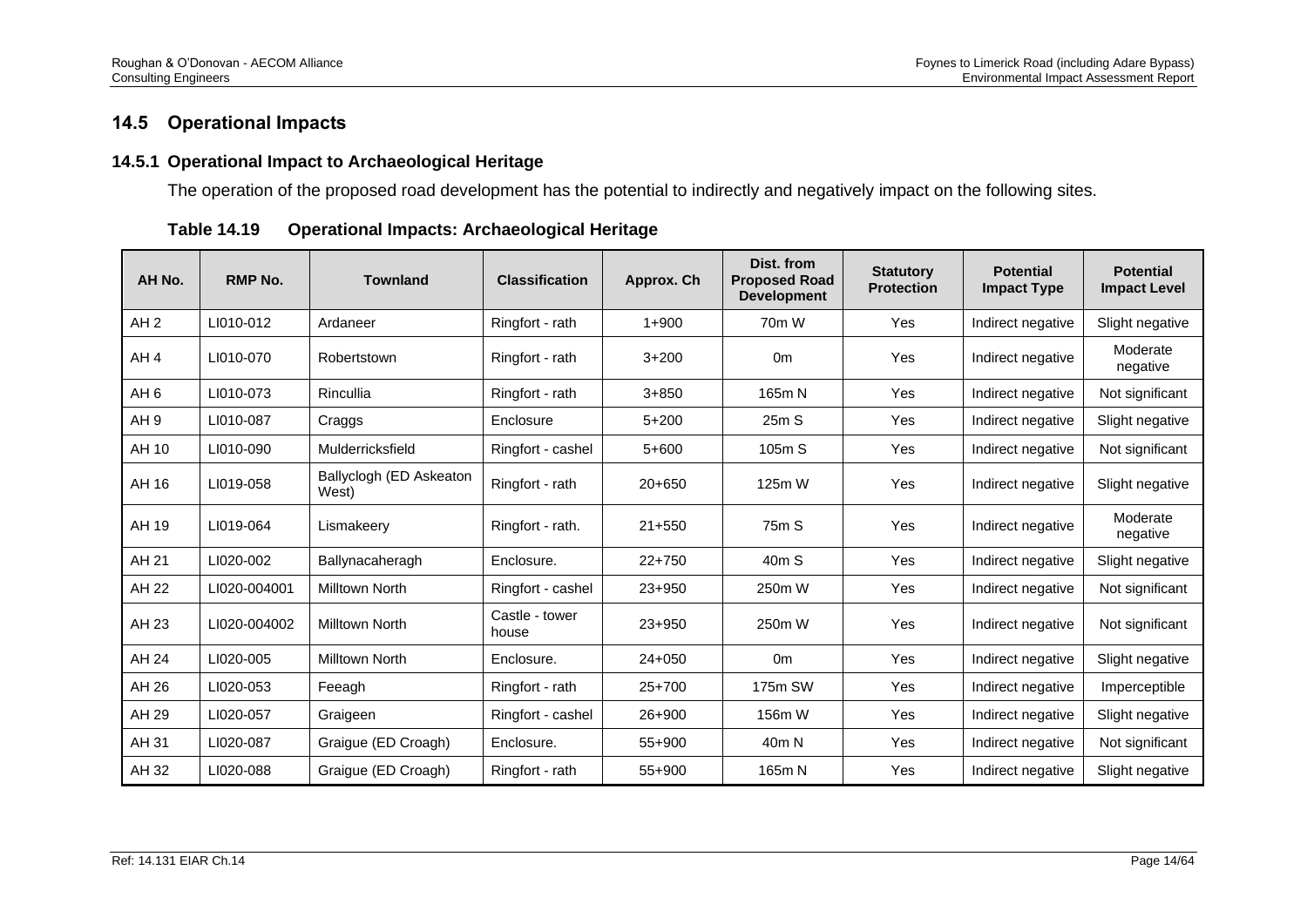| AH No. | <b>RMP No.</b> | <b>Townland</b>                     | <b>Classification</b>   | Approx. Ch | Dist. from<br><b>Proposed Road</b><br><b>Development</b> | <b>Statutory</b><br><b>Protection</b> | <b>Potential</b><br><b>Impact Type</b> | <b>Potential</b><br><b>Impact Level</b> |
|--------|----------------|-------------------------------------|-------------------------|------------|----------------------------------------------------------|---------------------------------------|----------------------------------------|-----------------------------------------|
| AH 33  | LI020-095      | <b>Clonshire More</b>               | Ringfort - rath         | $57 + 150$ | 62m S                                                    | Yes                                   | Indirect negative                      | Slight negative                         |
| AH 34  | LI020-113      | Kyletaun                            | Crannog.                | $29 + 050$ | 114m W                                                   | Yes                                   | Indirect negative                      | Slight negative                         |
| AH 41  | LI021-011001   | Mondellihy                          | Enclosure               | 62+250     | 50 <sub>m</sub> S                                        | Yes                                   | Indirect negative                      | Moderate<br>negative                    |
| AH 42  | LI021-011002   | Mondellihy                          | Enclosure               | $62 + 250$ | 13mS                                                     | Yes                                   | Indirect negative                      | Moderate<br>negative                    |
| AH 57  | LI021-143      | Ardshanbally                        | Enclosure               | 61+700     | 40 <sub>m</sub> N                                        | Yes                                   | Indirect negative                      | Slight negative                         |
| AH 59  | LI021-145      | Mondellihy                          | Enclosure               | 62+400     | 50 <sub>m</sub> S                                        | Yes                                   | Indirect negative                      | Slight negative                         |
| AH 61  | LI021-147001   | Kilgobbin                           | Earthwork               | 62+850     | 22mS                                                     | Yes                                   | Indirect negative                      | Slight negative                         |
| AH 64  | LI021-149      | Ardshanbally                        | Enclosure               | 61+300     | 0 <sub>m</sub>                                           | <b>No</b>                             | Indirect negative                      | Moderate<br>negative                    |
| AH 65  | LI021-151001   | Ardshanbally                        | Enclosure               | $61 + 050$ | 125m S                                                   | Yes                                   | Indirect negative                      | Imperceptible                           |
| AH 66  | LI021-151002   | Ardshanbally                        | Enclosure               | 61+100     | 117m SE                                                  | Yes                                   | Indirect negative                      | Imperceptible                           |
| AH 69  | LI020-159      | <b>Clonshire More</b>               | Castle - hall-<br>house | 56+450     | 60 <sub>m</sub> E                                        | Yes                                   | Indirect:<br>Permanent                 | Moderate<br>negative                    |
| AH 84  | LI010-144      | Robertstown                         | Enclosure               | $2 + 700$  | 79m NE                                                   | Yes                                   | Indirect negative                      | Not significant                         |
| AH 90  | LI020-003      | Milltown North                      | Ringfort                | $23 + 750$ | 219m SW                                                  | Yes                                   | Indirect negative                      | Not significant                         |
| AH 93  | LI010-069002   | Robertstown                         | Graveyard               | $2 + 300$  | 235m NE                                                  | Yes                                   | Indirect negative                      | Not significant                         |
| AH 117 | LI021-032001   | Adare                               | Historic town<br>Adare  | 61+850     | 1mS                                                      | Yes                                   | Indirect positive                      | Significant<br>positive                 |
| AH 118 | LI029-147      | Blossomhill (ED<br>Rathkeale Rural) | Enclosure               | $51 + 450$ | $11m$ W                                                  | <b>No</b>                             | Indirect negative                      | Not significant                         |

There are no predicted operational impacts to the following archaeological assets: AH1, 3, 5, 11–15, 17–18, 20, 25, 27–28, 30, 36–38, 43––56, 63–64, 68, 74–83, 85–89, 91–92, 94–100, 102–104, 108, 110, 114–116 and 119–122.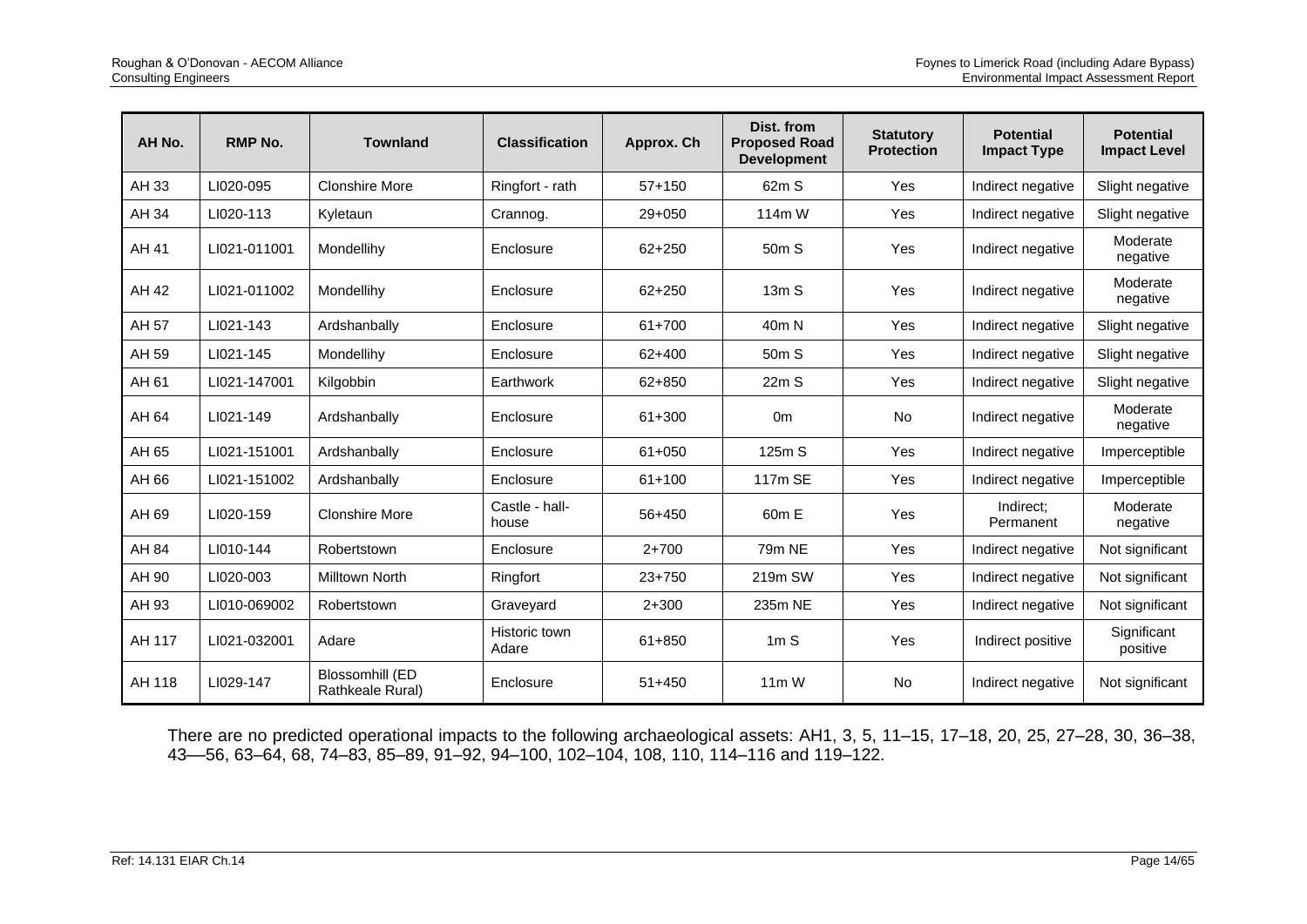Summary of operational impacts to archaeological assets:

- Profound Negative: 0 sites;
- Very Significant Negative: 0 sites;
- Significant Positive: 1 site;
- Significant Negative: 0 sites;
- Moderate negative: 2 sites;
- Slight negative: 12 sites;
- Not significant: 9 sites;
- Imperceptible: 3 sites; Total 31 sites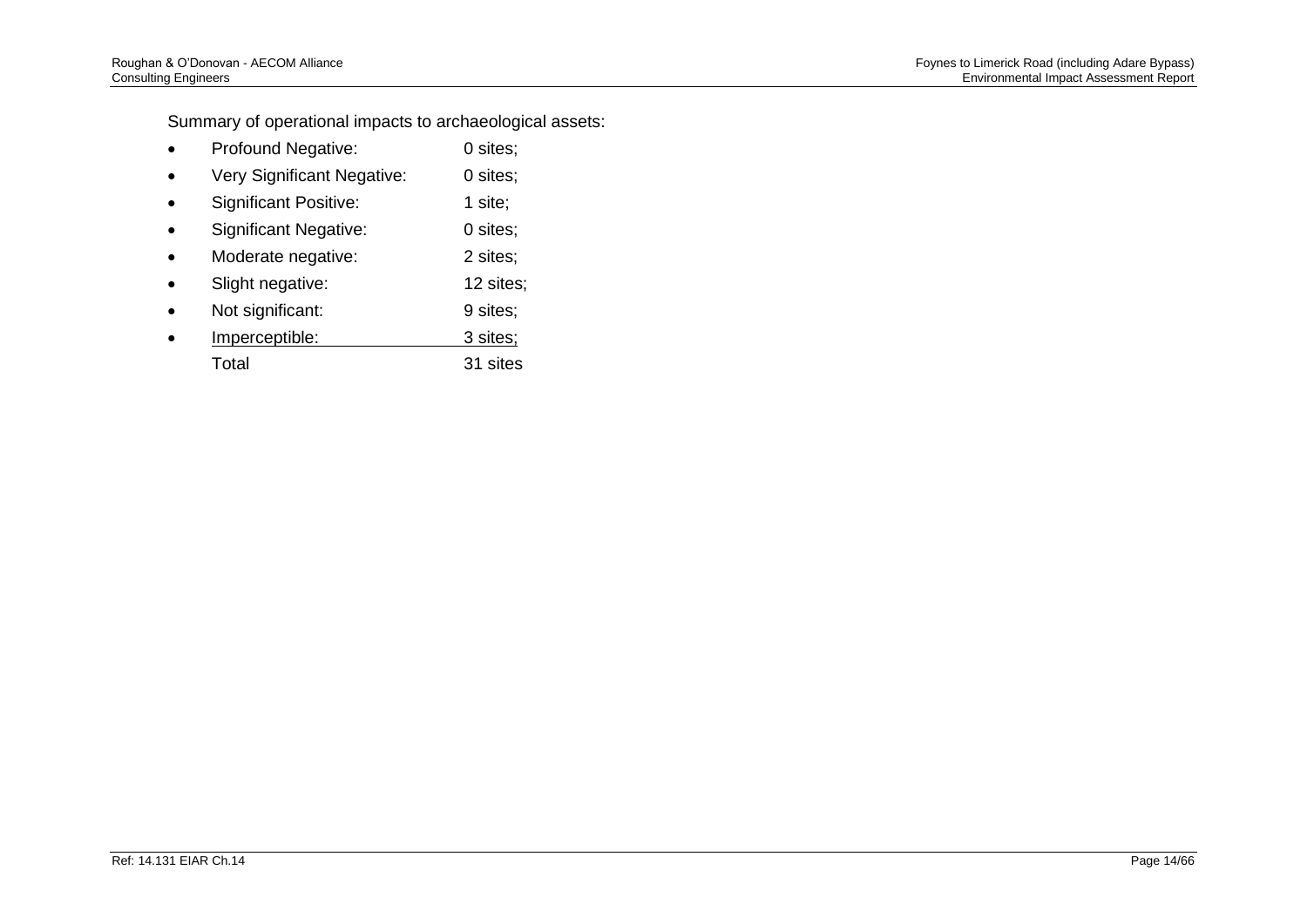## **14.5.2 Operational Impacts: LiDAR Assets**

## **Table 14.20 Operational Impacts: Sites identified by LiDAR**

| LI No. | <b>LiDAR</b><br><b>Report</b><br><b>Feature No</b> | <b>Townland</b>                  | <b>Classification</b>                                                                                                    | Dist. from<br><b>Proposed</b><br>Road<br><b>Development</b> | Approx.<br>Ch | <b>Statutory</b><br><b>Protection</b> | <b>Potential</b><br><b>Impact Type</b> | <b>Potential Impact</b><br>Level |
|--------|----------------------------------------------------|----------------------------------|--------------------------------------------------------------------------------------------------------------------------|-------------------------------------------------------------|---------------|---------------------------------------|----------------------------------------|----------------------------------|
| LI 10  | 6.4                                                | Ardaneer                         | Possible ringfort                                                                                                        | 75m SW                                                      | $1+700$       | No                                    | Indirect negative                      | Slight negative                  |
| LI 13  | 11.1                                               | Ballycullen                      | Possible oval enclosure, 36m NW-SE,<br>22m SW-NE. Enclosing feature<br>marked on OS maps and possible<br>ditch or gully. | 0 <sub>m</sub>                                              | $10+450$      | No                                    | Indirect negative                      | Slight negative                  |
| LI 14  | 11.2                                               | Ballycullen                      | Possible ringfort                                                                                                        | 24m N                                                       | $10+800$      | <b>No</b>                             | Indirect negative                      | Slight negative                  |
| LI 20  | 15.1                                               | Robertstown                      | Probable ringfort                                                                                                        | 106m S                                                      | $3 + 300$     | <b>No</b>                             | Indirect negative                      | Imperceptible                    |
| LI 21  | 15.2                                               | Robertstown                      | Possible ringfort                                                                                                        | 11m N                                                       | $3+450$       | <b>No</b>                             | Indirect negative                      | Not significant                  |
| LI 23  | 15.4                                               | Robertstown                      | Possible ringfort                                                                                                        | 14m S                                                       | $3 + 550$     | <b>No</b>                             | Indirect negative                      | Not significant                  |
| LI 24  | 16.2                                               | Rincullia                        | Small cashel                                                                                                             | 162m S                                                      | $4 + 300$     | <b>No</b>                             | Indirect negative                      | Imperceptible                    |
| LI 28  | 17.3                                               | Mulderricksfield                 | Substantial possible ringfort                                                                                            | 135m N                                                      | $5+600$       | <b>No</b>                             | Indirect negative                      | Slight negative                  |
| LI 37  | 19.1                                               | Ballyclogh (ED<br>Askeaton West) | Series of rectangular plots along road;<br>possible deserted medieval settlement                                         | 60m W                                                       | $20+300$      | <b>No</b>                             | Indirect negative                      | Moderate negative                |
| LI 38  | 19.2                                               | Ballyclogh (ED<br>Askeaton West) | Possible ringfort or demesne feature                                                                                     | 60m W                                                       | $20 + 350$    | <b>No</b>                             | Indirect negative                      | Moderate negative                |
| LI 53  | 35.3                                               | <b>Boolaglass</b>                | Tree-covered mound                                                                                                       | 37m W                                                       | $24 + 200$    | <b>No</b>                             | Indirect negative                      | Slight negative                  |
| LI 54  | 35.4                                               | <b>Boolaglass</b>                | Ringfort                                                                                                                 | 95m E                                                       | $24+700$      | <b>No</b>                             | Indirect negative                      | Slight negative                  |
| LI 55  | 35.5                                               | <b>Bullaun</b>                   | Small, crescentic mound located<br>adjacent to river                                                                     | 112m SW                                                     | $25+600$      | <b>No</b>                             | Indirect negative                      | Not significant                  |
| LI 59  | 40.1                                               | Ardshanbally                     | Small enclosure, probable ringfort.                                                                                      | 37 <sub>m</sub> S                                           | $61 + 250$    | <b>No</b>                             | Indirect negative                      | Moderate negative                |
| LI 69  | 57.2                                               | Ballingarrane                    | Possible oval enclosure                                                                                                  | 41 <sub>m</sub> W                                           | $27+400$      | <b>No</b>                             | Indirect negative                      | Moderate negative                |
| LI 70  | 58.1                                               | Ballingarrane                    | Group of rectangular plots aligned<br>along field boundary. Possible<br>medieval settlement plots                        | 98m E                                                       | $28+100$      | <b>No</b>                             | Indirect negative                      | Slight negative                  |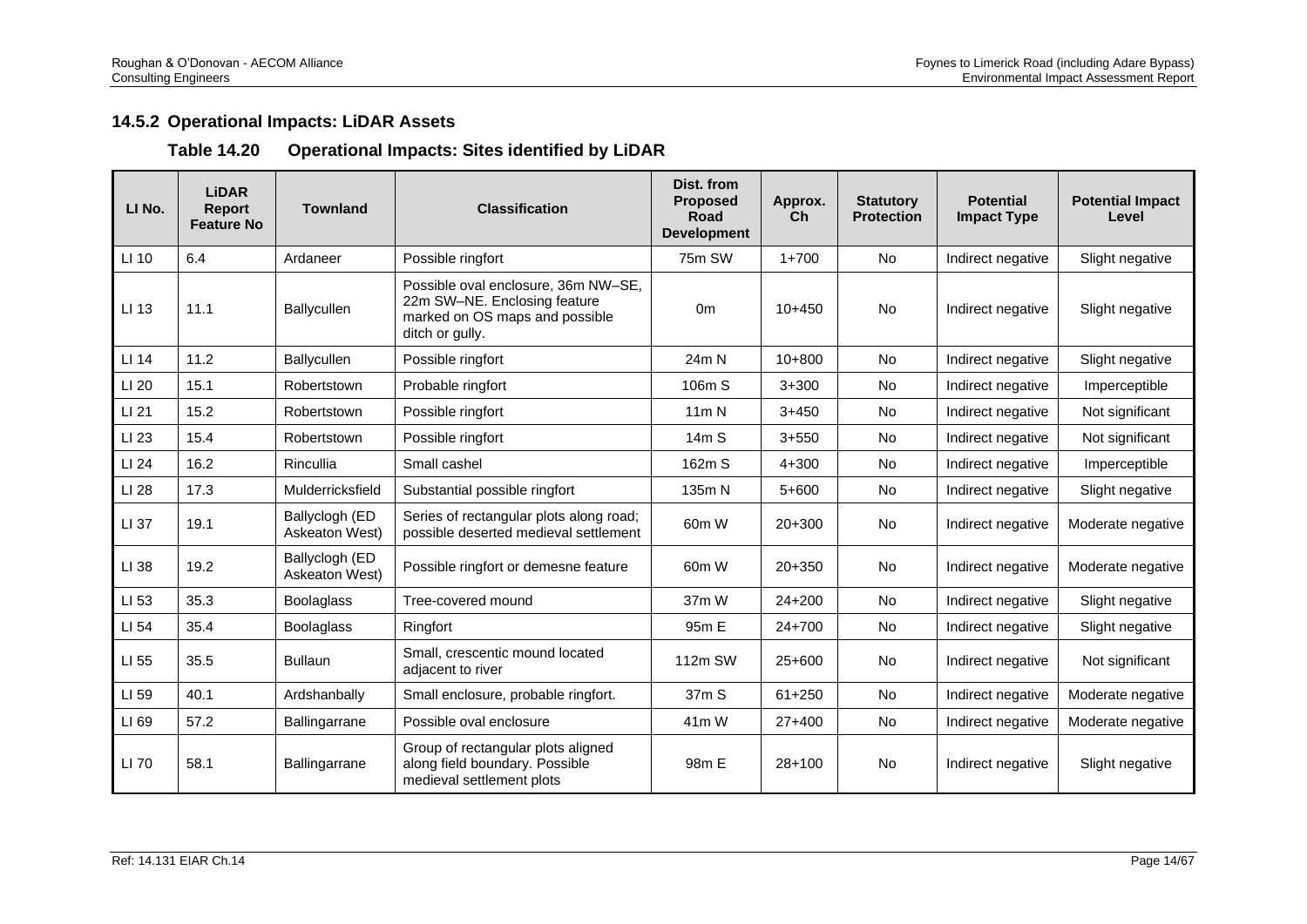| LI No. | <b>LiDAR</b><br>Report<br><b>Feature No</b> | <b>Townland</b>       | <b>Classification</b>                                                                                            | Dist. from<br><b>Proposed</b><br>Road<br><b>Development</b> | Approx.<br>Ch | <b>Statutory</b><br><b>Protection</b> | <b>Potential</b><br><b>Impact Type</b> | <b>Potential Impact</b><br>Level |
|--------|---------------------------------------------|-----------------------|------------------------------------------------------------------------------------------------------------------|-------------------------------------------------------------|---------------|---------------------------------------|----------------------------------------|----------------------------------|
| LI 79  | 65.1                                        | Wolfesburgess<br>East | Low profile circular enclosure                                                                                   | 150m N                                                      | $50+950$      | <b>No</b>                             | Indirect negative                      | Not significant                  |
| LI 80  | 66.3                                        | Clogh West            | Small circular enclosure, probable<br>ringfort                                                                   | 130m N                                                      | $52+750$      | <b>No</b>                             | Indirect negative                      | Not significant                  |
| LI 84  | 1.6                                         | <b>Durnish</b>        | Long, curving bank, possible forming<br>SW portion of a large enclosure                                          | 50 <sub>m</sub> N                                           | $1 + 150$     | <b>No</b>                             | Indirect negative                      | Not significant                  |
| LI 93  | 2.3                                         | Ardaneer              | Settlement cluster with well-defined<br>rectangular enclosure and small<br>enclosure, also possible hollow ways. | 215m NF                                                     | $1+450$       | <b>No</b>                             | Indirect negative                      | Not significant                  |

There are no predicted operational impacts to the following LiDAR sites: LI 1–3, 5–6, 8, 11–12, 15, 19, 26–27, 31–33, 35, 39, 41–52, 60– 61, 65–68, 71–73, 77–78, 83, and 86–97.

Summary of operational impacts to archaeological assets:

- Profound Negative: 0 sites;
- Very Significant Negative: 0 sites;
- Significant Negative: 0 sites;
- Moderate negative: 5 sites;
- Slight negative: 7 sites;
- Not significant: 6 sites;
- Imperceptible: 2 sites; Total 20 sites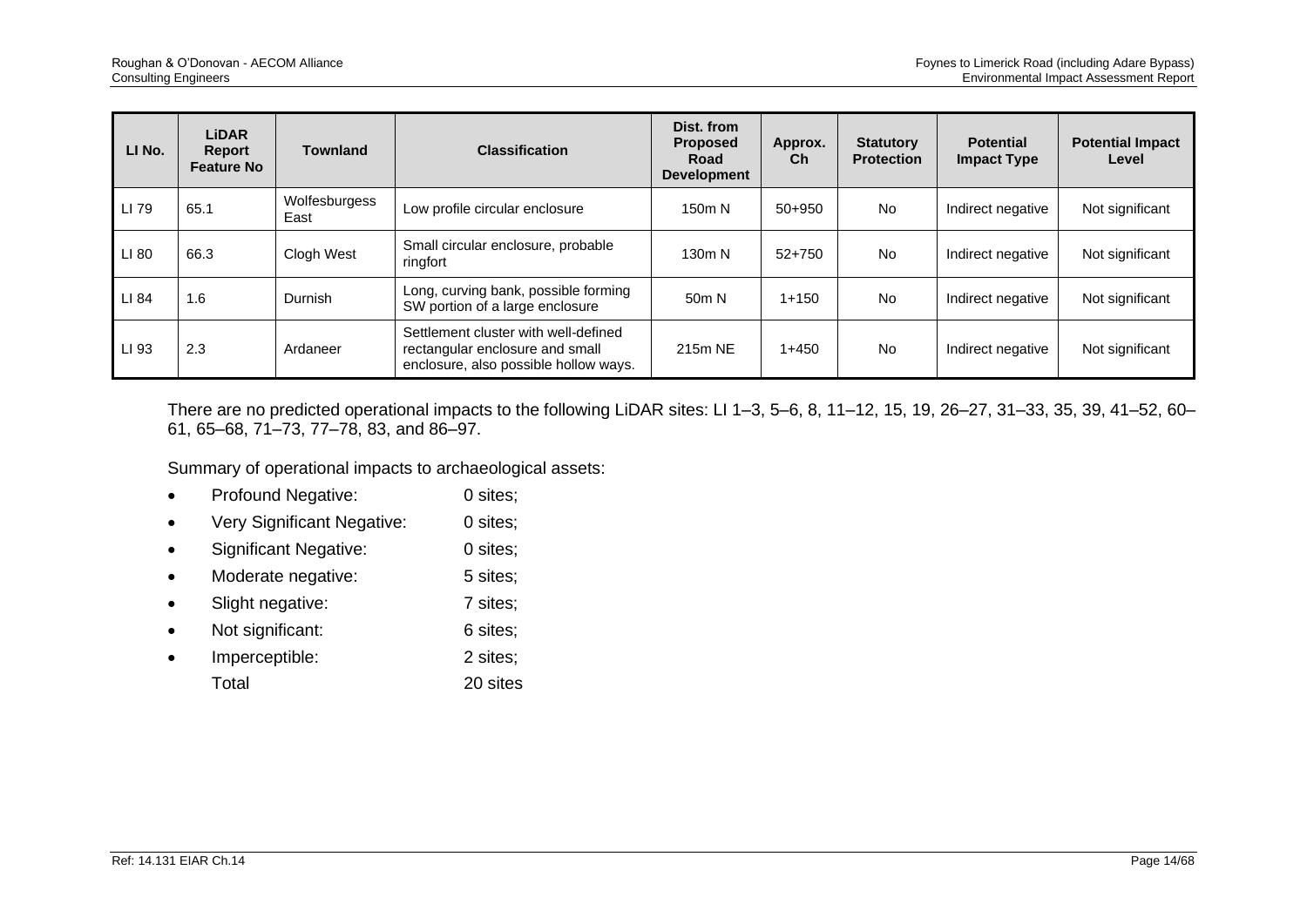## **14.5.3 Operational Impacts: Architectural Heritage**

## **Table 14.21 Operational Impacts to Architectural Heritage**

| <b>BH No.</b>   | <b>RPS; NIAH</b><br>No. | <b>Townland</b> | <b>Classification</b>                                                                | Dist. from<br><b>Proposed Road</b><br><b>Development</b> | Approx. Ch           | <b>Statutory</b><br><b>Protection</b> | <b>Potential Impact</b><br><b>Type</b> | <b>Potential Impact</b><br>Level |
|-----------------|-------------------------|-----------------|--------------------------------------------------------------------------------------|----------------------------------------------------------|----------------------|---------------------------------------|----------------------------------------|----------------------------------|
| BH <sub>1</sub> | 21831013                | Rathkeale       | Palatine Heritage Centre                                                             | 0 <sub>m</sub>                                           | $0+000$              | No                                    | Indirect negative                      | Imperceptible                    |
| BH <sub>2</sub> | 839;<br>21824059        | Ardshanbally    | Shanbally House                                                                      | 155m SW                                                  | 61+700               | Yes                                   | Indirect negative                      | Slight negative                  |
| BH <sub>3</sub> | 21902034                | Graigue         | No<br>Castle Farm House<br>$56 + 200$<br>Indirect negative<br>4m W                   |                                                          | Significant negative |                                       |                                        |                                  |
| BH <sub>4</sub> | 298;<br>21902035        | Croagh          | Smithfield House                                                                     | 153m S                                                   | $55+250$             | Yes                                   | Indirect negative                      | Moderate negative                |
| BH <sub>5</sub> | 21826001                | Cloonreask      | Saint Mary's Roman<br>Catholic Church                                                | 160m S                                                   | $11+950$             | <b>No</b>                             | Indirect negative                      | Imperceptible                    |
| BH <sub>6</sub> | 838:<br>21824058        | Ardshanbally    | Ardshanbally House                                                                   | 165m SW                                                  | 61+700               | Yes                                   | Indirect negative                      | Slight negative                  |
| BH <sub>7</sub> | 301:<br>21902104        | Curraghbridge   | O Neill's thatched<br>building                                                       | 237m N                                                   | 60+000               | Yes                                   | Indirect negative                      | Imperceptible                    |
| BH <sub>8</sub> | 21902105                | Tuogh           | Coolah Bridge                                                                        | 112m SE                                                  | $59+100$             | No                                    | Indirect negative                      | Slight negative                  |
| BH <sub>9</sub> | 21902135                | Tuogh           | Cregaun House                                                                        | 4m N                                                     | $59 + 050$           | No                                    | Indirect negative                      | Significant negative             |
| <b>BH11</b>     | 21902106                | Clonshire Beg   | Gate lodge to Clonshire<br>Lodge (main house<br>outside of receiving<br>environment) | 138m SE                                                  | $57 + 550$           | No                                    | Indirect negative                      | Not significant                  |
| <b>BH 14</b>    | 21902101                | Tuogh           | Tuogh Bridge                                                                         | 250m N                                                   | $58 + 150$           | <b>No</b>                             | Indirect negative                      | Slight negative                  |
| <b>BH 17</b>    | 668:<br>21901005        | Robertstown     | Saint Roberts's Roman<br>Catholic Church                                             | 37m E                                                    | $2 + 700$            | Yes                                   | Indirect negative                      | Significant negative             |
| <b>BH 20</b>    | 21901916                | Ballycullen     | <b>Ballycullen House</b>                                                             | 106m E                                                   | $20+600$             | No                                    | Indirect negative                      | Significant negative             |
| <b>BH 23</b>    | 872/21824001            | Islandea        | Good Lattice Bridge                                                                  | 185m SE                                                  | 60+850               | Yes                                   | Indirect negative                      | Not significant                  |
| <b>BH 24</b>    | 21902114                | Rineroe         | Fort Union                                                                           | 5m SE                                                    | 63+050               | <b>No</b>                             | Indirect negative                      | Not significant                  |
| <b>BH 25</b>    | 73                      | Ballyclogh      | Concrete Pillbox (1)                                                                 | 22mS                                                     | $7 + 100$            | Yes                                   | Indirect negative                      | Significant negative             |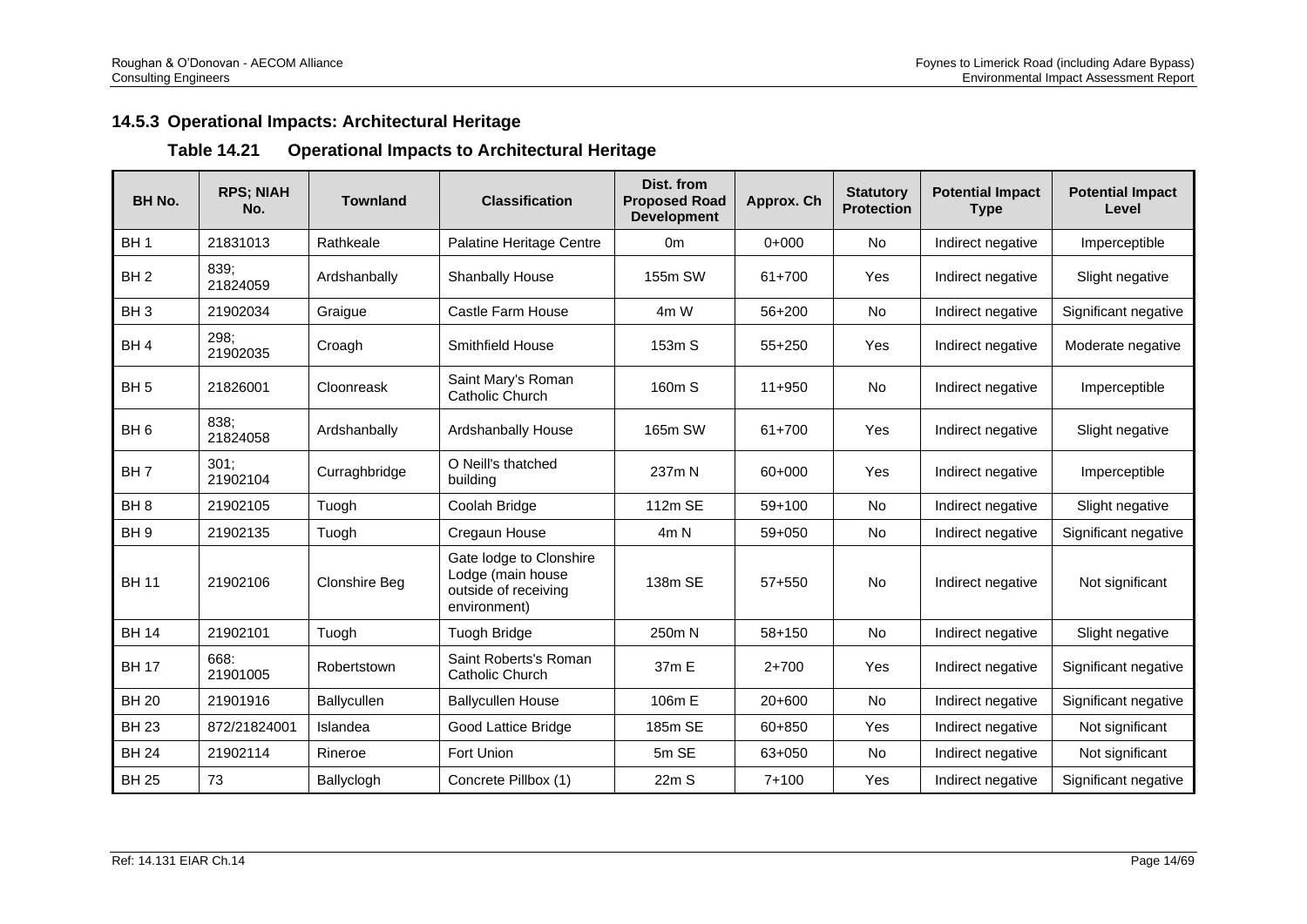| BH No.       | <b>RPS; NIAH</b><br>No. | <b>Townland</b>       | <b>Classification</b>                              | Dist. from<br><b>Proposed Road</b><br><b>Development</b> | Approx. Ch              | <b>Statutory</b><br><b>Protection</b> | <b>Potential Impact</b><br><b>Type</b> | <b>Potential Impact</b><br>Level |
|--------------|-------------------------|-----------------------|----------------------------------------------------|----------------------------------------------------------|-------------------------|---------------------------------------|----------------------------------------|----------------------------------|
| BH 26        | 74                      | Ballyclogh            | 'Concrete Pill Box (3)'<br>0 <sub>m</sub><br>6+350 |                                                          | <b>Yes</b>              | Indirect negative                     | Very significant<br>negative           |                                  |
| <b>BH 27</b> | 75                      | Ballyclogh            | Concrete Pillbox (2)                               | 125m S                                                   | 6+450                   | Yes                                   | Indirect negative                      | Moderate negative                |
| <b>BH 29</b> | 69                      | Ballycannon           | Duneeven House                                     | 22mS                                                     | 54+350                  | Yes                                   | Indirect negative                      | Significant negative             |
| <b>BH32</b>  | 18                      | Ardaneer              | Ardaneer Cottage                                   | 198m W                                                   | $2+000$                 | Yes                                   | Indirect negative                      | Slight negative                  |
| <b>BH34</b>  | 266                     | <b>Clonshire More</b> | <b>Hall House</b>                                  | 65m S                                                    | 56+450                  | Yes                                   | Indirect negative                      | Significant negative             |
| <b>BH 35</b> | <b>ACA</b>              | Adare                 | Adare Village                                      | Adjacent to S                                            | $61+800-$<br>62+000     | Yes                                   | Indirect positive                      | Significant positive             |
| <b>BH 36</b> | 811                     | Adare                 | Adare Manor Demesne<br>wall                        | Adjacent to S                                            | 61+800 to<br>$62 + 200$ | <b>Yes</b>                            | Indirect negative                      | Not significant                  |
| <b>BH 43</b> | 667/                    | Robertstown           | Graveyard wall of<br>medieval Church               | 241m NE                                                  | $2+550$                 | Yes                                   | Indirect negative                      | Not significant                  |
| <b>BH 47</b> | 21902005                | Ardgoul South         | <b>Wellmount House</b>                             | 230m W                                                   | 25+900                  | <b>No</b>                             | Indirect negative                      | Not significant                  |

There are no predicted operational impacts to the following built heritage assets: BH 10, 12–13, 15–16, 18–19, 21–22, 28, 30–31, 33, 37– 42, 44–46, and 48–49. Summary of operational impacts to archaeological assets:

- Profound Negative: 0 sites;
- Very Significant Negative: 1 sites;
- Significant Negative: 7 sites;
- Significant positive: 1 site;
- Moderate negative: 2 sites;
- Slight negative: 5 sites;
- Not significant: 6 sites;
- **Imperceptible:** 3 sites: Total 25 sites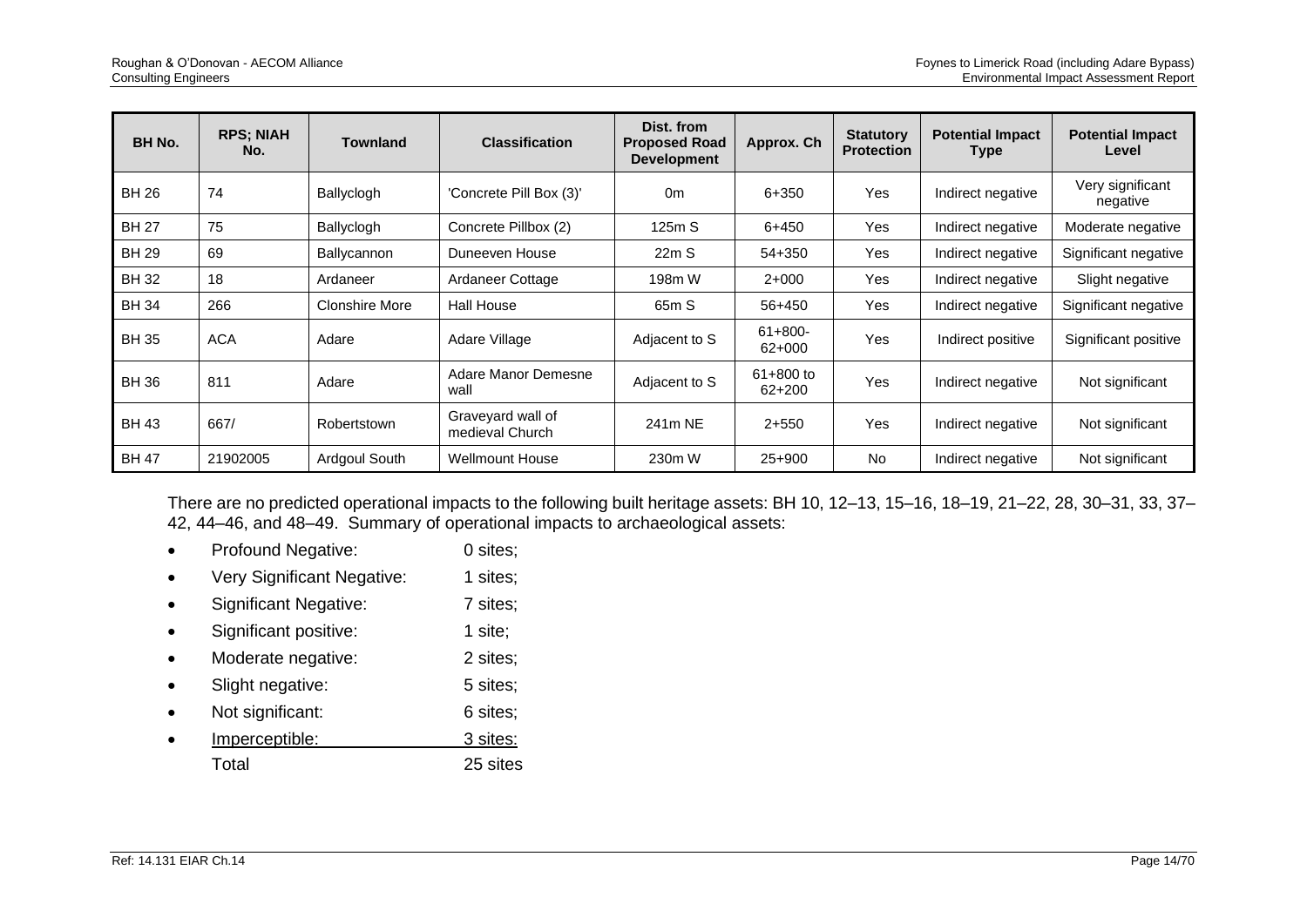## **14.5.4 Operational impacts: Designed Landscapes**

### **Table 14.22 Operational Impacts to Designed Landscapes**

| <b>BH No.</b>   | <b>RPS: NIAH No.</b> | <b>Townland</b>          | <b>Classification</b>              | Dist. from<br><b>Proposed</b><br>Road<br><b>Development</b> | Approx. Ch               | <b>Statutory Protection</b>                                                                               | <b>Potential</b><br><b>Impact Type</b> | <b>Potential Impact</b><br>Level |
|-----------------|----------------------|--------------------------|------------------------------------|-------------------------------------------------------------|--------------------------|-----------------------------------------------------------------------------------------------------------|----------------------------------------|----------------------------------|
| DL <sub>1</sub> | LI-64-R-311484       | Ballyclogh               | <b>Ballyclogh House</b><br>demesne | 0 <sub>m</sub>                                              | $20+400$                 | House in RPS                                                                                              | Indirect negative                      | Moderate negative                |
| DL <sub>2</sub> | LI-64-R-318488       | Ballycullen              | Ballycullen<br>House demesne       | Adjacent to E                                               | $20+400-$<br>$21+400$    | House proposed for<br>the RPS                                                                             | Indirect negative                      | Moderate negative                |
| DL <sub>3</sub> | LI-64-R-350455       | Ardgoul South            | Wellmount<br>House demesne         | 86m W                                                       | $26 + 150$               | <b>No</b>                                                                                                 | Indirect negative                      | Slight negative                  |
| DL <sub>5</sub> | LI-64-R-353438       | Graigeen /<br>Stoneville | Stoneville House<br>demesne        | 0 <sub>m</sub>                                              | $26 + 650 -$<br>$27+050$ | House in RPS                                                                                              | Indirect negative                      | Moderate negative                |
| DL <sub>6</sub> | LI-65-r-415437       | Croagh                   | Smithfield House<br>demesne        | Adjacent to S                                               | $55+100-$<br>55+500      | House in RPS                                                                                              | Indirect negative                      | Moderate negative                |
| DL 7            | LI-65-R-435452       | Clonshire Beg            | Clonshire Lodge<br>demesne         | Adjacent to S                                               | $57+500 -$<br>58+000     | House in RPS                                                                                              | Indirect negative                      | Not significant                  |
| DL <sub>8</sub> | LI-65-R-452475       | Curraghbridge            | Curraghbridge<br>House demesne     | 0 <sub>m</sub>                                              | $60+250$ -<br>60+400     | House in RPS                                                                                              | Indirect negative                      | Not significant                  |
| DL <sub>9</sub> | LI-65-R-473461       | Adare                    | Adare Manor<br>demesne             | Adjacent to S                                               | $59+500-$<br>62+300      | Demesne walls are<br><b>Protected Structures.</b><br>ACA, House and<br>range of other<br>buildings in RPS | Indirect negative                      | Slight negative                  |
| <b>DL 12</b>    | LI-65-R-414367       | Croagh                   | Grove House                        | 155m S                                                      | $55+100 -$<br>55+450     | <b>No</b>                                                                                                 | Indirect negative                      | Not significant                  |
| <b>DL 16</b>    | N/A                  | Corgrig                  | Corgrig House<br>demesne           | 0 <sub>m</sub>                                              | $1+000$                  | <b>No</b>                                                                                                 | Indirect negative                      | Imperceptible                    |
| <b>DL 17</b>    | LI-65-R-474483       | Mondellihy               | Mondellihy<br>House                | 0 <sub>m</sub>                                              | 61+950-63+500            | House in RPS                                                                                              | Indirect negative                      | Imperceptible                    |

There are no predicted impacts to the following designed landscapes: DL 4, 10–11, 13–15, and 18.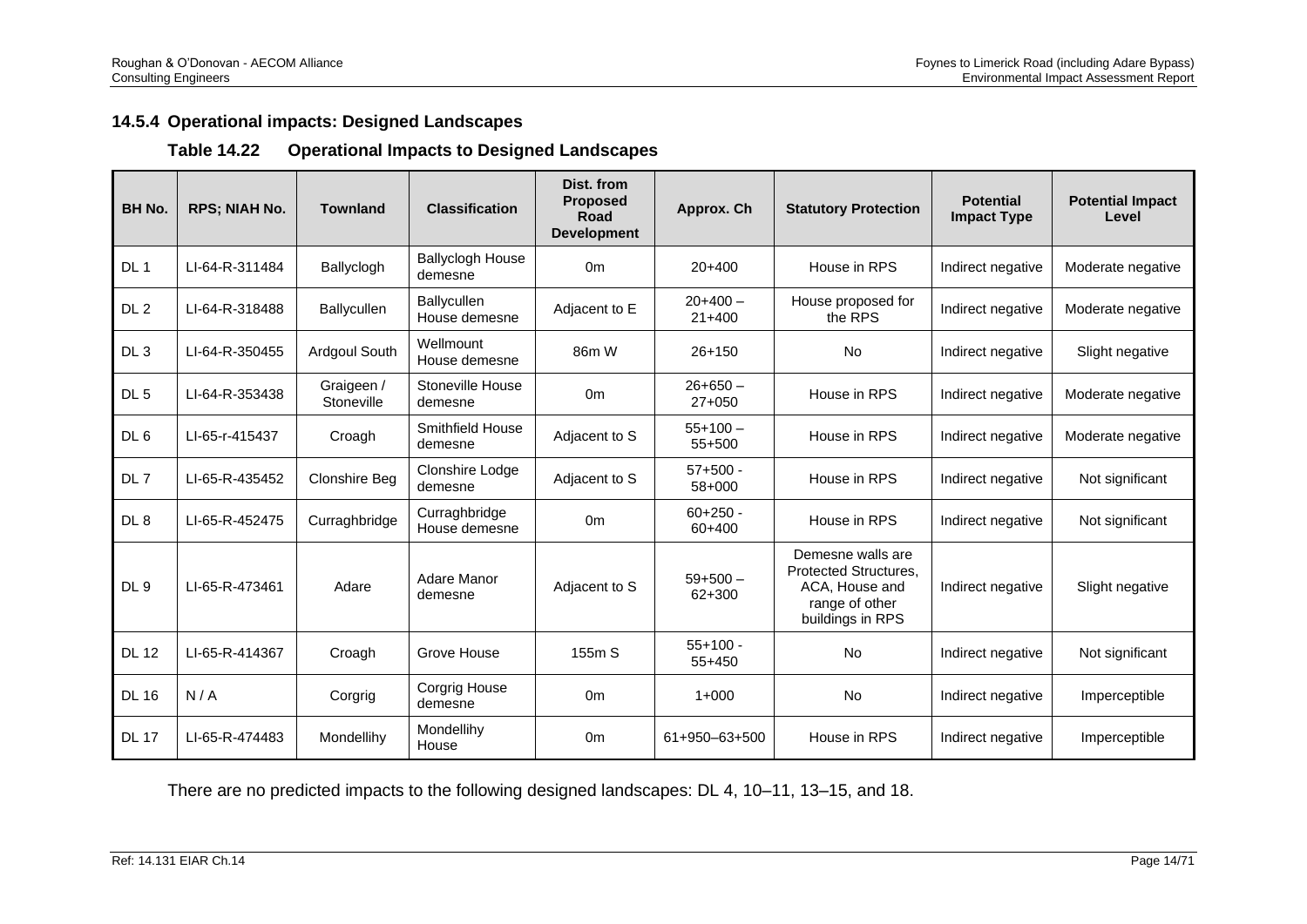Summary of operational impacts to archaeological assets:

- Profound Negative: 0 sites;
- Very Significant Negative: 0 sites;
- Significant Negative: 0 sites;
- Moderate negative: 4 sites;
- Slight negative; 2 sites;
- Not significant: 3 sites;
- Imperceptible: 2 sites; Total 11 sites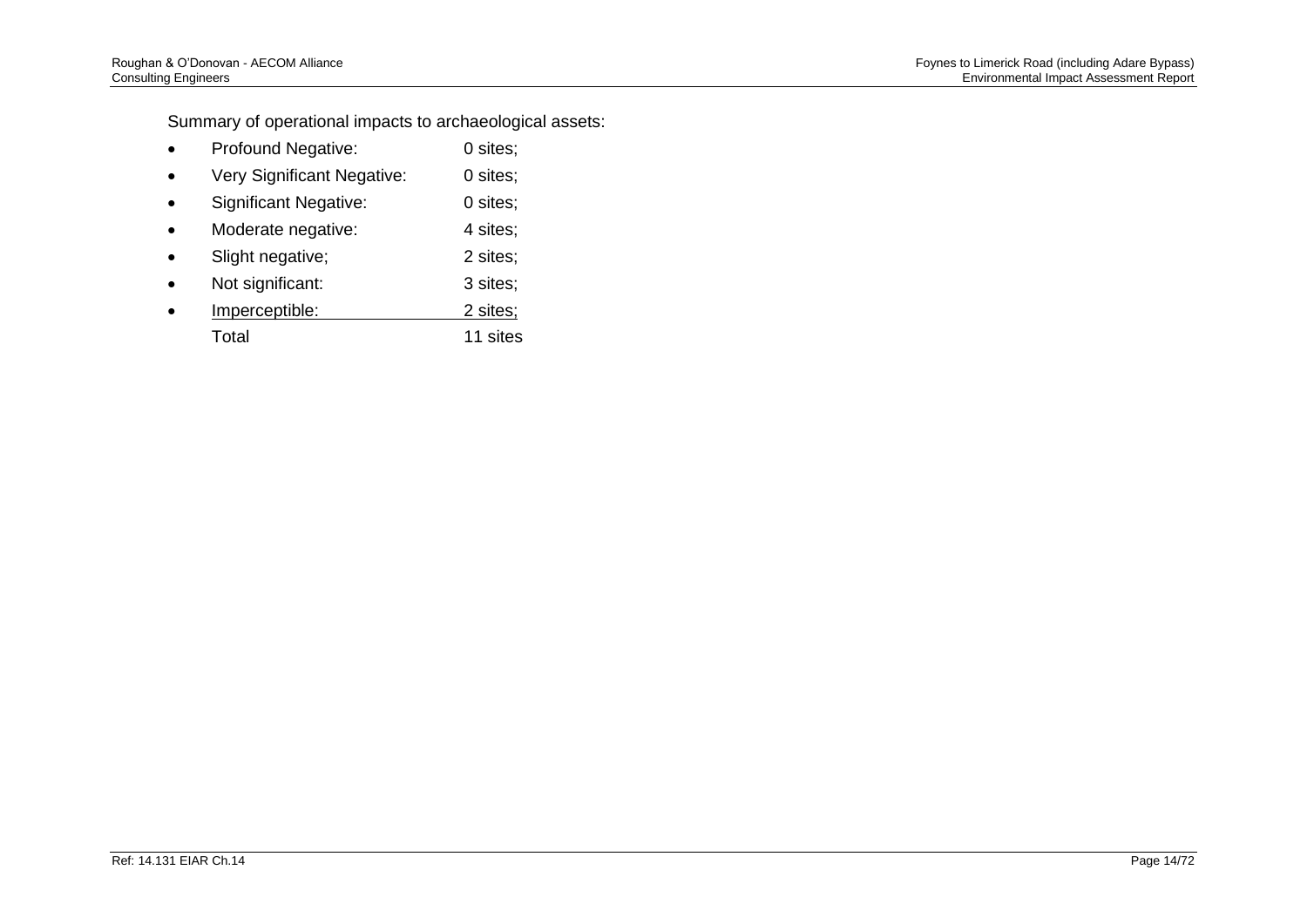# **14.5.5 Operational impacts: Cultural Heritage**

#### **Table 14.23 Operational Impacts to Cultural Heritage**

| CH <sub>No.</sub> | <b>Townland</b>            | <b>Classification</b>                        | Dist. from<br><b>Proposed Road</b><br><b>Development</b> | Approx. Ch            | <b>Statutory</b><br><b>Protection</b> | <b>Predicted Impact</b><br><b>Type</b> | <b>Predicted Impact</b><br>Level |
|-------------------|----------------------------|----------------------------------------------|----------------------------------------------------------|-----------------------|---------------------------------------|----------------------------------------|----------------------------------|
| CH <sub>1</sub>   | Ardaneer                   | Vernacular buildings                         | 78m NE                                                   | $1 + 650$             | <b>No</b>                             | Indirect negative                      | Slight negative                  |
| CH <sub>2</sub>   | Churchfield                | Vernacular buildings                         | 175m E                                                   | $2 + 100$             | No                                    | Indirect negative                      | Imperceptible                    |
| CH <sub>3</sub>   | Sroolane North             | Vernacular buildings                         | 142m E                                                   | $2 + 200$             | No                                    | Indirect negative                      | Slight negative                  |
| CH <sub>7</sub>   | Rincullia                  | Vernacular buildings                         | 139m N                                                   | $4 + 000$             | No                                    | Indirect negative                      | Imperceptible                    |
| CH <sub>9</sub>   | Mulderricksfield           | Vernacular building                          | 77 <sub>m</sub> N                                        | $5+400$               | No                                    | Indirect negative                      | Slight negative                  |
| <b>CH 14</b>      | Ballyclogh                 | Possible circular enclosure                  | 50 <sub>m</sub> S                                        | $20+200$              | No                                    | Indirect negative                      | Moderate negative                |
| <b>CH 18</b>      | Cloonreask                 | Railway                                      | 0 <sub>m</sub>                                           | $11+300$              | <b>No</b>                             | Indirect negative                      | Slight negative                  |
| CH 19             | Cloonreask                 | <b>Cloonreask House</b>                      | 155m W                                                   | $11+400$              | <b>No</b>                             | Indirect negative                      | Slight negative                  |
| <b>CH 20</b>      | Coolrahnee                 | Vernacular buildings                         | 25m N                                                    | $11+900$              | <b>No</b>                             | Indirect negative                      | Slight negative                  |
| <b>CH 22</b>      | Ballycullen                | House                                        | 104m SE                                                  | $20+450$              | No                                    | Indirect negative                      | Slight negative                  |
| CH 29             | <b>Bullaun</b>             | Vernacular buildings & limekiln              | $13m$ W                                                  | $24 + 800$            | No                                    | Indirect negative                      | Moderate negative                |
| <b>CH31</b>       | Ardgoul South              | Limekiln, in ruins                           | 165m W                                                   | $26 + 050$            | No                                    | Indirect negative                      | Slight negative                  |
| CH 35             | Ballingarrane              | <b>Former School House</b>                   | 117m E                                                   | $26 + 850$            | No                                    | Indirect negative                      | Slight negative                  |
| <b>CH37</b>       | Ballingarrane/<br>Kyletaun | Former railway                               | 0 <sub>m</sub>                                           | $27+550-$<br>$28+450$ | <b>No</b>                             | Indirect negative                      | Significant<br>negative          |
| <b>CH38</b>       | Kyletaun                   | Vernacular buildings & Limekiln,<br>in ruins | 180m E                                                   | $28+700$              | <b>No</b>                             | Indirect negative                      | Not significant                  |
| <b>CH 40</b>      | Ballingarrane              | Vernacular buildings                         | 80m W                                                    | $27 + 650$            | No                                    | Indirect negative                      | Slight negative                  |
| <b>CH 42</b>      | Wolfesburgess<br>East      | Vernacular buildings                         | 15m N                                                    | $50 + 950$            | No                                    | Indirect negative                      | Moderate negative                |
| <b>CH 43</b>      | Blossomhill                | Vernacular buildings                         | 24m S                                                    | $51 + 350$            | No                                    | Indirect negative                      | Moderate negative                |
| <b>CH 44</b>      | Croagh                     | Vernacular buildings                         | 28m N                                                    | $54 + 450$            | <b>No</b>                             | Indirect negative                      | Slight negative                  |
| <b>CH 45</b>      | Croagh                     | Vernacular buildings                         | 65m NW                                                   | $55+600$              | <b>No</b>                             | Indirect negative                      | Moderate negative                |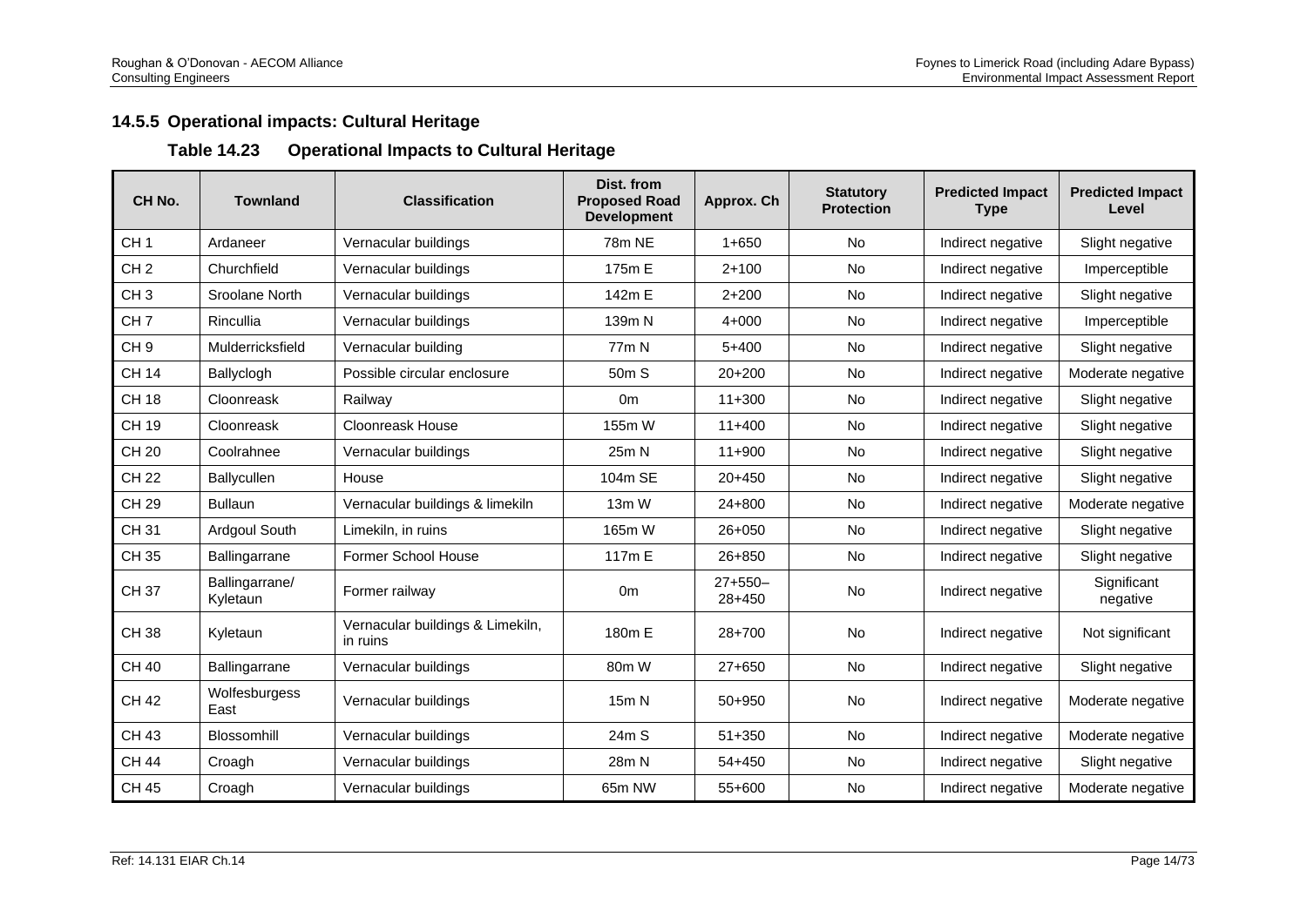| CH No.       | <b>Townland</b>      | <b>Classification</b>             | Dist. from<br><b>Proposed Road</b><br><b>Development</b> | Approx. Ch | <b>Statutory</b><br><b>Protection</b>     | <b>Predicted Impact</b><br><b>Type</b> | <b>Predicted Impact</b><br>Level |
|--------------|----------------------|-----------------------------------|----------------------------------------------------------|------------|-------------------------------------------|----------------------------------------|----------------------------------|
| <b>CH 47</b> | Croagh               | Vernacular building               | 140m SE                                                  | 55+750     | No                                        | Indirect negative                      | Slight negative                  |
| <b>CH 49</b> | Graigue              | <b>Clonshire Bridge</b>           | 0 <sub>m</sub>                                           | 56+500     | <b>No</b>                                 | Indirect negative                      | Significant<br>negative          |
| <b>CH 51</b> | Clonshire Beg        | Gate lodge, in ruins (also BH 11) | 135m S                                                   | 57+550     | <b>No</b>                                 | Indirect negative                      | Not significant                  |
| CH 56        | Tuogh                | Vernacular buildings              | 54m N                                                    | 58+850     | <b>No</b>                                 | Indirect negative                      | Slight negative                  |
| CH 60        | Kilknockan           | Vernacular buildings              | 143m S                                                   | 59+800     | <b>No</b>                                 | Indirect negative                      | Slight negative                  |
| CH 65        | Ardshanbally         | Level crossing                    | 0 <sub>m</sub>                                           | $61 + 200$ | <b>No</b>                                 | Indirect negative                      | Slight negative                  |
| CH 66        | Ardshanbally         | Railway                           | 0 <sub>m</sub>                                           | $61 + 200$ | No                                        | Indirect negative                      | Slight negative                  |
| <b>CH68</b>  | Kilgobbin            | Level crossing & cottage          | 15m N                                                    | 62+650     | <b>No</b>                                 | Indirect negative                      | Moderate negative                |
| CH 69        | Kilgobbin            | House & outbuildings              | 60m N                                                    | 62+950     | No                                        | Indirect negative                      | Slight negative                  |
| <b>CH72</b>  | Rineroe              | Vernacular building               | 26m S                                                    | 64+100     | No                                        | Indirect negative                      | Not significant                  |
| <b>CH85</b>  | Lismakeery           | Vernacular structures             | 50m S                                                    | $21 + 450$ | No                                        | Indirect negative                      | Slight negative                  |
| CH 104       | Ballyclogh           | Pillbox                           | 0 <sub>m</sub>                                           | $20+700$   | No                                        | Indirect negative                      | Very significant<br>negative     |
| CH 106       | Cloonreask           | Pillbox                           | 85m S                                                    | $11+000$   | No                                        | Indirect negative                      | Slight negative                  |
| CH 107       | Mulderricksfield     | Pill box                          | 144m N                                                   | $6 + 550$  | <b>No</b>                                 | Indirect negative                      | Slight negative                  |
| CH 109       | Ardaneer             | Ardaneer cottage                  | 205m W                                                   | $2+000$    | <b>Yes Protected</b><br>Structure (BH 32) | Indirect negative                      | Slight negative                  |
| CH 112       | Rincullia            | Vernacular structures             | 85m N                                                    | $4 + 150$  | No                                        | Indirect negative                      | Slight negative                  |
| CH 113       | Ballyellinan         | Vernacular structures             | 135m NW                                                  | $10+400$   | <b>No</b>                                 | Indirect negative                      | Slight negative                  |
| CH 119       | Blossomhill          | Vernacular structure              | 24m                                                      | 50+600     | No                                        | Indirect negative                      | Slight negative                  |
| CH 120       | Ballycannon          | Site of RC Chapel                 | 31m S                                                    | 54+400     | <b>No</b>                                 | Indirect negative                      | Moderate negative                |
| CH 123       | Ballycullen          | Pillbox                           | 200m S                                                   | $10+550$   | No                                        | Indirect negative                      | Slight negative                  |
| CH 124       | Ballycullen          | Pillbox                           | 180m E                                                   | $10 + 300$ | <b>No</b>                                 | Indirect negative                      | Slight negative                  |
| CH 127       | <b>Clonshire Beg</b> | Railway                           | 0 <sub>m</sub>                                           | 58+000     | No                                        | Indirect negative                      | Slight negative                  |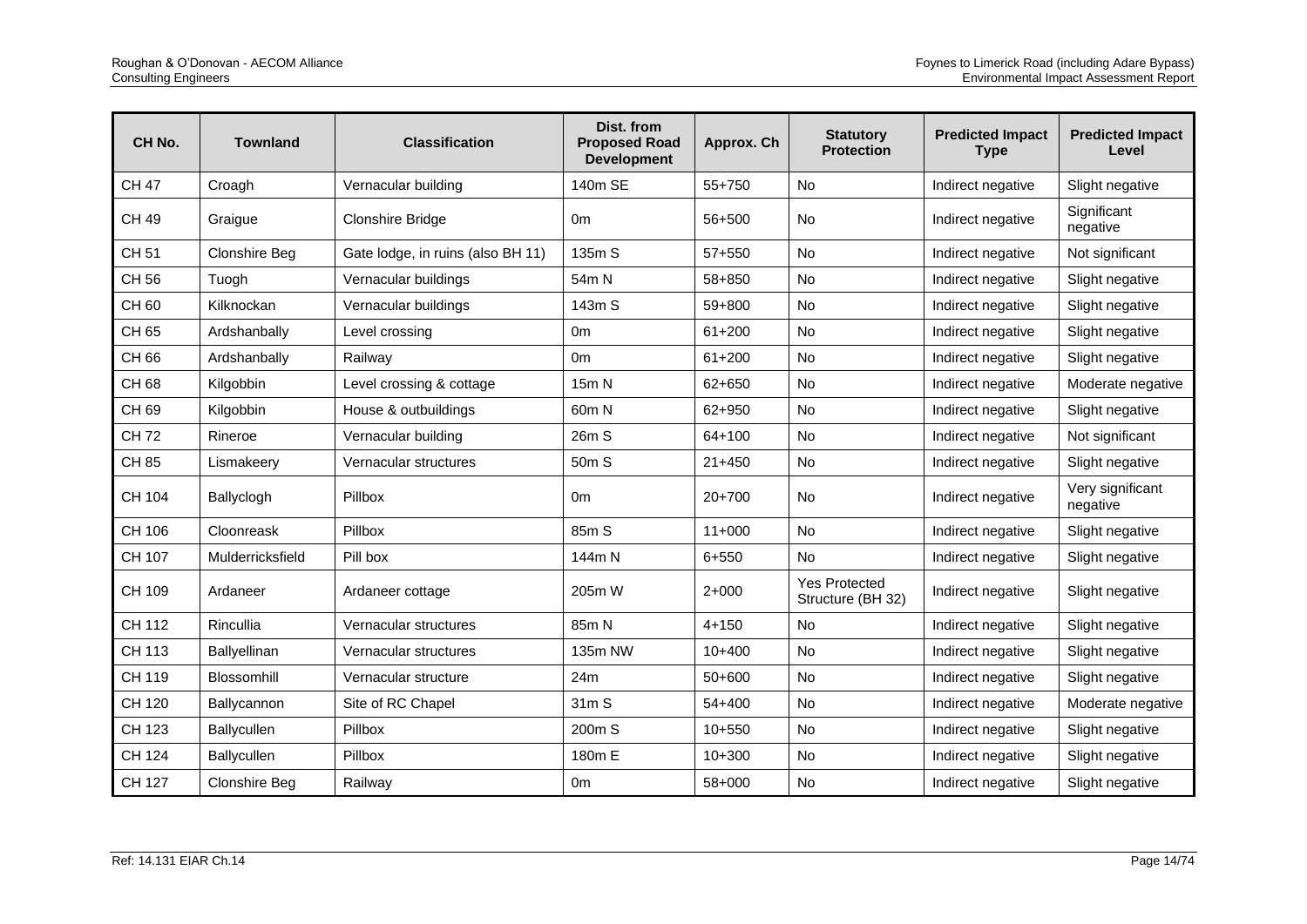| CH No. | Townland                   | <b>Classification</b>       | Dist. from<br><b>Proposed Road</b><br><b>Development</b> | Approx. Ch            | <b>Statutory</b><br><b>Protection</b> | <b>Predicted Impact</b><br>Type | <b>Predicted Impact</b><br>Level |
|--------|----------------------------|-----------------------------|----------------------------------------------------------|-----------------------|---------------------------------------|---------------------------------|----------------------------------|
| CH 131 | Ballingarrane/<br>Kyletaun | Railway structure (culvert) | 0 <sub>m</sub>                                           | $27+550-$<br>$28+450$ | No                                    | Indirect negative               | Significant<br><b>Negative</b>   |

There are no predicted impacts to the following cultural heritage assets: CH 12–13, 17, 21, 24–28, 30, 32–34, 36, 41, 48, 50, 52–54, 57– 59, 70–71, 73–74, 77, 79–81, 83, 86, 94, 96, 105, 108, 110–111, 114, 117–118, 122, and 126, 128–130.

Summary of operational impacts to archaeological assets:

- Profound Negative: 0 sites;
- Very Significant Negative: 1 sites:
- Significant Negative: 3 sites;
- Moderate negative: 7 sites;
- Slight negative; 27 sites;
- Not significant: 3 sites;
- **Imperceptible:** 2 sites; Total 43 sites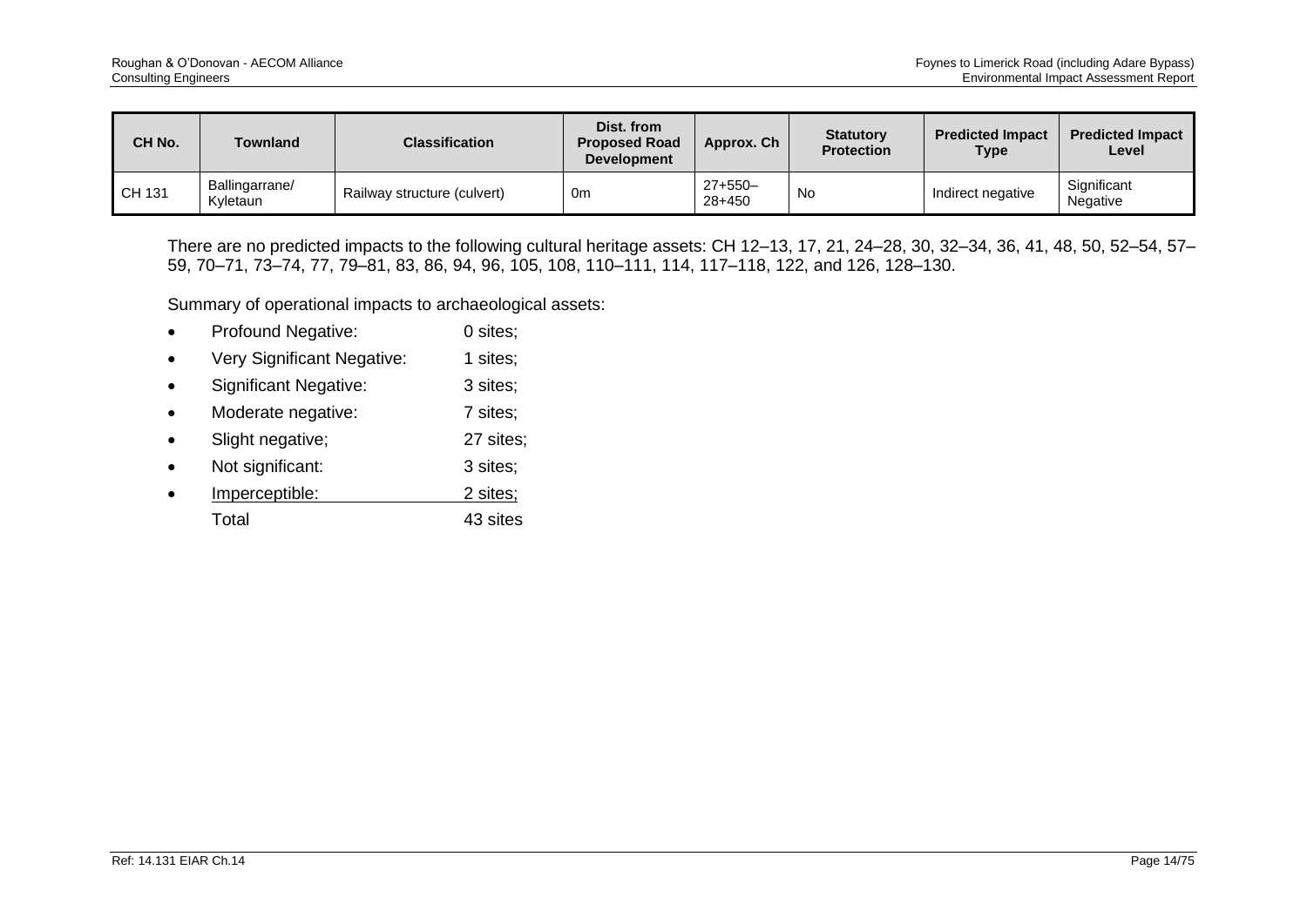## **14.6 Mitigation and Monitoring Measures**

The proposed mitigation measures for the archaeological, architectural and cultural heritage are outlined below and detailed in Appendix 14.12.

The proposed mitigation measures for the construction phase are as follows:

#### **14.6.1 Mitigation and Monitoring for Archaeology**

- Exclusion zones have been defined around a number of recorded monuments and archaeological sites identified during the LiDAR survey which are located within the lands required for construction, in order to allow preservation in situ of all or part of the monuments. These consist of the following assets: AH 4, 24, 64 and LI 13 and 25. As the full extent of AH 64 is currently unknown, there is a potential significant impact to part of the monument during construction.
- Measured survey of upstanding archaeological monuments directly impacted by the proposed road development following removal of vegetation if necessary – including all upstanding ringforts, raths, enclosures. These consist of the following assets: AH 7 and 39.
- A full written and photographic record will be made of the setting of following assets in order to mitigate operational impacts: AH 2, 4, 9, 16, 19, 21, 24, 29, 32, 33, 34, 41, 42, 57, 59, 61, 64, 69 and LI 10, 14, 28, 37, 38, 53, 54, 59, 69, 70.
- A programme of archaeological test excavations will be carried out within the lands made available (LMA) for construction of the proposed road development prior to any construction going ahead. This will target the sites and areas of archaeological and cultural heritage potential (including all AAPs), as well as all known archaeological sites (AH), LiDAR sites (LI), and newly identified archaeological sites resulting from geophysical survey (M/E), as well as previously undisturbed areas within the boundary of the proposed road development.
- Test excavations will be carried out in accordance with Ministerial Directions issued to Limerick City and County Council under Sect. 14A(2) of the National Monuments Acts (1930 – 2014) by the Minister for Culture, Heritage and the Gaeltacht and a TII Project Archaeologist. Full provision will be made available for the excavation leading to preservation by record of any archaeological features and / or deposits that may be identified, if that is deemed the most appropriate manner in which to proceed.

#### **14.6.2 Mitigation & Monitoring for Architecture**

- Pillboxes BH 25 and CH 104 will be preserved in situ during construction, however both will be subject to a full measured, written and photographic survey to record their form and setting. Pillbox CH 103 will be removed during construction, options for the relocation of the asset to the south, outside of the cutting, will be explored and the asset will be assessed by a conservation engineer, in consultation with a structural engineer, in order to confirm the viability of this option. Whether relocation is possible or not, a full measured, written and photographic survey will be undertaken to record its form and setting. Surveys will be carried out by a suitably qualified person or team in accordance with Ministerial Directions issued to Limerick City and County Council under Sect. 14A(2) of the National Monuments Acts (1930 – 2014) by the Minister for Culture, Heritage and the Gaeltacht and a TII Project Archaeologist.
- BH 1 is located only very slightly within the lands made available for construction. During construction, care will be taken not to impact the structure. Should the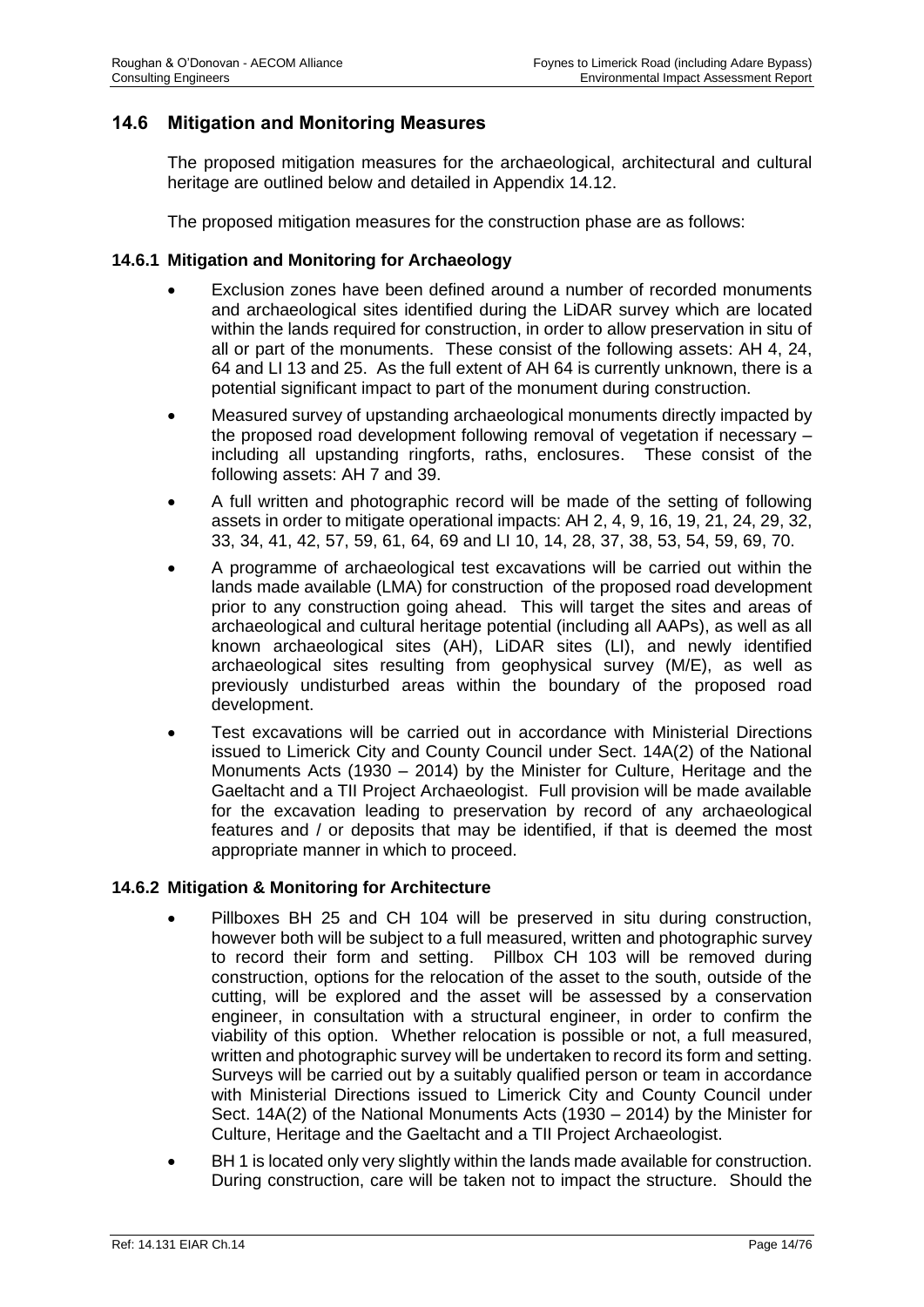structure need to be fenced off, this will be undertaken prior to and maintained throughout construction.

- A full written and photographic record will be made of the setting of the following assets in order to mitigate operational impacts: BH 2, 3, 4, 6, 8, 9, 14, 17, 20, 25, 26, 27, 29, 32, and 34.
- DL 1, 2, 3, 5, 6, 8, and 9 will be subject to a detailed photographic and written record prior to the construction of the proposed road development in order to mitigate construction and operational impacts. This will be carried out by a suitably qualified person or team in accordance with Ministerial Directions issued to Limerick City and County Council under Sect. 14A(2) of the National Monuments Acts (1930 – 2014) by the Minister for Culture, Heritage and the Gaeltacht and a TII Project Archaeologist.

### **14.6.3 Mitigation & Monitoring for Cultural Heritage**

- Exclusion zones have been defined around a number of cultural heritage assets located within the lands required for construction in order to allow preservation in situ. These consist of the following assets: CH 16, 92 and 104.
- Railway culvert CH 131 will be preserved in situ; however, the railway structure will be subject to a full measured, written and photographic survey to record its form and setting prior to construction. All CH sites directly impacted by the proposed road development that include built heritage remains will be subject to a detailed written and photographic survey (to include measured survey and test trenching where appropriate). This includes CH 67, 100, 102,115, and 132. Culvert CH 132 will also be subject to a measured survey and stone from this asset will be retained for future use. This shall be carried out in accordance with Ministerial Directions issued to Limerick City and County Council under Sect. 14A(2) of the National Monuments Acts (1930 – 2014) by the Minister for Culture, Heritage and the Gaeltacht and a TII Project Archaeologist. Full provision will be made available for the excavation leading to preservation by record of any archaeological features and / or deposits that may be identified, if that is deemed the most appropriate manner in which to proceed.
- A full written and photographic record will be made of the setting of the following assets in order to mitigate operational impacts: CH 1, 3, 9, 14,18, 19, 20, 22, 29, 31, 35, 37, 40, 42, 43, 44, 45, 47, 49, 56, 60, 65, 68, 69, 85, 106, 107, 109, 112, 113, 119, 120, 123, 124 and 127.
- Archaeological wade or underwater assessments will be carried out at any natural water courses to be impacted upon by the proposed road development by disturbance to their banks or beds. This includes those at:
	- o Ardaneer stream (AAP 1/ TB 1 and 54);
	- o Shanagolden stream (AAP 2/TB 2; AAP 3/ TB 3);
	- o Ahacronane stream (AAP 5/ TB 7, 9 and 10);
	- o Unnamed stream where it crosses AAP6/ TB 11;
	- o Unnamed stream at AAP 7;
	- o Lismakeery stream (AAP 9 / TB 13);
	- o Unnamed steam at AAP 10 (TGB 17);
	- o Unnamed stream at AAP 12 (TB 20);
	- o Cloghatrida stream at AAP 13 (TB 21);
	- o Knockaunavad stream at AAP 15;
	- o Carrignamedina stream at AAP 16 (TB 24-25); and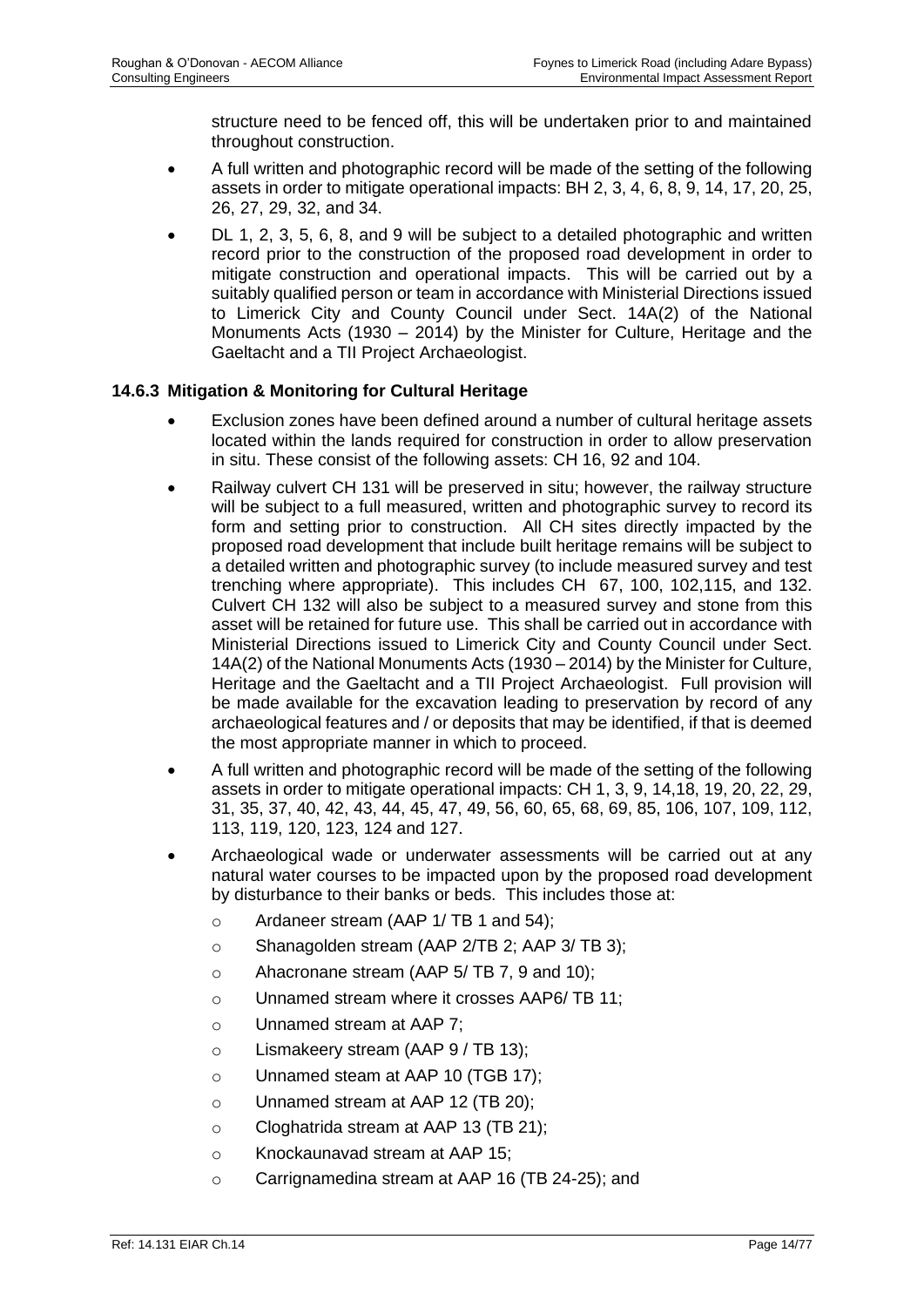o Kilglobbin stream at AAP 21.

This shall be carried out in accordance with Ministerial Directions issued to Limerick City and County Council under Sect. 14A(2) of the National Monuments Acts (1930 – 2014) by the Minister for Culture, Heritage and the Gaeltacht and a TII Project Archaeologist. Full provision will be made available for the excavation leading to preservation by record of any archaeological features and / or deposits that may be identified, if that is deemed the most appropriate manner in which to proceed.

• Any currently surviving section of Townland Boundary to be impacted upon will be subject to a detailed written and photographic survey (to include test trenching where appropriate). This includes all townland boundaries listed in Table 14.9 save for TB 48–52 which has been previously impacted by the construction of the N21. This shall be carried out in accordance with Ministerial Directions in issued to Limerick City and County Council under Sect. 14A(2) of the National Monuments Acts (1930 – 2014) by the Minister for Culture, Heritage and the Gaeltacht and a TII Project Archaeologist. Full provision will be made available for the excavation leading to preservation by record of any archaeological features and / or deposits that may be identified, if that is deemed the most appropriate manner in which to proceed.

### **14.7 Residual Impacts**

Once the recommended mitigation measures have been applied, there will be no residual impact on the archaeological, architectural or cultural heritage resource as a result of the construction of the proposed road development.

The mitigation measures proposed to mitigate the impact of the proposed road development on the setting of heritage assets during the operational phase of the road aims to reduce the impact wherever possible.

### **14.8 Difficulties Encountered**

Not all land was accessible for field inspection or geophysical survey therefore not all areas were assessed by these methods and additional previously unknown archaeological remains may be located in these areas. However, all areas will be subject to comprehensive testing prior to construction in order to identify any previously unrecorded archaeological remains and allow for appropriate mitigation strategies to be formulated.

#### **14.9 References**

Architectural Heritage (National Inventory) and Historic Monuments (Miscellaneous Provisions) and Act 1999. Available at Architecture Act 1999. <http://www.irishstatutebook.ie/eli/1999/act/19/section/2/enacted/en/html>

Chartered Institute for Archaeologists (2014) Standards & Guidance for Desk Based Assessments.

Davis, S. (2017) Foynes-Limerick Road Improvement Scheme, LiDAR Assessment. Unpublished client report.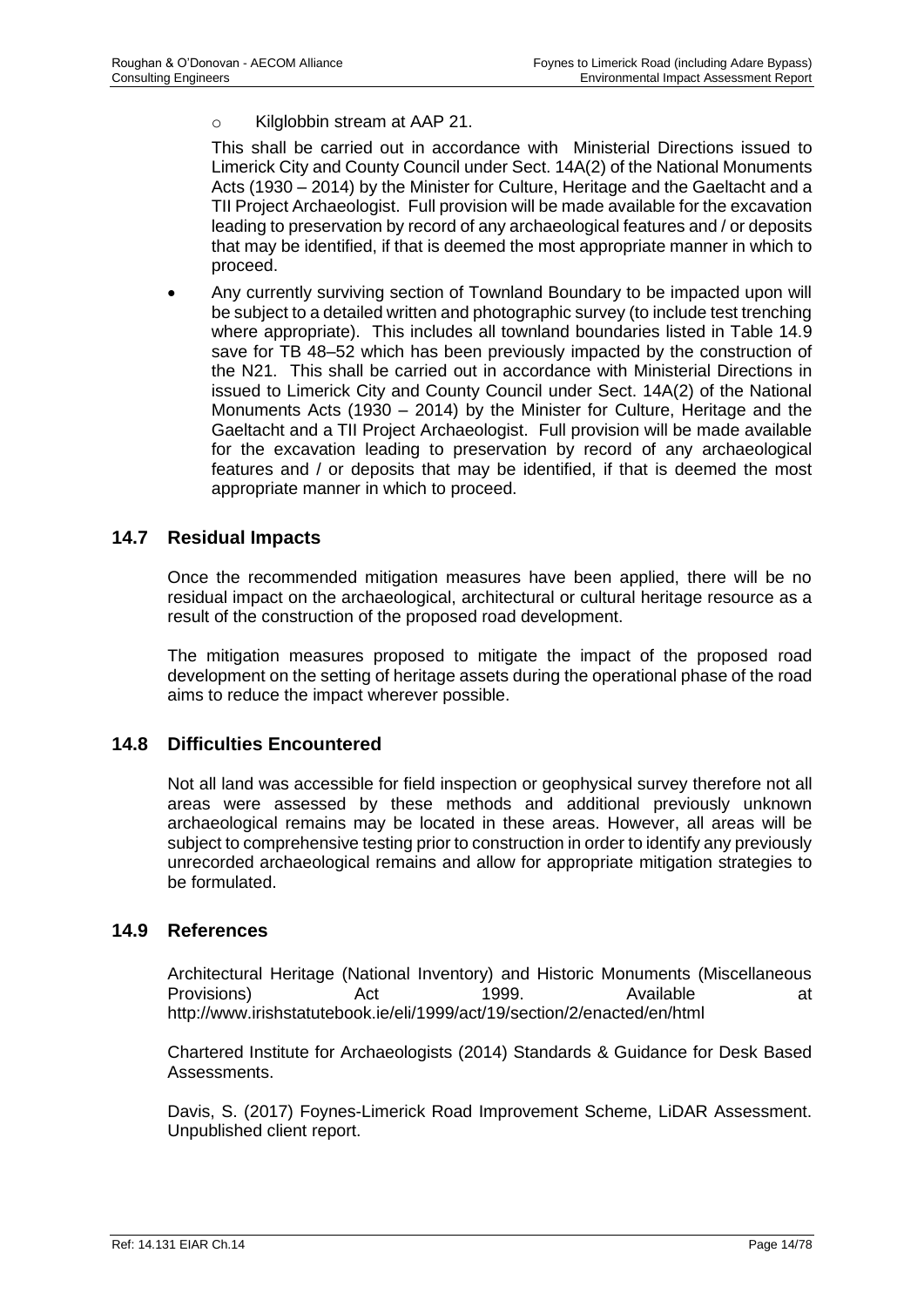Department of Arts, Heritage, Regional, Rural and Gaeltacht Affairs (2017) Code of Practice for Archaeology agreed between the Minister for Arts, Heritage, Regional, Rural and Gaeltacht Affairs and Transport Infrastructure Ireland.

Department of Arts, Heritage, Gaeltacht and the Islands (1999) Framework and Principles for the Protection of the Archaeological Heritage

Earthsound Archaeological Geophysics (2019) Foynes to Limerick Road Improvement Scheme, Co. Limerick Archaeological Geophysical Survey, Unpublished client report.

Environmental Protection Agency (2017) Draft Guidelines on the information to be contained in Environmental Impact Assessment Reports

Environmental Protection Agency (2015) Draft Guidelines on the information to be contained in Environmental Impact Statements.

Environmental Protection Agency (2015) Draft Advice Notes on Current Practice (in preparation of Environmental Impact Statements).

Environmental Protection Agency (2002) Advice Notes on Current Practice (in the preparation of Environmental Impact Statements)

Environmental Protection Agency (2003) Guidelines on the Information to be Contained in Environmental Impact Statements.

McErlean, T. (1983) "The Irish townland system of landscape organisation". In Reeves-Smyth, Terence; Hamond, Fred (eds) Landscape Archaeology in Ireland BAR British Series 116. pp. 315–39.

Heritage Act 1995 (as amended) Available at <http://www.irishstatutebook.ie/eli/1995/act/4/enacted/en/html>

Limerick City and County Council (2015) Askeaton Local Area Plan 2015–2021

Limerick City and County Council (2015) Adare Local Area Plan 2015–2021

Limerick City and County Council (2012) Rathkeale Local Area Plan 2012–2018, as extended until October 2022

Limerick County Council (2010) Limerick County Development Plan 2010–2016 (as extended)

| National                                                        | Monuments | Act | (2004) | amendment) | Available | at |  |
|-----------------------------------------------------------------|-----------|-----|--------|------------|-----------|----|--|
| http://www.irishstatutebook.ie/eli/2004/act/22/enacted/en/print |           |     |        |            |           |    |  |

- National Monuments Act (1994 amendment) Available at <http://www.irishstatutebook.ie/eli/1994/act/17/enacted/en/print>
- National Monuments Act (1987 amendment) Available at <http://www.irishstatutebook.ie/eli/1987/act/17/enacted/en/print>

National Monuments Act (1954 amendment) Available at <http://www.irishstatutebook.ie/eli/1954/act/37/enacted/en/print>